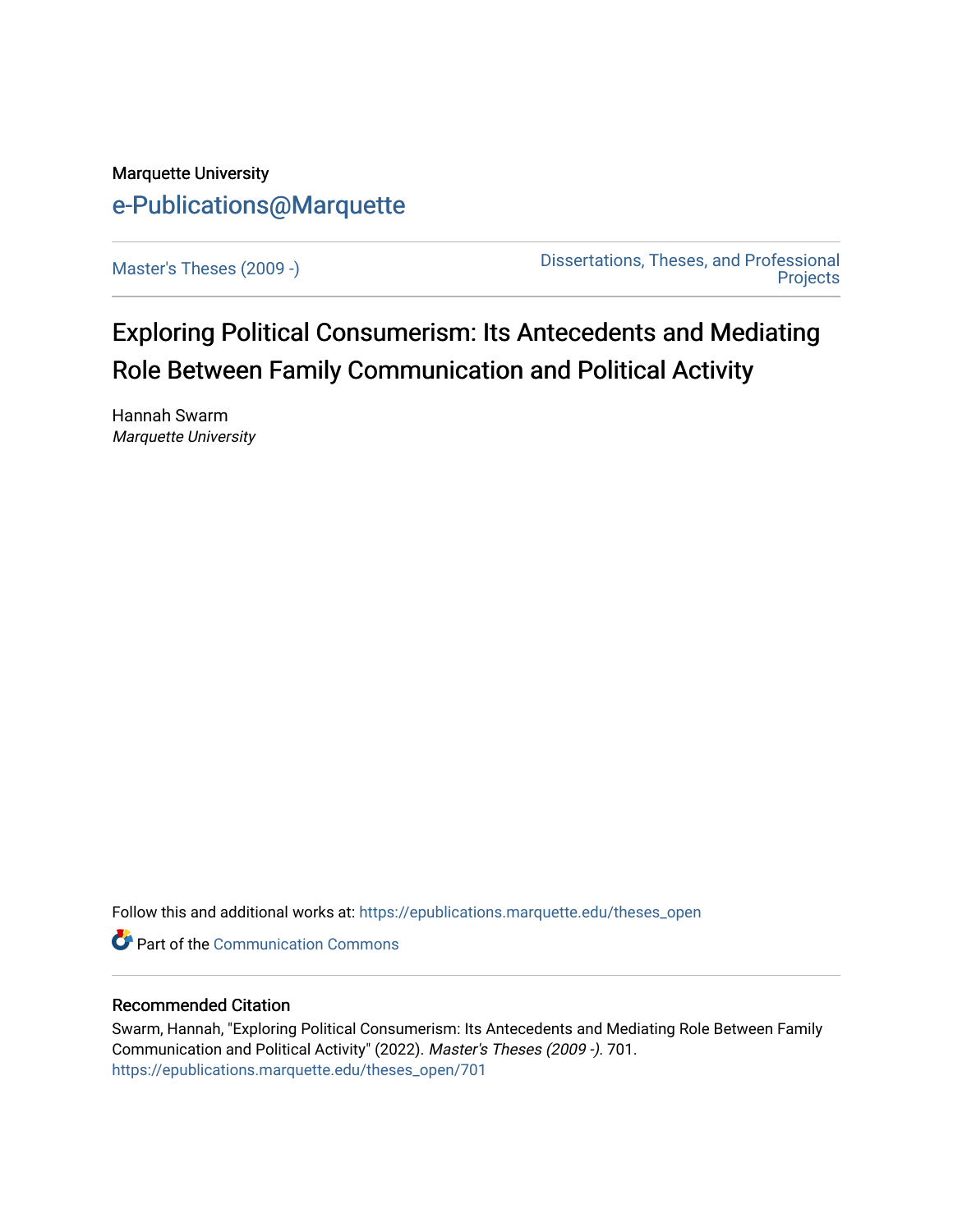## EXPLORING POLITICAL CONSUMERISM: ITS ANTECEDENTS AND MEDIATING ROLE BETWEEN FAMILY COMMUNICATION AND POLITICAL ACTIVITY

by

Hannah Swarm, B.A.

A Thesis submitted to the Faculty of the Graduate School, Marquette University, in Partial Fulfillment of the Requirements for the Degree of Master of Arts

Milwaukee, Wisconsin

May 2022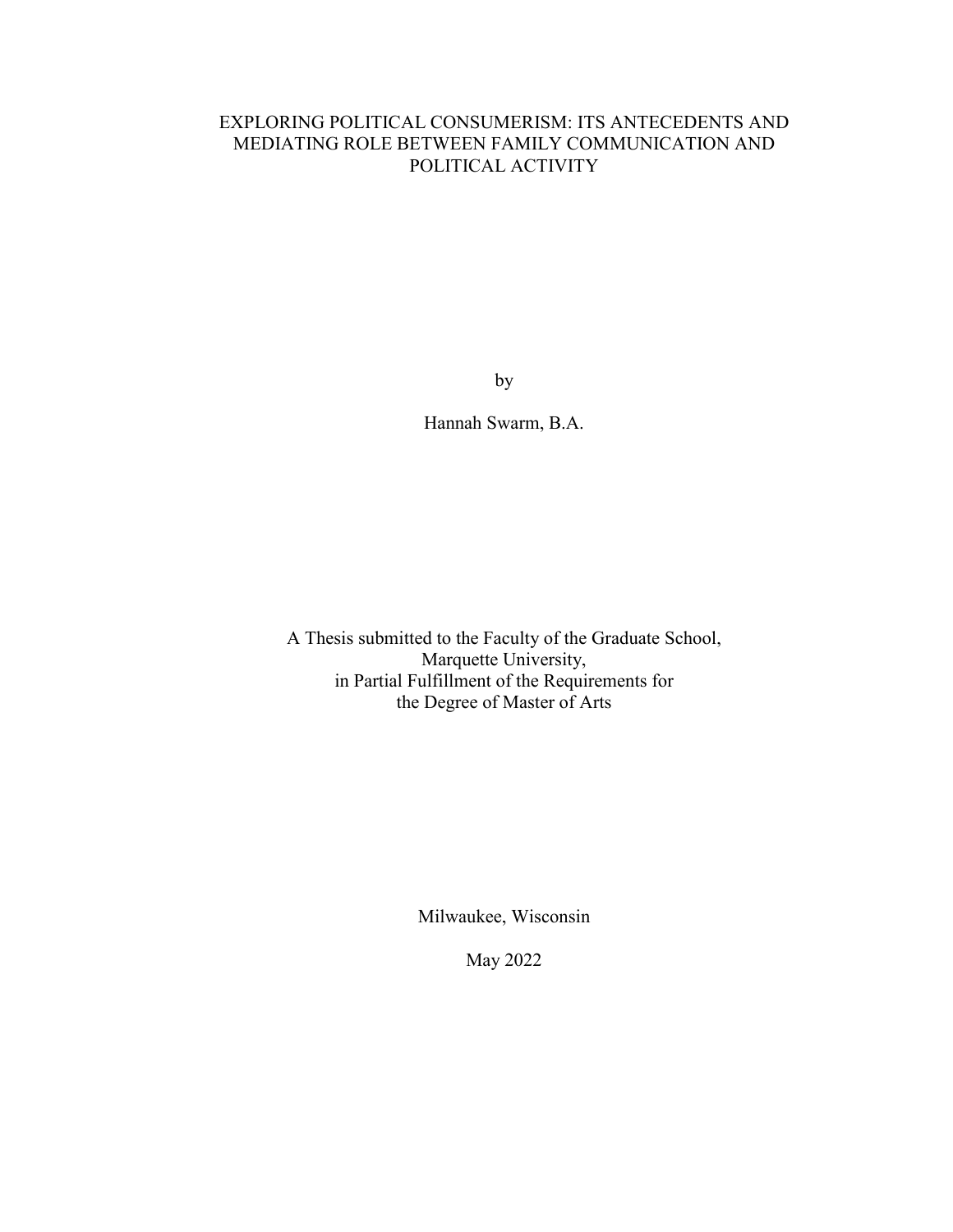### ABSTRACT EXPLORING POLITICAL CONSUMERISM: ITS ANTECEDENTS AND MEDIATING ROLE BETWEEN FAMILY COMMUNICATION AND POLITICAL ACTIVITY

Hannah Swarm, B.A.

Marquette University, 2022

Viewed as an unconventional approach to politics, political consumerism is a rising form of political action that allows citizens to make political statements with their wallets. However, more research is warranted examining its motivating factors, as well as its connection to other forms of political activity. The family unit is the primary antecedent examined in this study, as it is regarded as one of the most important socializing agents for children, especially when it comes to political development. Conducting a national survey of 523 U.S. adults, the present study explored how one's family communication environment during childhood affects their likelihood of engaging in political consumerism during adulthood, and in turn, how that influences their involvement in offline and online political activity.

Through multiple regression analysis, the results showed that both the conversation and conformity orientations are positively associated with boycotting and buycotting. Path analysis further revealed the mediating role of political consumption on the relationship between family communication and political activity. Overall, this study expands the understanding of family communication patterns theory and suggests that political consumers are involved in various forms of political activity. The results further point to the growing trend of "dual participation," whereby citizens combine offline and online political activities.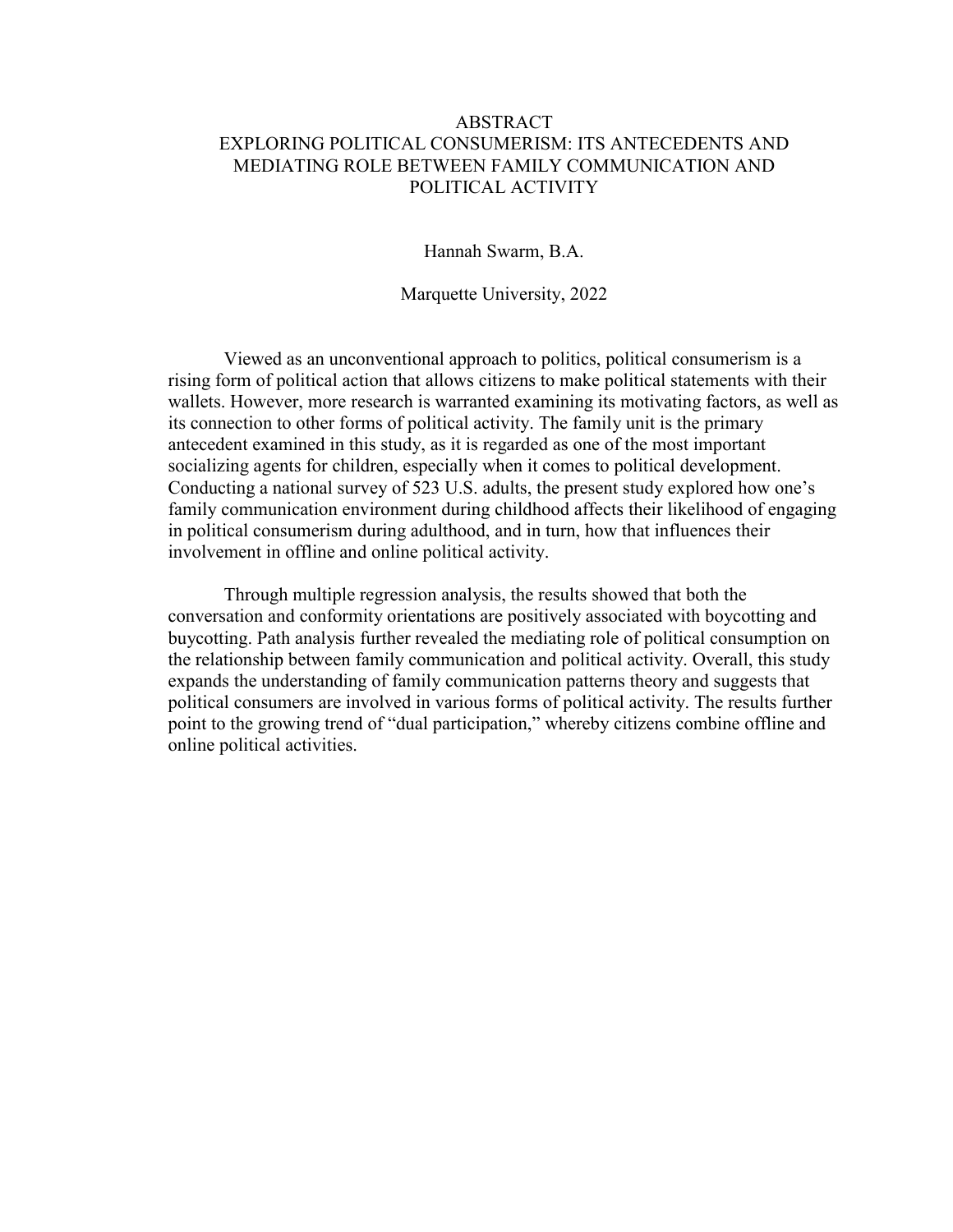### ACKNOWLEDGMENTS

#### Hannah Swarm, B.A.

 I would like to express my sincere gratitude to my thesis chair, Dr. Young Kim, for his assistance throughout every stage of the thesis. Thank you for the continuous support you have provided during my project, and during my time at Marquette. You are extremely dedicated to helping your students succeed, and I am grateful to have worked with you. I would also like to thank my committee members, Dr. Kati Berg and Dr. Sumana Chattopadhyay, for their support with my thesis. Your invaluable insight and encouragement have meant a great deal to me throughout the thesis process, as well as throughout my time in graduate school.

 Additionally, I am deeply grateful to my family and friends for their love and support throughout my graduate studies. Thank you for always cheering me on and believing in me. I would also like to thank my graduate school cohort for being a great support system. To the TAs, I am lucky to have worked with such an amazing group of people, and I can't wait to see all of the wonderful things you do after your time at Marquette. To Professor Sturgal, my supervising faculty member, you are incredible. Thank you for welcoming me to the COMM 1100 team and for your unwavering support over the past two years. I have learned so much from you.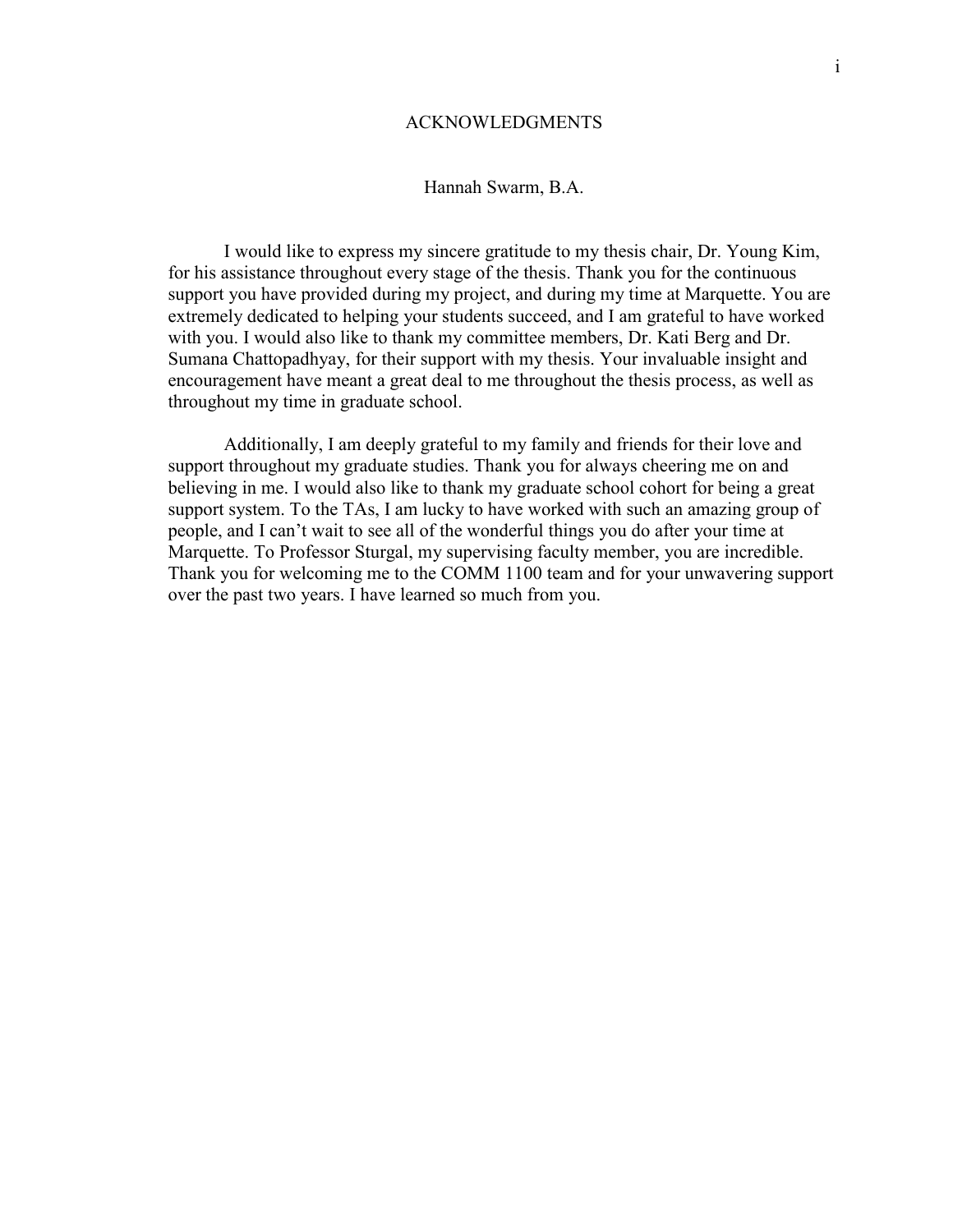## TABLE OF CONTENTS

|                                                                        | -1           |  |  |
|------------------------------------------------------------------------|--------------|--|--|
| 1V                                                                     |              |  |  |
|                                                                        |              |  |  |
| <b>CHAPTER</b>                                                         |              |  |  |
| $\mathbf{L}$                                                           | $\mathbf{I}$ |  |  |
| $\mathbf{H}$                                                           | 4            |  |  |
|                                                                        | 4            |  |  |
| B. Types of Political Consumers: Boycotters and Buycotters             | 10           |  |  |
|                                                                        | 13           |  |  |
| D. Family Communication Patterns as a Key Antecedent?                  | 18           |  |  |
| E. Family Communication Patterns and Political Consumerism             | 22           |  |  |
| The Importance of Family Communication Patterns for Political<br>F.    | 27           |  |  |
| G. Political Consumerism: A Catalyst to Other Modes of Political       | 31           |  |  |
| H. The Effects of Political Trust and Demographic Factors on Political | 34           |  |  |
| 39                                                                     |              |  |  |
|                                                                        | 39           |  |  |
|                                                                        | 41           |  |  |
|                                                                        | 44           |  |  |
| i.                                                                     | 44           |  |  |
| ii.                                                                    | 46           |  |  |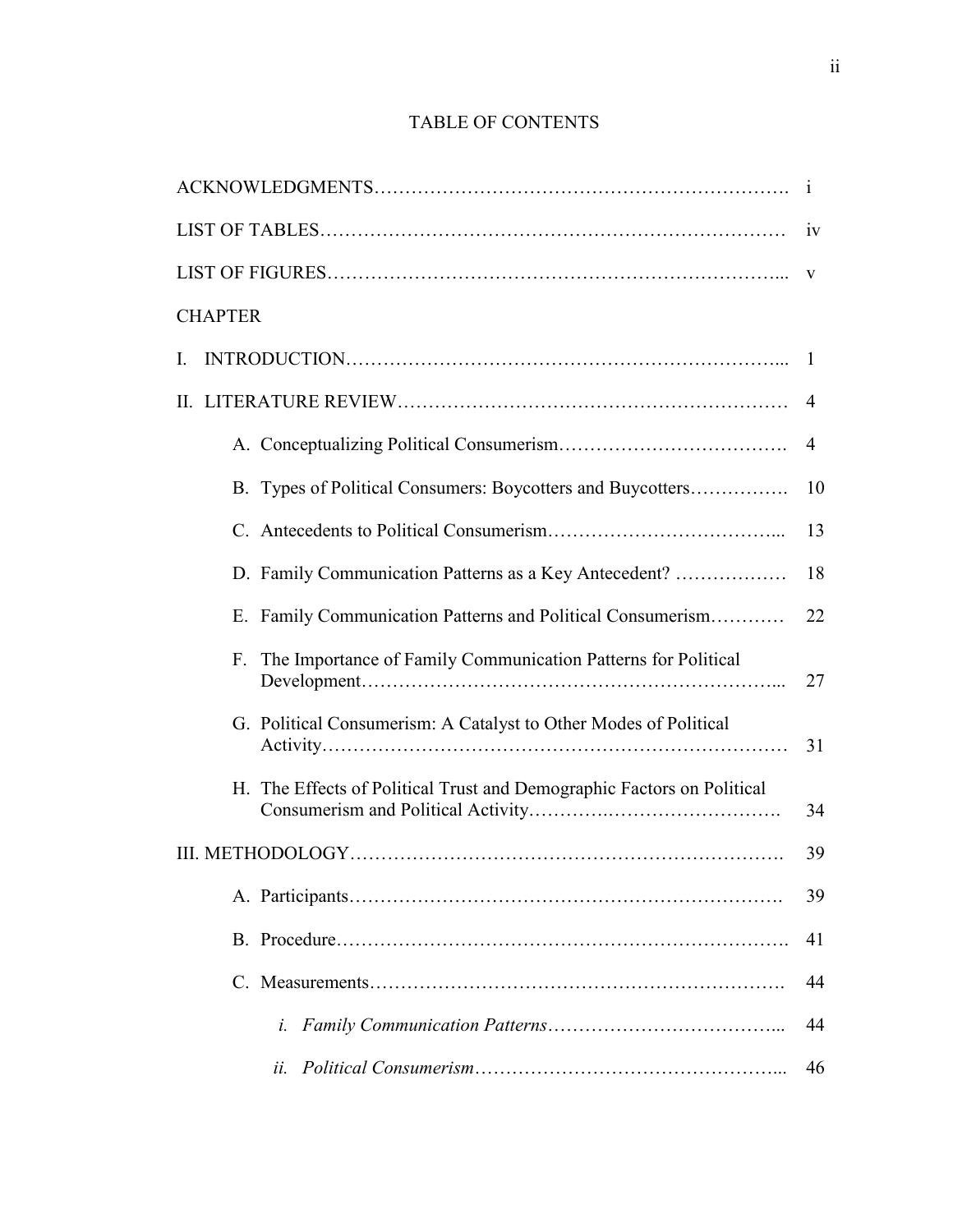| iii.                                                                | 48 |
|---------------------------------------------------------------------|----|
| $iv_{-}$                                                            | 50 |
| ν.                                                                  | 51 |
|                                                                     | 53 |
|                                                                     | 54 |
| A. Testing Hypotheses: Multiple Regression Analysis                 | 54 |
| B. Path Analysis: Testing the Mediating Role of Political           | 60 |
|                                                                     | 68 |
| A. Family Communication as a Key Antecedent for Political           | 68 |
| B. Encouraging Offline and Online Political Activity through Family | 72 |
| C. Political Consumers are Politically Active Citizens              | 75 |
| D. Political Consumption: A Mediator between Family Communication   | 79 |
| E.                                                                  | 82 |
| F.                                                                  | 85 |
|                                                                     | 89 |
|                                                                     | 95 |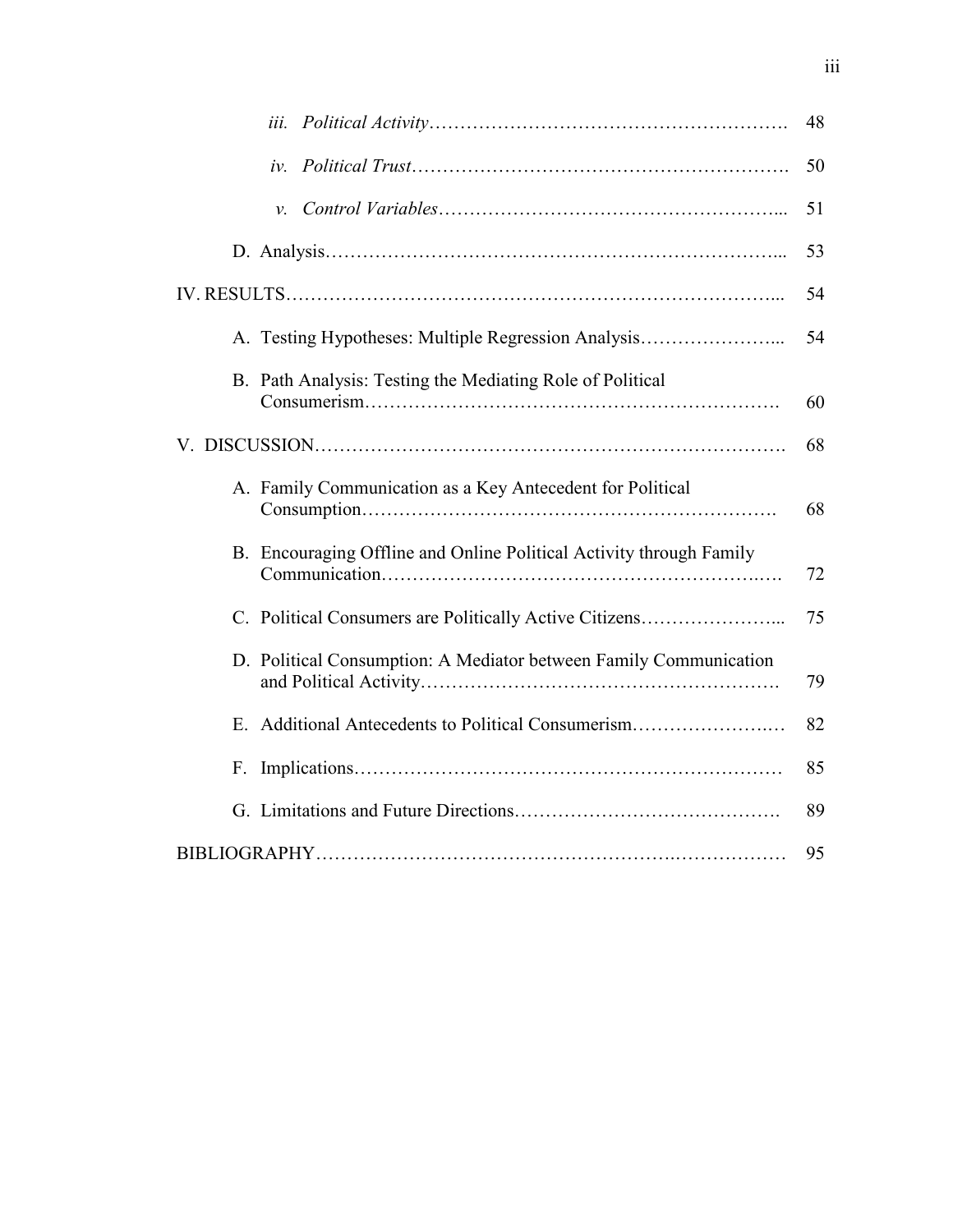## LIST OF TABLES

|                                                                                     | 40 |
|-------------------------------------------------------------------------------------|----|
| Table 2. Means and Standard Deviations of Family Communication Items (CVO)          | 44 |
| 47                                                                                  |    |
| 49                                                                                  |    |
| Table 5. Means and Standard Deviations (SD) of Political Trust (PT) Items           | 51 |
| Table 6-1. OLS regression analyses for the relationship between family              | 59 |
| Table 6-2. OLS regression analyses for the relationship between family              | 59 |
| Table 7. OLS regression analyses for the relationship between political consumerism | 60 |
| Table 8. OLS regression analyses for the relationship between all variables and     | 62 |
| Table 9. Hypothesis testing in the proposed path analysis model using Bootstrapping | 66 |
| Table 10. Standardized specific indirect effects in the path analysis using<br>67   |    |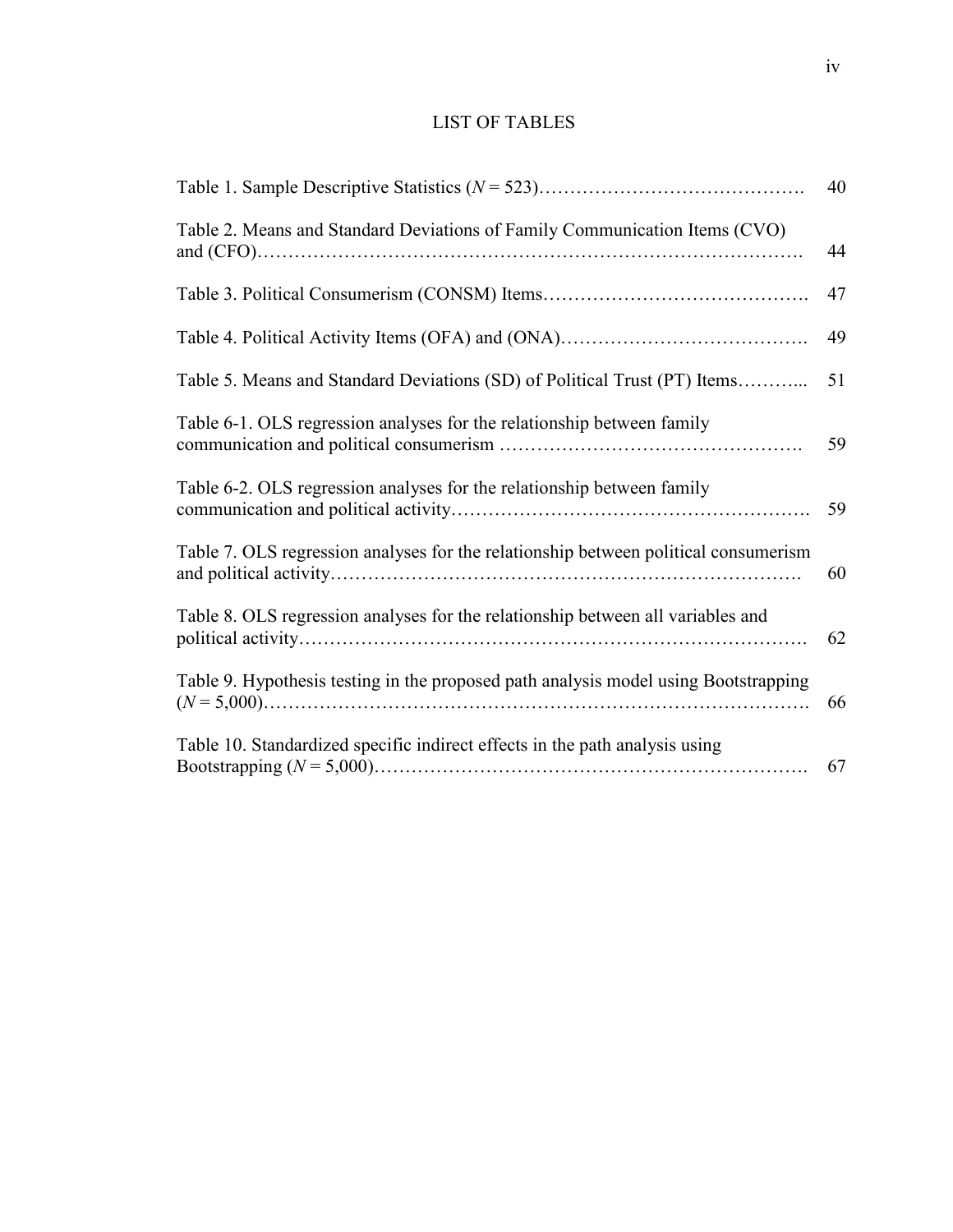## LIST OF FIGURES

| Figure 1. Theoretical model of independent variables, mediators, and dependent | 38 |
|--------------------------------------------------------------------------------|----|
| Figure 2. Bootstrapping ( $N = 5,000$ ) results for path diagram of family     | 66 |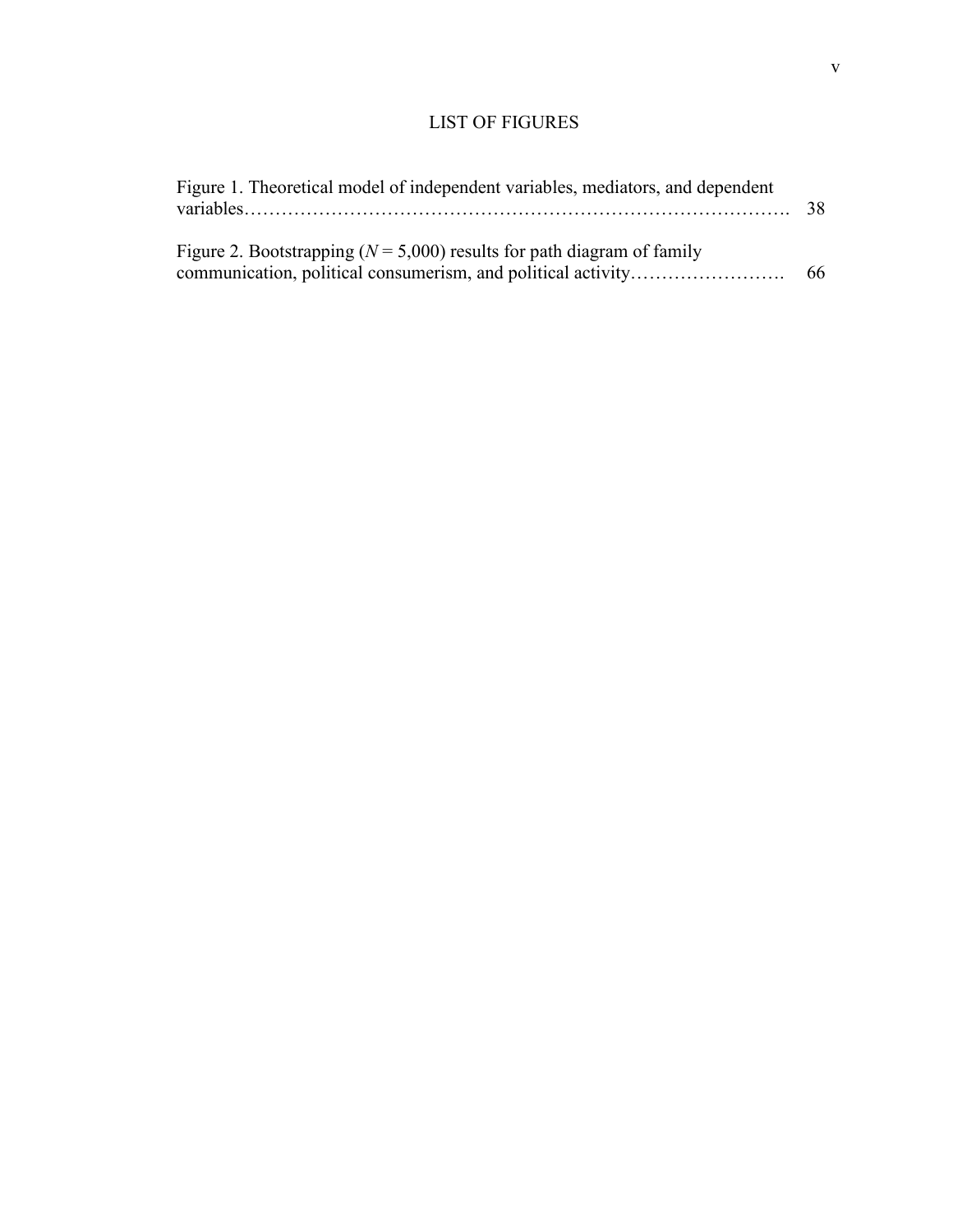#### **INTRODUCTION**

According to the 2020 American National Election Studies (ANES) Time-Series Study, the majority of respondents (57.7%) claimed to have either bought or declined to purchase a certain product or service for political or social reasons. Of those who deliberately purchased or avoided products from certain companies, 22.6% reported engaging in this behavior about half of the time or more in the past 12 months. In fact, respondents reported engaging in political consumerism over the past year more than other political activities, such as joining a protest march, rally, or demonstration (9.4%), contacting an elected state or local official (17.5%), signing a petition (28.4%), or posting political comments online (38.7%) (ANES, 2021). This data suggests that as the avenues of political participation undergo continuous expansion, Americans are more regularly adopting political consumerism as a viable means of political action.

Although traditional modes of political activity, like voting, remain important tools of participation, citizens are adopting less direct and less formal means of trying to influence public policy. Political consumerism is one form of participation that has grown over the decades and has continuously attracted more scholarly attention (e.g., Stolle et al., 2005). According to Gotlieb and Cheema (2017), the growing prevalence of political consumerism indicates a larger societal shift in younger citizens' values, norms, and practices. Those who engage in political consumerism deliberately choose certain products and producers based on social, political, or ethical considerations (Shah et al., 2007). This mode of political activity provides an alternative way of expressing dissatisfaction, especially since companies vigilantly monitor consumer behavior and have become more responsive to these efforts (Shah et al., 2007).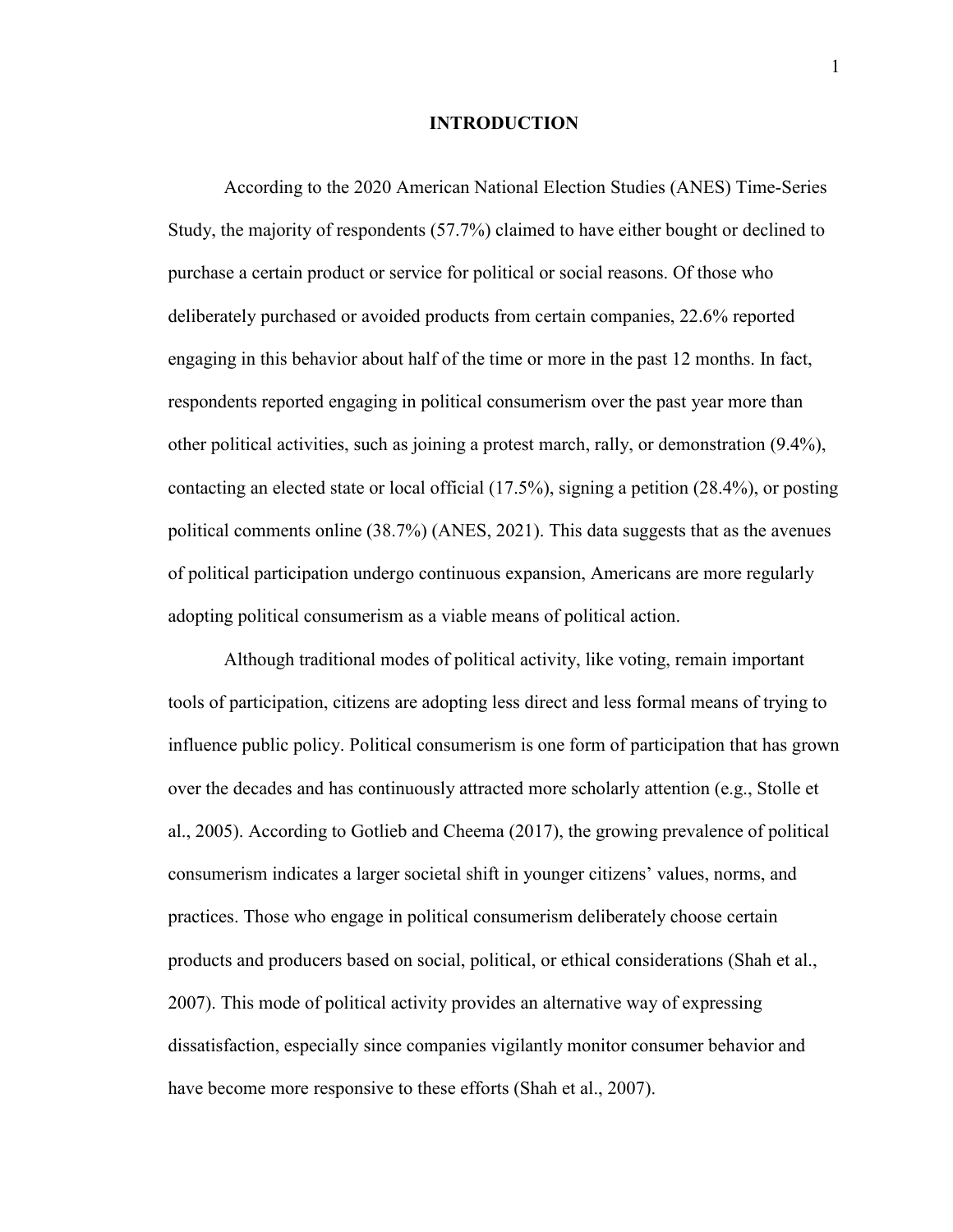Consumers have continually leveraged their purchasing power to punish and reward companies for their business practices. Concerns over unethical labor practices and unfavorable social, political, and environmental policies can lead consumers to be more conscientious about the type of brands they choose to support via their wallet. For example, in 2019, clients and celebrities were quick to say they planned to cancel their Equinox and SoulCycle memberships after the fitness company, which was seen as an inclusive brand that had supported LGBTQ+ charities in the past, was found to have corporate ties to former president Donald Trump (Jennings, 2019). In 2020, calls to boycott Starbucks erupted on social media after an internal dress code memo prohibited employees from wearing Black Lives Matter apparel on the job. In response, Starbucks quickly reversed their policy, showing the power of consumers to influence company practices and policies (Murphy, 2020). These are just a couple of the countless examples showing how consumers use their power in the marketplace.

As Shah et al. (2007) argue, political consumerism merits "special attention" because it affects "a large cross-section of the citizenry" and has grown to influence and "structure a wide range of consumer decisions" (p. 219). However, questions remain regarding how people come to engage in political consumerism. The family has been found to play a key role in shaping children's political beliefs, attitudes, and behaviors. While some families may refrain from political talk and be less tolerant of sharing different opinions, open family communication environments may welcome political discussions and encourage debate (Koerner & Fitzpatrick, 2002a). These differences have been well-researched, with scholars examining how different family communication styles are related to various political outcomes, such as political efficacy and political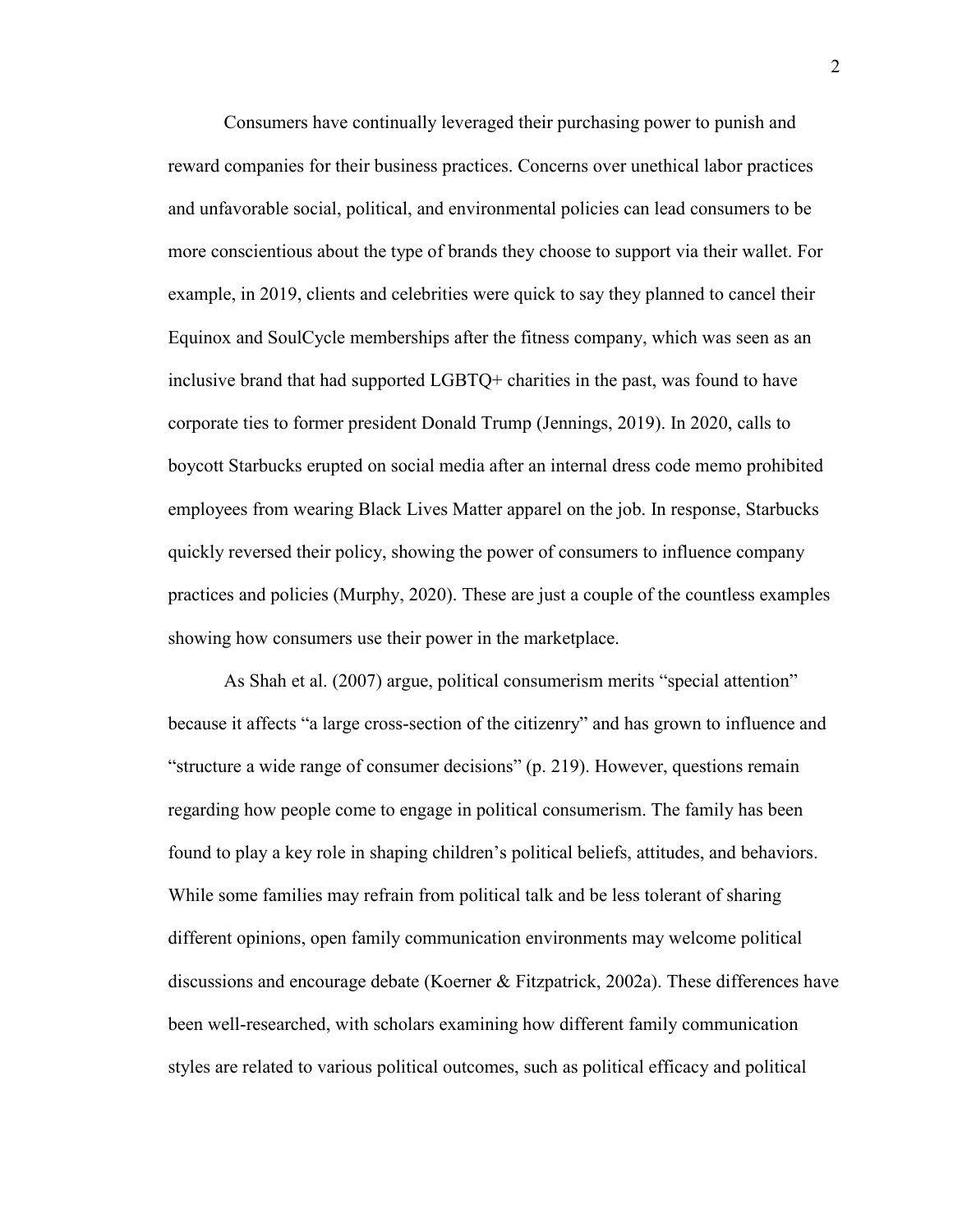participation (e.g., Graham et al., 2020). Although the link between family communication and political participation has been examined, scant research exists regarding the specific relationship between family communication and political consumerism. To fill this gap, the present study examines how one's family communication environment during childhood influences their political involvement, and specifically their political consumption, during adulthood.

Scholars have also asserted that political consumerism deserves "more explicit attention" in future research examining political participation (Stolle et al., 2005, p. 262). Having political consumerism at one's disposal expands the very definition of political participation; beyond targeting politicians and political systems, citizens can influence public policy via numerous market actors (Stolle et al., 2005). Citizens who are already politically active are the ones who typically engage in political consumerism (Strømsnes, 2009). By taking part in this form of individualized activism, political consumers demonstrate high initiative and prove to be politically efficacious (Newman & Bartels, 2011; Stolle et al., 2005). Therefore, it is important to investigate how one's propensity for engaging in political consumerism affects their entire repertoire of political activity. Specifically, this study explores how political consumption habits relate to additional participation in offline and online political activity. To provide a foundation for this study, the following sections conceptualize political consumerism, explain family communication patterns theory, and discuss potential antecedents to political consumption and additional forms of political activity.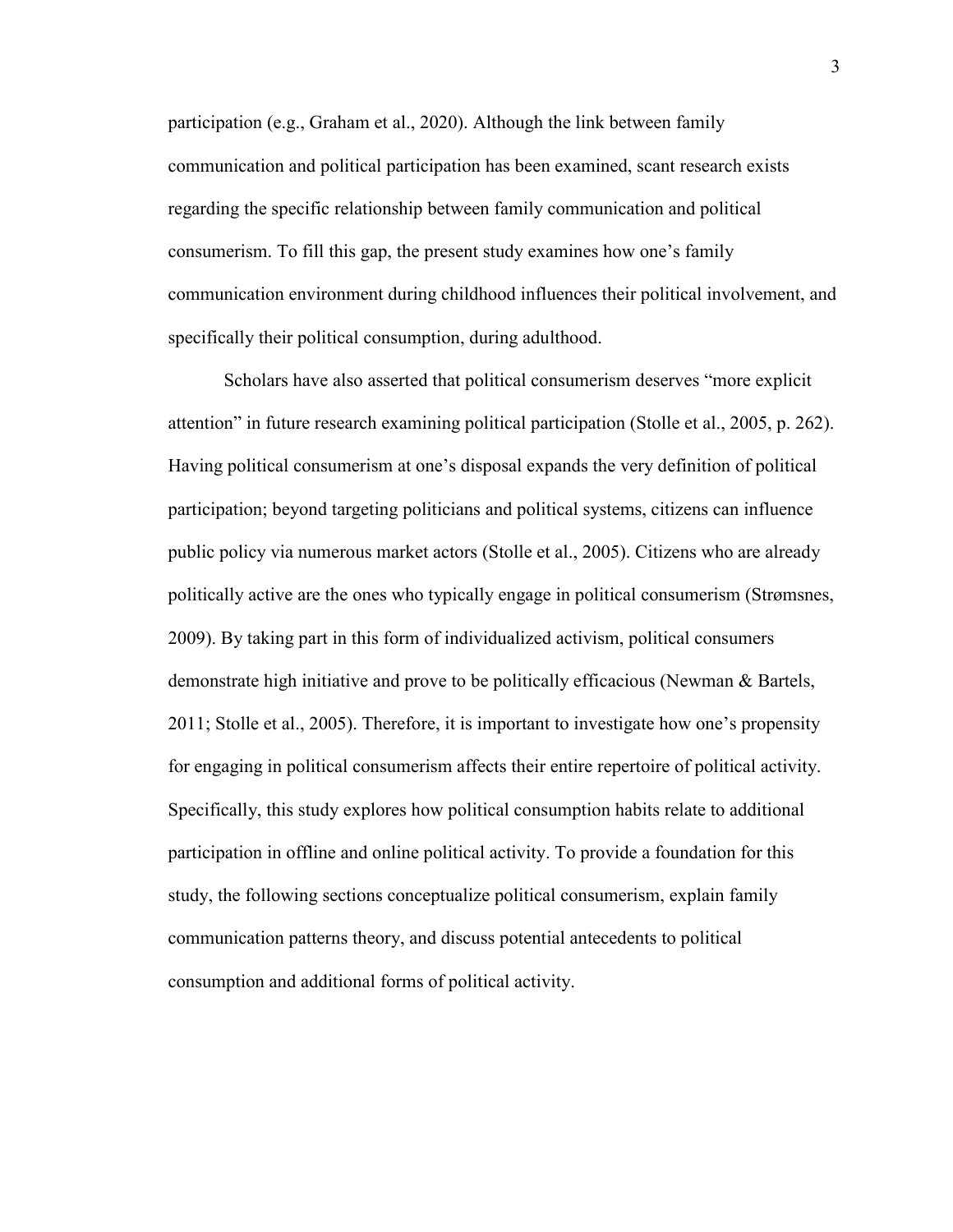#### **LITERATURE REVIEW**

#### **Conceptualizing Political Consumerism**

 Political consumerism is a form of political participation that is characterized by a consumer's intentional decision to avoid (i.e., boycott) or purchase (i.e., buycott) certain products or brands based on political, social, or ethical considerations (Baek, 2010; Stolle et al., 2005). While boycotting products or brands is a means of punishing a company for objectionable policies or business practices, buycotting products or services is a way of rewarding a company for their favorable business practices (Copeland & Boulianne, 2020). Whereas the average consumer selects products or services based on price, taste, and quality, political consumers have a distinct goal and rationale behind their shopping behaviors (Micheletti, 2003; Strømsnes, 2009). They use their market choices to convey political values and policy positions in hopes of creating tangible political, economic, and social outcomes (Newman & Bartels, 2011). Political consumerism can raise the consciousness of consumers and oblige companies to alter their production methods (Micheletti, 2003). Acts of political consumption can also be directed at addressing noneconomic issues that pertain to personal and family well-being (Micheletti, 2003). Through this form of civic engagement, individual purchasing decisions are "imbued with political beliefs, ethics, or principles," thus allowing private consumption choices to shed light on larger, more public concerns (Neilson & Paxton, 2010, p. 5). Political consumerism is regarded as another avenue of political participation, quite different from more formal or institutionalized modes (Shah et al., 2007). Despite the ascendancy of multinational corporations, political consumers believe in the power of consumers to shape a fair and ethical marketplace (Neilson, 2010). As market actors have become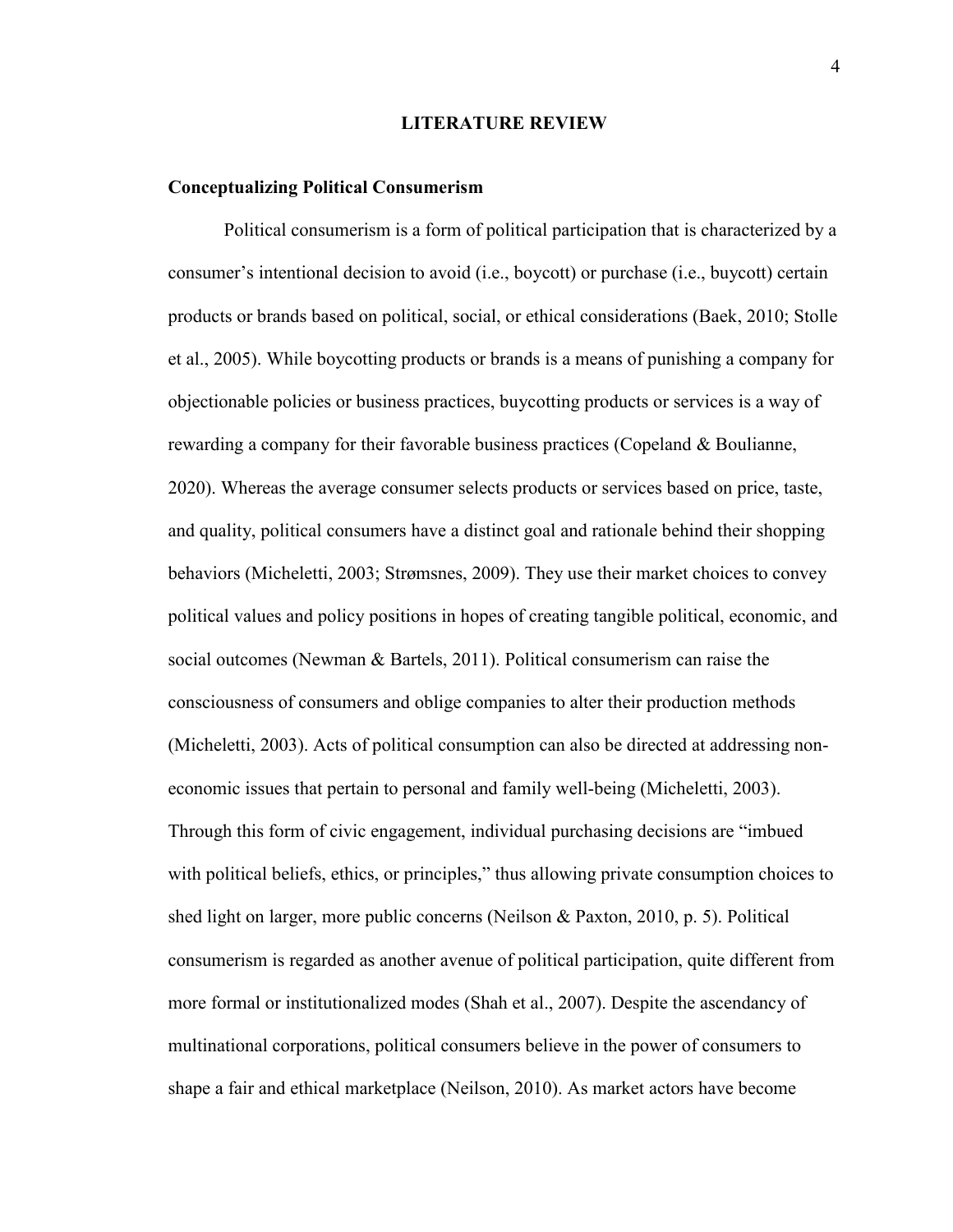increasingly popular targets for citizens looking to make political statements, environmental practices, labor standards, and human rights issues have become increasingly prominent in the marketing of global products and services (Dalton, 2008). Ultimately, the idea of political consumption urges citizens to consider the influence of business on international trade, global politics, business ethics, and its outcomes for government and citizen participation in public affairs (Micheletti, 2003).

Although scholarly interest in political consumerism is growing, there has been debate surrounding whether political consumerism is political, as its actions are not always directed at the state. However, as Copeland (2014a) points out, many instances of political consumerism involve the production of public goods, which fits within the broad domain of politics. Consumption provides a "venue" into policymaking; since consumer behavior is generally unregulated, people excluded from policymaking arenas can leverage their market choices as a means of political expression (Micheletti, 2003, p. 12). Micheletti (2003) further explains that a political connection exists between our daily consumer choices and key global issues related to environmental protection, labor rights, and human rights. Therefore, consumer choices, traditionally considered to be private, have become politicized, dissolving the barrier between political and economic spheres. Additionally, political consumerism is tied to power relations and the allocation of societal values, which are largely determined by private actors (Micheletti, 2003; Newman & Bartels, 2011). Many citizens have greater feelings of political efficacy at the marketplace and view corporations as viable political targets, which has given rise to the politics of products and brands (Echegaray, 2015).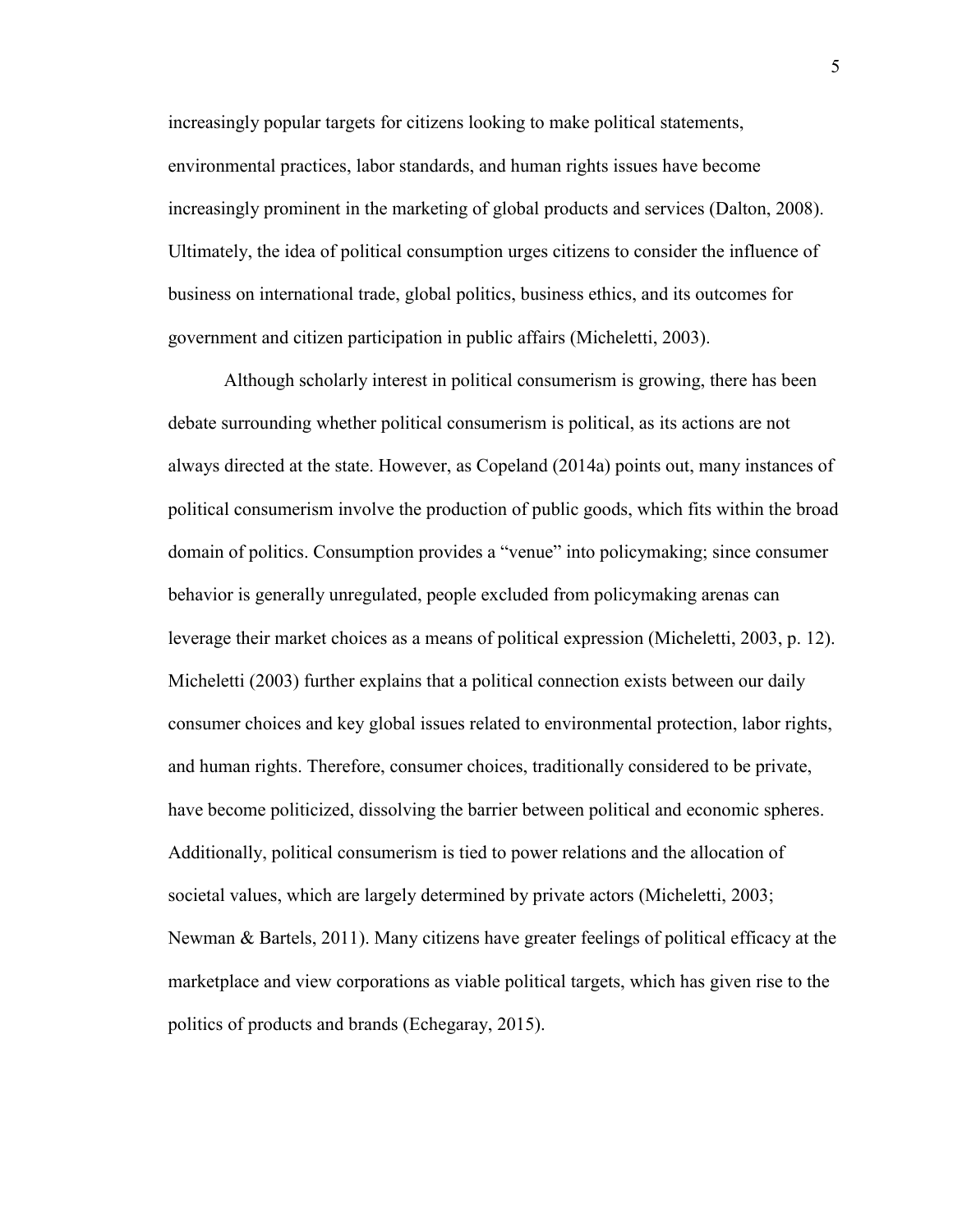Even though political consumerism is receiving more scholarly attention, the phenomenon has been around for a long time. Political consumerism can be traced back to boycotts, which citizens have used for hundreds of years to protest injustices (Micheletti, 2003). In fact, the term "boycott" was named after Captain Charles Cunningham Boycott of Ireland, who owned a large amount of agricultural land worked on by the Irish peasantry. In the 1880s, the poor working conditions sparked discontent among the peasants who eventually took action against Boycott, refusing to harvest his oats and eventually breaking all contact with him. Although their actions would be labeled as a strike today, the newspapers described the peasants' efforts as a "boycott." Nonetheless, the peasants' actions conveyed a similar main idea: common people could collectively wield their economic power to instigate change (Micheletti, 2003).

Regularly used household products have been and continue to be a primary target of political consumerist activities. For example, between the 1920s and 1940s, dissatisfaction with the price of food prompted American housewives to publicly express their discontent and boycott food products. These actions cut across geographical, ethnic, and religious lines, uniting women in the fight against high food prices. Aside from bonding the women, the boycotts politized motherhood, the family, and the home (Micheletti, 2003). Furthermore, boycotts have been utilized across the world to protest civil rights violations. In the United States, for example, the 1955 Montgomery bus boycott took place to protest racial segregation on the public transit system (Micheletti, 2003; Stolle et al., 2005). Consumer action has also proven to raise awareness and influence industry changes; one instance of this is the boycott against the food manufacturer Nestlé (1977–1984) for its marketing of infant formula to countries in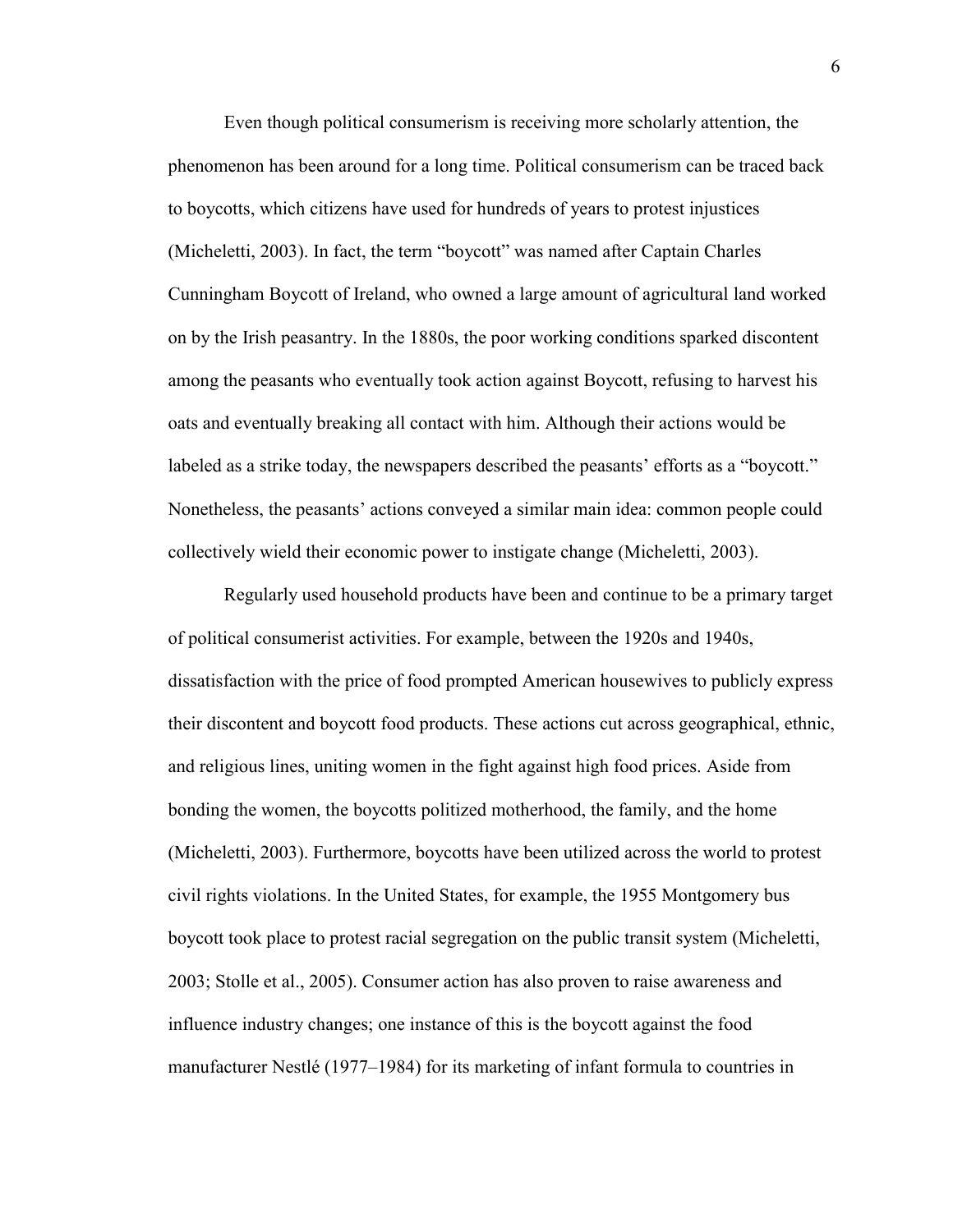Africa and Asia, where the product was linked to increased levels of infant mortality (Micheletti, 2003; Stolle et al., 2005). The boycott took place on the international stage and forced a well-known, multinational company to collaborate alongside the World Health Organization (WHO) and United Nations International Children's Emergency Fund (UNICEF). It led to the 1981 adoption of the International Code of Marketing of Breastmilk Substitutes, and although companies found loopholes in the code, the boycott demonstrated how consumer action can influence the policymaking process (Micheletti, 2003). The above examples, albeit far from an exhaustive list, highlight the presence of political consumerism throughout history, whether it be used to fight for social justice, labor rights, product accessibility, ethical marketing tactics, and more. Now, it is important to understand how the modes of political engagement have shifted in recent decades, increasing the visibility of political consumerism among citizens and scholars as a tool for political action.

Beginning in the 1970s, America began to see a decline in more traditional means of political participation (e.g., attend a political rally, participate in campaigns, correspond with elected officials) as economic globalization transformed manufacturing, marketing, finance, labor, and consumption (Bennett, 2012). Decreased election turnout in the United States, as well as in most Western democracies, caused worry among many political analysts who may have associated it with waning political interest. However, this downward trend has given rise to new patterns of participation and redefined what it means to be an engaged citizen in a democracy. As society has undergone modernization, there has been an evolution of citizenship norms, the emergence of new political resources, and the adoption of new political skills among citizens (Dalton, 2008). As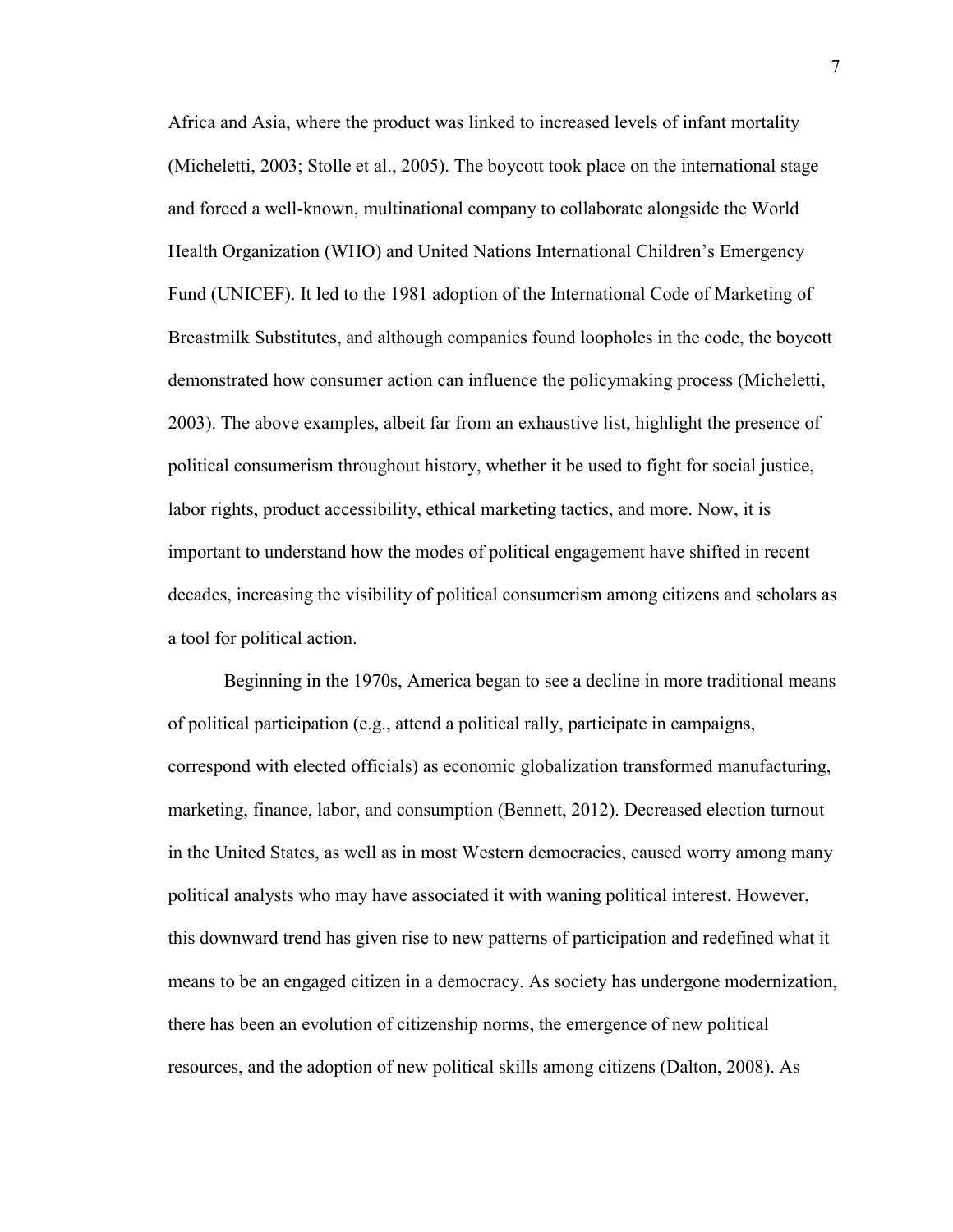Dalton (2008) points out, more traditional means of participation can be associated with duty-based citizenship, which has a narrower view of participation and discourages citizens from engaging in challenging activities that give them more of a direct say in politics. Therefore, the decline in duty-based citizenship has made room for impactful non-electoral modes of political action that afford citizens greater control over the focus and site of political action, and as a result, expands their influence in the political sphere (Dalton, 2008). Moreover, this shift away from duty-based citizenship has brought about a period of "personalized politics" in which citizens mobilize around personal lifestyle values and target various political actors aside from parties, candidates, and the government (e.g., corporations, brands, international organizations) (Bennett, 2012; Copeland, 2014a; Stolle et al., 2005, p. 251). As the nature of citizenship has evolved, citizens have adopted more direct means of political action, such as political consumerism, to influence policy makers. Rather than an unpromising decline in civic participation, the rise of political consumerism and other non-electoral methods of political activity have signaled a revitalization of democratic participation (Dalton, 2008).

On a global scale, previous data from the World Values Survey (WVS) indicates that participation in boycotts has grown steadily over the decades. In 1999, boycotting was more than four times as likely to occur compared to 1974 (Stolle et al., 2005). More recent studies examining political consumption in the U.S. and Europe have found that the percentage of citizens who engage in at least one form of political consumerism ranges from 28% to nearly 50%, which confirms political consumption's status as a widely adopted method of political activity (Baek, 2010; Newman & Bartels, 2011; Strømsnes, 2009). Political consumerism has gained public acceptance in other regions of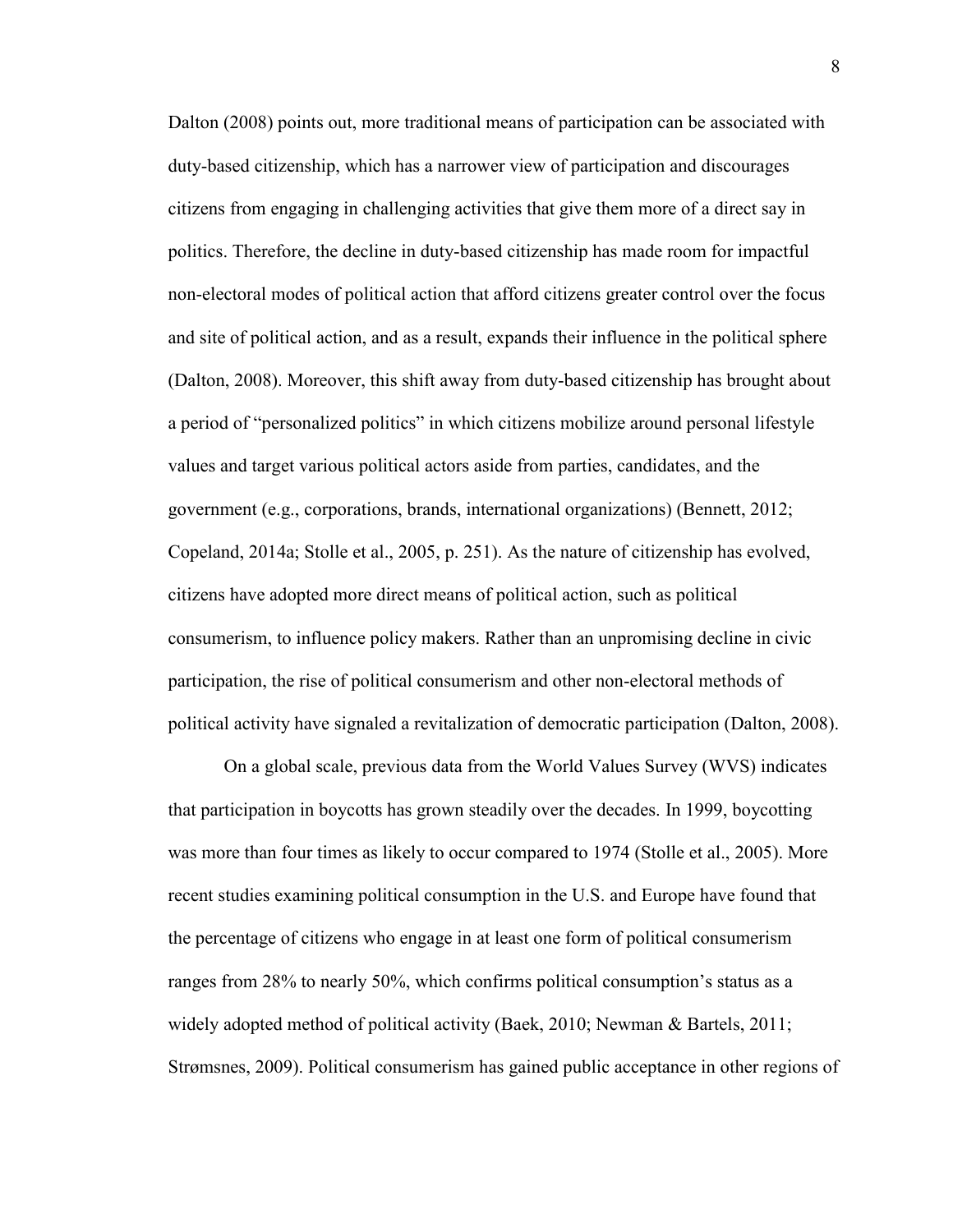the world, such as Latin America, where between 15% and 29% of citizens elect political consumption as a way of influencing the political system (Echegaray, 2015). Citizen involvement in political consumerism varies globally, with it being particularly pronounced in places like Scandinavia (Stolle et al., 2005). Nonetheless, political consumerism has gained global recognition as a valuable means of political activity.

A collection of societal changes, including the move from industrial to postindustrial economies, the shift from materialist to post-materialist values, and an increase in educational opportunities provided a foundation for the expansion of political consumerism (Copeland, 2014a). Specifically, Micheletti (2003) attributes citizens' increasing involvement in political consumerism to the rising dependence on the global marketplace for the delivery of goods and services. Whether people recognize it or not, shopping has become a survival mechanism given that nowadays few people produce their own food and clothing. Citizens have also become increasingly concerned about the origins and the impact of certain products, as globalization has lengthened the commodity chain of products and made it more difficult to track (Micheletti, 2003). Another driving factor is that many citizens "are now seeking issues and arenas for involvement that are more flexible, network-oriented, hands-on and that allows them to combine their daily lives with political causes" (Micheletti, 2003, p. 24-24). Particularly in the Western world, increased wealth has given some people the opportunity to consider additional facets of a product aside from price and quality (e.g., environmental impact) (Micheletti, 2003). The growth of political consumerism has also been facilitated by the emergence and pervasiveness of the Internet, e-commerce, and social media (Gil de Zúñiga et al., 2014a; Kelm & Dohle, 2018).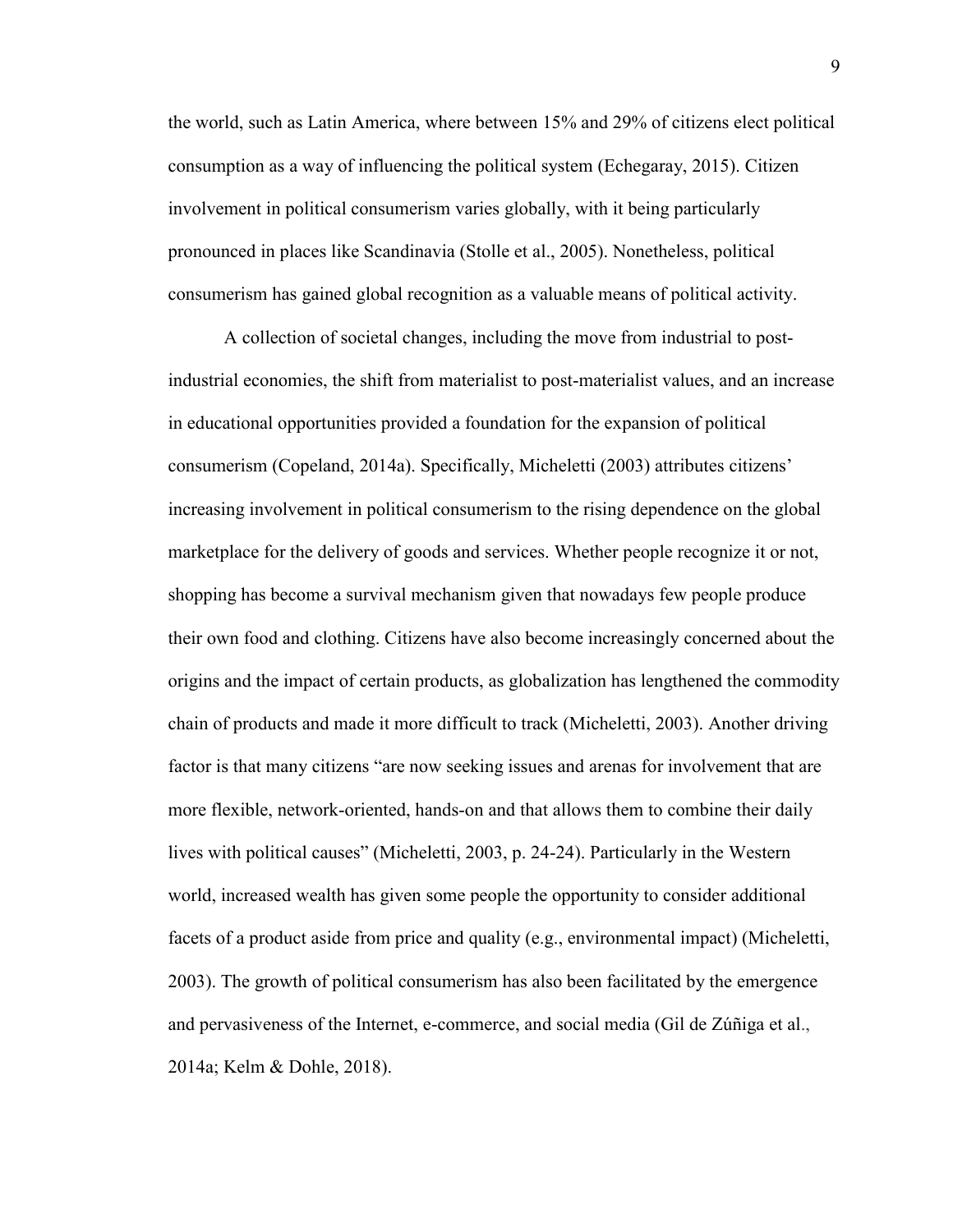Clearly, myriad forces have contributed to the growth of political consumerism as a practical and appealing means of political action. Political consumption can be driven by various reasons, whether issues of sustainability, worker's rights, political party affiliation, or social justice be at the forefront of an individual's purchasing decisions. However, for the purposes of this study, political consumerism is broadly defined as a form of political activity involving the conscious decision to refrain from or seek out certain products, services, or producers based on political, social, ethical, or environmental reasons.

#### **Types of Political Consumers: Boycotters and Buycotters**

There are two main forms of political consumerism: *boycotting* and *buycotting*. Both forms of consumerism are viewed as means of "lifestyle politics," wherein everyday life provides opportunities to make political statements (Copeland & Boulianne, 2020, p. 4). Individuals who boycott deliberately avoid purchasing products or brands because they disagree with the company's practices or policies. Conversely, those who buycott intentionally purchase products or services because the company producing the product operates under favorable and ethical practices. Requests to buycott are typically associated with messages to "shop local" or with campaigns supporting companies that provide a living wage, use sustainable resources, or adhere to fair trade standards (Kam & Deichert, 2020). While boycotting aims to punish a company by damaging their reputation, good will, or bottom lines, buycotting intends to reward a company for its positive behavior (Copeland, 2014a). Previous scholars have found that different motivational characteristics prompt people to boycott and buycott. Boycotting is considered a form of collective action; networks of boycotters are often larger and highly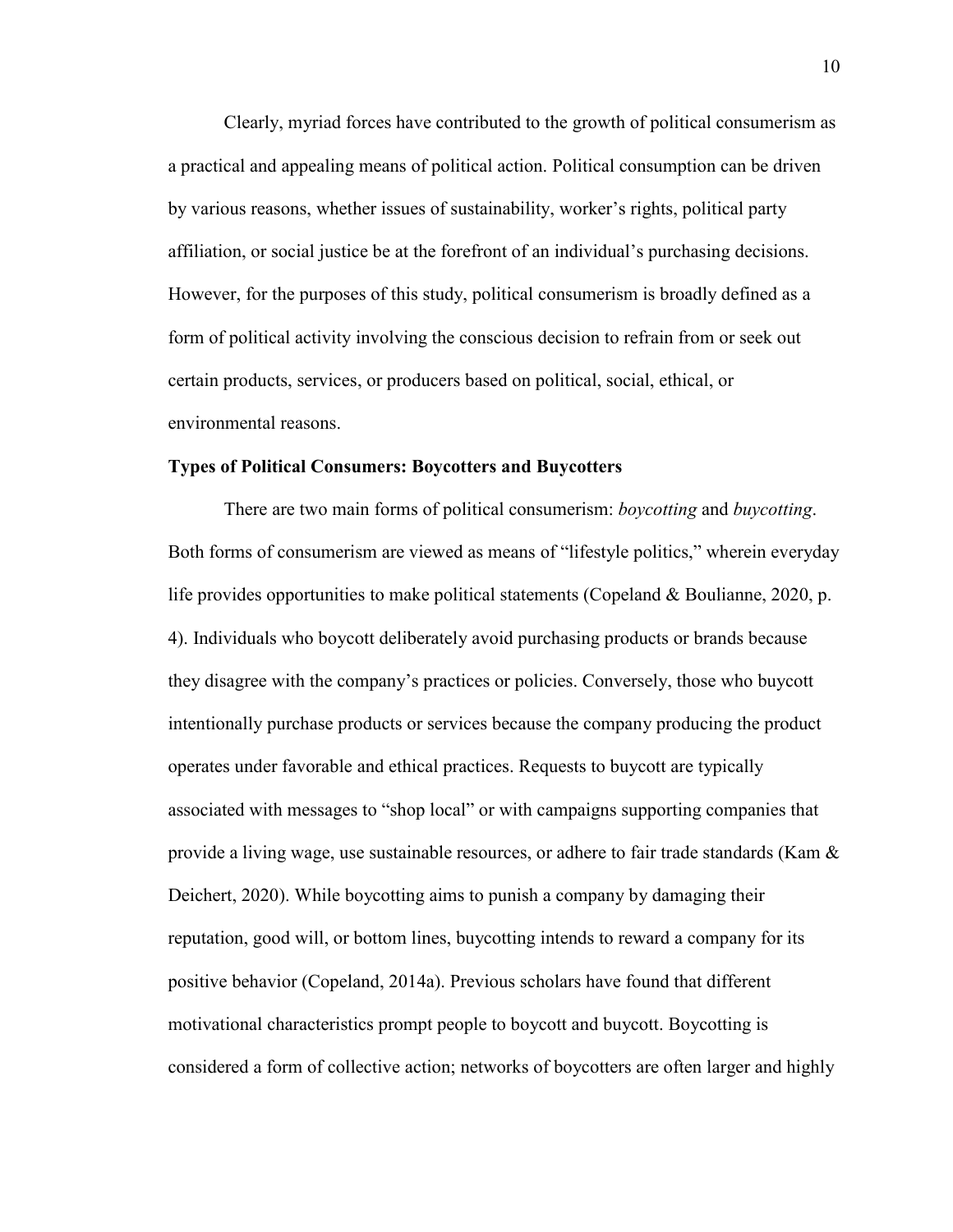interconnected (Friedman, 1999; Jungblut & Johnen, 2021). Due to the collective nature of boycotts and the need for organized efforts, offline and online communication activities have been found to influence boycotts more than buycotts (Kelm & Dohle, 2018). Copeland (2014a) suggested that boycotting is more strongly associated with dutiful citizenship norms, which emphasize obligation, loyalty to the state, and deference to authority. Due to this connection, boycotting has more characteristics in common with traditional interest-based politics, such as voting in elections or working for a political campaign (Copeland, 2014a).

Buycotting, on the other hand, shares more similarities with civic engagement since it entails more informal and cooperative activity that takes place outside of traditional political institutions. It involves the enactment of engaged citizenship norms, which emphasize voluntary activity, forming independent opinions, and aiding others (Copeland, 2014a). Since buycotting is more individualistic, self-motivated, and driven by civic engagement, buycotters typically possess higher political interest (Jungblut  $\&$ Johnen, 2021) and are more altruistic compared to boycotters (Neilson, 2010). Avoiding purchases involves less effort than seeking out specific brands or products, which led Neilson (2010) to argue that more altruistic people are motivated to engage in the complex process of buycotting because it is satisfying and fulfills their inherent desire to benefit the well-being of others. This may also explain why buycotters tend to target smaller or independent businesses, while boycotters often focus on targeting market leaders and attracting media attention to promote broader industry change (Neilson, 2010).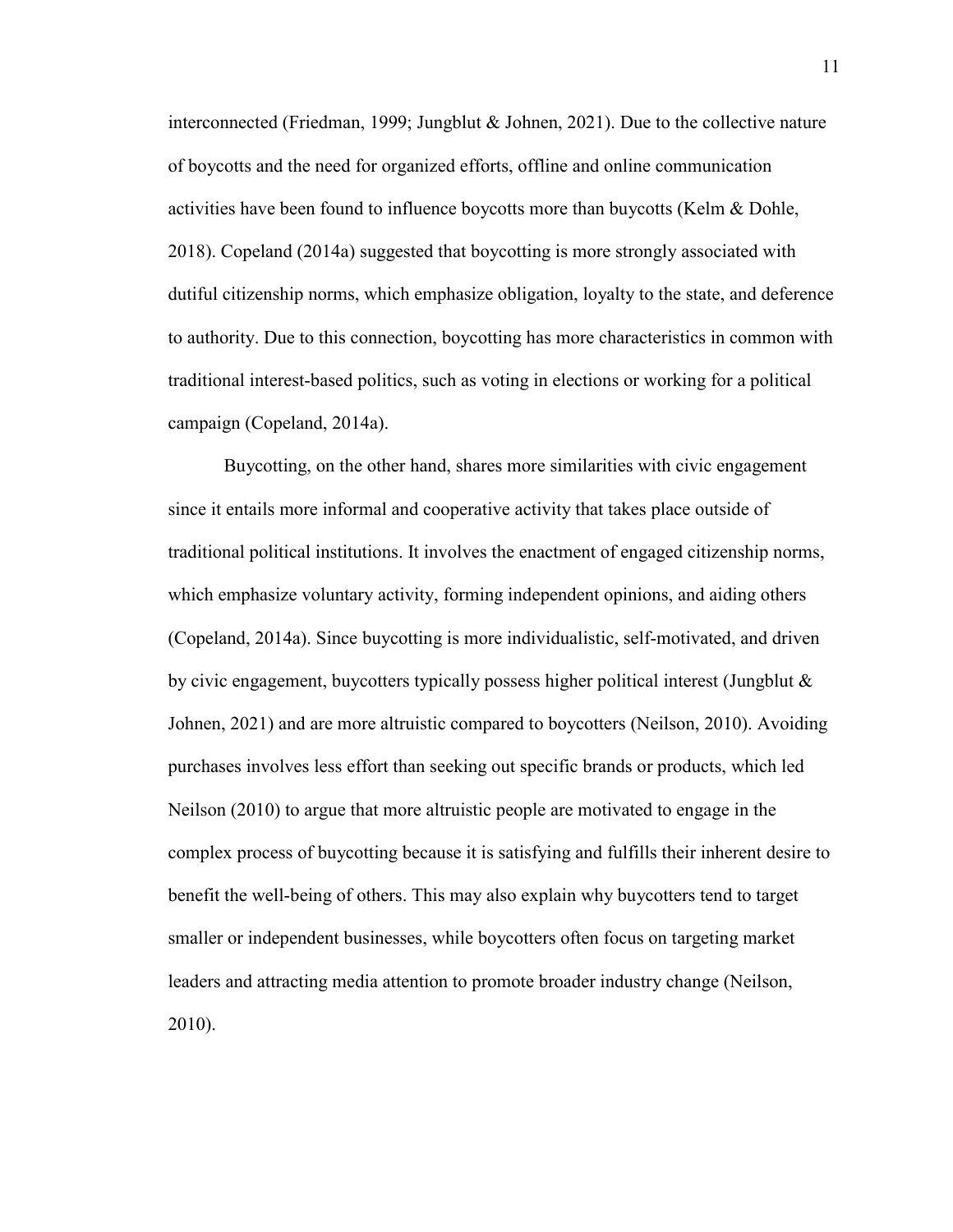Political consumers may engage in both boycotting and buycotting behaviors, which scholars have referred to as '*dualcotting*.' These individuals have been found to possess distinct characteristics as well, which may explain their motivations for engaging in both means of political consumerism. For example, Baek (2010) found that dualcotters demonstrate higher levels of political knowledge and they follow politics more closely. Furthermore, Copeland (2014a) determined that dualcotters exhibit higher levels of external efficacy, have higher income levels, and possess strong ideological views. Neilson (2010) also characterized dualcotters as more altruistic than boycotters and buycotters and suggested that dualcotters may be intensified versions of buycotters. Likewise, Copeland (2014a) posited that buycotters, who already choose to reward companies through purchasing goods, will likely consider boycotting goods or brands with incongruent values. Due to this, dualcotters will likely resemble buycotters more than boycotters in regard to citizenship norms.

The efficacy of boycotting and buycotting is important to consider, as well. Boycotting often builds strong networks, and its attempts to mobilize citizens through feelings of disapproval may be more effective than a reward-based mobilization strategy. This may be explained by negativity bias, or the stronger propensity to perceive and process negative stimuli compared to positive stimuli (Jungblut & Johnen, 2021). Consistent with this idea, Kam and Deichert (2020) found that negative information provokes boycotting far more powerfully than positive information induces buycotting. The effectiveness of boycotts may also be attributed to them often containing overt conflict between organized groups and corporations, which allows them to gain more traction via the mass media (Copeland, 2014a). Despite these distinctions, it is critical to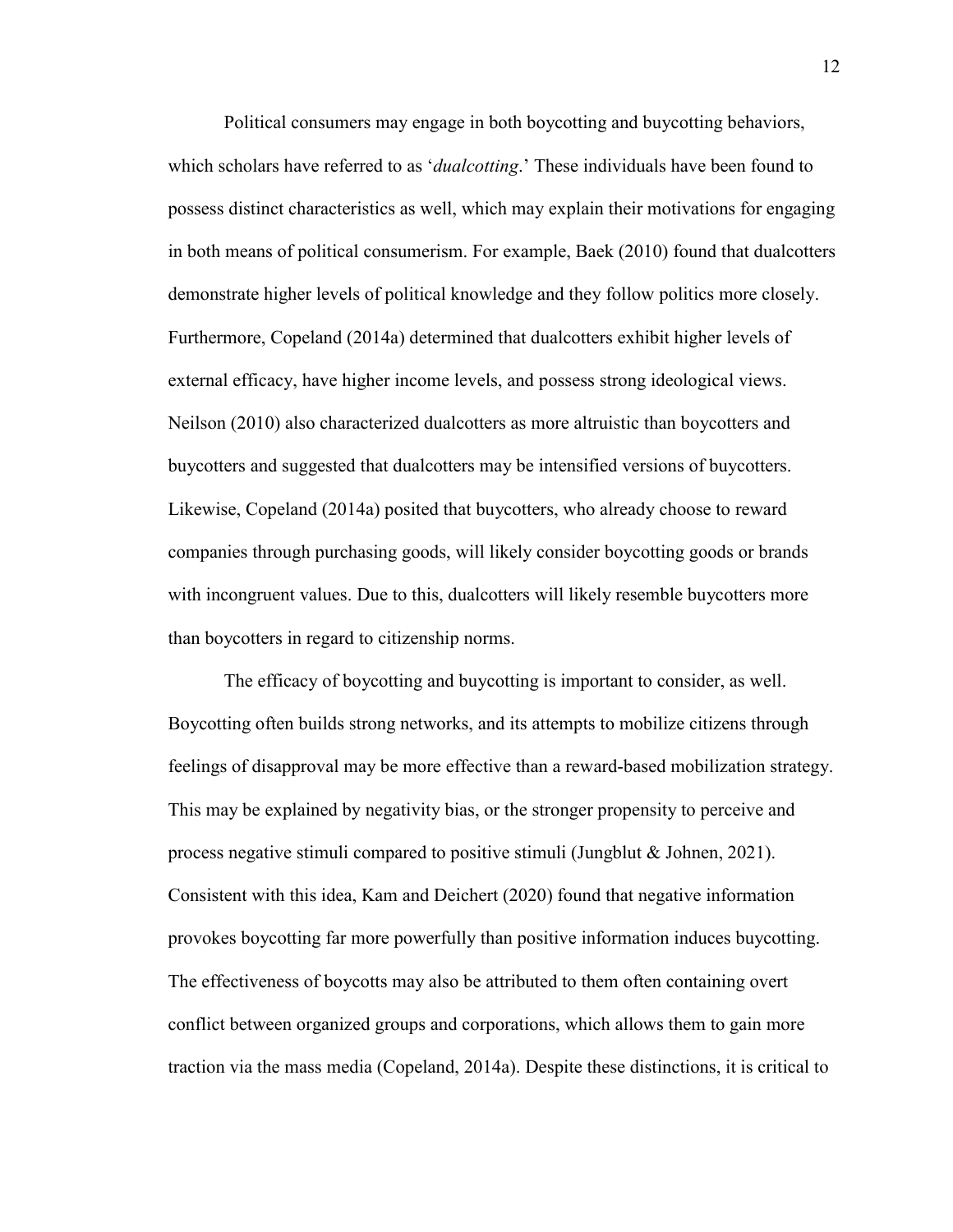remember that boycotting and buycotting involve more complex decisions. The decision to deliberately avoid a product or brand is more feasible if there is an available alternative of similar price and quality, and the decision to intentionally buy a certain product or brand is much easier when there is a minimal gap between comparable products in terms of price and quality (Kam & Deichert, 2020). Therefore, the product market plays a key role in political consumption efforts because if a product or brand performs far better than any of its competitors or alternatives, attempts to boycott or buycott may be less potent.

#### **Antecedents to Political Consumerism**

Previous research has sought to define the political consumer through examining political behaviors and socio-demographic factors. Regarding political tendencies, prior research has found that those who possess high levels of political interest (e.g., Strømsnes, 2009) and political knowledge (Baek, 2010; Endres & Panagopoulos, 2017) are more likely to engage in political consumerism. The possession of postmaterialist values also increases the likelihood of political consumption, since these individuals make material choices while weighing ethical or political concerns (Copeland, 2014b). Further, political consumers are often distrustful or critical of government agents and institutions (Stolle et al., 2005). This overall lack of trust stems from the fact that political consumers may perceive political parties and government institutions as inept at effectively addressing their political concerns, which motivates them to boycott and buycott (Copeland, 2014b). Some scholars have found that boycotters exhibit lower levels of political trust compared to buycotters (Copeland, 2014a; Neilson, 2010). Explaining these results, Neilson (2010) posited that trust toward institutions inspires positive behavior, and thus, encourages buycotting. Meanwhile, a lack of trust in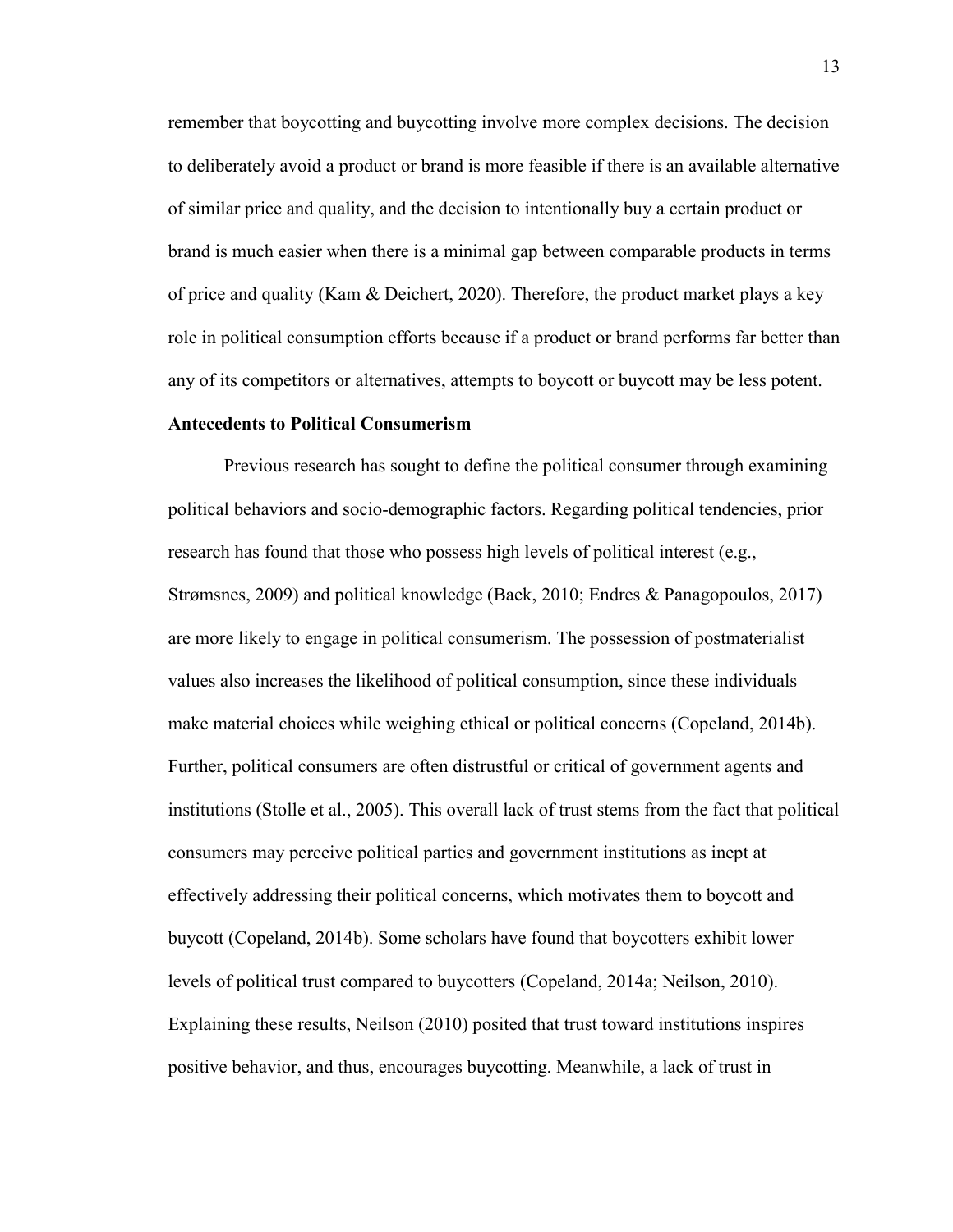institutions elicits feelings of frustration and dissatisfaction linked to negative corporate behavior, which encourages boycotting.

Generalized trust is another key variable to consider. For example, Neilson (2010) found that more trusting individuals are more prone to buycott than boycott, perhaps because buycotting is more covert and operates largely on the assumption that others are taking similar action while boycotting is often portrayed in the media as a collective act. In line with the individualized nature of political consumerism, Newman and Bartels (2011) discovered that political consumption is enhanced by "a deep-seated discontent regarding the current state of things in one's life" (p. 814). Another positive predictor of political consumerism, especially buycotting, is association involvement, or one's participation in various types of associations such as sports teams, voluntary organizations, and social clubs (Neilson, 2010). In general, people involved in organizations are more likely to be asked to participate in politics and follow through with the request (Verba et al., 1995). Therefore, membership in an organization could lead to individuals being asked and subsequently motivated to boycott or buycott a product, service, or brand (Copeland & Boulianne, 2020).

Ideological intensity is also an important factor, with those who identify as very liberal or very conservative being more likely to participate in boycotts and buycotts than those who identify as moderate (Copeland, 2014b; Endres & Panagopoulos, 2017). Comparing the two ideological camps, Hooghe and Goubin (2022) found that political consumerism was practiced more by those with a left-wing political orientation. Moreover, scholars have concluded that Democrats are more active political consumers compared to Republicans (Endres & Panagopoulos, 2017; Strømsnes, 2009). However,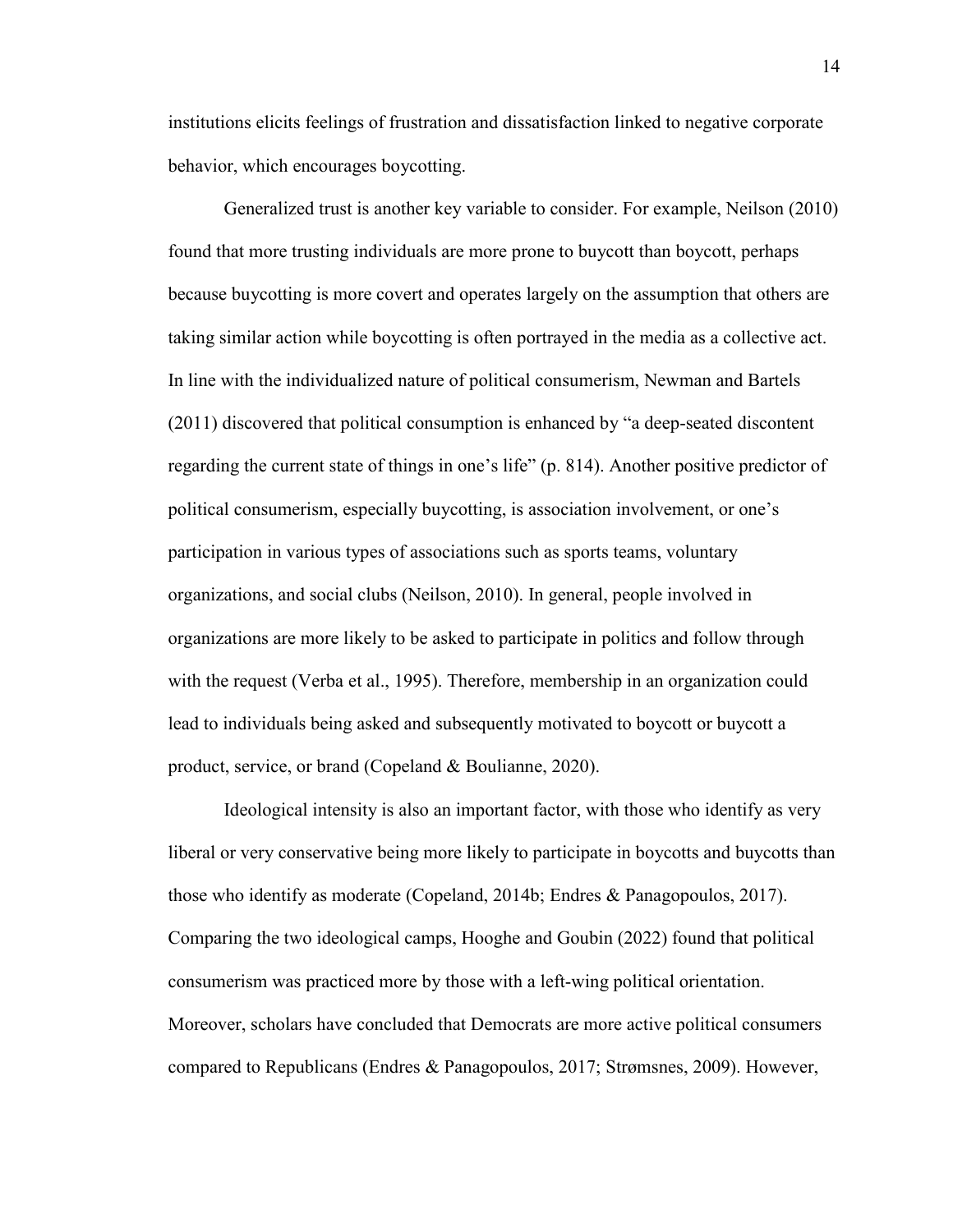somewhat inconsistent with these findings, Baek (2010) concluded that buycotters were more likely to identify as Republican and conservative while boycotters were more likely to identify as Democrat and liberal. Additionally, Endres and Panagopoulos (2017) found that partisans with more stable policy positions were more active in recent boycotts and buycotts compared to partisans with less consistent positions. Although partisan distinctions are important to consider, it should be noted that political consumers are less prone to identify with a political party; many of these individuals are "ideologically sophisticated," meaning that they can effectively participate in politics independent of "partisan cues" (Copeland, 2014b, p. 276).

Considering the impact of socio-demographic factors, prior research has indicated that women (e.g., Hooghe & Goubin, 2022; Stolle et al., 2005), younger individuals (e.g., Newman & Bartels, 2011), those who are well-educated (e.g., Hooghe & Goubin, 2022; Strømsnes, 2009), and those with a high income (Micheletti & Stolle, 2005) are more likely to be political consumers. Due to its "indeterminacy" and "looseness," political consumerism may be more appealing to younger individuals and women who tend to be more alienated from the formal political sphere (Micheletti, 2003, p. 17). The popularity of political consumerism among women may further be explained by their higher involvement in marketplace activities, as they often assume the traditional role of shopping for the family (Micheletti, 2003; Neilson, 2010). Nevertheless, findings related to socio-demographic factors have been inconsistent, especially with regard to gender and income. For example, Copeland (2014a) found no clear gender or income differences when dividing political consumers into boycotters and buycotters; yet, significant differences emerged for dualcotters, with them being more likely to be female and earn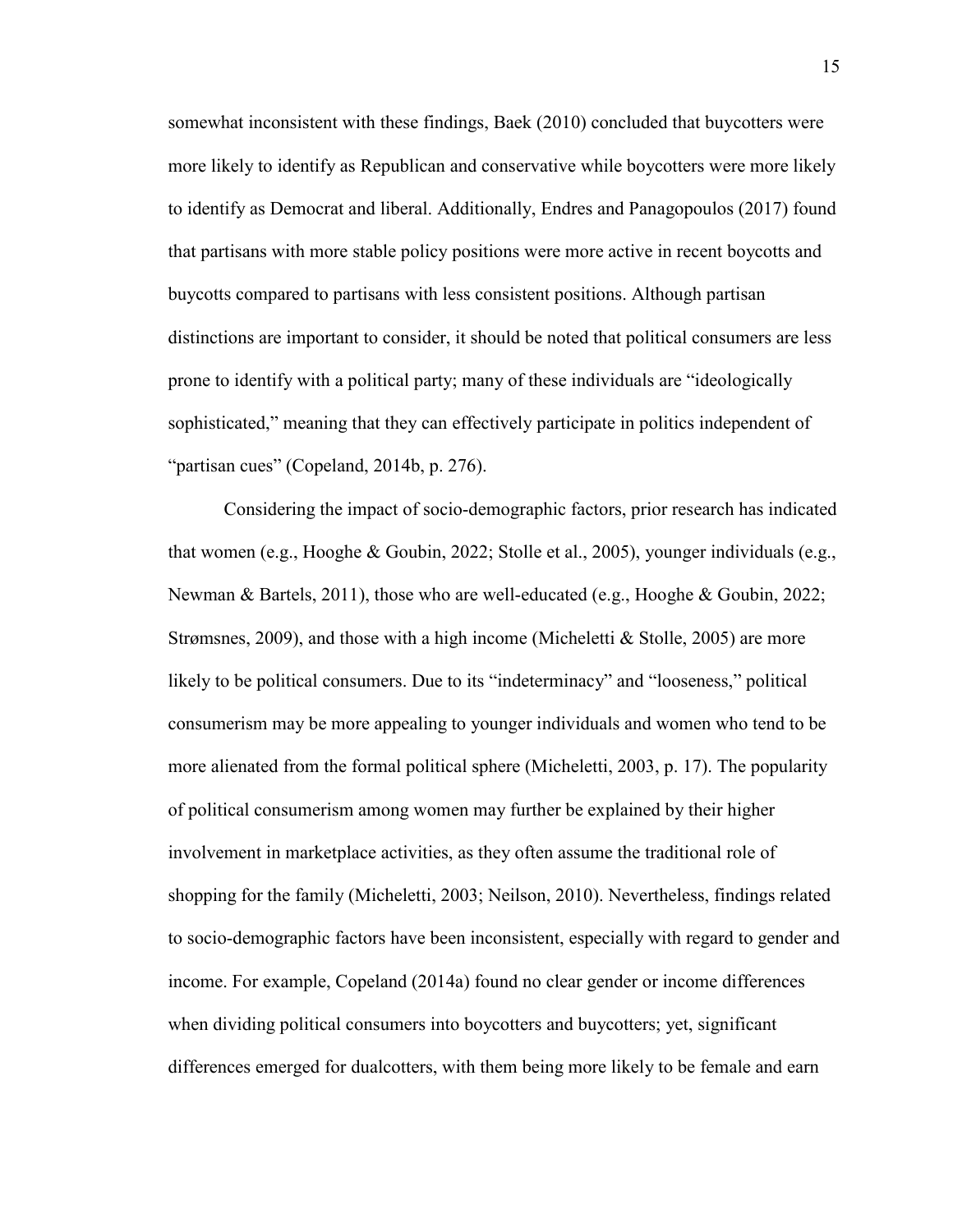higher levels of income. Contrary to these findings, Neilson (2010) found significant gender differences between boycotters and buycotters, revealing that women are 53% more likely to buycott than men, while gender does not influence the probability of boycotting.

Although political consumers possess some common characteristics, they are not a uniform group, and their nuanced behaviors are important to take into consideration. Defining the political consumer is not only a task undertaken by academic researchers, but it is an important variable for any business. The politics of a product can escalate into controversial issues for corporations, as history has proven, which makes it imperative for companies to carefully consider how and why it manufactures products (Micheletti, 2003). Poor labor practices and values that are incompatible with consumers' values can elicit negative reactions that damage a company's reputation and good will. Large-scale boycotts and buycotts can impact corporate policy, company personnel, and public perception of a company, and they can even lead to public policy changes (Kam & Deichert, 2020). Acts of political consumerism may also result in financial consequences for companies, and the threat of financial loss alone can be enough to amend corporate policies.

Even though a consumer decision may seem unrelated to politics, political identity can have subtle and nuanced effects on consumer behaviors (Jung & Mittal, 2019). Jung and Mittal (2019) describe political identity as a broad concept comprised of "a wide array of attitudes, motives, logics, and interpretations of how the world works, how the world should work, and how societies may approach various issues and problems" (p. 69). Therefore, a variety of political issues can impact consumption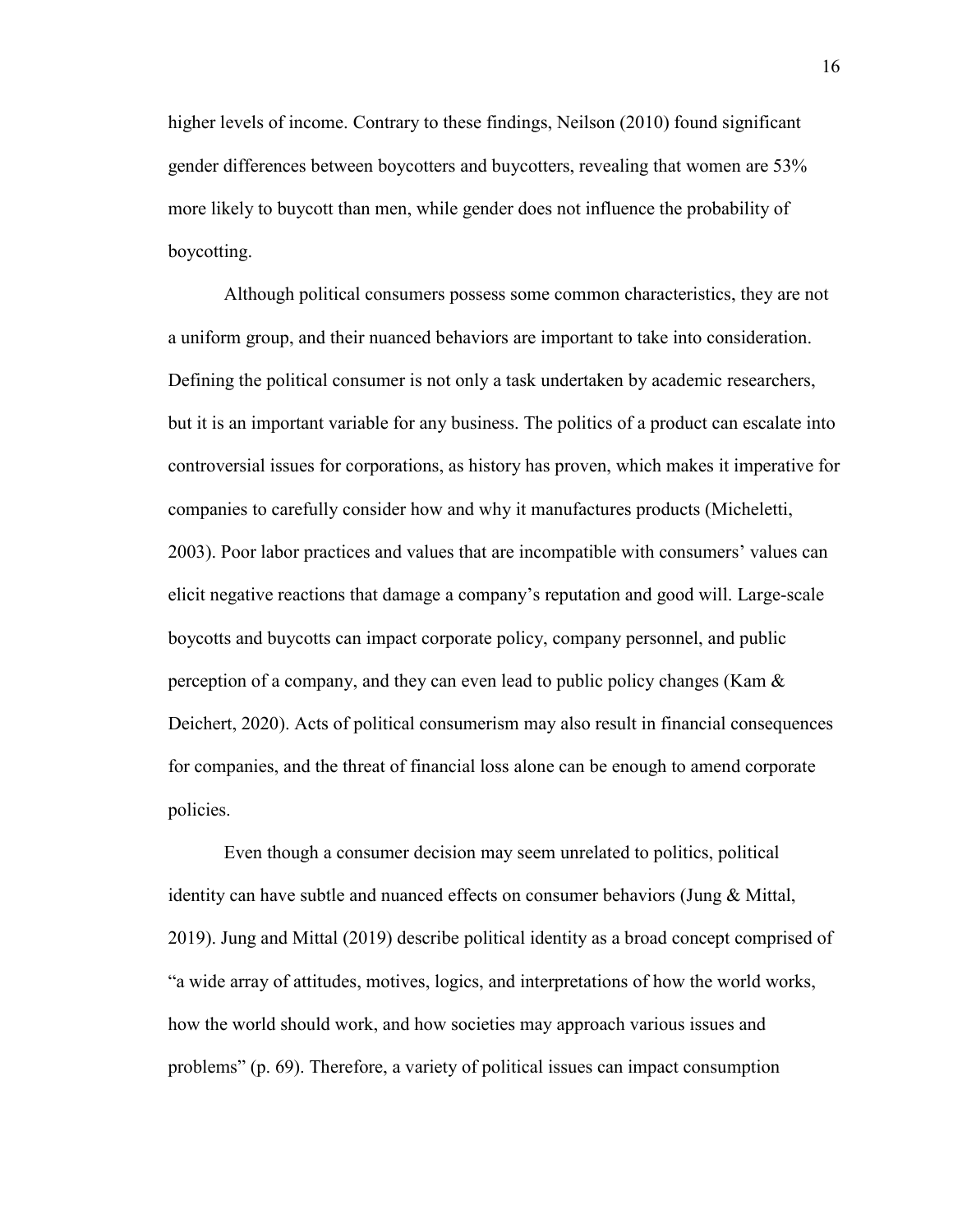choices. For example, according to Gromet et al. (2013), environmental protection through government-mandated sustainability efforts is a key issue on the liberal agenda, which in turn, makes conservatives less likely to purchase an energy-efficient product linked to environmental benefits. Although this is just one example, empirical research has demonstrated that consumers evaluate products and brands more favorably if they are presented in a way that corresponds to their political identity. Therefore, brands should consider their political image from a consumer standpoint, which is composed of various elements including the CEO's political endorsements, how the brand responds to social issues, and communication with consumers (Jung & Mittal, 2019).

In general, it is crucial for companies to examine their customer base as they navigate their political brand communication, especially given that boycotters' punitiveoriented actions can be particularly damaging to a brand's success (Jungblut  $\&$  Johnen, 2021). A broad, heterogeneous group of consumers possessing a variety of political views may pose more challenges for brands trying to position themselves toward political issues, as they may run the risk of losing certain customers. This risk is intensified by today's growing political polarization (Jungblut & Johnen, 2021). Additionally, based on Neilson's (2010) findings, differences among boycotters' and buycotters' thought processes can influence corporate messaging strategies. Given that boycotters tend to have less trust in institutions, companies targeted by boycotters could recruit trustworthy third parties to endorse their products. Conversely, since buycotters experience higher trust in institutions, companies may preemptively craft messages that promote their social responsibility efforts (Neilson, 2010).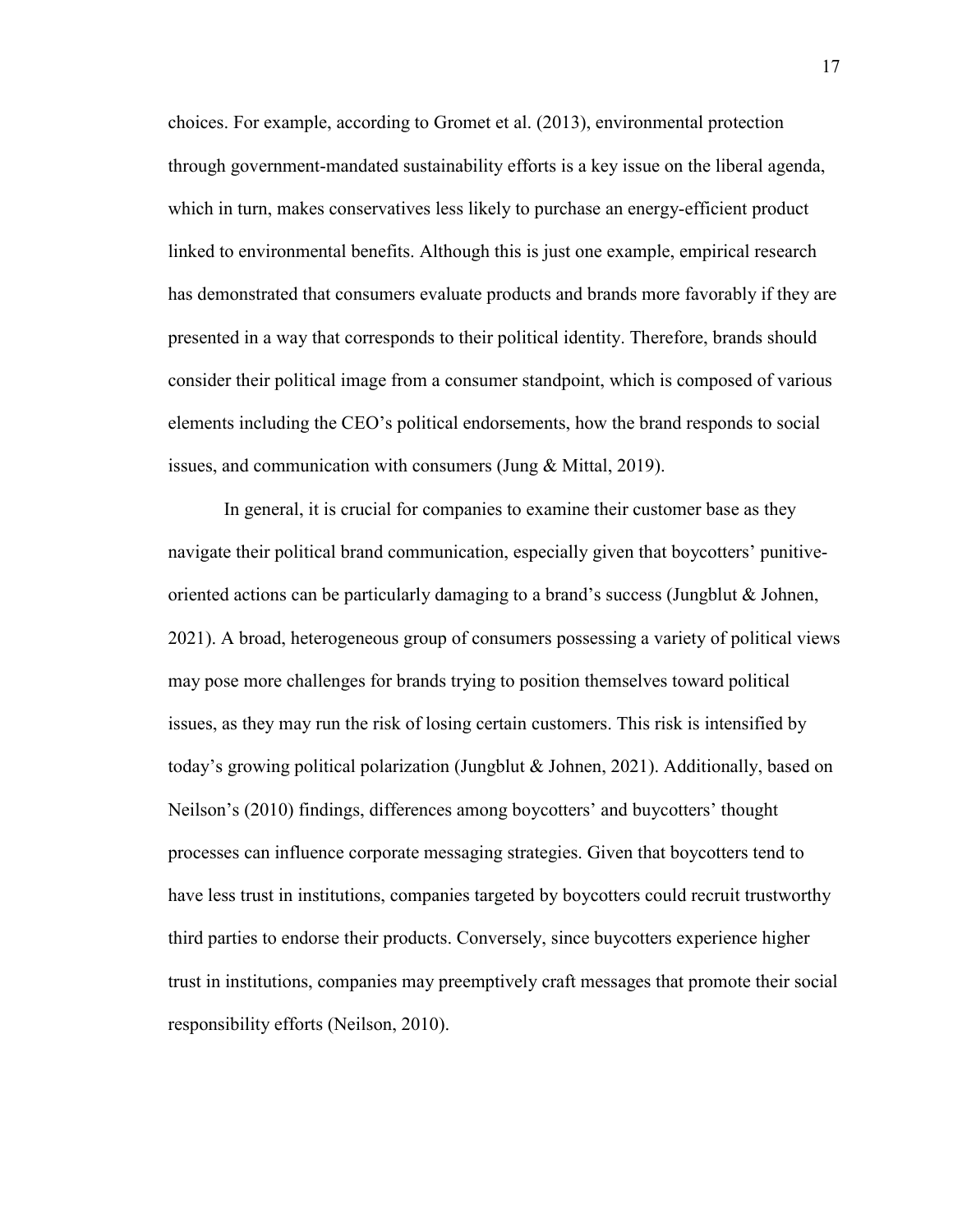While political indicators and socio-demographic factors have been traced to political consumption behaviors, its communicative antecedents beg further exploration. Previous literature suggests that communication within offline and online networks can affect one's involvement in political consumption. For example, Baek (2010) concluded that individuals who are more active communicators (i.e., frequent political discussions with family or friends, news consumption, and entertainment program viewing) and are devoted information seekers are more likely to be active political consumers. The same effect has been found in the social media context, as more active users are more likely to be political consumers (Endres & Panagopoulos, 2017; Gil de Zúñiga et al., 2014a). However, further research is warranted regarding these different communicative aspects. Specifically, the family, a driving force in shaping political attitudes and behaviors, should be examined to determine whether different family communication styles stimulate political consumption.

#### **Family Communication Patterns as a Key Antecedent?**

 The family is a unique relational system that has a profound influence on one's beliefs, values, and communication behaviors (Rauscher et al., 2020). Family communication patterns theory (FCPT) reflects the dynamic communication environments that exist within the family unit by examining how parent-child interactions create a shared social reality among families and teach children different orientations to communication (i.e., conversation and conformity orientations) (McLeod & Chaffee, 1972; Rauscher et al., 2020). The *conversation orientation* and the *conformity orientation* are the two main dimensions of the theory that denote different family communication styles. Researchers have drawn on FCPT for nearly 50 years to examine the effects of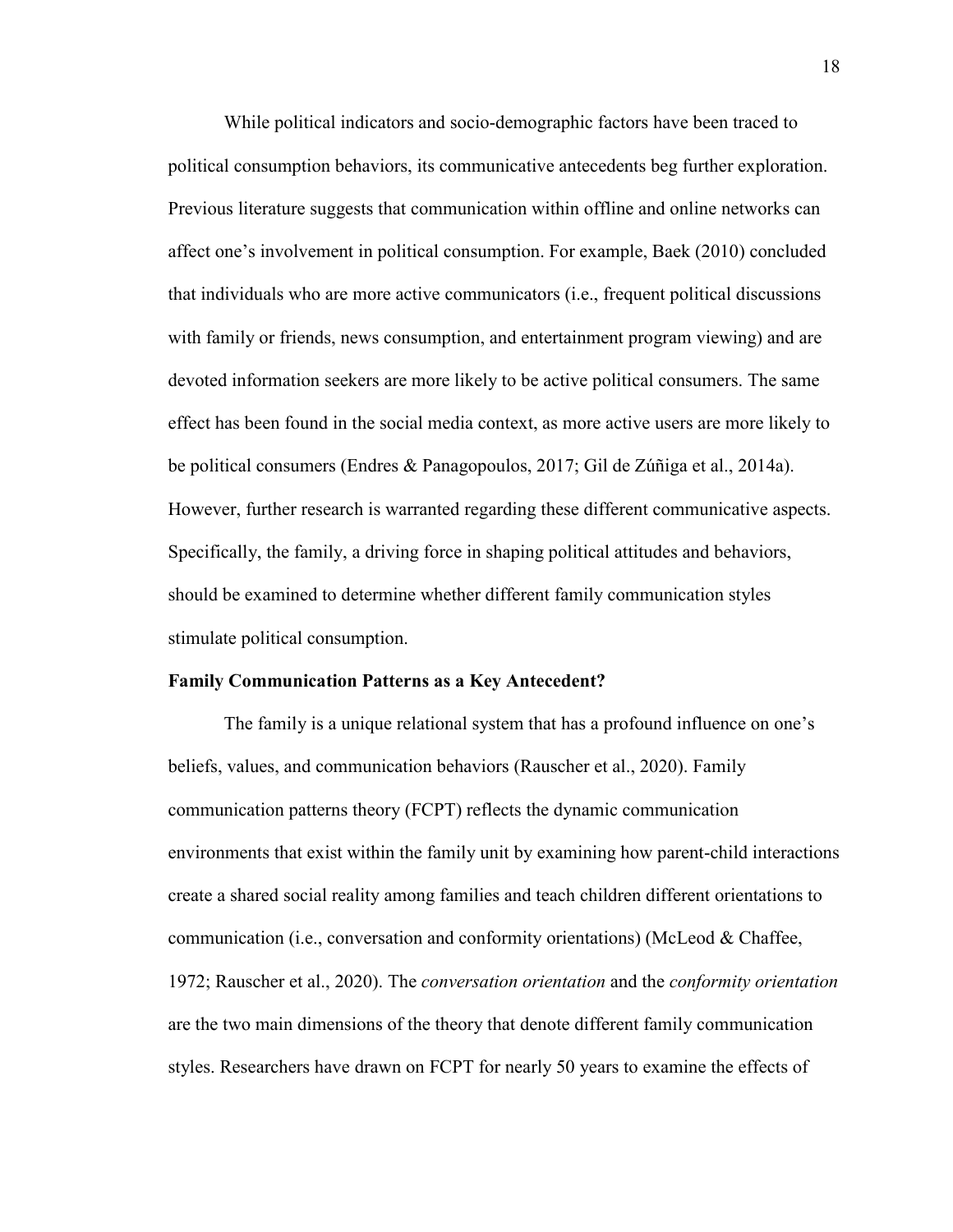conversation and conformity orientations on family member behaviors (Rauscher et al., 2020, Schrodt et al., 2008). When McLeod and Chaffee (1972) developed the Family Communication Patterns (FCP) scale, they originally labeled the two dimensions of family communication *concept-oriented* and *socio-oriented*. The concept-orientation indicated the extent to which parental discussions of ideas influenced children's understanding and decision-making, while the socio-orientation represented the degree to which social roles and relationships bear greater influence on children's decision-making (Schrodt et al., 2008). This means that a family high in concept-orientation prioritized ideas over relationships, which allowed for differing opinions to be shared among family members. Meanwhile, a family high in socio-orientation prioritized harmonious parentchild relationship over ideas, meaning that conflict was avoided to maintain agreeable family relationships (Schrodt et al., 2008). Based on the interplay between these two dimensions, McLeod and Chaffee (1972) generated four distinct family types: consensual (i.e., high in both dimensions), pluralistic (i.e., high concept-orientation, low socioorientation), protective (i.e., high socio-orientation, low concept-orientation), and laissezfaire (*i.e.*, low in both dimensions).

 McLeod and Chaffee's (1972) initial inquiry paved the way for future research investigating the dynamic family communication environment. Specifically, the theory of FCP originated from McLeod and Chaffee's (1972) research examining the degree of association between children's interpretations of mass media messages and communication patterns acquired through the family (Buckner et al., 2013; Ledbetter  $\&$ Schrodt, 2008). A second wave of FCP research was initiated by Ritchie (1991), who reconceptualized the two underlying dimensions of FCP to create a more comprehensive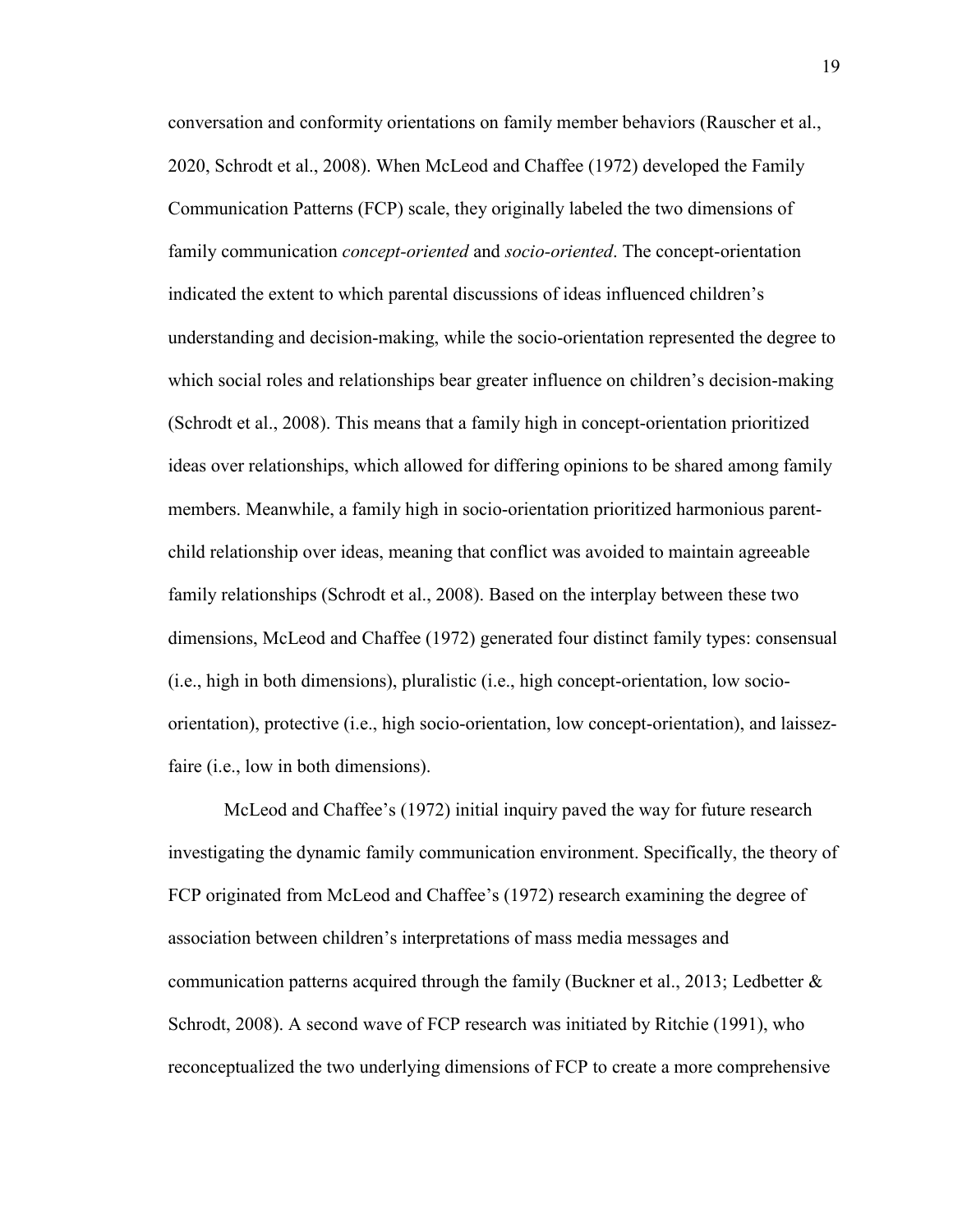understanding of their behavioral characteristics (Schrodt et al., 2008). FCP became seen as not only indicative of information processing, but also of family communication climates (Buckner et al., 2013). Further, the approach to analyzing FCP, which was originally based on the assumption that the FCP scales measure what actually occurs in the family, was improved upon by measuring respondent's perceptions of the family instead (Ritchie, 1991). The concept-orientation was renamed the *conversation orientation* to denote the free exchange of ideas between parents and children, and the socio-orientation was renamed the *conformity orientation* to reflect obedience to parental authority (Richie, 1991; Schrodt et al., 2008). Rather than binary, these two orientations are continuous as a family could be high and/or low on both the conversation and conformity orientations (Graham et al., 2020). The conversation and conformity orientations have been found to foster family communication environments that endure across different generations of family (Rauscher et al., 2020).

The conversation orientation represents the degree to which families create a communication atmosphere that invites all family members to engage in unrestrained discussions about a range of topics (Koerner & Fitzpatrick, 2002b). Families high in the conversation dimension engage in open, frequent, and spontaneous interactions with each other "without many limitations in regard to time spent in interaction or topics discussed" (Koerner & Fitzpatrick, 2002a, p. 85). All family members are involved in the discussions regarding the activities the family plans to participate in together, and decisions are made as a family unit (Koerner & Fitzpatrick, 2002b). Families who are low in the conversation orientation interact less regularly and refrain from discussing many topics openly with one another (Buckner et al., 2013). Private thoughts, feelings, and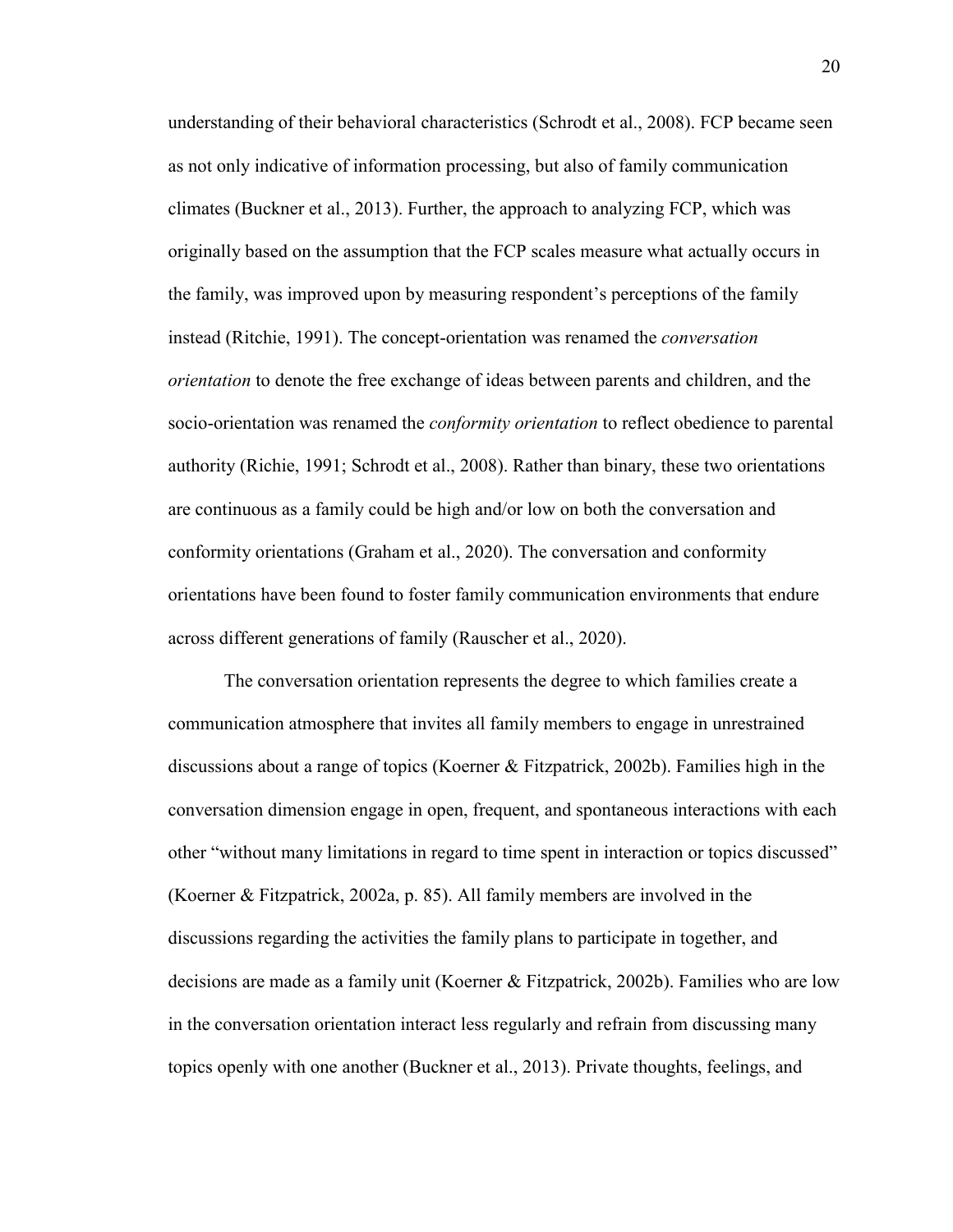behaviors are rarely discussed with other family members, and family decisions are not made collectively (Koerner & Fitzpatrick, 2002b). Meanwhile, the conformity orientation reflects the degree to which family interactions promote a communication environment built on harmony, agreement, and obedience to authority figures. Families high in the conformity orientation interact in a manner that emphasizes a uniformity of attitudes, values, and beliefs (Koerner & Fitzpatrick, 2002b). These families establish "clear rules that are regularly enforced by parents who do not tolerate their children's deviation from family norms and expectations" (Ledbetter  $\&$  Schrodt, 2008, p. 391). Families low in the conformity orientation value the independence of family members and encourage more heterogeneous beliefs and attitudes (Koerner & Fitzpatrick, 2002b). Family members are able to produce individual thoughts and beliefs, children are involved in decision-making, and it is acceptable for children to question or challenge family rules (Buckner et al., 2013; Ledbetter & Schrodt, 2008).

The two orientations also reflect different underlying values that families hold. Families high in the conversation orientation believe that the open and frequent exchange of ideas is necessary for an enjoyable and rewarding family life. Further, parents see regular discussions with their children as a primary avenue of educating and socializing them (Koerner & Fitzpatrick, 2002b). Meanwhile, families low in the conversation orientation do not find the frequent sharing of ideas to be essential to the functioning of their family. Families high in the conformity orientation value their family relationships over external ones, and they expect members to prioritize family time. They believe in a more traditional family structure where families are "cohesive" and "hierarchical" (Koerner & Fitzpatrick, 2002a, p. 86). In line with this belief, resources like living space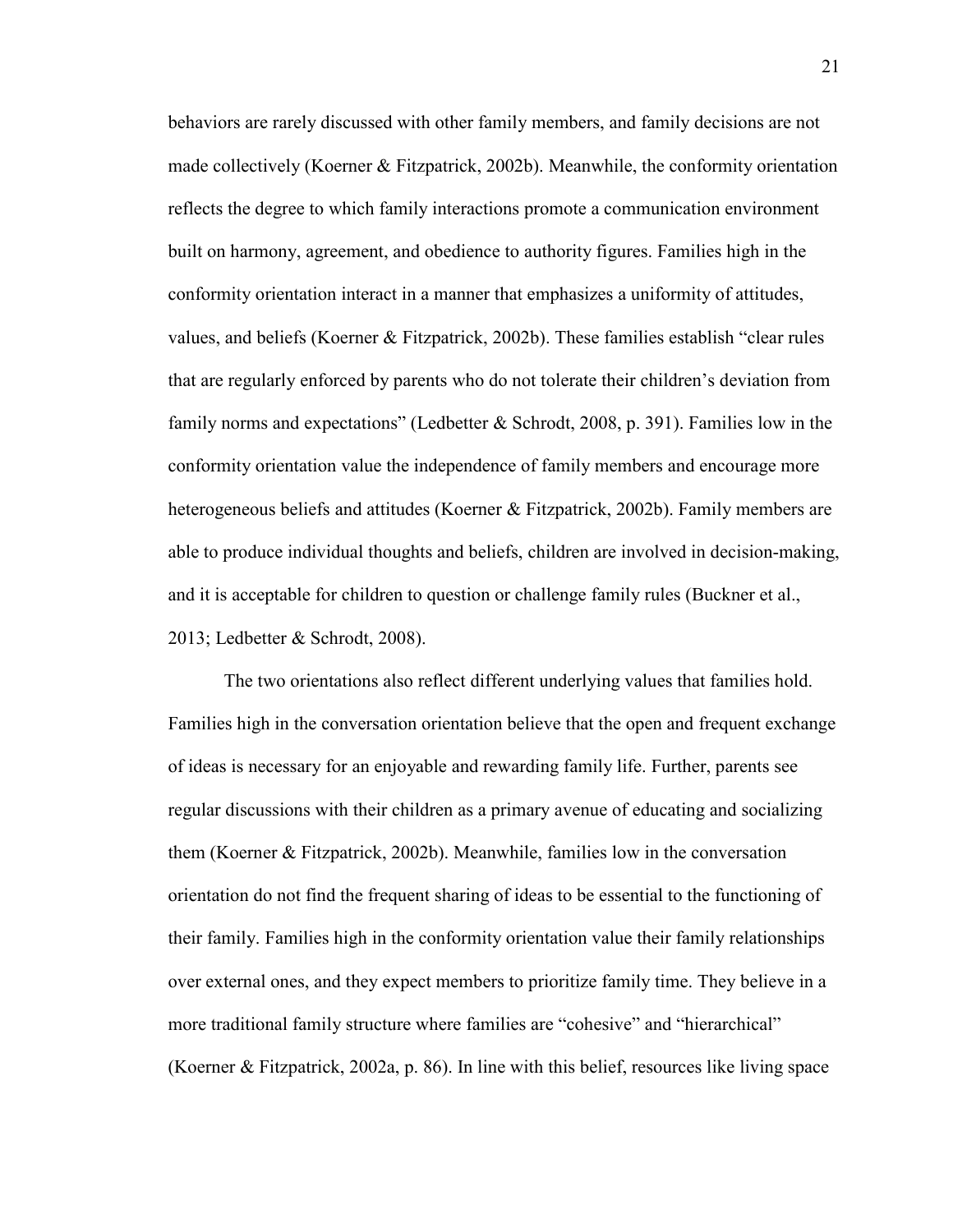and money should be distributed equally among family members, and personal interests and external relationships should be subordinated in order to capitalize on family time. Children are expected to follow their parents' commands, and they do not have much, if any, say in family decisions (Koerner & Fitzpatrick, 2002b). Conversely, families low in the conformity orientation do not believe in a rigid and hierarchically organized family. They value independence and personal development among family members, which causes them to encourage the pursuit of personal interests and meaningful relationships outside of the family (Koerner & Fitzpatrick, 2002b). Overall, as previous scholars have asserted, both the conversation and conformity orientations represent relational schemas created through family members' communication patterns. In turn, these repeated experiences within the family context guide interactions among family members and influences the ways in which they view the world (Graham et al., 2020; Hamon  $\&$ Schrodt, 2012; Horstman et al., 2018).

#### **Family Communication Patterns and Political Consumerism**

Parents can largely influence a child's political learning prior to adulthood, especially if parents are politically active and involve their children in political discussions (Jennings et al., 2009). Importantly, political predispositions developed during childhood endure over time, and they are much more stable than political positions formed during adulthood (Jennings et al., 2009). The type of family communication environment can enable or constrain one's exposure to politics during childhood, which can be linked to different political outcomes. For example, Hively and Eveland (2009) found that students in high conformity families are less likely to discuss politics. Graham et al. (2020) also found that laissez-faire families (i.e., low conversation, low conformity)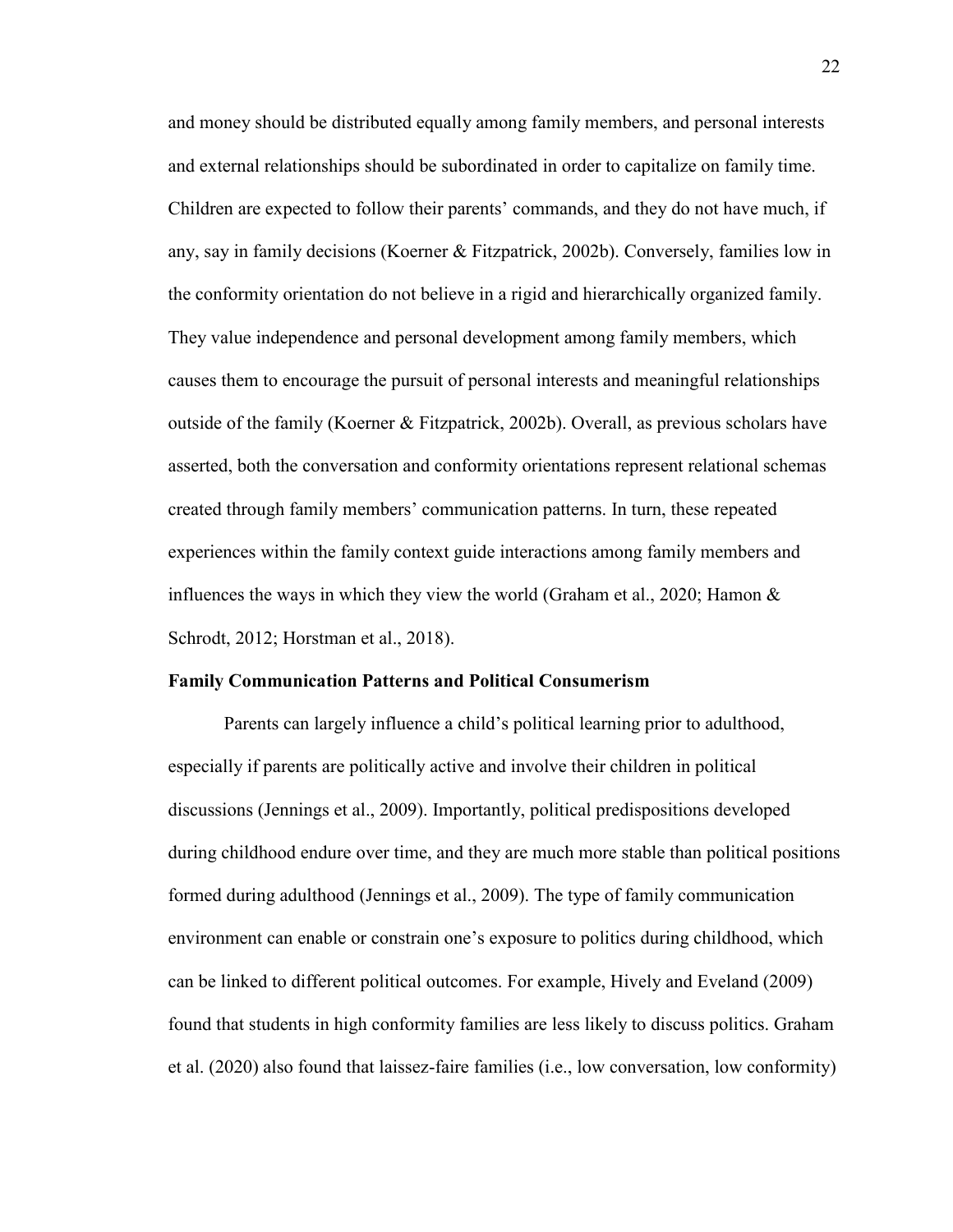are the least likely to be politically active, while consensual families (i.e., high conversation, high conformity) actively seek and share political information and participate in politics regularly. By engaging in more unrestricted communication, children may become more receptive to their parents' viewpoints, which can result in parents transmitting their political beliefs to their children (Shulman & DeAndrea, 2014). Open and frequent parent-child conversations can also help foster basic skills for effectively participating in challenging political conversations beyond the family setting (Scruggs & Schrodt, 2021; Shah et al., 2009).

 A small number of studies have looked at the effects of family communication on political consumerism. Shah et al. (2007) found that news usage prompts political consumerism indirectly through the dual influence of political talk, including conversations with family, and environmental concerns. Baek (2010) also revealed that political consumers are active information-seekers, and they will discuss political issues with peers or family members. Although this finding indicates that political consumers are more willing to engage in political talk, perhaps family political discussions serve as an antecedent to political consumption. Looking specifically at the political socialization of females, Gidengil et al. (2010) concluded that parents can influence their daughters' participation in protest or market-oriented activities during adulthood. In the study, adult women who had a politically active mother often followed in the mother's footsteps, leading Gidengil et al. (2010) to suggest that children with politically active parents engage in an array of political activities as adults, such as boycotting or buycotting. Although this study does not specifically address political discussions within the family, being raised by parents who are immersed in the political sphere may spark a child's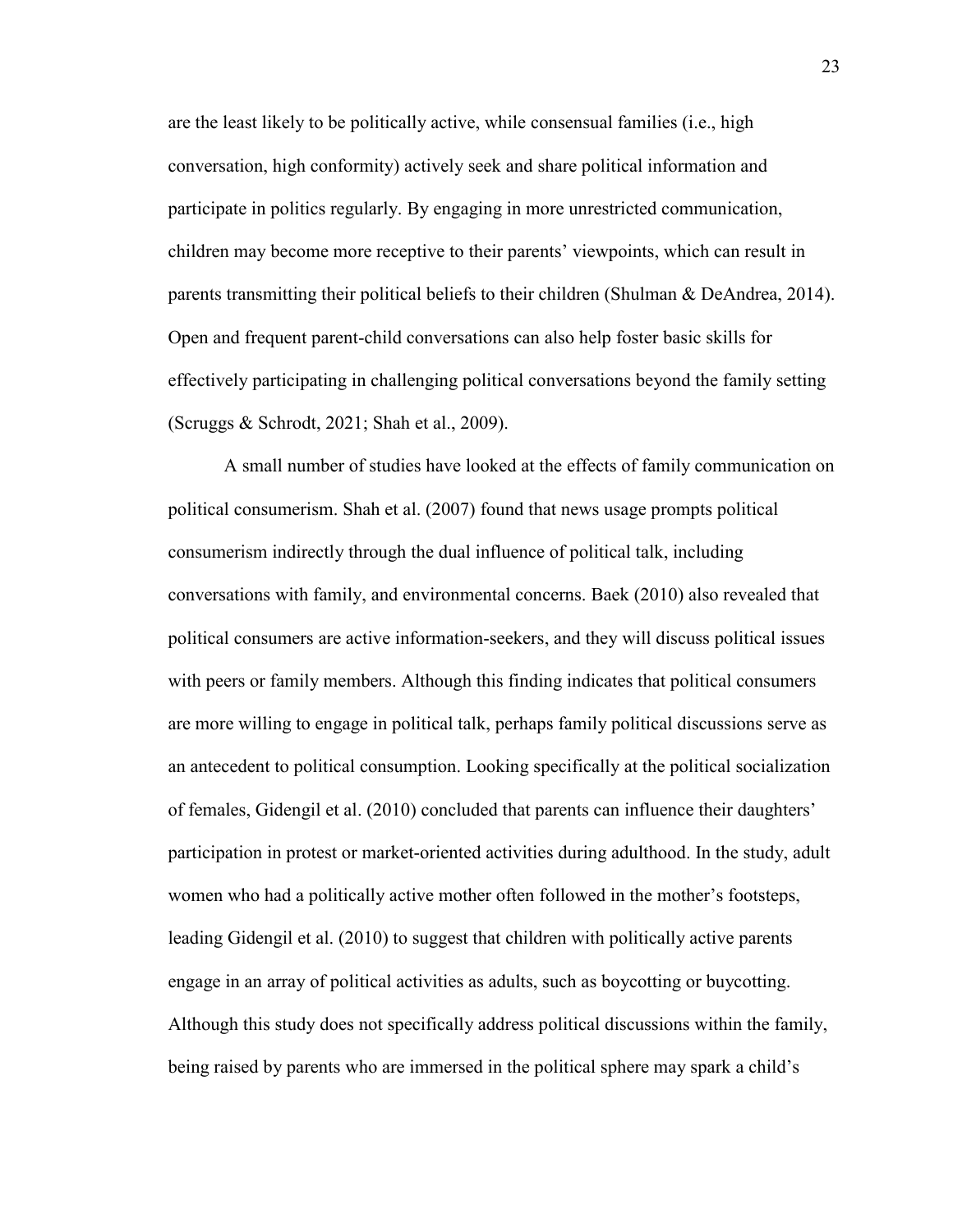interest in politics and produce a desire to engage in various forms of political participation.

Consistent with these findings, Wicks and Warren (2014) found that parents' political consumption can lead to greater political consumption among their teens. Shared political consumption between parents and their teens can also enhance teen political consumption habits (Wicks & Warren, 2014). Adding to this, Wicks et al. (2014) found that youth are more likely to engage in political consumerism when their parents are political consumers. However, Wicks et al.'s (2014) study did not yield any significant results regarding the effect of parental political discussions on youth political consumption. These insignificant findings may be explained by the fact that dispositions like political interest are still developing through childhood and adolescence (Neundorf et al., 2013), meaning that the desire to boycott or buycott may not be fully present until adulthood. Another reason for these findings may be that adolescents do not have the financial means to purchase comparable, yet more expensive, products (Kam & Deichert, 2020).

More recently, Zorell and Denk (2021) found that political consumerism is motivated and maintained by repeated attempts from others to influence individuals' consumption. Although these efforts take place in both online and offline communication contexts, Kelm and Dohle (2018) found that face-to-face communication remains more influential on political consumerism activities, perhaps because these interactions carry greater social pressure or there is greater trust in the information shared during an inperson discussion. Adding to this, Kam and Deichert (2020) asserted that social groups can transform an individual's expression of personal beliefs into an expression of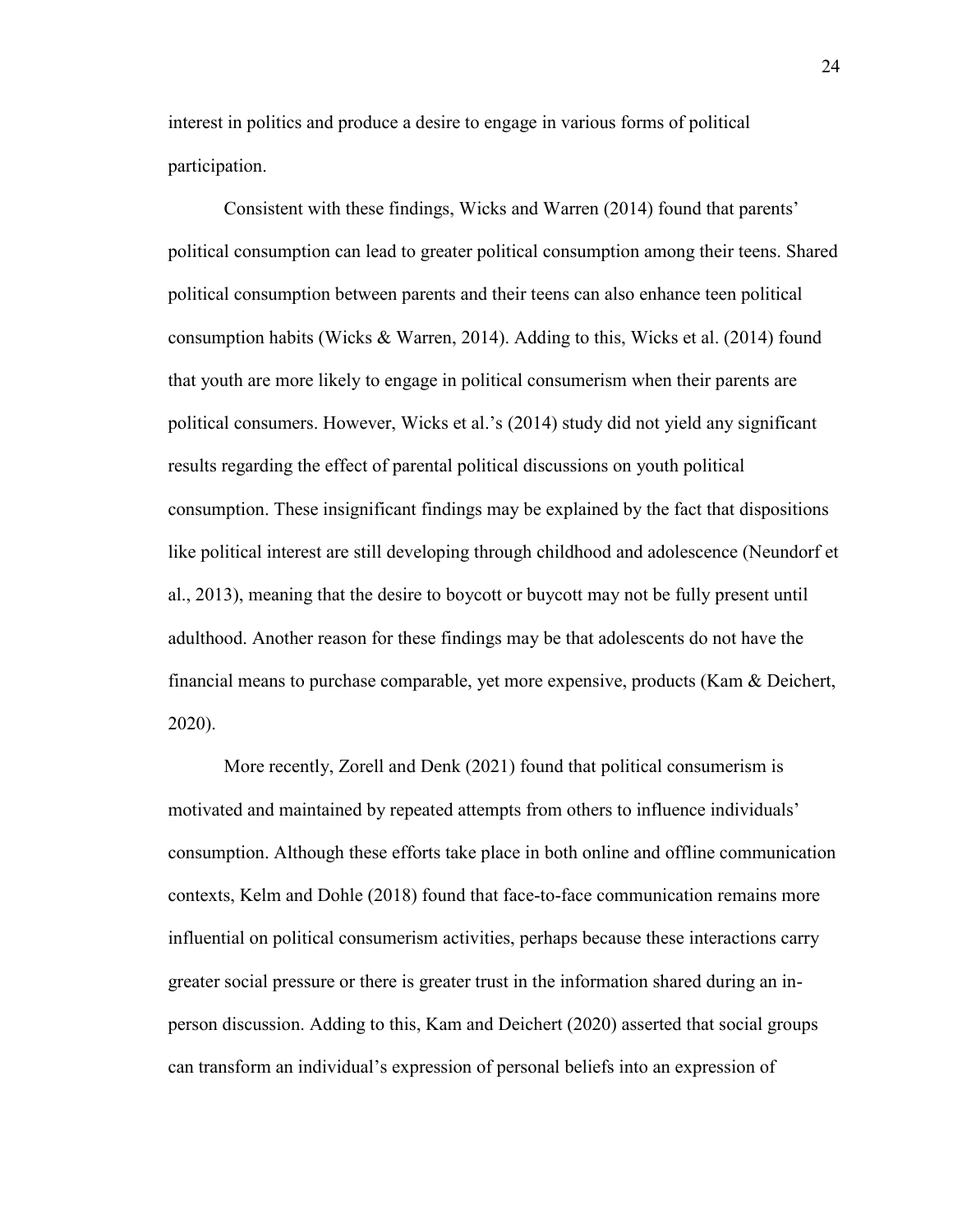collective identity, as well as amplify one's perception that their action, along with the actions of others, will make an impact. In line with this, Lindén (2005) found that friends and family members can impact one's food consumption choices, such as the decision to become a vegetarian, through inspiring or pressuring them to alter their private food strategies (Neilson & Paxton, 2010).

The family unit is an important social group that can disseminate information and potentially inspire political consumption among its members. When deciding where to purchase certain products, family members may discuss the implications of supporting certain businesses, which may simulate intentional purchasing tendencies among children. This may be the case given that buycotting often involves informal learning, meaning that people learn about products or brands that are consistent, or inconsistent, with their values through their friends, family members, and other social networks (Copeland, 2014a). Additionally, the collective nature of boycotting may motivate family members to encourage each other to engage in organized consumer action. The family is a unique human system possessing value and belief systems that impact "how family members perceive their social environment and their family's place in it," and subsequently, their internal and external communication (Koerner & Fitzpatrick, 2002b, p. 36). Political consumers view politics as extending beyond the political system to include private attitudes, choices, and behaviors, and therefore, the family may be a prime location for defining those values and attitudes that would prompt political consumption.

Given that the family is a primary agent of political socialization, growing up in an open communication environment may expose children to more political discussions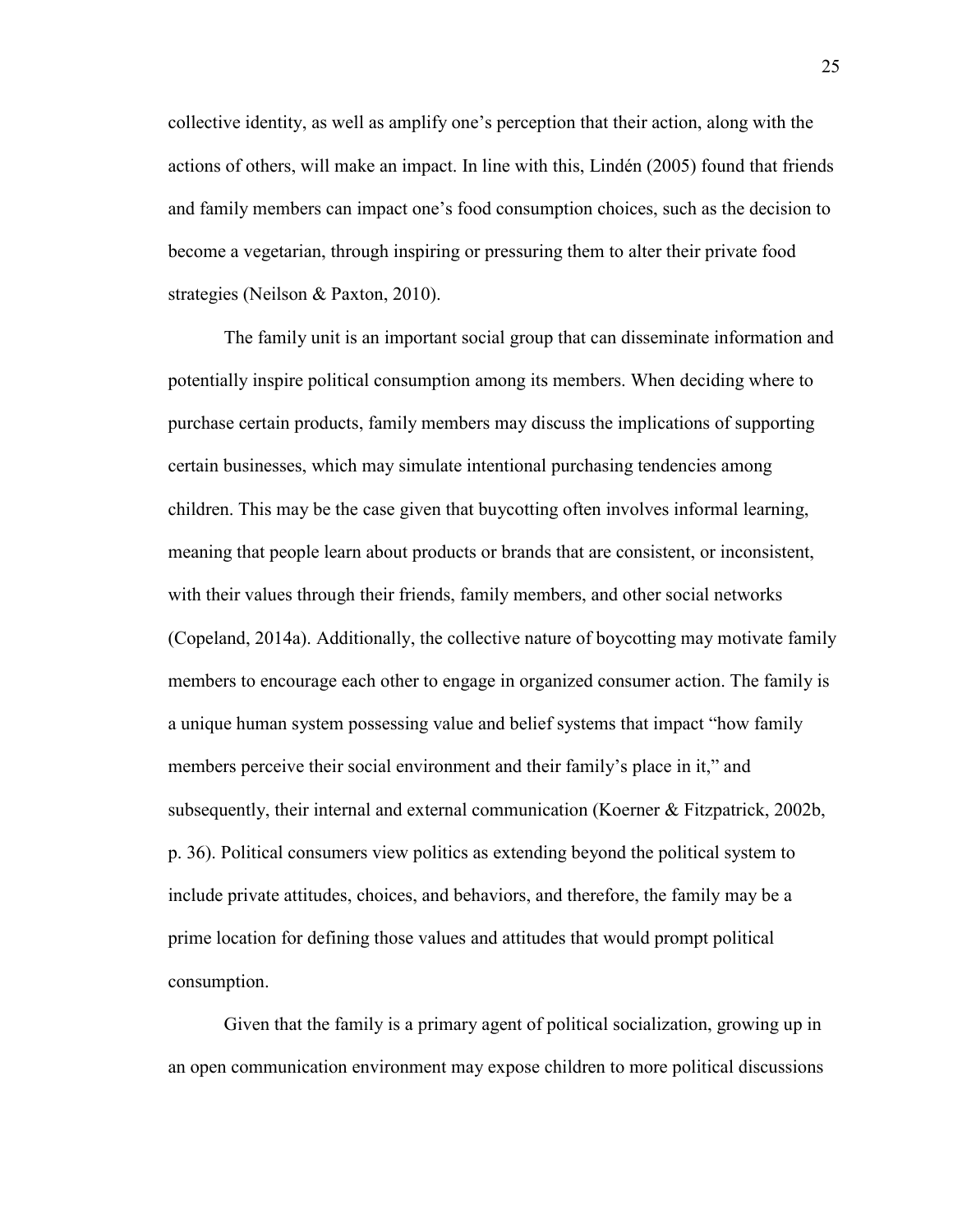and encourage the development of policy positions, which in turn, increases one's likelihood of engaging in political consumerism during adulthood. Although previous research addresses family-based discussions to some extent, it is important to conduct a more comprehensive examination regarding the characteristics of one's family communication and how that relates to specific modes of political consumption. The present study aims to fill this gap by assessing the two orientations of family communication patterns and how they relate to boycotting and buycotting.

Understanding the distinctions between boycotting and buycotting behaviors, the effects of family communication patterns may vary for each form of political consumption. Boycotts challenge companies by punishing them for objectionable labor policies or practices, making them more conflict-oriented (Copeland, 2014a; Friedman, 1999). By nature, boycotting is more likely to involve explicit conflict between organized groups and corporations and gain greater attention from the mass media (Copeland, 2014a). Meanwhile, buycotting is less visible, more individualistic, and characterized by Friedman (1999) as more cooperation-oriented (Copeland, 2014a; Neilson, 2010). Frequent family political discussions, even if they provoke disagreement, can enhance children's political knowledge and interest. Therefore, given the prominence of collective consumer boycotts, children who grew up discussing politics may be more motivated to take part in this organized form of political activity during adulthood, as they view it as a viable means of influencing public policy. Buycotting, on the other hand, is less pronounced and may be more of a private endeavor; one may engage in buycotting based on their independent opinions formed through acquiring information and insights from a variety of sources. Therefore, this study proposes the following hypotheses: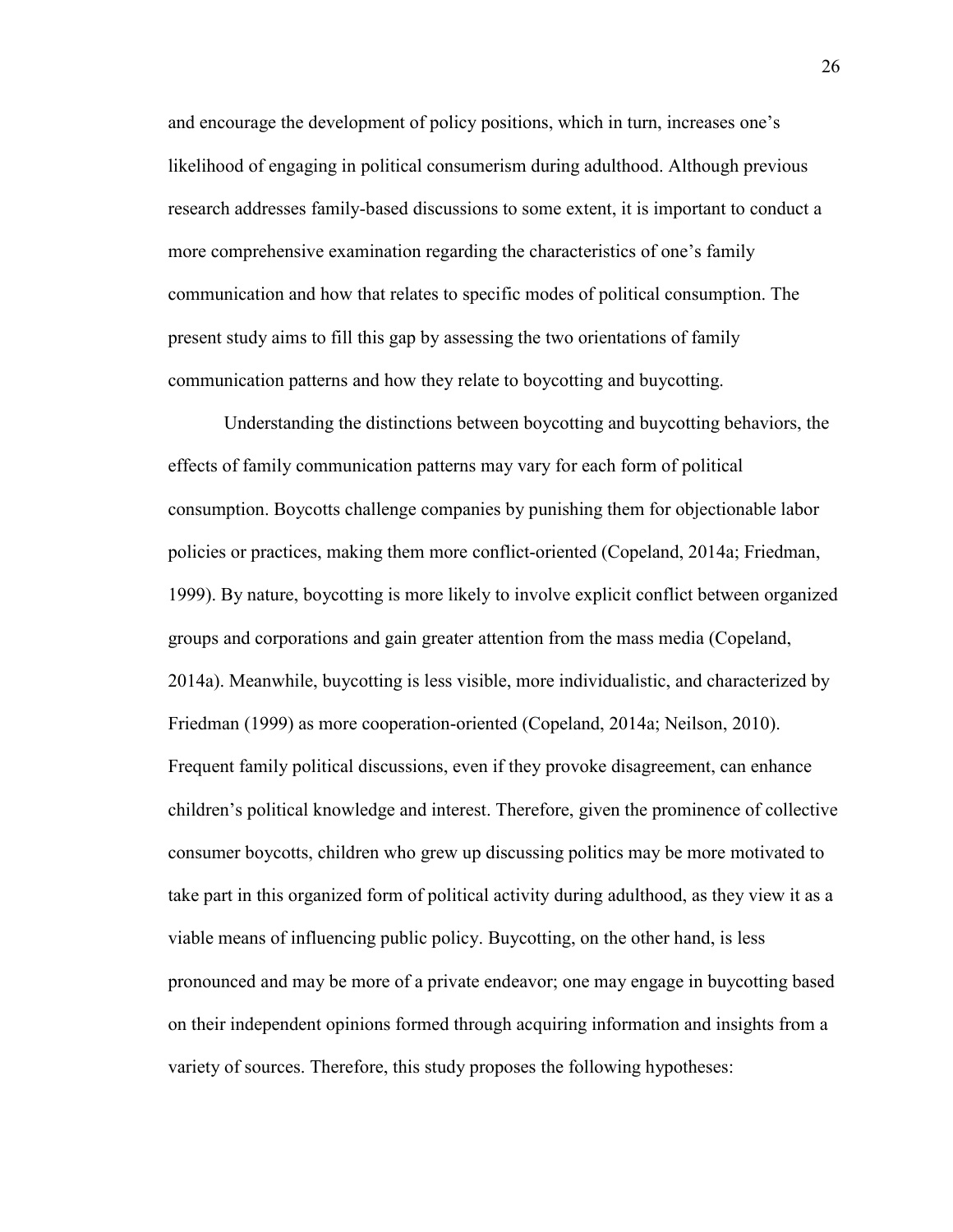**H1a:** Family political communication during childhood will be positively associated with boycotting during adulthood.

**H1b:** Family political communication during childhood will be negatively associated with buycotting during adulthood.

#### **The Importance of Family Communication Patterns for Political Development**

Political participation is a central feature of democracy that can be defined in simple terms as "citizens' affecting politics" (van Deth, 2016, p. 2). More forms of political activity have become available, which van Deth (2016) attributes to the growing influence of government and politics in everyday life, the overlap between private and public spheres, and increased access to political information. Scholars have recognized the expanding definition of political participation, which has led them to study distinct forms of political engagement, such as online and offline participation (e.g., Jung et al., 2011) or institutionalized and non-institutionalized participation (e.g., Hooghe & Marien, 2013). The present study differentiates online and offline political activity due to the unique avenues of participation offered solely on digital platforms, as well as the Internet's ability to facilitate political participation by reducing the time and effort required to perform various political activities (Jung et al., 2011). This distinction is also important because online political participation can aid adolescents' entry into the political sphere and allow young adults to exercise greater influence in politics (Kim et al., 2017).

It is important to consider the relationship between family communication and adolescent political development, as the family is a key agent of political socialization. Regarding political viewpoints, Ledbetter (2015) found that high conversation families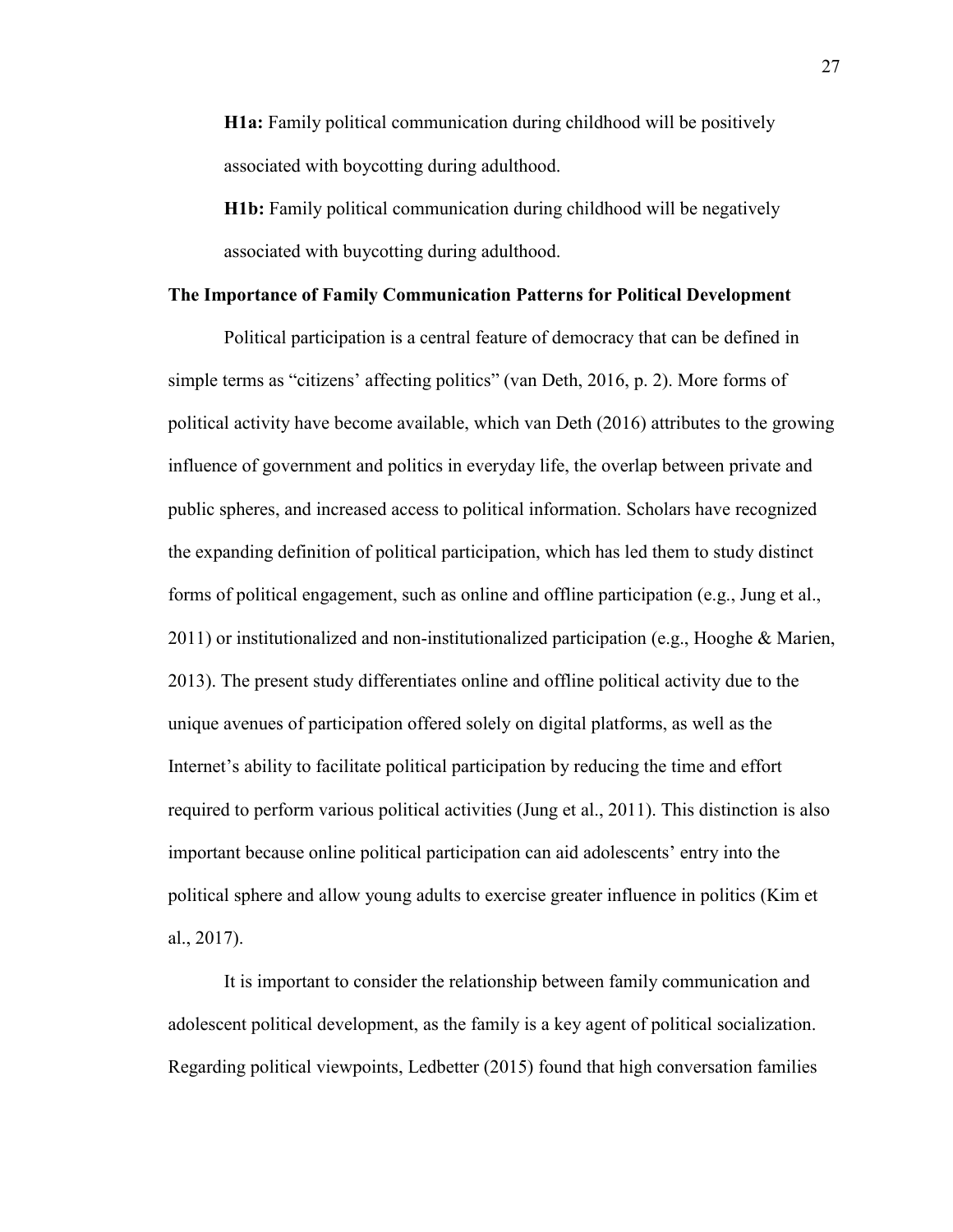(i.e., pluralistic and consensual) are more successful at transmitting political beliefs between parents and children. Research has also shown that family political discussions, which may be more frequent or robust among families high on the conversation orientation, can elevate a children's likelihood of participating in a variety of political activities. For example, Graham et al. (2020) found that laissez-faire families (i.e., low conversation, low conformity) are the least politically active, while consensual families (i.e., high conversation, high conformity) actively seek and share political information and participate in politics more frequently. Similarly, early research by Meadowcroft (1986) suggested that growing up in a high conformity family hinders adolescents' political development, while high conversation families are more likely to discuss politics and cultivate greater political interest among adolescents. Liebes and Ribak (1992) observed a similar trend within high conversation families, concluding that pluralistic families (i.e., high conversation, low conformity) promote greater levels of political participation. An individual's family communication environment can further influence one's external political discussion networks. Somewhat contrary to previous findings, Hively and Eveland (2009) found adolescent political discussions were more diverse among families high on one orientation and low on another orientation (i.e., pluralistic and protective). The findings were surprising, given the assumption that those raised in a harmonious and conflict-averse environment would tend to gravitate toward similar, homogeneous networks (Hively & Eveland, 2009).

Parents can also facilitate the interaction between children and media messages by affecting their political news exposure, influencing their consumption habits, and engaging them in news-related political discussions (Austin & Pinkleton, 2001). For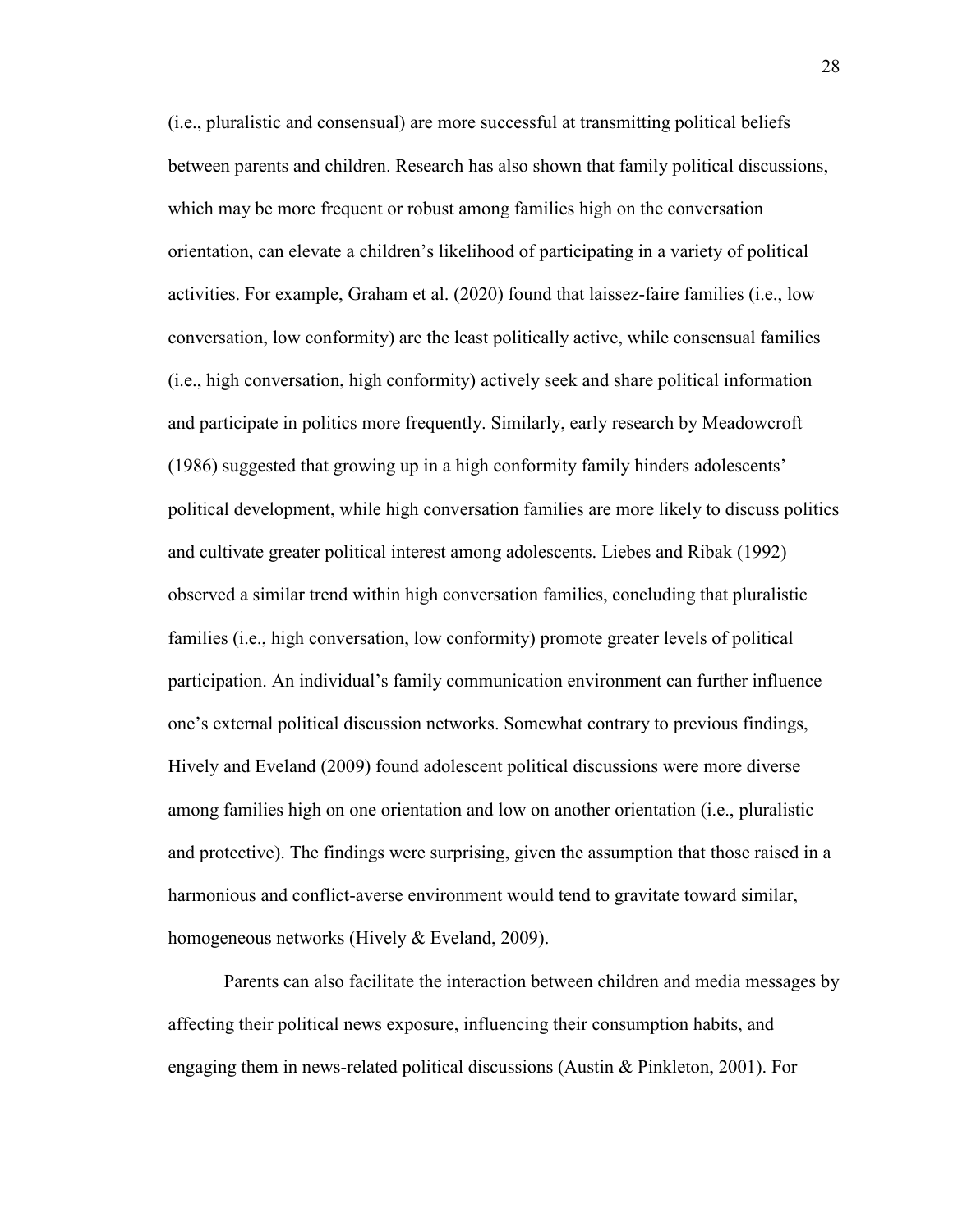example, parents can encourage youth news consumption habits and positively affect their level of civic engagement through modeling news behaviors and engaging in family discussions about news content (York  $&$  Scholl, 2015). Yet, it is essential to recognize that adolescents are not "passively socialized" (Valenzuela et al., 2019, p. 1097). Adolescents are active members of the socialization process, considering different viewpoints and constructing their own political identity; as such, a "trickle-up" influence from children to parents adds to the dynamic process of political socialization within the family (McDevitt & Chaffee, 2002; York, 2019). For example, York (2019) found that baseline levels of youth news consumption and political discussion with peers were positively associated with future political discussion with parents. Therefore, it is important to acknowledge that among the varying family communication environments, families may engage in political discussions that are spurred primarily by parents, primarily by children, or a mix of both. Nonetheless, as previous literature suggests, the type of family communication climate one experiences during childhood influences one's degree of political activity during adulthood.

There are important differences between online and offline political activity that cannot be overlooked. As Valenzuela et al. (2012) asserted, these forms of political participation "share a foundation but are empirically different" (p. 17). Although offline political activity is still a key element of civic engagement, political expression via digital channels may appeal to younger generations in particular (Kim et al., 2017), as well as individuals of all ages due to its ability to decrease the cost (i.e., time and physical inconvenience) needed to take political action (Jung et al., 2011). By requiring less time and effort to participate, online activities offer citizens more control over their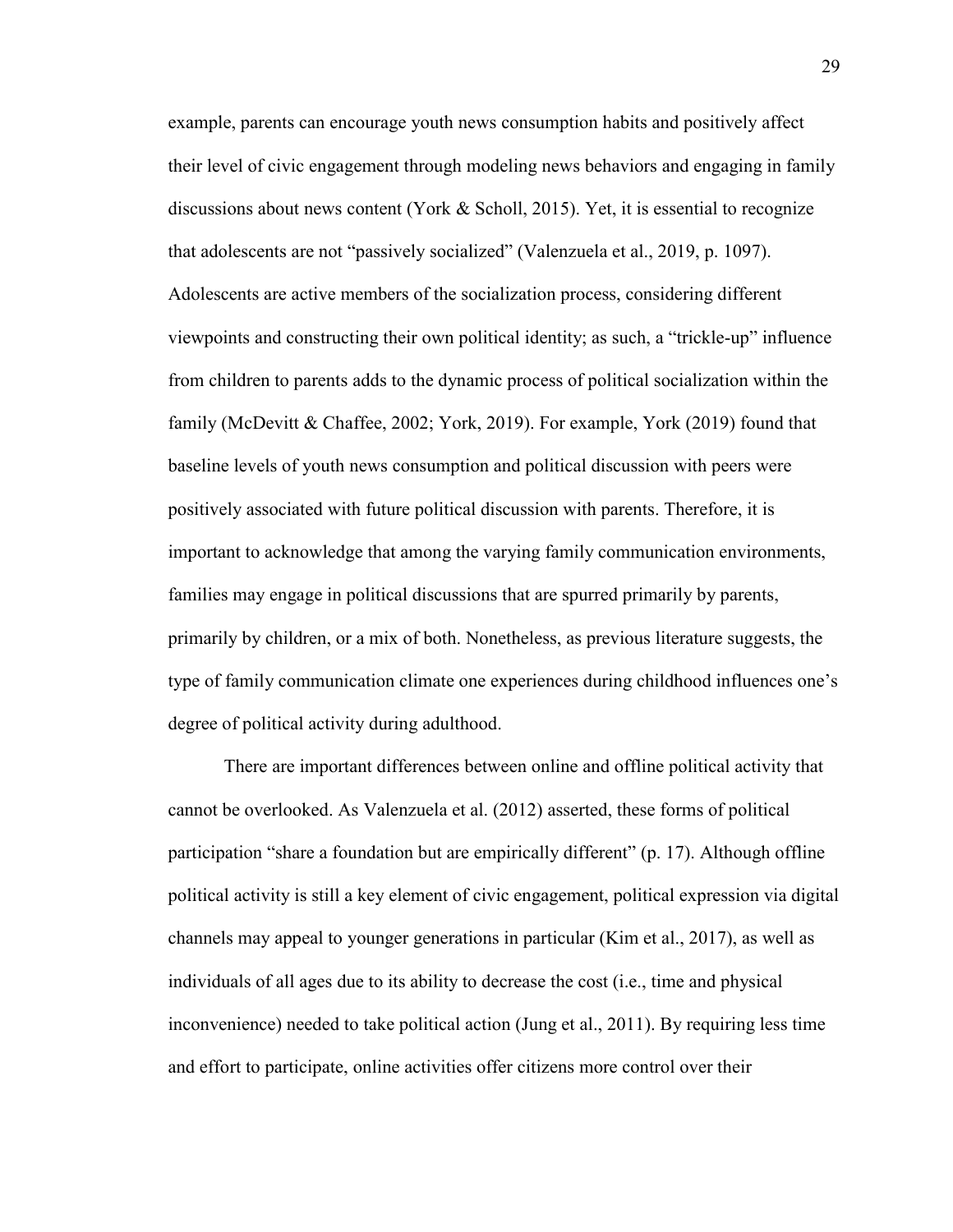engagement in politics (Jung et al., 2011). Another important difference is that online political engagement and activity persists during and between elections, whereas traditional methods of political participation are "punctuated and concentrated around elections" (Feezell, 2016, p. 496). Yet, prior research has regarded participation as a predominately offline occurrence, failing to consider how the Internet has created new methods of political engagement (Gil de Zúñiga et al., 2010). Recently, scholars have called for distinct measures to separately evaluate offline and online political activity, as it is necessary to further understand the Web's effect on political activity and inequality in participation (Vissers & Stolle, 2014).

The Internet and social media can enhance civic engagement, as it provides an arena for people to express themselves and develop their own identities, as well as connect with many social groups and individuals at once. Compared to in-person conversations, online discussion networks can facilitate higher levels of political engagement through expediting the spread of political messages (Valenzuela et al., 2012). Additionally, Gil de Zúñiga et al. (2014b) found that social media usage can enhance individuals' political expression, which in turn, may increase their involvement in political activities. As people consume content and interact with others online, they may develop their "political self" and engage in political expression, which can cultivate participation habits that lead to further political action (Gil de Zúñiga et al., 2014b, p. 627; Jung et al., 2011). In line with this research, Kim and Chen (2016) found that the use of blogs and social network sites were positively related to online political participation. Valenzuela et al. (2012) also found that discussing politics with individuals outside of the more tight-knit group of friends and family results in a higher degree of online political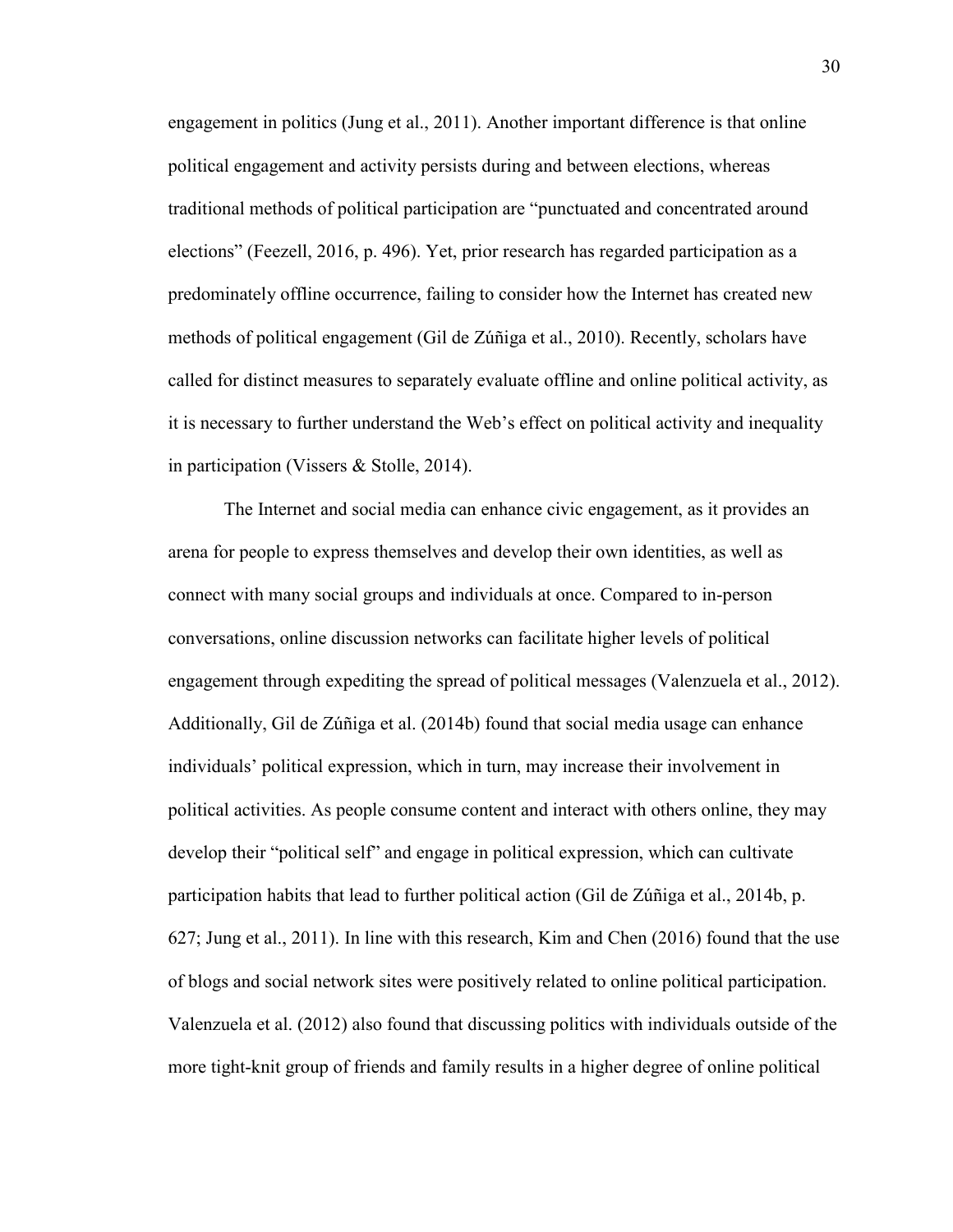engagement. Ultimately, research points to the idea that external influences outside of the family, especially political information and discussion networks accessed online, can prompt more online political activity.

Meanwhile, past research has indicated a positive relationship between family communication and more traditional means of political participation. For example, Liebes and Ribak (1992) found that high conversation families encouraged greater levels of political participation. Graham et al. (2020) also found that individuals from laissez-faire homes are significantly less likely to participate in political activities compared to consensual families. In their study, political participation was measured by asking respondents about their involvement in more conventional forms of political activity, such as voting, working for a political party, and displaying a political campaign button, sticker, or sign. In general, offline political participation entails more tradition-based political action, which may be promoted through discussions among family members, especially as this information is passed down from older generations. Given that different communication environments affect political development and political participation, this study proposes the following hypotheses:

**H2a:** Family political communication during childhood will be positively associated with offline political activity during adulthood.

**H2b:** Family political communication during childhood will be negatively associated with online political activity during adulthood.

#### **Political Consumerism: A Catalyst to Other Modes of Political Activity**

Although it may seem that political consumers are detached from political processes, research has shown that politically active individuals are more likely to engage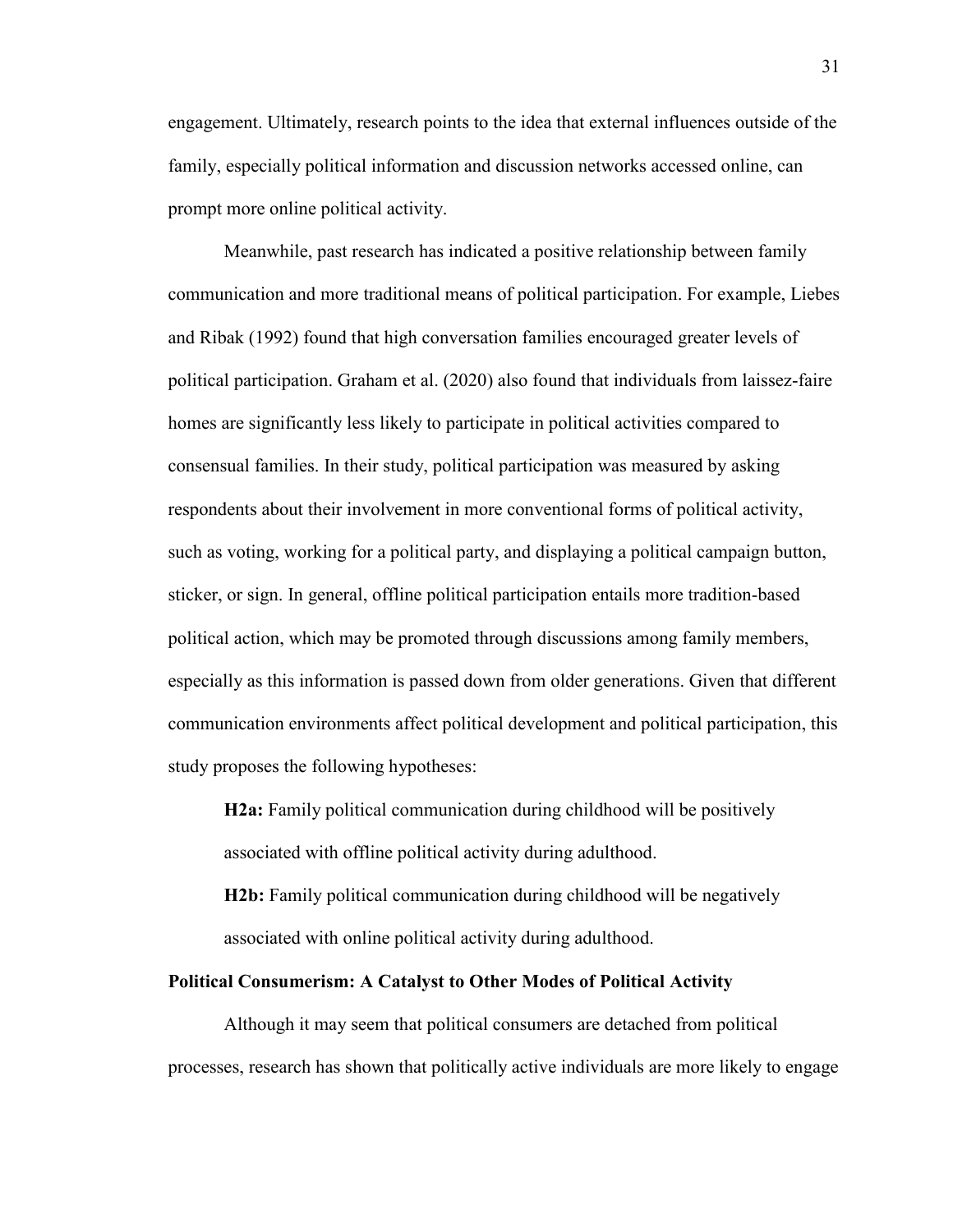in political consumerism compared to those who are less politically active (Echegaray, 2015; Stolle et al., 2005; Strømsnes, 2009). Those who engage in political consumerism possess the same types of characteristics that have traditionally been attributed to politically active individuals, which include being well-educated, having a left political orientation, and displaying high levels of political interest (Endres & Panagopoulos, 2017; Strømsnes, 2009). Political consumerism is enhanced by a strong sense of citizen duty and group membership, two factors that also augment institutionalized forms of political activity (e.g., voting) (Newman & Bartels, 2011). Rather than an alternative approach to politics, political consumerism can be regarded as an addition to conventional forms of political participation (Echegaray, 2015; Strømsnes, 2009). It is an individualistic form of political participation involving high initiative (Newman & Bartels, 2011; Strømsnes, 2009).

According to Ward and de Vreese (2011), consumer and citizen arenas have merged together, as specific purchasing behaviors can now be tied to political behavior. Specifically, their research found that socially conscious consumption, defined as considering the public consequences of one's private consumption or using one's purchasing power to enact social change, has a positive effect on both online and offline civic participation, but no significant effect on offline political participation. The positive association between online and more civic forms of participation may be explained by the shift away from traditional means to citizenship, such as voting, working for a political party, or sending letters to government officials (Ward & de Vreese, 2011). These results are consistent with findings from Stolle et al. (2005), who found that political consumerism is practiced together with non-traditional and individualistic forms of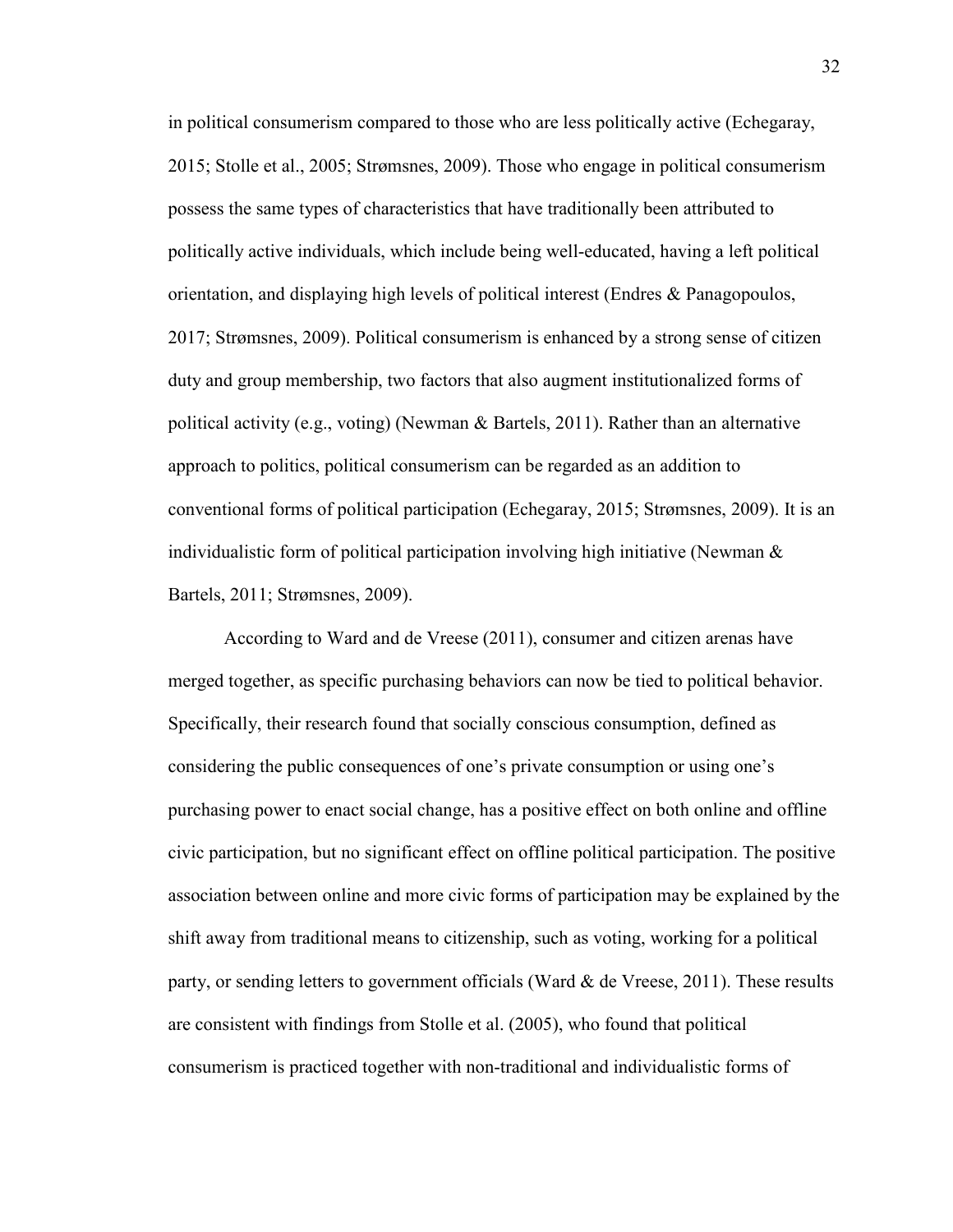political action, but it is not practiced consistently with conventional political acts. These findings suggest that political consumers are more engaged in forms of political activity that share common traits with political consumption.

Contrary to these findings, Gotlieb and Wells (2012) found that citizens who made intentional purchasing decisions based on social or ethical considerations were more likely to also participate in conventional political activities. However, for younger people, understanding political consumption in a collective way was required for them to also engage in other forms of political participation (Gotlieb & Wells, 2012). Interpreting these results, Gotlieb and Wells (2012) posited that political consumerism can serve as a gateway into larger collective political activity for younger individuals who have less experience in civic engagement. Another possible explanation for why political consumption is often tied to other forms of political activity comes from Stolle et al. (2005), who asserted that citizens who actively practice political consumerism believe that it is less effective at bringing about political and social change than other types of political action, such as voting and volunteering. Due to these pessimistic attitudes, political consumers may feel compelled to exercise additional means of political action to effectively advocate for desired change.

Political consumers show great political interest, and they are willing to take part in a time-consuming process that involves learning about company practices and deliberately seeking out alternative products or brands that align with their values (Copeland, 2014b). Given the individualized and self-motived nature of political consumerism, individuals who use their purchasing power to send political messages may be inclined to engage in other forms of political participation. As Copeland (2014a)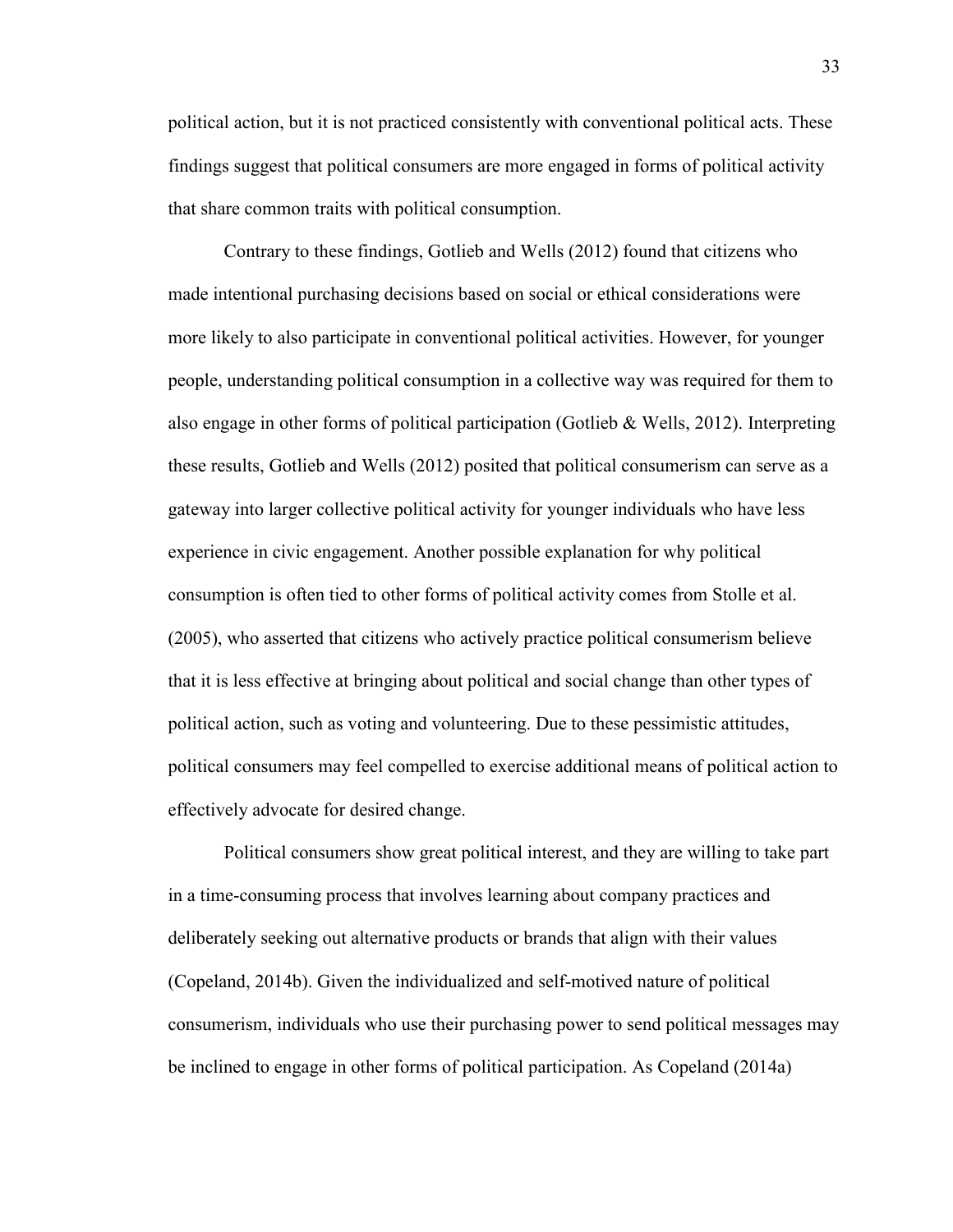posited, different citizenship norms, which guide people's perceptions of what it means to be a good citizen, underlie both forms of political consumption; whereas boycotting is associated with dutiful citizenship norms, buycotting is tied to engaged citizenship norms. Citizens who stress dutiful norms are more likely to participate in conventional political activities, such as voting in elections and working for political parties. Conversely, people who stress engaged norms are more likely to be involved in "extrainstitutional activities," such as collaborating with others to fix social problems (Copeland, 2014a, p. 176). Seeing that the different citizenship norms underpinning each form of political consumption are associated with distinct political participation outcomes, boycotters and buycotters will likely differ in their choices regarding other modes of political activity:

**H3a:** Boycotting will be positively associated with offline political activity, but negatively associated with online political activity.

**H3b:** Buycotting will be positively associated with online political activity, but negatively associated with offline political activity.

Due to the link between political consumerism and political activity, and the effect of family communication on political activity, this study also asks the following research question:

**RQ1:** To what extent does political consumerism mediate the effect of family

political communication on political activity?

#### **The Effects of Political Trust and Demographic Factors on Political Consumerism and Political Activity**

Political trust carries important implications for a variety of political behaviors. For example, if political trust is low leading up to an election, support may decline for the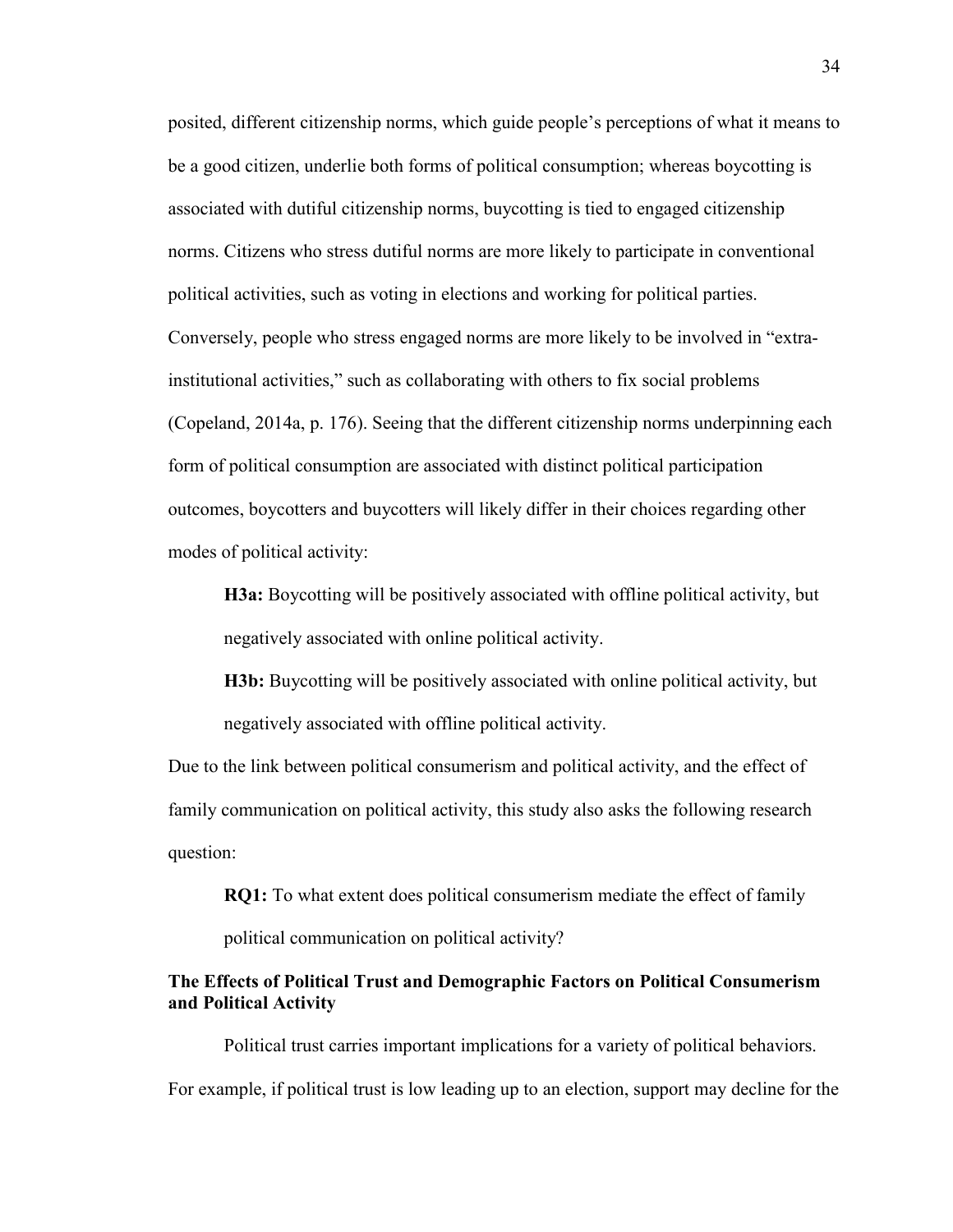party that has held more control in recent governments, and voters may choose to vote for new challengers or abstain altogether (Petrarca et al., 2020). However, the effect of political trust on political participation has continued to raise conflicting findings, with some scholars claiming that political trust is a prerequisite to civic engagement, while others argue that mistrust can fuel greater levels of civic participation (Hooghe & Marien, 2013).

The level of political trust possessed by an individual may encourage them to engage in specific types of political activity. Hooghe and Marien (2013) found that citizens with high levels of political trust are more likely to engage in institutionalized forms of political participation (e.g., voting, contacting government officials), but less likely to participate in non-institutionalized forms (e.g., boycotting products, taking part in a demonstration). In other words, those who distrust the political system are more likely to engage in non-traditional modes of participation, finding that they can effectively challenge and put pressure on policymakers by targeting other actors outside the government. For example, in the Latin American context, political consumerism is seen as a viable political tool because citizens perceive corporations as being more reliable than governments when it comes to handling public demands and following through on their obligation to deliver public goods (Echegaray, 2015). These findings imply that low levels of political trust do not necessarily lead citizens to feel apathetic nor distance themselves from the political system; rather, as Hooghe and Marien (2013) articulate, reduced levels of political trust "indicate a structural trend towards different forms of interaction between citizens and the political system" (p. 13). Based on these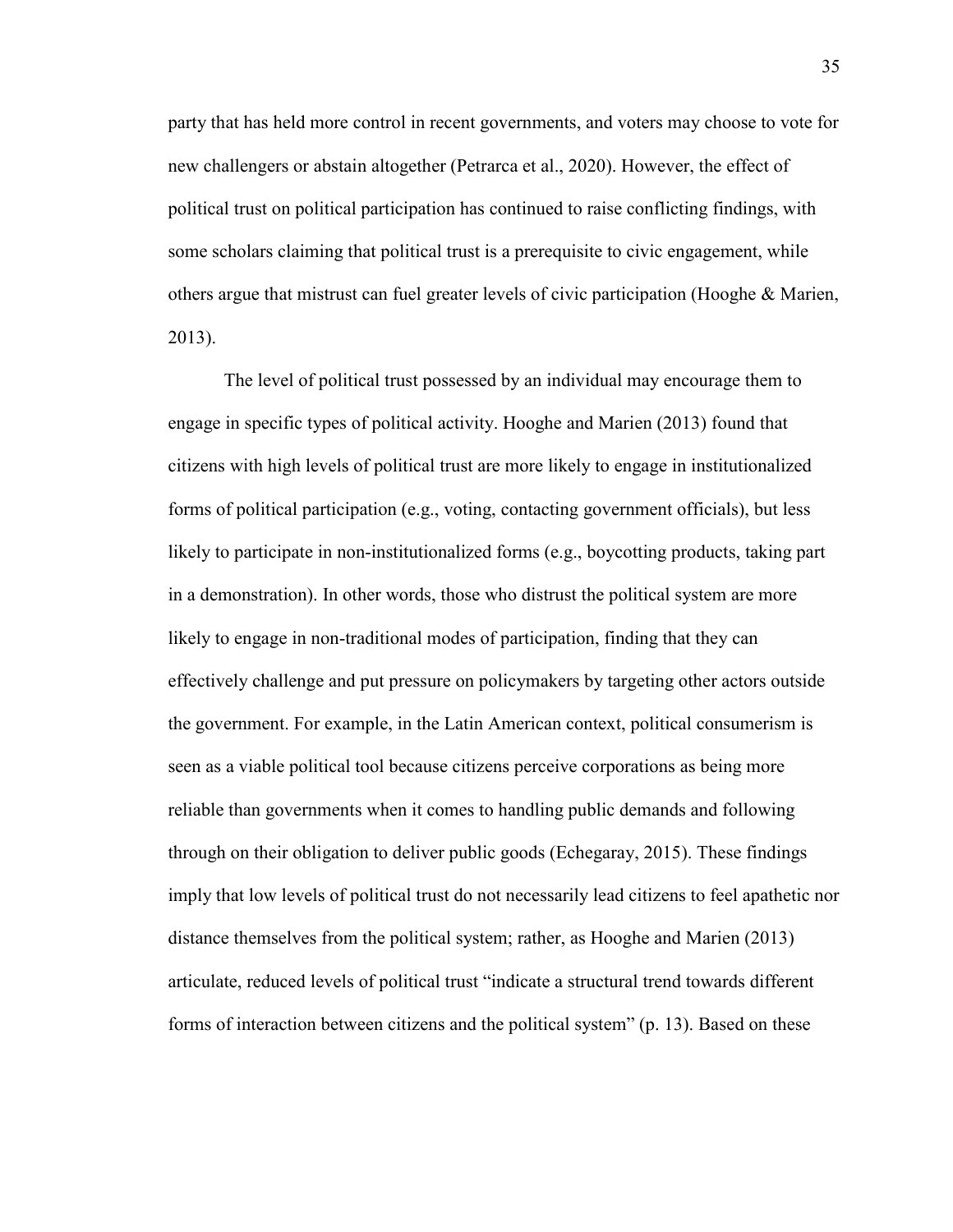observations, political distrust may mobilize citizens to participate in acts of political consumerism.

Previous research has examined the effects of trust on political consumerism, revealing inconsistent results. While past research has found that political consumerism is intensified by political distrust (e.g., Newman & Bartels, 2011), other scholars have concluded that political consumers are not any more distrustful toward political institutions than those who do not engage in political consumerism (e.g., Strømsnes, 2009). Stolle et al. (2005) found that those who practice political consumerism do not expect national institutions to solve their problems, but they are more inclined to believe in the power of individualized actions to remedy political gripes than those who do not engage in political consumerism. Similarly, Berlin (2011) asserted that when it comes to sustainable development, political consumers may trust some political institutions, but overall, they are critical of the political establishment, and they do not depend completely on the establishment to solve issues of sustainability. Despite having critical and mistrusting attitudes toward political institutions, political consumers often possess strong feelings of internal political efficacy, meaning that they feel like they have the competence and ability to participate in politics (Stolle et al., 2005). Therefore, distrust in the political system does not automatically hinder political consumers' ability or willingness to take political action and attempt to influence the system. Adding to the complexity of the relationship between political trust and political consumerism, Neilson (2010) found that those who are more trusting of institutions are more likely to engage in buycotting, while those who distrust institutions are more likely to boycott. If people perceive institutions as trustworthy and acting in the citizens' best interest, they may be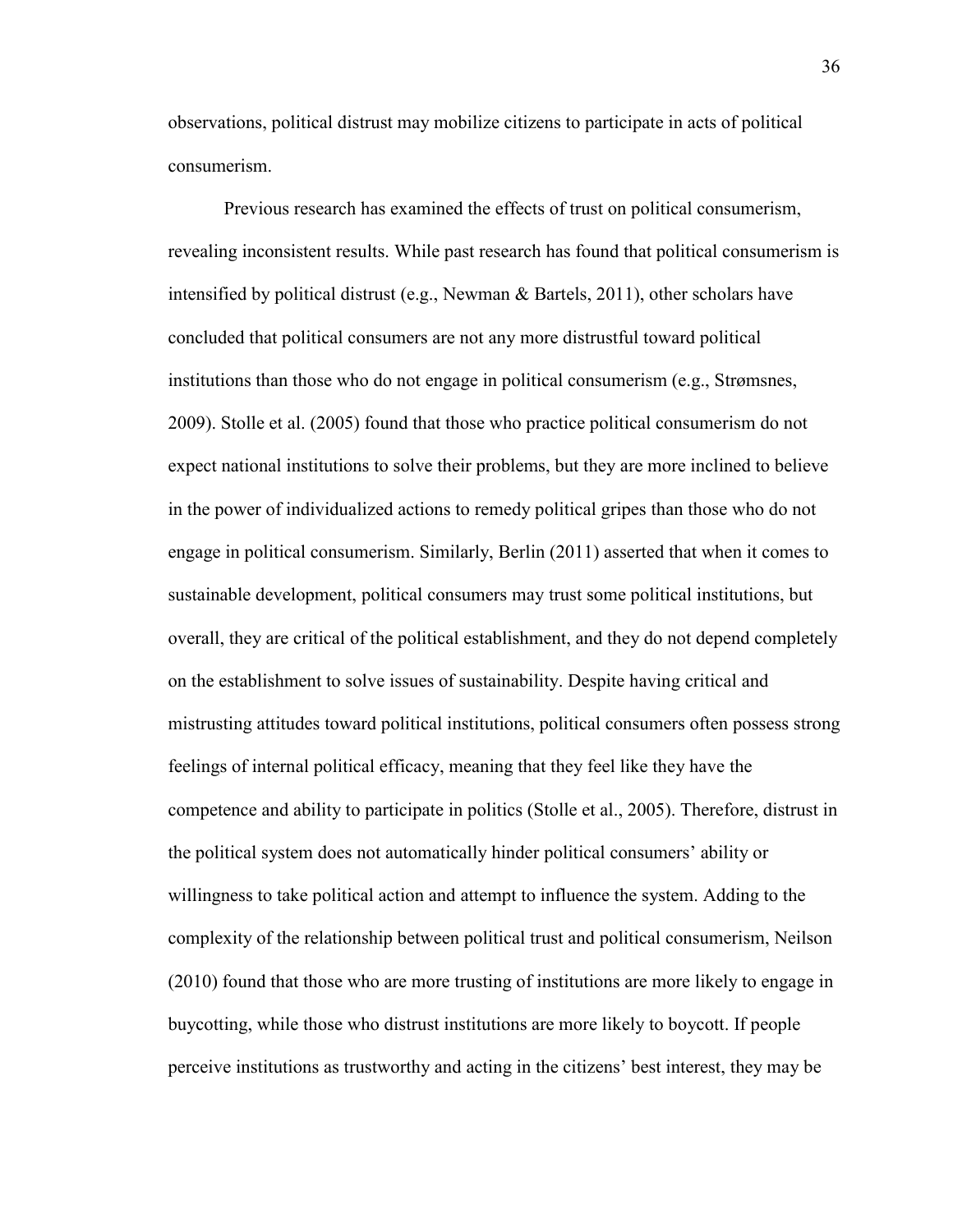more inclined to buycott because it is seen as a more positive behavior. Conversely, those who lack trust in institutions may be more willing to punish a business by withholding support from them (Neilson, 2010).

Demographic variables and political ideology have also been shown to affect political consumerism and political activity. While some studies have concluded that women are more likely to participate in political consumerism (e.g., Stolle et al., 2005), others have found no significant effects of gender on political consumerism (e.g., Baek, 2010). Meanwhile, men have traditionally been found to be more politically active, which Verba et al. (1997) attributed to the fact that men are typically more politically informed, interested, and efficacious. Previous research has also indicated that individuals with a higher level of education (e.g., Newman & Bartels, 2011; Strømsnes, 2009) and a higher income (e.g., Sandovici & Davis, 2010) are more likely to engage in political consumerism. This may be the case given that well-educated individuals have greater access to political information, as well as product information, and individuals with higher incomes have the resources to engage in the deliberate purchasing of products (Sandovici & Davis, 2010). In line with these findings, income has been found to positively affect both conventional and unconventional political activity (Cicatiello et al., 2015), and education has been found to boost political activity (Verba et al., 1995). Finally, partisan identity and political ideology have been found to play a key role in predicting political activity. For example, political consumerism has been associated with a liberal ideology and identification with the Democratic Party (Copeland & Boulianne, 2020; Strømsnes, 2009). Ideological strength, whether that be liberal or conservative, has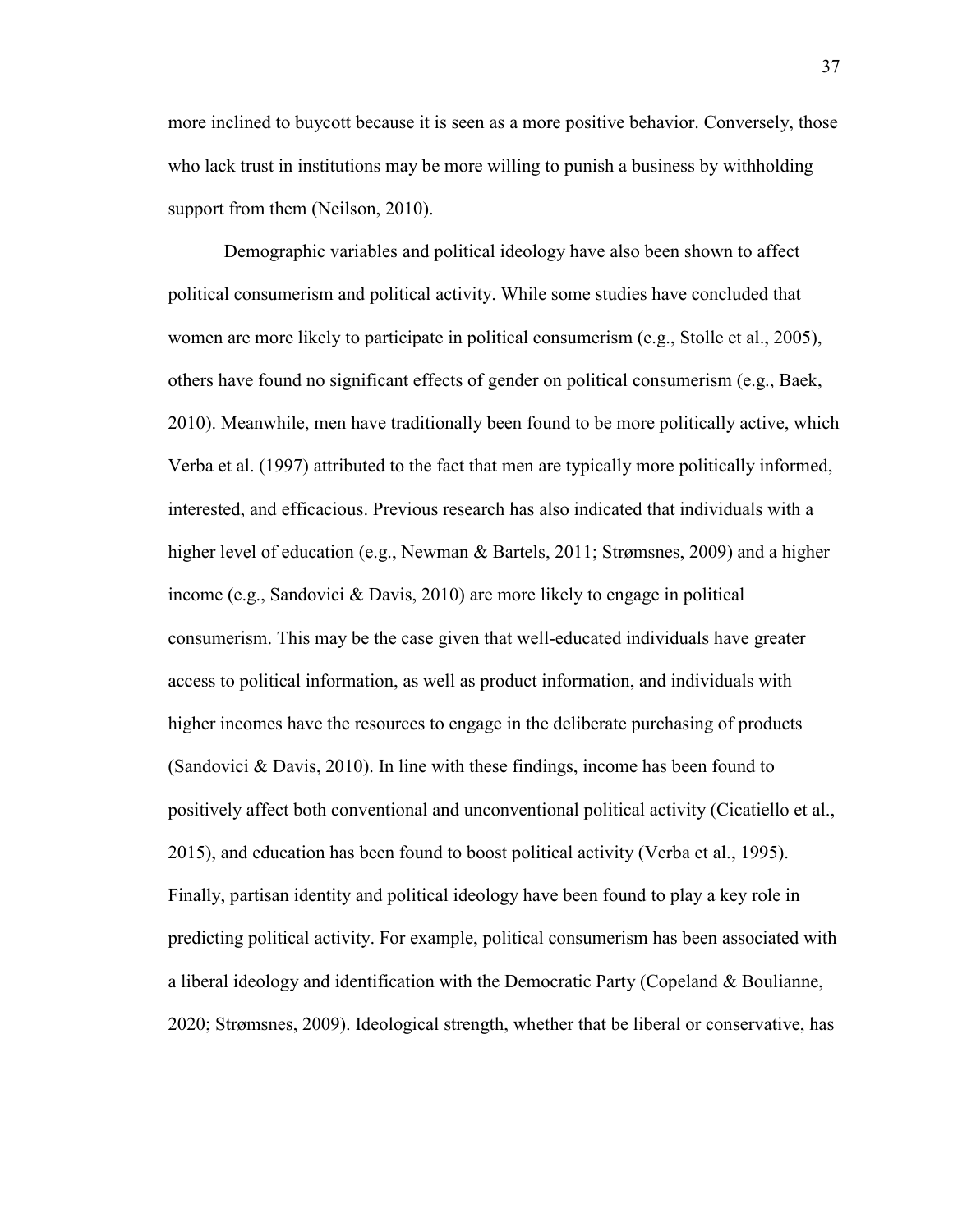also been positively related to political consumerism and political activity (Endres  $\&$ Panagopoulos, 2017; Pan et al., 2006).

Overall, it appears that political trust plays an important role in motivating civic engagement, and more specifically, political consumerism. Given the polarizing nature of contemporary U.S. politics and the important implications trust has for political participation, it is important to examine the impact of political trust on political consumerism and political activity. Moreover, demographic variables, partisan identity, and ideological strength have been shown to influence political consumerism and political activity. Therefore, this study proposes the following research question:

**RQ2:** To what extent does political trust, partisan identity, political ideology, and demographic factors (gender, education, and income) affect political consumerism and political activity?

Based on prior literature, the study proposes the following model (Figure 1):



*Figure 1*. Theoretical model of independent variables, mediators, and dependent variables.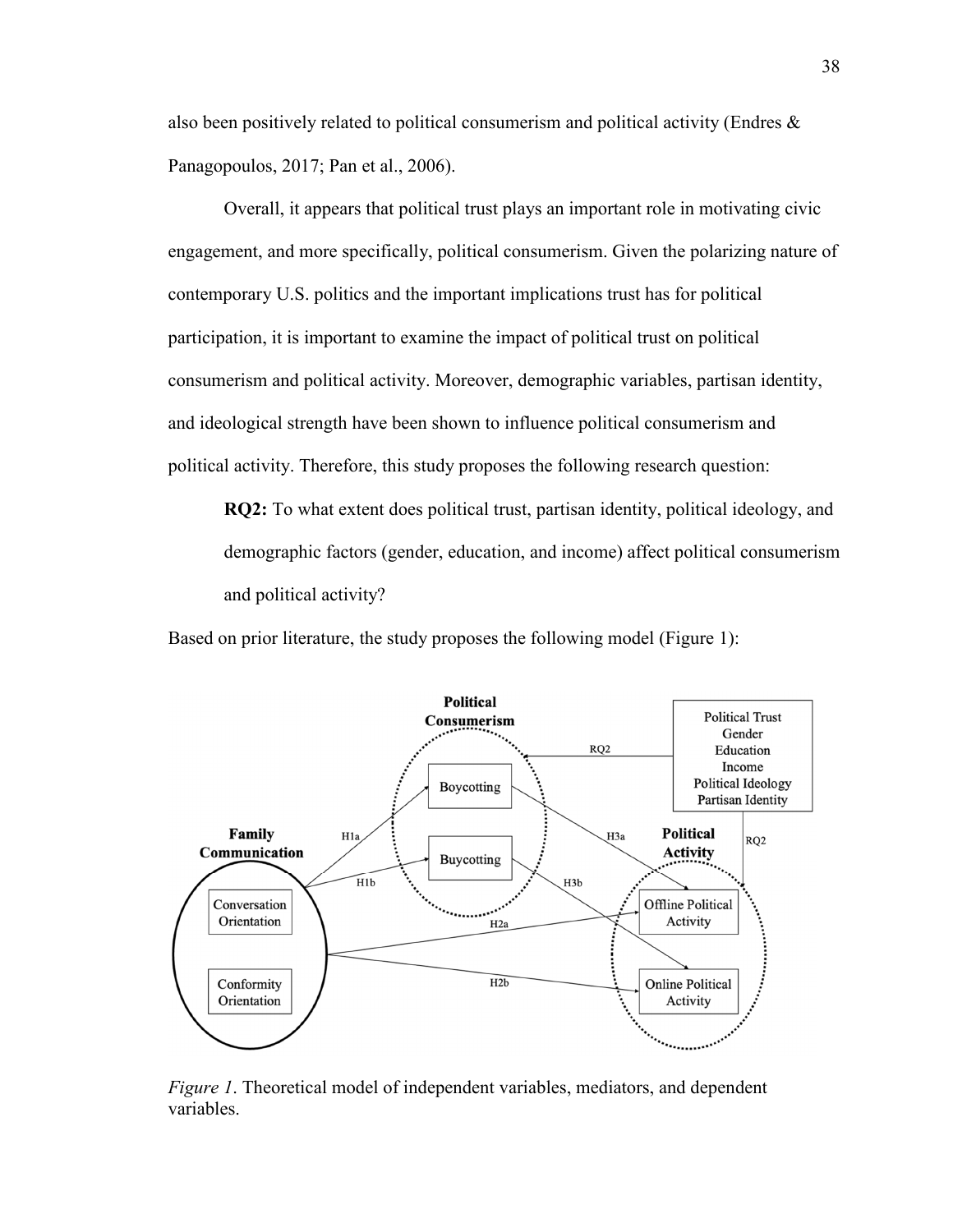#### **METHODOLOGY**

#### **Participants**

 $\overline{a}$ 

The total sample consisted of 523 U.S. adults  $(N = 523)$  recruited by Qualtrics. Quota sampling was used due to its ability to select subjects based on a predetermined or known percentage (Wimmer & Dominick, 2013). Respondents in the present study were recruited based on the U.S. representative quotas on region and gender<sup>1</sup>. The participants varied in age, ranging from 18 to 87 years  $(M = 47.7, SD = 18.3)$ . Regarding gender, 50.5% of the participants were women (*n* = 264) and 49.5% were men (*n* = 259). Among the participants, 78% were White  $(n = 408)$ , 10.7% were Black  $(n = 56)$ , 5.4% were Latino  $(n = 28)$ , 4.2% were Asian  $(n = 22)$ , and 1.9% were other races (e.g., Native American)  $(n = 10)$ . The respondents varied in their education level, as 27.8% of participants held a high school diploma or less (*n* = 146), 33.9% had an associate's degree or some college education (*n* = 177), and 38.2% had a bachelor's degree or higher (*n* = 200). Political ideology was also mixed; 32.1% considered themselves conservative or very conservative ( $n = 168$ ), 41.3% moderate or centrist ( $n = 216$ ), and 26.6% liberal or very liberal  $(n = 139)$ . Regarding participants' total family income in the past year, 54.7% (*n* = 286) had a household income less than \$50,000, while the remaining 45.3%  $(n = 237)$  had a family income greater than \$50,000 (See Table 1).

<sup>&</sup>lt;sup>1</sup> According to 2019 U.S. Census Data, females comprised 50.8% of the population and males made up 49.2% of the population. Among the participants in this study, 50.5% were women and 49.5% were men. The Census also showed that 17.1% of the population resides in the Northeast, 20.8% in the Midwest, 23.9% in the West, and 38.3% in the South. The sample was representative of this, with 17.2% of participants residing in the Northeast, 20.3% in the Midwest, 22.9% in the West, and 39.6% in the South.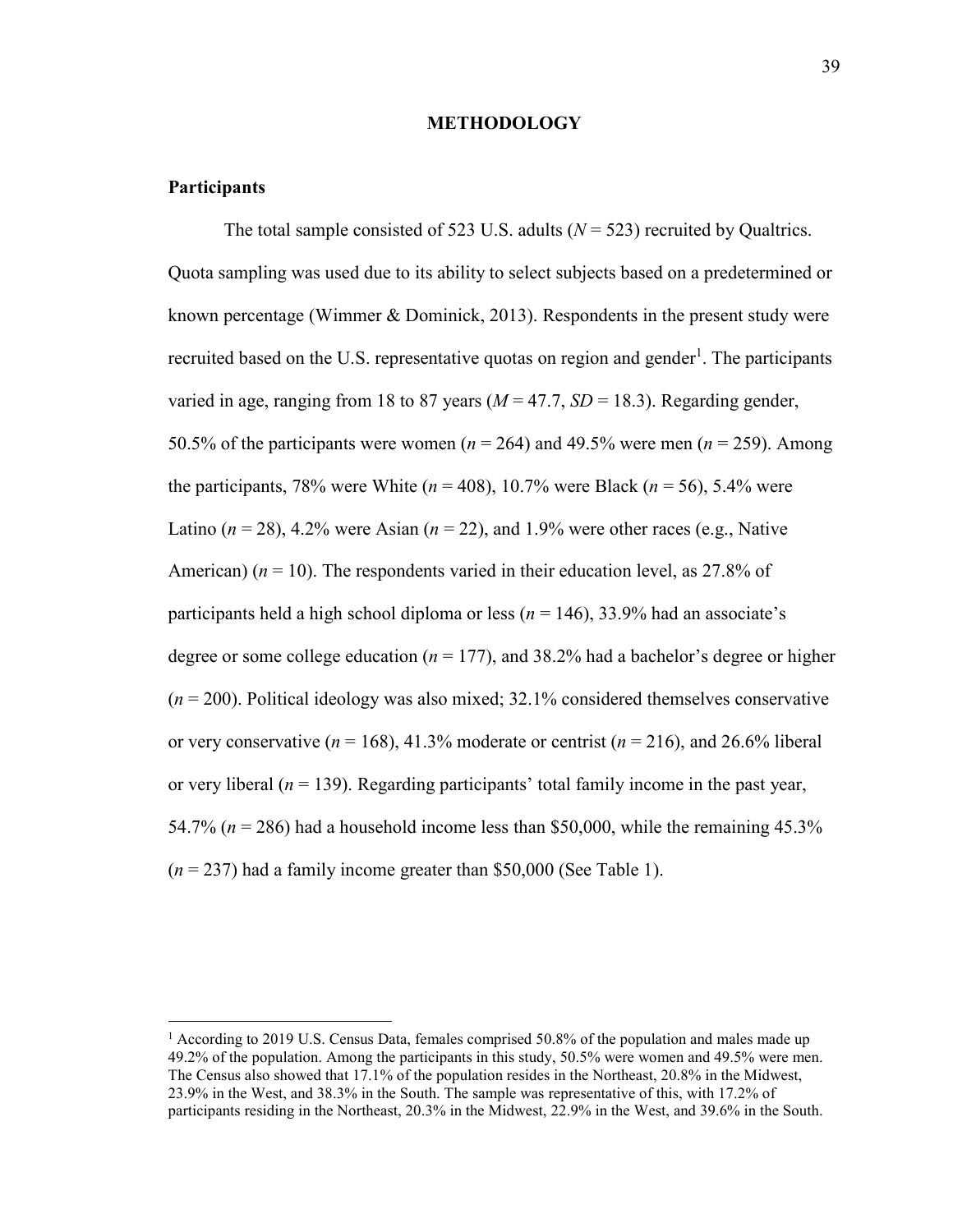|              | <b>Each 1.</b> Sample Descriptive Statistics ( <i>Iv</i><br>ا ر∠ر |                  |               |
|--------------|-------------------------------------------------------------------|------------------|---------------|
|              | Variables                                                         | $\boldsymbol{n}$ | $\frac{0}{0}$ |
|              | 18-25                                                             | 73               | 14.0%         |
| Age          | 26-35                                                             | 92               | 17.6%         |
| $(M = 47.7,$ | 36-45                                                             | 90               | 17.2%         |
| $SD = 18.3$  | 46-55                                                             | 89               | 17.0%         |
|              | $65+$                                                             | 179              | 34.2%         |
|              | Female                                                            | 264              | 50.5%         |
| Gender       | Male                                                              | 259              | 49.5%         |
|              |                                                                   |                  |               |
|              | White                                                             | 408              | 78.0%         |
|              | <b>Black or African American</b>                                  | 56               | 10.7%         |
| Race         | Hispanic/Latino                                                   | 22               | 5.4%          |
|              | Asian or Asian-American                                           | 28               | 4.2%          |
|              | Other races (e.g., Native American)                               | 10               | 1.9%          |
|              | Less than $$10,000$                                               | 60               | 11.5%         |
|              | 10 to under \$20,000                                              | 55               | 10.5%         |
|              | 20 to under \$30,000                                              | 79               | 15.1%         |
|              | 30 to under \$40,000                                              | 52               | 9.9%          |
| Income       | 40 to under \$50,000                                              | 40               | 7.6%          |
|              | 50 to under \$75,000                                              | 89               | 17.0%         |
|              | 75 to under \$100,000                                             | 75               | 14.3%         |
|              | 100 to under \$150,000                                            | 48               | 9.2%          |
|              | \$150,000 or more                                                 | 25               | 4.8%          |
|              |                                                                   |                  |               |
|              | High school degree or less                                        | 146              | 27.9%         |
| Education    | Two-year associate degree or some college                         | 177              | 33.8%         |
|              | Bachelor's degree                                                 | 111              | 21.2%         |
|              | Post-graduate degree or less                                      | 89               | 17.0%         |
|              | Democrat/Lean Democrat                                            | 200              | 38.2%         |
| Partisan     | Republican/Lean Republican                                        | 141              | 27.0%         |
| Identity     | Independent                                                       | 162              | 31.0%         |
|              | Other                                                             | 20               | 3.8%          |
|              |                                                                   |                  |               |

**Table 1.** Sample Descriptive Statistics (*N* = 523)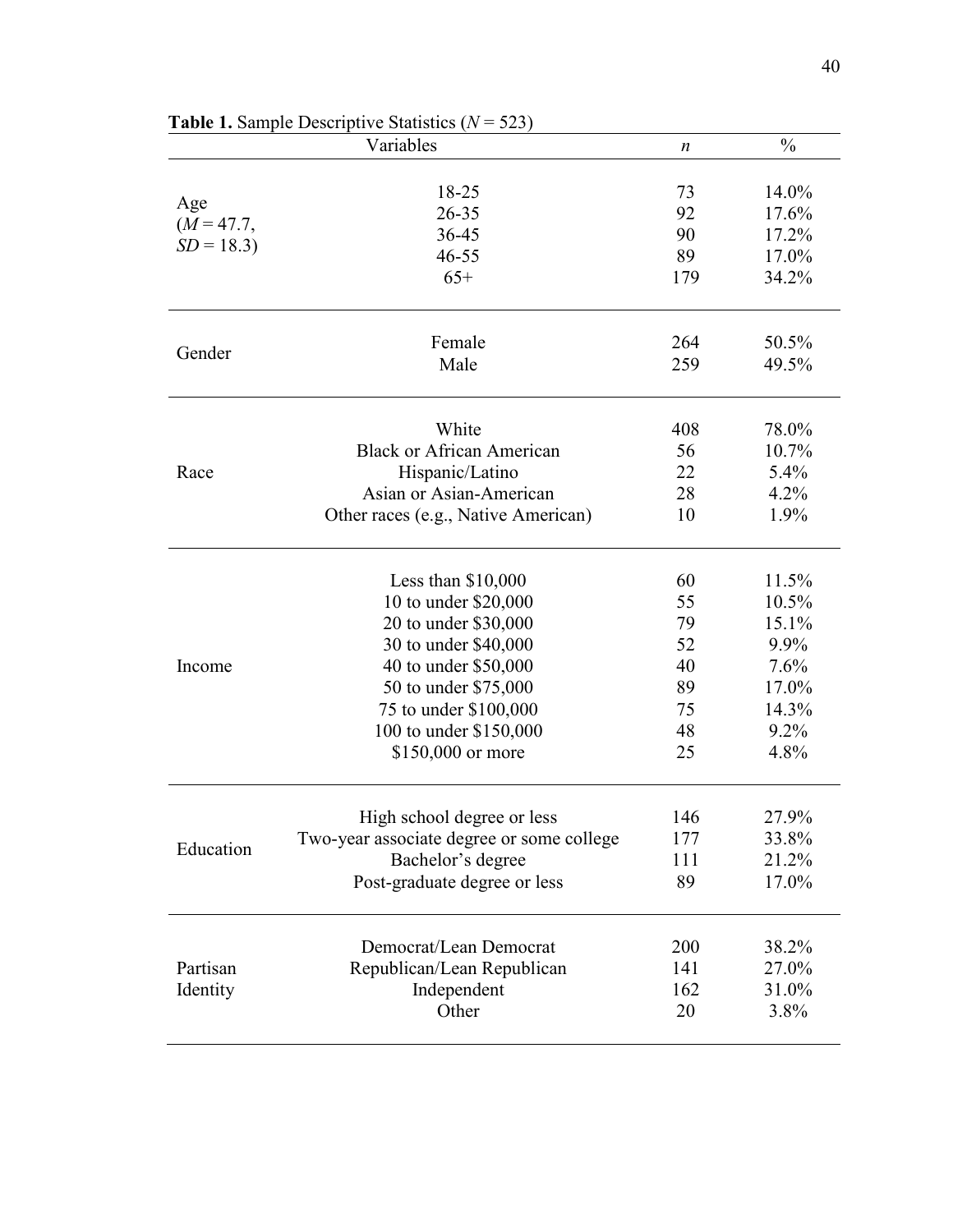|                       | Variables                                                                         | $\boldsymbol{n}$            | $\frac{0}{0}$                             |  |
|-----------------------|-----------------------------------------------------------------------------------|-----------------------------|-------------------------------------------|--|
| Political<br>Ideology | Very conservative<br>Conservative<br>Moderate/centrist<br>Liberal<br>Very liberal | 69<br>99<br>216<br>84<br>55 | 13.2%<br>18.9%<br>41.3%<br>16.1%<br>10.5% |  |
| Region                | Northeast                                                                         | 90                          | 17.2%                                     |  |
|                       | Midwest                                                                           | 106                         | 20.3%                                     |  |
|                       | South                                                                             | 207                         | 39.6%                                     |  |
|                       | West                                                                              | 120                         | 22.9%                                     |  |
| Employment            | Full-time                                                                         | 169                         | 32.3%                                     |  |
|                       | Part-time                                                                         | 75                          | 14.3%                                     |  |
|                       | Not employed                                                                      | 279                         | 53.3%                                     |  |

#### **Table 1** (continued).

## **Procedure**

For this study, an online survey was conducted, and the results were used for data analysis. Survey research was chosen for to its ability to collect large amounts of data from a variety of people in different geographical locations. Surveys also allow researchers to examine a range of variables (e.g., demographic and attitudes, beliefs, behaviors, etc.) and apply various statistical analyses (Wimmer & Dominick, 2013). The survey was administered to U.S. adults in July of 2021. Participants were recruited through a Qualtrics panel, and the survey was administered via Qualtrics. Qualtrics is an online service that works with researchers' needs to create a panel of participants based on key factors including sample size, target demographics, survey complexity, and length of survey (Brandon et al., 2014). Qualtrics was utilized for data collection due to its ability to recruit a representative sample. Compared to other web-based survey tools (e.g.,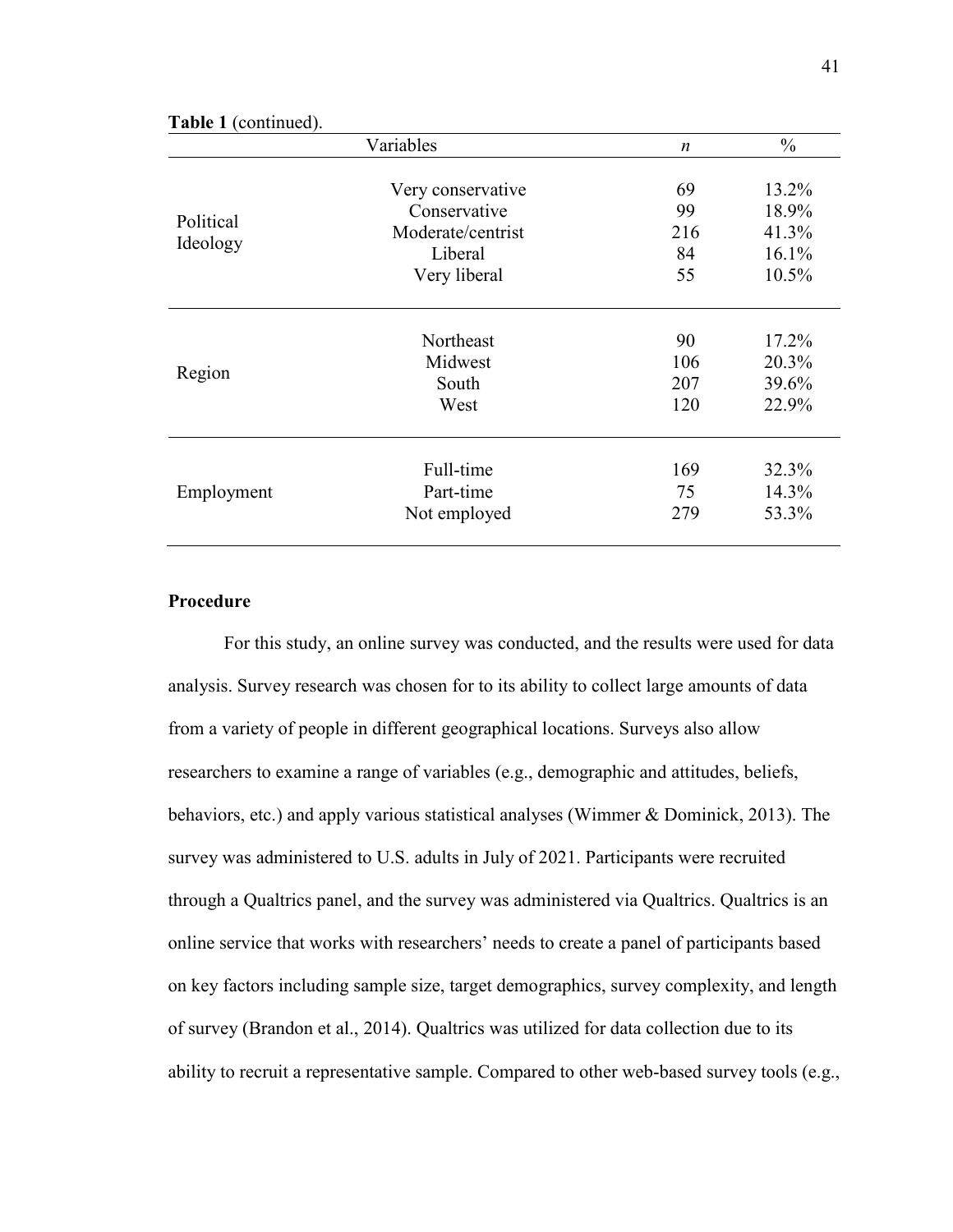M-Turk), Qualtrics has been found to be the most demographically and politically representative in the U.S. (Boas et al., 2018). Furthermore, Qualtrics' large participant pool, its ability to obtain participants that match researchers' needs, and the use of demographic screens allows researchers to acquire "focused and externally valid samples" (Brandon et al., 2014, p. 11).

Prior to the survey, participants reviewed and completed an informed consent form with an overview of the study approved by the Institutional Review Board (#HR-3878) at a university in the Midwest United States. After obtaining their voluntary consent, participants were asked to provide their answers related to the main variables of family communication, political consumerism, political activity, and political trust. Other questions regarding demographic information (e.g., education, gender, and income), partisan identity, and political ideology were included in the questionnaire. The participants received \$4.51 as compensation for participating in the study.

Two pre-tests of the survey were conducted with 100 participants  $(N = 100)$  to ensure that the survey was working properly and contained clear instructions and questions. One pre-test was administered via Amazon's Mechanical Turk (M-Turk), an online platform that collects data quickly and provides researchers with respondents who are demographically more diverse than traditional student samples. Several studies have shown that M-Turk samples are reasonably congruent with other samples and responses to established surveys (Sheehan, 2018). The pre-test specifically measured whether the survey items were clear, understandable, easy to answer, and relevant (e.g., "After answering all questions, I found them: unclear/clear"). A five-point differential scale was used for each item. For clarity, the scale ranged from 1 ("Unclear") to 5 ("Clear"). The scale for understandability ranged from 1 ("Confusing") to 5 ("Understandable"). For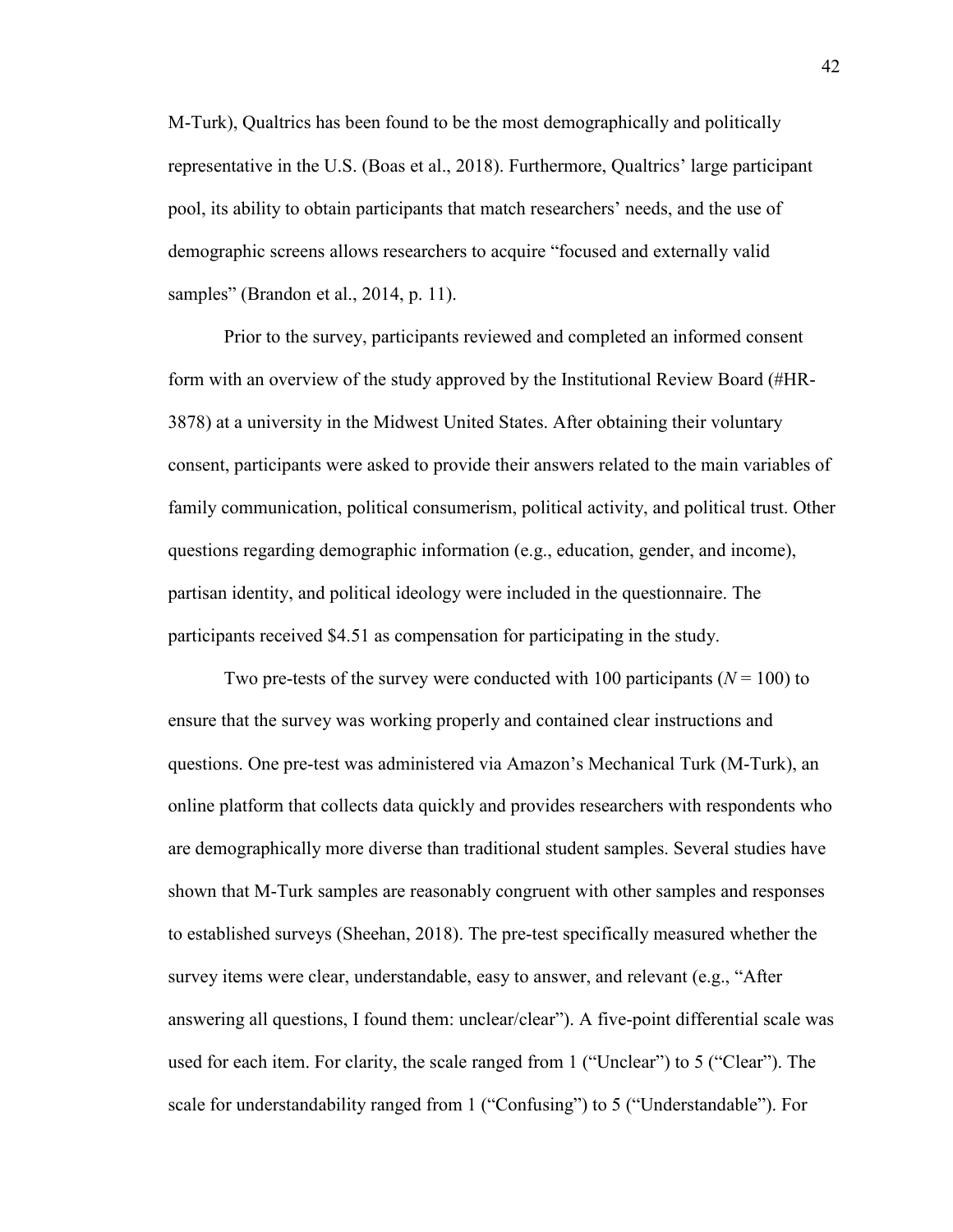ease, the scale ranged from 1 ("Hard to answer") to 5 ("Easy to answer"). Finally, relevance was measured on a scale from 1 ("Irrelevant") to 5 ("Relevant"). Overall, the pre-test confirmed that the questions were clear  $(M = 4.44, SD = 0.79)$ , understandable  $(M = 4.32, SD = 0.90)$ , easy to answer  $(M = 4.44, SD = 0.71)$ , and relevant  $(M = 4.42,$ *SD =* 0.73). The same questions were asked in the survey administered via Qualtrics. The results of the Qualtrics pre-test showed that the questions were clear (*M =* 4.10, *SD* = 1.15), understandable (*M =* 3.68, *SD =* 1.35), easy to answer (*M =* 3.65, *SD =* 1.24), and relevant (*M =* 3.71, *SD =* 1.28).

The MTurk pre-test was also used to determine the median amount of time it took to complete the survey, which was 10 minutes. Based on the median duration of the survey in the pre-test, responses that were completed in under five minutes and greater than 30 minutes were automatically eliminated by the Qualtrics system in the main test. According to Sheehan (2018), data quality can benefit from limiting the amount of time a respondent has to complete a survey. Therefore, a minimum time was established to ensure that respondents provided thoughtful responses, which would be difficult to do in under half the median time. Further, respondents were given three times the median length to complete the survey, since it allows for variation among the respondents, yet ensures that they complete the survey in one sitting (Sheehan, 2018).

 At the beginning of the survey, participants were asked if they intended to provide their best answer for each question; if they did not agree to provide their best answers, Qualtrics screened out the participant, preventing them from taking the rest of the survey. To further ensure data quality, an attention-check question was placed in the middle of the survey (i.e., "This is to check your attention for this survey. Please check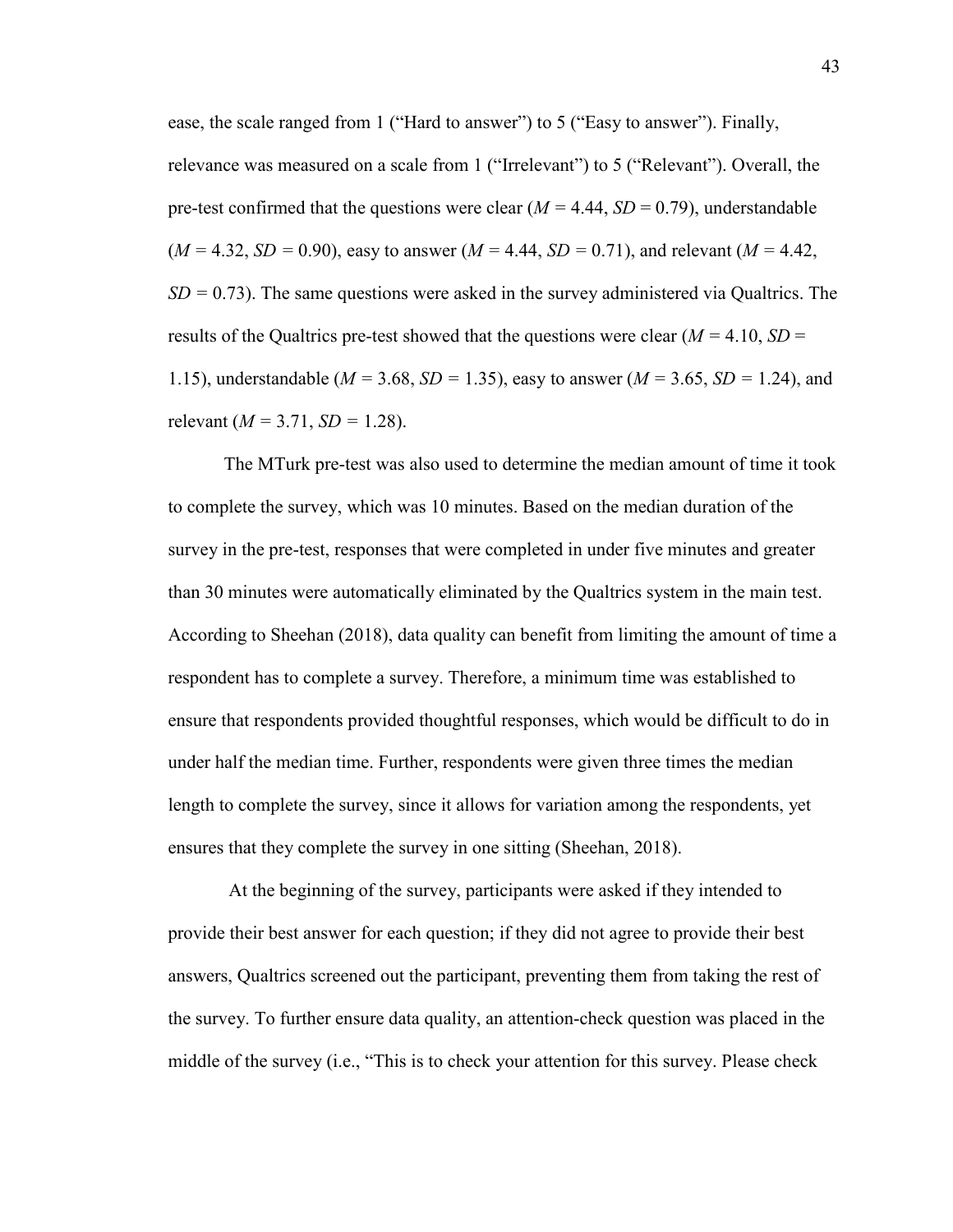'strongly disagree' (1)"). All participants provided the correct answer for the attention check (100%).

#### **Measurements**

#### *Family Communication Patterns*

 To measure family communication patterns within the home, this study employed the Revised Family Communication Pattern (RFCP) scale (Graham et al., 2020; Koerner & Fitzpatrick, 2002b). According to Koerner and Fitzpatrick (2002b), interactions within the family shape family relationship schemas, which in turn, determines how one perceives their familial relationships and how one behaves in the family context. The RFCP does not require participants to recall the specific language used in conversations with parents; rather participants are asked to consider the broader family communication environment they experienced during childhood. The questionnaire contained 15 statements measuring the conversation orientation (e.g., "My parents encouraged me to challenge their ideas and beliefs"; Cronbach's  $\alpha$  = .958,  $M$  = 2.87,  $SD$  = 1.12) and 11 statements measuring the conformity orientation (e.g., "In our home, my parents usually had the last word"; Cronbach's  $\alpha$  = .902,  $M$  = 3.34,  $SD$  = 0.93) (See Table 2). Respondents were instructed to indicate their level of agreement with the statements on a 5-point scale ranging from 1 ("Strongly disagree") to 5 ("Strongly agree").

**Table 2.** Means and Standard Deviations of Family Communication Items (CVO) and (CFO)

| <b>Family Communication Items</b>                                           | Mean<br>(SD) |
|-----------------------------------------------------------------------------|--------------|
| Conversation Orientation (CVO)                                              |              |
| CVO1: In our family we often talked about topics like politics and religion | 2.67         |
| where some people disagree with others.                                     | (1.42)       |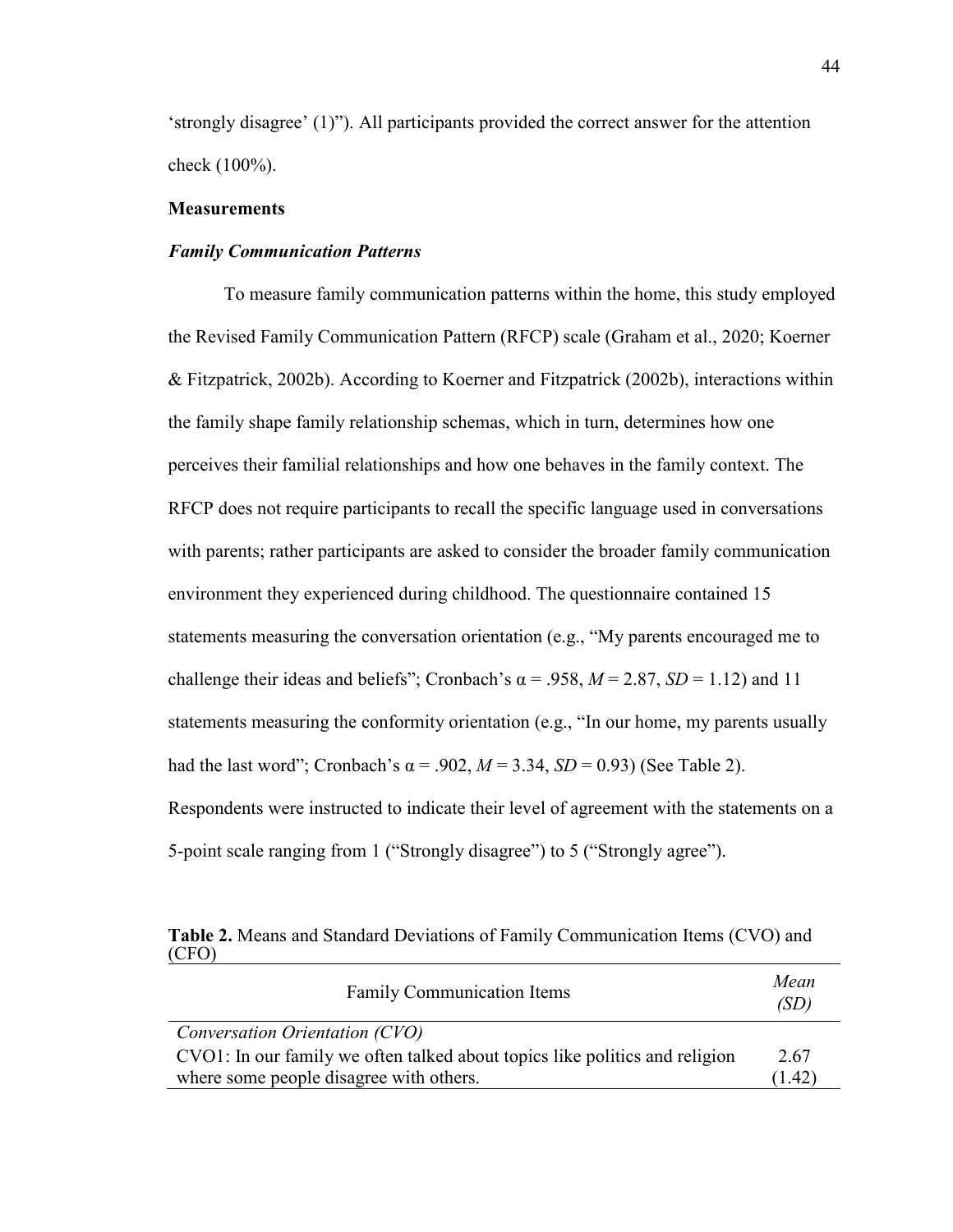| <b>Family Communication Items</b>                                                                                    | Mean<br>(SD)             |
|----------------------------------------------------------------------------------------------------------------------|--------------------------|
| CVO2: My parents often said something like "Every member of the family<br>should have some say in family decisions." | 2.57<br>(1.32)           |
| CVO3: My parents often asked my opinion when the family is talking<br>about something.                               | 2.65<br>(1.39)           |
| CVO4: My parents encouraged me to challenge their ideas and beliefs.                                                 | 2.54                     |
| CVO5: My parents often said something like "You should always look at<br>both sides of an issue."                    | (1.41)<br>3.07<br>(1.44) |
| CVO6: I usually told my parents what I am thinking about things.                                                     | 3.05<br>(1.38)           |
| CVO7: I could tell my parents almost anything.                                                                       | 3.02<br>(1.45)           |
| CVO8: In our family we often talked about our feelings and emotions.                                                 | 2.67                     |
| CVO9: My parents and I often had long, relaxed conversations about<br>nothing in particular.                         | (1.42)<br>2.89<br>(1.43) |
| CVO10: I really enjoyed talking with my parents, even when we disagreed.                                             | 3.11                     |
| CVO11: My parents liked to hear my opinions, even when they didn't<br>agree with me.                                 | (1.41)<br>2.95<br>(1.37) |
| CVO12: My parents encouraged me to express my feelings.                                                              | 3.01<br>(1.43)           |
| CVO13: My parents tended to be very open about their emotions.                                                       | 2.76                     |
| CVO14: We often talked as a family about things we had done during the<br>day.                                       | (1.42)<br>3.07<br>(1.38) |
| CVO15: In our family we often talked about our plans and hopes for the<br>future.                                    | 3.07<br>(1.39)           |
| Conformity Orientation (CFO)                                                                                         |                          |
| CFO1: My parents often said something like "You'll know better when<br>you grow up.                                  | 3.53<br>(1.29)           |
| CFO2: My parents often said something like "My ideas are right and you<br>should not question them."                 | 2.80<br>(1.40)           |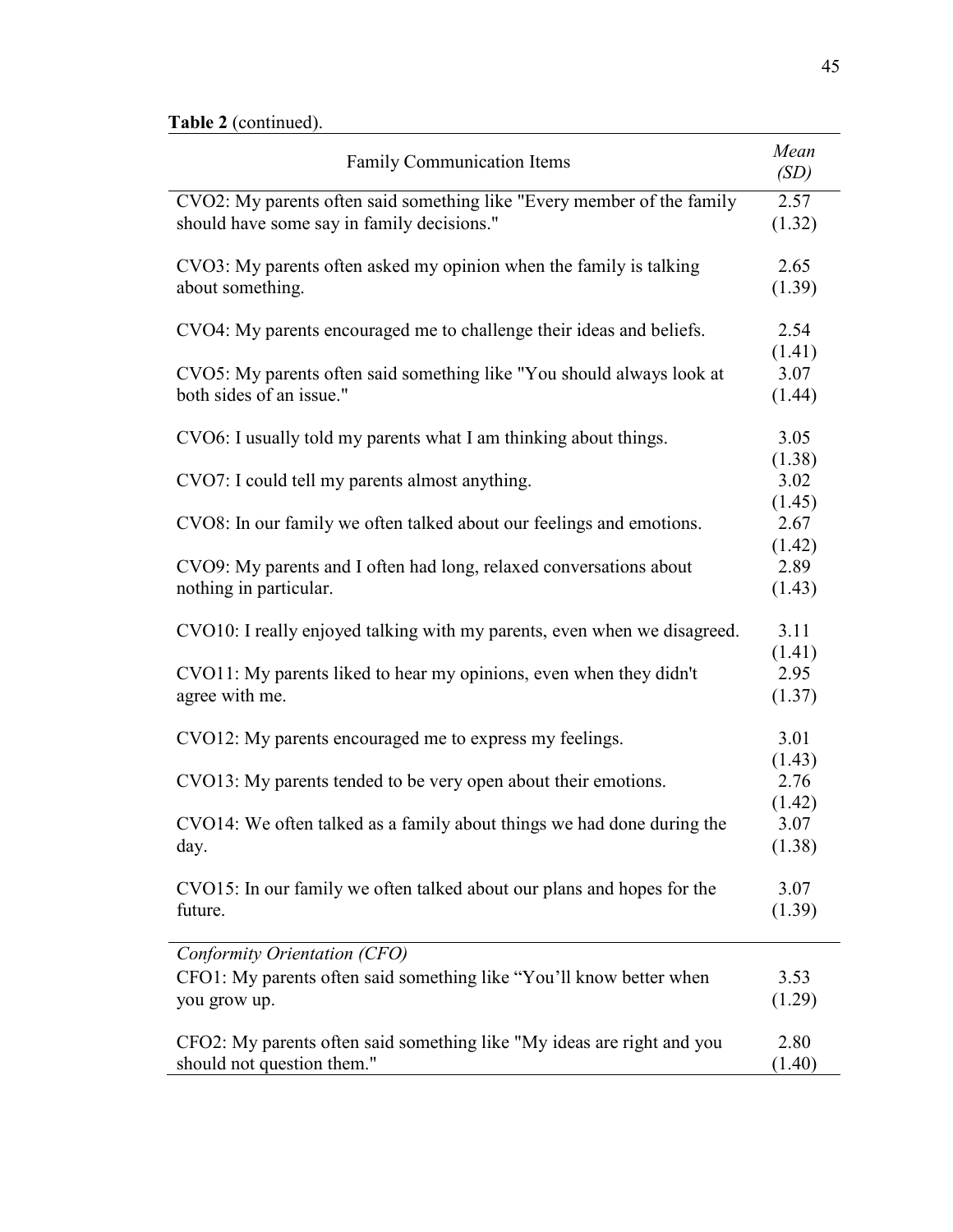| <b>Family Communication Items</b>                                                                |                          |  |
|--------------------------------------------------------------------------------------------------|--------------------------|--|
| CFO3: My parents often said something like "A child should not argue                             | 3.28                     |  |
| with adults."                                                                                    | (1.45)                   |  |
| CFO4: My parents often said something like "You should give in on                                | 2.51                     |  |
| arguments rather than risk making people mad."                                                   | (1.33)                   |  |
| CFO5: My parents often said something like "There are some things that                           | 3.20                     |  |
| just shouldn't be talked about."                                                                 | (1.41)                   |  |
| CFO6: When anything really important was involved, my parents expected                           | 3.71                     |  |
| me to obey without question.                                                                     | (1.23)                   |  |
| CFO7: In our home, my parents usually had the last word.                                         | 4.00                     |  |
| CFO8: My parents felt that it is important to be the boss.                                       | (1.15)<br>3.48           |  |
| CFO9: My parents sometimes became irritated with my views if they were<br>different from theirs. | (1.28)<br>3.11<br>(1.32) |  |
| CFO10: If my parents didn't approve of it, they didn't want to know about                        | 3.05                     |  |
| it.                                                                                              | (1.32)                   |  |
| CFO11: When I was at home, I was expected to obey my parents' rules.                             | 4.05<br>(1.15)           |  |

## *Political Consumerism*

 This study measured political consumerism using seven items borrowed from Newman and Bartels (2011) and Baek (2010). Participants were asked if they had ever engaged in boycotting (e.g., "Not bought something because of conditions under which the product is made, or because you dislike the conduct of the company that produces it"; Cronbach's  $\alpha$  = .795,  $M = 1.88$ ,  $SD = 1.56$ ) and buycotting (e.g., "Bought a certain product or service because you like the social or political values of the company that produces or provides it"; Cronbach's  $\alpha$  = .841,  $M$  = 1.35,  $SD$  = 1.30) (See Table 3). The measure of political consumerism was a dichotomous variable coded "1" if the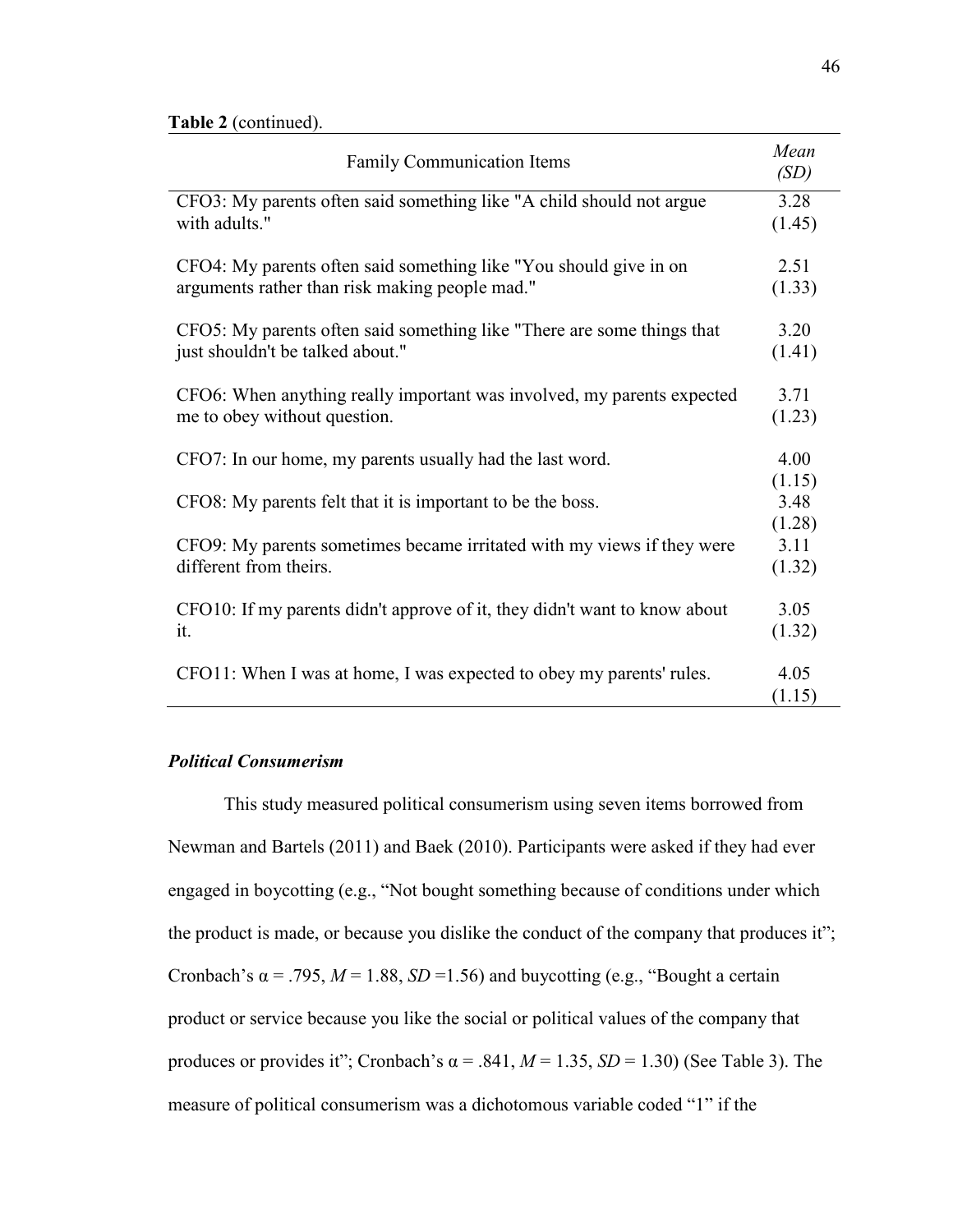respondent had participated in at least one form of political consumerism (i.e., boycotting or buycotting), and "0" if they had never participated in either form (Newman & Bartels, 2011). Rather than measure political consumerism as a single variable, it was divided into boycotting and buycotting. All the items for boycotting were combined, and the frequency of engaging in boycotting was indicated from "0" (never participated in any form of boycotting) to "4" (participated in all forms of boycotting). Similarly, all the items for buycotting were combined, and the frequency of engaging in buycotting was indicated from "0" (never participated in any form of buycotting) to "3" (participated in all forms of buycotting).

#### **Table 3.** Political Consumerism (CONSM) Items

| <b>Political Consumerism Items</b>                                                                                                                                                             | $\frac{0}{0}$<br>(Yes/No)    |
|------------------------------------------------------------------------------------------------------------------------------------------------------------------------------------------------|------------------------------|
| CONSM1: Decided not to buy something from a certain company<br>because you disagree with the social, environmental, worker, or<br>political policies of the company that distributes the item. | $Y - 52.8\%$<br>$N - 47.2%$  |
| CONSM2: Not bought something because of conditions under which<br>the product is made, or because you dislike the conduct of the<br>company that produces it.                                  | $Y - 53.2\%$<br>$N - 46.8\%$ |
| CONSM3: Participated in a boycott (certain products or stores).                                                                                                                                | $Y - 37.7\%$<br>$N - 62.3%$  |
| CONSM4: Avoided buying something in order to register a protest or<br>send a message.                                                                                                          | $Y - 44.0\%$<br>$N - 56.0\%$ |
| CONSM5: Engaged in "buycotting," that is buying a certain product<br>or service because you like the social or political values of the<br>company that produces or sells the product.          | $Y - 42.3\%$<br>$N - 57.7%$  |
| CONSM6: Bought something from a certain company because you<br>agreed with the social, environmental, worker or political policies of<br>the company that distributes the item.                | $Y - 44.4\%$<br>$N - 55.6%$  |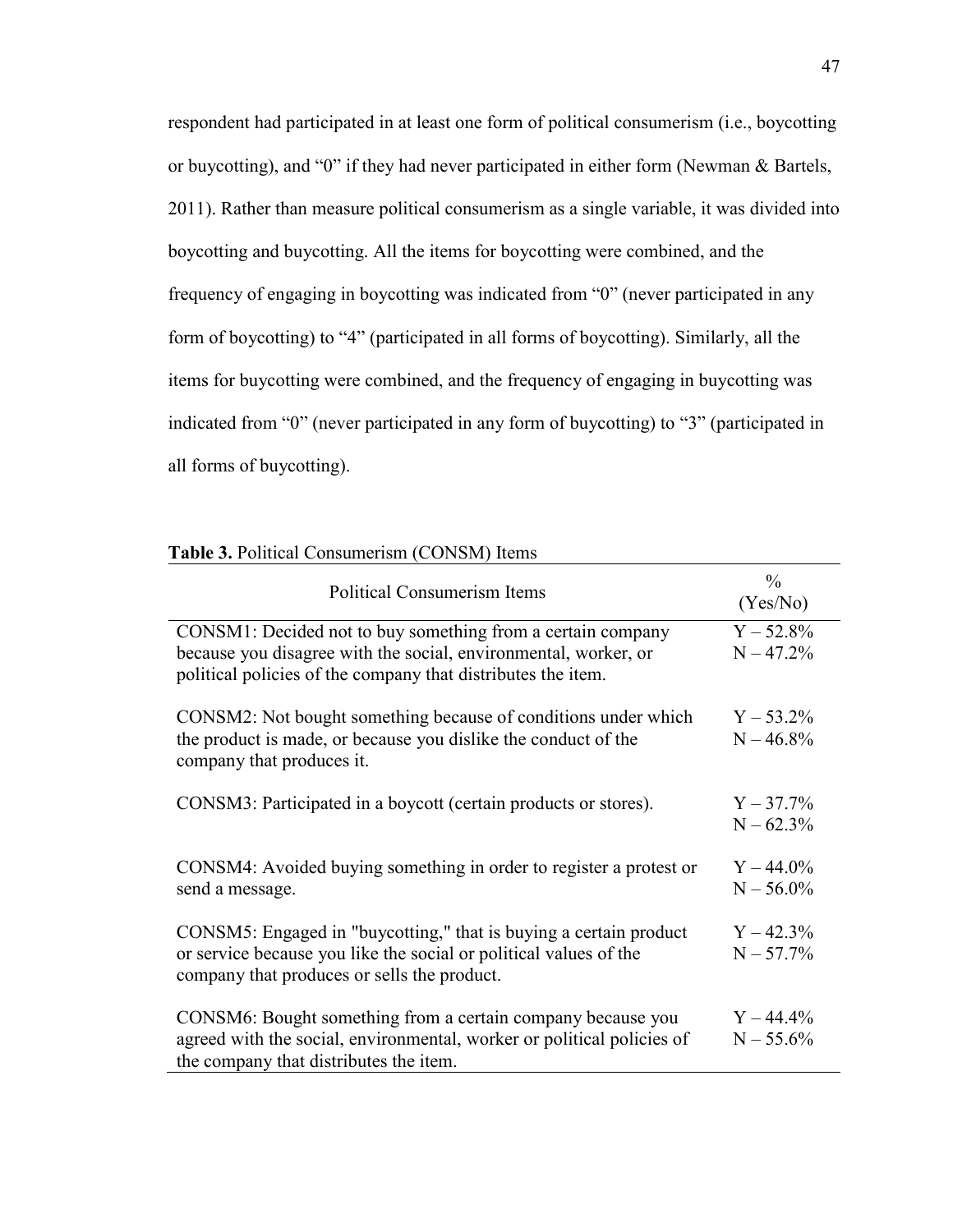| Political Consumerism Items                                             | $\frac{0}{6}$<br>(Yes/No) |
|-------------------------------------------------------------------------|---------------------------|
| CONSM7: Bought a certain product or service because you like the        | $Y - 48.4\%$              |
| social or political values of the company that produces or provides it. | $N - 51.6%$               |

#### *Political Activity*

 Adopting Jung et al.'s (2011) scale, political activity was divided into two categories for measurement: offline and online political activity. Respondents were instructed to recall their political activity during the 2020 election year. Offline political participation was measured with 12 items, including whether respondents "voted in the 2020 election," "spoke with public officials in person," or "worked for a political party or candidate" (Cronbach's  $\alpha$  = .854, *M* = 3.45, *SD* = 3.01). Online political activity was measured by six items, which asked participants if, during the 2020 election cycle, they participated in activities such as "sending e-mails to politicians" or "visiting a campaign or candidate advocacy website" (Cronbach's  $\alpha$  = .811, *M* = 1.61, *SD* = 1.90). Given that Jung et al. (2011) applied their study to the 2008 election, some of the items were updated to reflect today's digital environment. For example, respondents answered whether they "used a social media platform to encourage others to take action on political issues," or "used hashtags related to a political/social cause" during the 2020 election year (See Table 4). The measure of political activity was a dichotomous variable coded "1" if the respondent had participated in that activity, and "0" if they did not participate in that activity. All the items for offline political activity were combined, and the frequency of these actions was indicated from "0" (did not participate in any form of offline political activity) to "12" (participated in all forms of offline political activity). All the items for online political activity were also combined, with the frequency being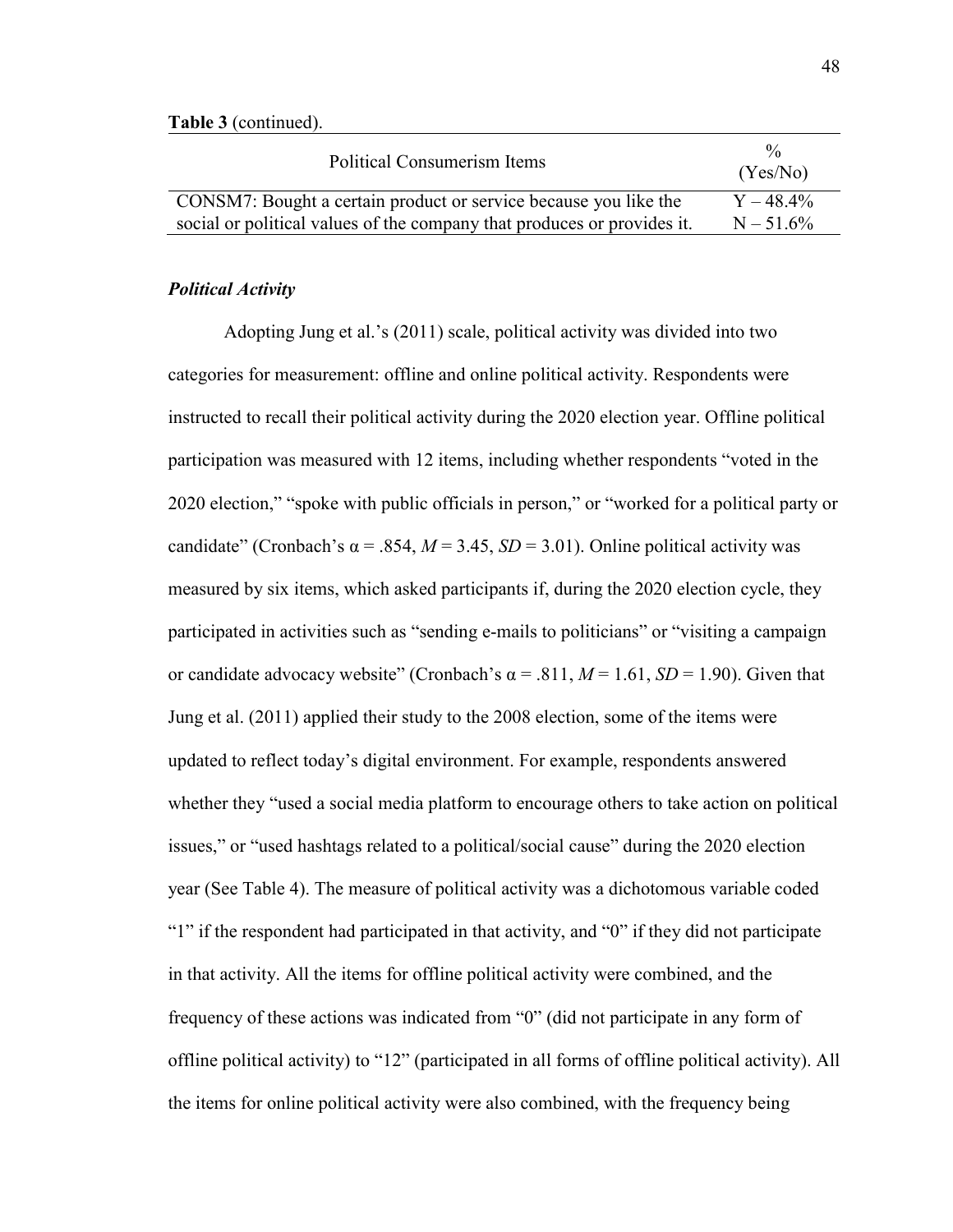indicated from "0" (never participated in any form of online political activity) to "6" (participated in all forms of online political activity).

| <b>Each 4.</b> Follocal Activity Tichis (OT A) and (OTVA)                 |                           |
|---------------------------------------------------------------------------|---------------------------|
| Political Activity Items                                                  | $\frac{0}{0}$<br>(Yes/No) |
| Offline Political Activity Items (OFA)                                    |                           |
|                                                                           |                           |
| OFA1: Voted in the 2020 election                                          | $Y - 75.5\%$              |
|                                                                           | $N - 24.5%$               |
|                                                                           |                           |
| OFA2: Spoke with public officials in person.                              | $Y - 17.4\%$              |
|                                                                           | $N - 82.6%$               |
| OFA3: Contacted (e.g., called, sent a letter) a public official at any    | $Y - 29.6\%$              |
| level of government.                                                      | $N - 70.4\%$              |
|                                                                           |                           |
| OFA4: Participated in a demonstration or protest for a political cause.   | $Y - 16.1\%$              |
|                                                                           | $N - 83.9%$               |
|                                                                           |                           |
| OFA5: Attended a political meeting, rally, or speech.                     | $Y - 19.5\%$              |
|                                                                           |                           |
|                                                                           | $N - 80.5%$               |
| OFA6: Contacted the media to express your opinion on a political          | $Y - 15.9\%$              |
|                                                                           |                           |
| issue.                                                                    | $N - 84.1\%$              |
| OFA7: Encouraged someone to vote.                                         | $Y - 69.2\%$              |
|                                                                           | $N - 30.8%$               |
|                                                                           |                           |
| OFA8: Wore a campaign button or article of clothing (e.g., hat, t-shirt). | $Y - 29.6\%$              |
|                                                                           | $N - 70.4%$               |
|                                                                           |                           |
| OFA9: Displayed a campaign bumper sticker or yard sign.                   | $Y - 27.5%$               |
|                                                                           | $N - 72.5%$               |
|                                                                           |                           |
| OFA10: Worked for a political party or candidate.                         | $Y - 10.7\%$              |
|                                                                           |                           |
|                                                                           | $N - 89.3\%$              |
| OFA11: Was involved in political action groups, party committees, or      | $Y - 14.3\%$              |
| political clubs.                                                          | $N - 85.7%$               |
|                                                                           |                           |
| OFA12: Participated in any local political actions.                       | $Y - 19.3\%$              |
|                                                                           | $N - 80.7%$               |

## **Table 4.** Political Activity Items (OFA) and (ONA)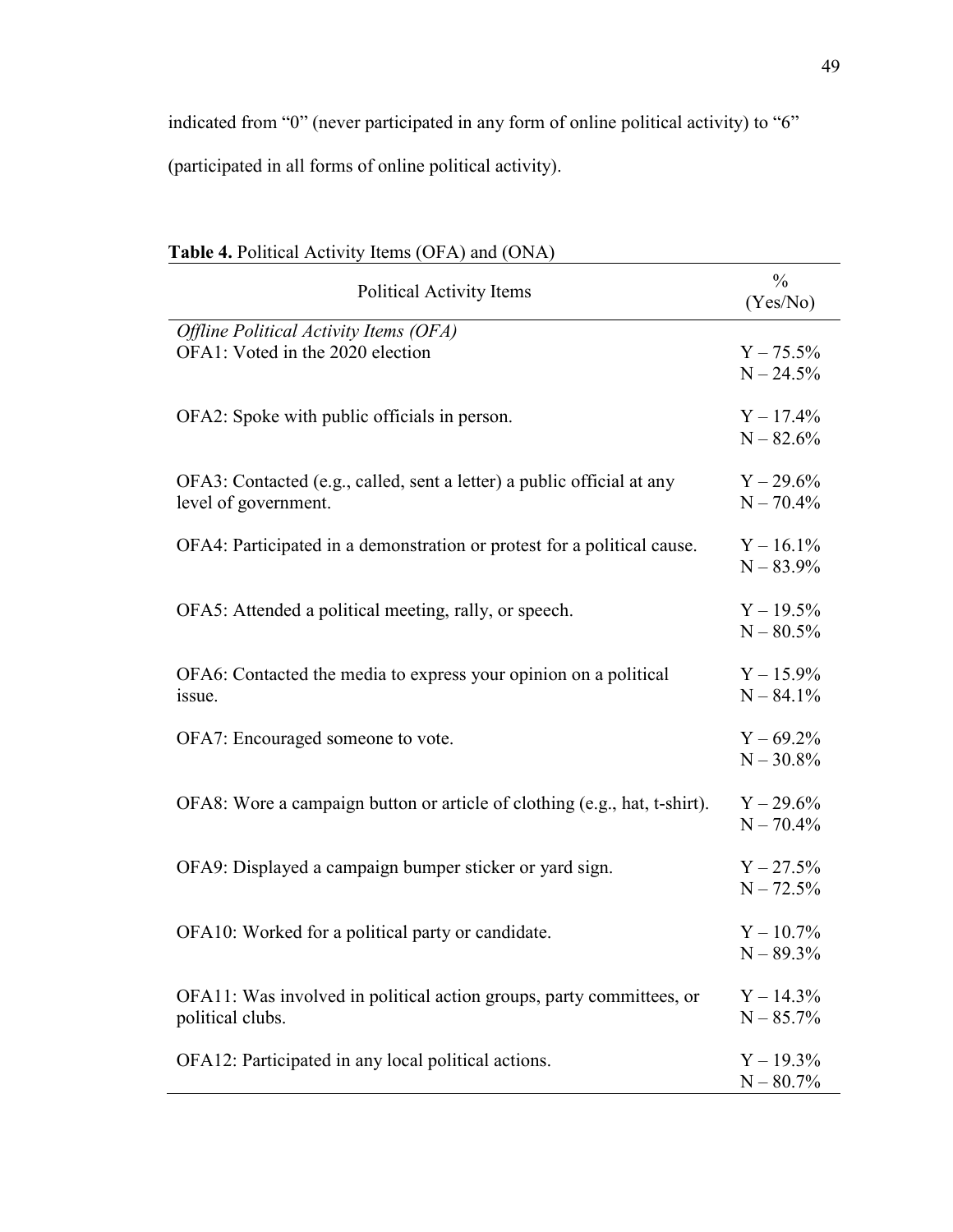| Political Activity Items                                              | $\frac{0}{0}$<br>(Yes/No) |
|-----------------------------------------------------------------------|---------------------------|
| Online Political Activity Items (ONA)                                 |                           |
| ONA1: Sent e-mails to politicians.                                    | $Y - 28.9\%$              |
|                                                                       | $N - 71.1\%$              |
| ONA2: Visited a campaign or candidate advocacy Web site.              | $Y - 31.9\%$              |
|                                                                       | $N - 68.1\%$              |
| ONA3: Made contributions to a political campaign online.              | $Y - 23.3\%$              |
|                                                                       | $N - 76.7%$               |
| ONA4: Used a social media platform to encourage others to take action | $Y - 32.3\%$              |
| on political issues.                                                  | $N - 67.7%$               |
| ONA5: Changed profile picture on social media to show support for a   | $Y - 22.8\%$              |
| political/social cause.                                               | $N - 77.2%$               |
| ONA6: Used hashtags related to a political/social cause.              | $Y - 21.6\%$              |
|                                                                       | $N - 78.4%$               |

## *Political Trust*

 This study adopted the items proposed by Craig et al. (1990), which measure the level of trust toward both regime and incumbent authorities. This instrument contains nine incumbent-based trust items intended to evaluate the perceived honesty, fairness, and competence of government officials and elected leaders (e.g., "Most government officials try to serve the public interest, even if it is against their personal interests"). Four regime-based trust items were included as well to assess the respondents' perceptions and feelings of loyalty to the political system (e.g., "Whatever its faults may be, the American form of government is still the best for us") (See Table 5). Participants were instructed to indicate their level of agreement with the statements on a 5-point scale ranging from 1 ("Strongly disagree") to 5 ("Strongly agree"); (Cronbach's  $\alpha$  = .730,  $M$  = 2.75, *SD* = 0.62).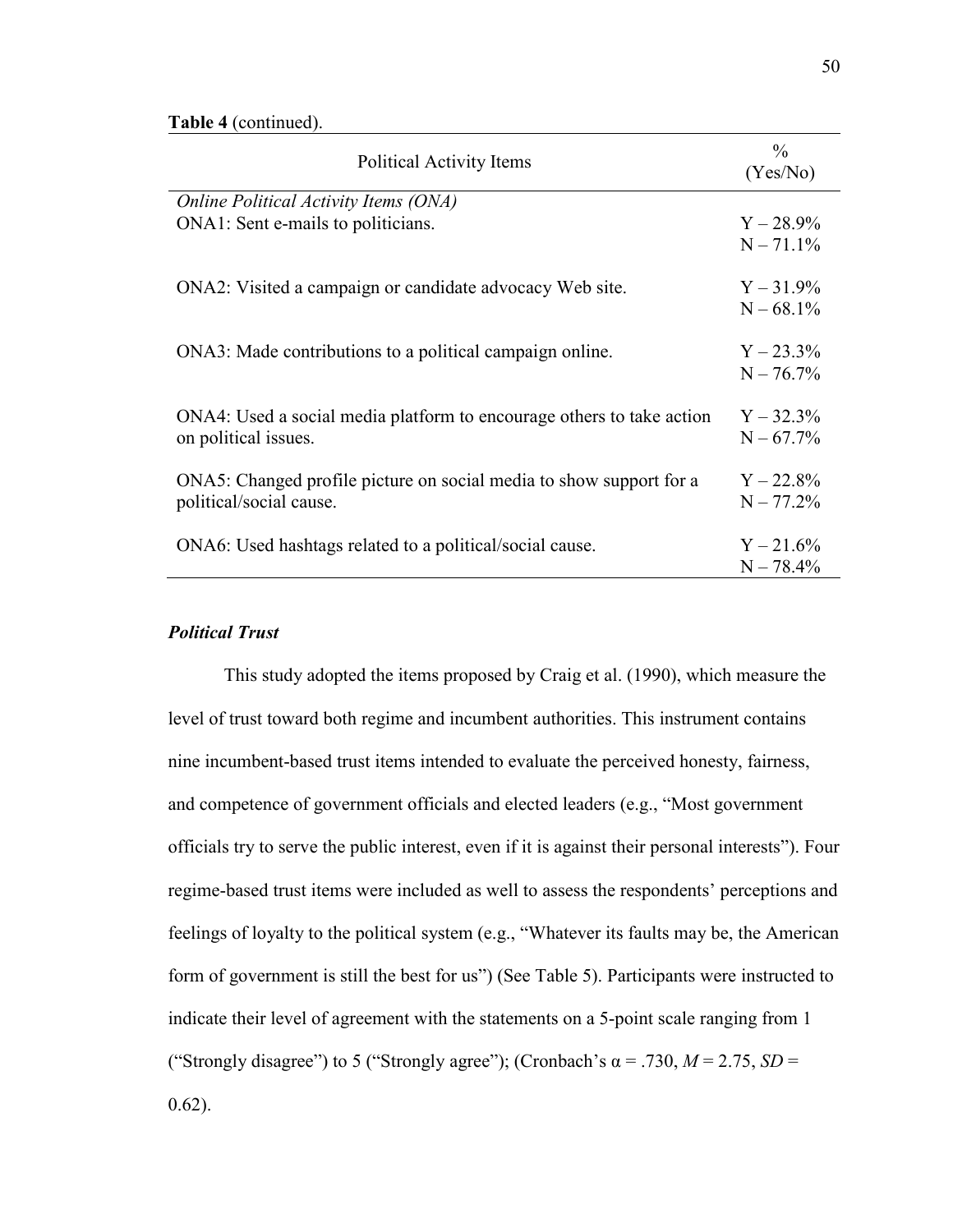| <b>Political Trust Items</b>                                                                                                                                    |                |  |
|-----------------------------------------------------------------------------------------------------------------------------------------------------------------|----------------|--|
| PT1: You can generally trust the people who run our government to do                                                                                            | 2.64           |  |
| what is right.                                                                                                                                                  | (1.25)         |  |
| PT2: It often seems like our government is run by a few big interests<br>looking out for themselves rather than being run for the benefit of all the<br>people. | 3.93<br>(1.05) |  |
| PT3: Most government officials try to serve the public interest, even if it is                                                                                  | 2.68           |  |
| against their personal interests.                                                                                                                               | (1.22)         |  |
| PT4: When government leaders make statements to the American people                                                                                             | 2.66           |  |
| (e.g., on television), they are usually telling the truth.                                                                                                      | (1.15)         |  |
| PT5: Unless we keep a close watch on them, many of our elected leaders                                                                                          | 3.98           |  |
| will look out for special interests rather than for all the people.                                                                                             | (1.03)         |  |
| PT6: Those we elected to public office usually try to keep the promises                                                                                         | 2.86           |  |
| they made during the election.                                                                                                                                  | (1.18)         |  |
| PT7: Most of the people running our government are well-qualified to                                                                                            | 2.90           |  |
| handle the problems that we are facing in this country.                                                                                                         | (1.20)         |  |
| PT8: Most public officials can be trusted to do what is right without having                                                                                    | 2.62           |  |
| to constantly check on them.                                                                                                                                    | (1.21)         |  |
| PT9: Quite a few government leaders are not as honest as the voters have a                                                                                      | 3.94           |  |
| right to expect.                                                                                                                                                | (1.05)         |  |
| PT10: Whatever its faults may be, the American form of government is                                                                                            | 3.68           |  |
| still the best for us.                                                                                                                                          | (1.17)         |  |
| PT11: It may be necessary to make some major changes in our form of                                                                                             | 3.53           |  |
| government in order to solve the problems facing our country.                                                                                                   | (1.24)         |  |
| PT12: I would rather live under our system of government than any other                                                                                         | 3.83           |  |
| that I can think of.                                                                                                                                            | (1.27)         |  |
| PT13: There is not much about our form of government to be proud of.                                                                                            | 2.73<br>(1.27) |  |

# **Table 5.** Means and Standard Deviations (SD) of Political Trust (PT) Items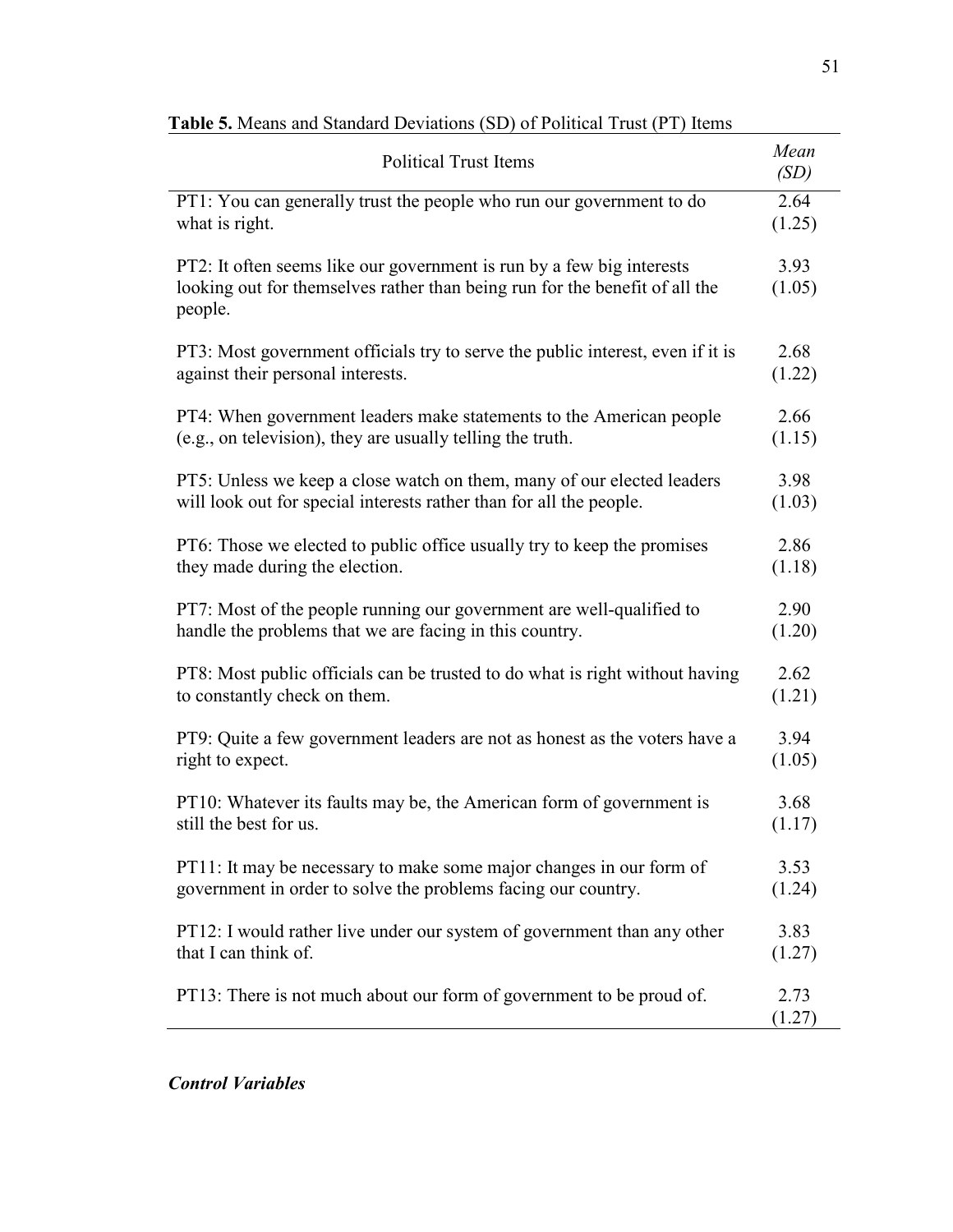This study included participants' demographic information (i.e., gender, income, and education), partisan identity, and political ideology as control variables in the analysis. Previous research has indicated that women are more inclined than men to participate in political consumerism (e.g., Sandovici & Davis, 2010; Stolle et al., 2005). However, some studies have found that gender does not significantly influence political consumerism (Baek, 2010), while others have found that women are more prone to specific political consumption behaviors (i.e., buycott) (Neilson, 2010). Further, scholars have revealed that younger individuals (e.g., Newman & Bartels, 2011; Sandovici & Davis, 2010) and those with higher levels of education (e.g., Newman & Bartels, 2011; Strømsnes, 2009) are more likely to be political consumers. However, Baek (2010) found that less educated and lower-income consumers are more likely to buycott, while more educated and higher-income consumers tend to boycott because they have access to the necessary resources to find alternative products or brands. Lastly, individuals with a liberal ideology, as well as Democrats, have been shown to display greater levels of political consumerism (Endres & Panagopoulos, 2017; Strømsnes, 2009). Scholars have also determined that individuals at the ends of the ideological spectrum are more likely to participate in boycotts and buycotts than those who identify as moderate (Copeland, 2014b). Meanwhile, Baek (2010) found that Republicans and conservatives prefer buycotting while Democrats and liberals engage more in boycotting. The differences observed among boycotters and buycotters suggest that different types of political consumption are linked to different demographic characteristics and political orientations. Overall, the mixed findings regarding the effects of gender, education, income, partisan identity, and political ideology on political consumerism warrant further investigation.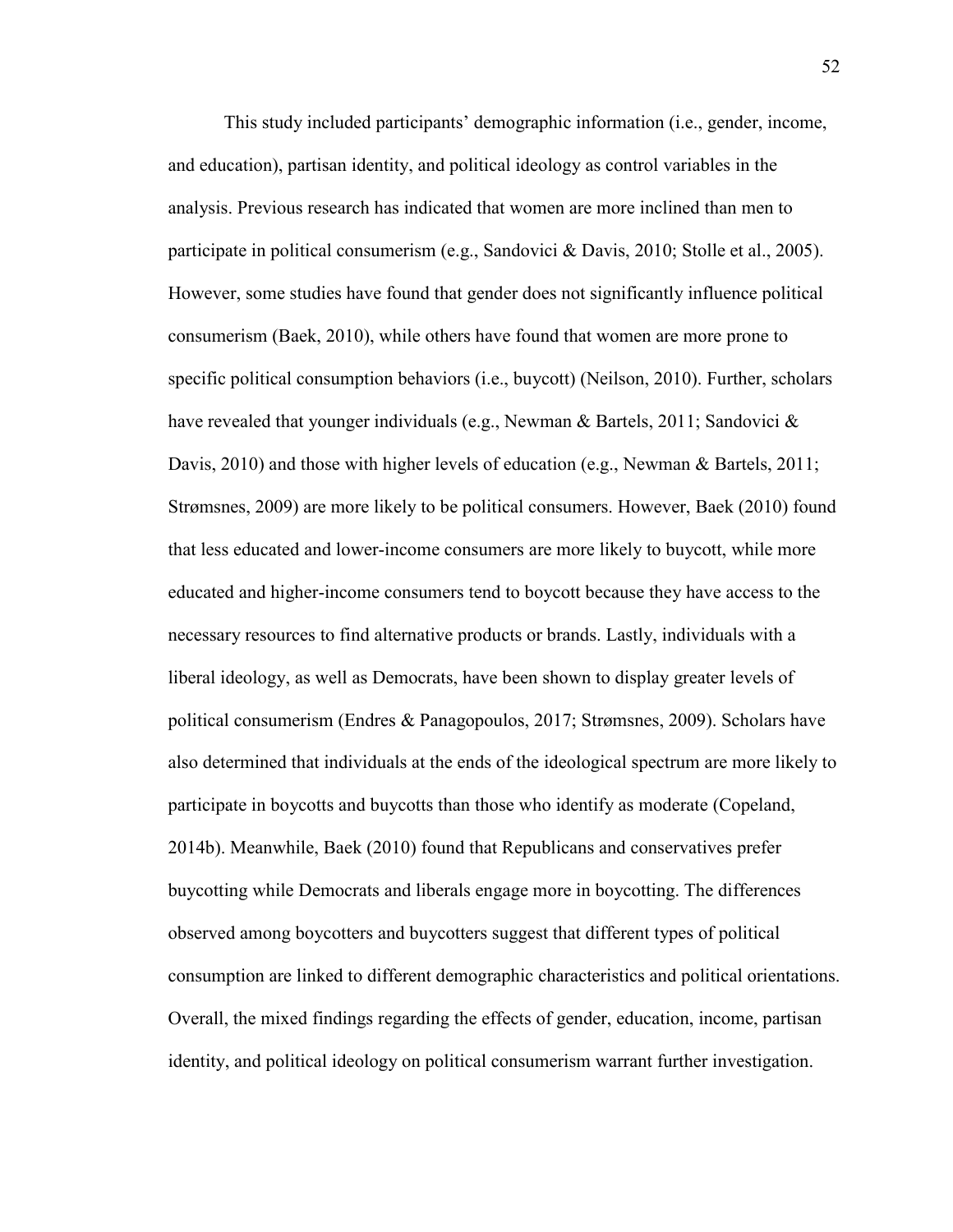#### **Analysis**

Following data collection, multiple regression analysis was employed using STATA 17 to analyze the relationship between the independent variables (i.e., family communication and control variables) and each dependent variable (i.e., boycotting, buycotting, offline political activity, online political activity). Four separate regressions were run to analyze the effects of the conversation and conformity orientation, and the control variables, on each dependent variable. Another two regressions were conducted to examine the effects of boycotting and buycotting on both forms of political activity. Following this, an additional two regressions were run to include all the variables, meaning that offline political activity and online political activity were the dependent variables. For offline political activity, the results showed significant effects for the conversation and conformity orientation, boycotting and buycotting, gender, other political parties, and political trust. For online political activity, the results showed significant effects for the conversation and conformity orientation, as well as for boycotting and buycotting. The results from these two regressions were used determine which variables to include in the subsequent model for path analysis. Path analysis aims to determine the strength of the paths within the model, which are representative of the different relationships among the model's constructs (Hair et al., 2010; Kline, 2011). Therefore, to further analyze the data, path analysis was run using AMOS 25 to test the proposed structural model and to evaluate the mediation effect of political consumerism.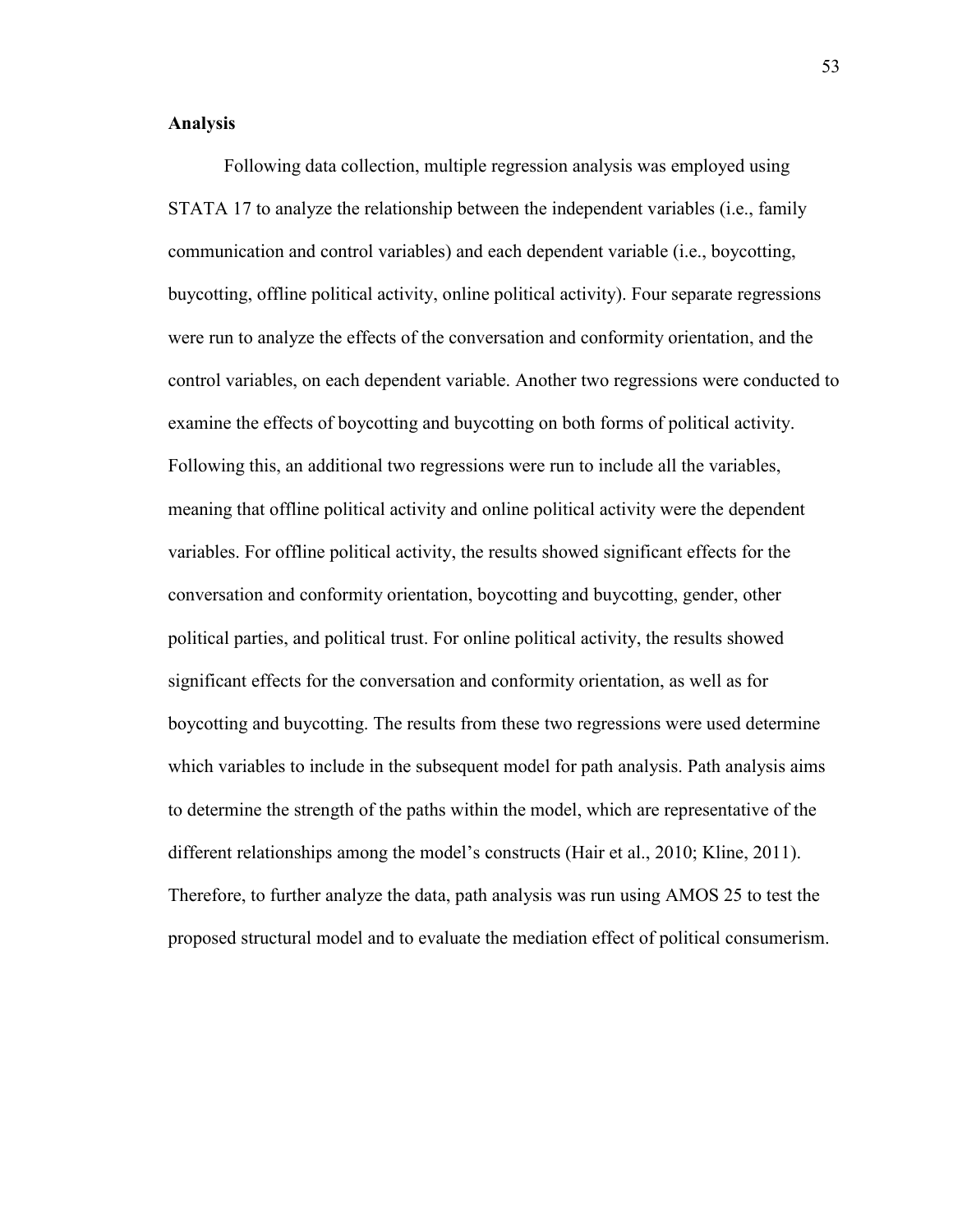#### **RESULTS**

#### **Testing Hypotheses: Multiple Regression Analysis**

For hypothesis testing, a series of ordinary least squares (OLS) regression analyses were conducted using STATA 17 statistical software program. Multiple regression was used in the analysis to assess how the independent variables (conversation and conformity orientations) and control variables, including political trust, political ideology, and demographic factors (gender, education, income, and political party) influence dependent variables (boycotting/buycotting and online/offline political activity). To ensure accurate hypothesis testing via multiple regression analysis, the degrees of multicollinearity and heteroskedasticity were assessed.

Multicollinearity causes "shared" variance among independent variables, which reduces the ability to predict dependent measures and makes the effect of each independent variable less distinguishable (Hair et al., 2010, p. 201). Multicollinearity can be measured by tolerance, which is "the amount of variability of the selected independent variable not explained by the other independent variables" (Hair et al., 2010, p. 201). Another measure of multicollinearity is the variance inflation factor (VIF), which shows the effect that the other independent variables have on the standard error of a regression coefficient. The VIF is the inverse of the tolerance value; smaller tolerance values and larger VIF values signal issues with collinearity. In general, the degree of collinearity is considered acceptable if the tolerance value is greater than 0.10 and the VIF is less than 10 (Hair et al., 2010). According to the VIF and tolerance tests, the present study showed no violation of multicollinearity in all independent variables.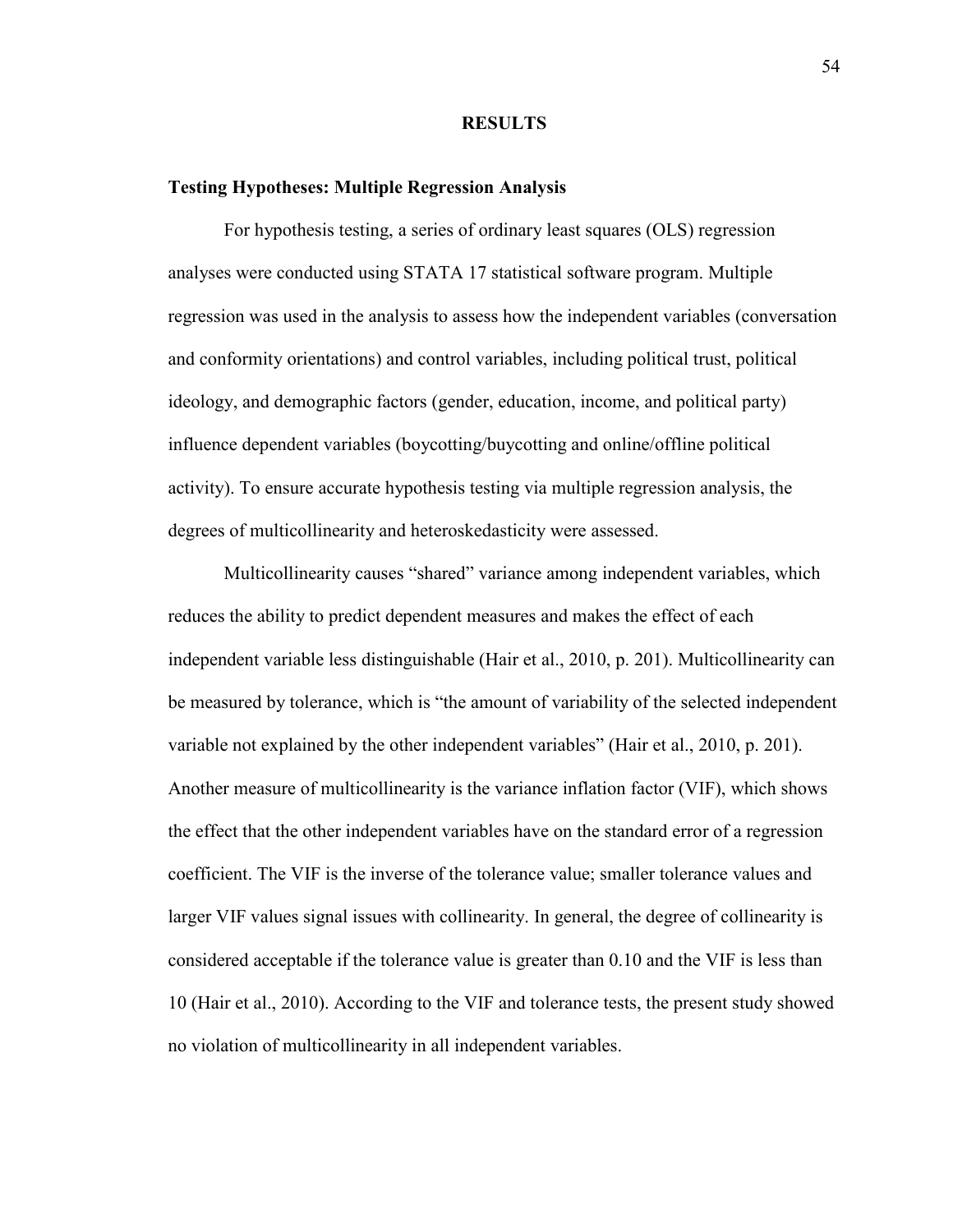One of the most common assumption violations in multiple regression analysis is heteroskedasticity, or "the presence of unequal variances" (Hair et al., 2010, p. 185). In statistical tests applying multiple regression, it is "assumed that the residuals are normally distributed and have uniform variances across all levels of the predicters" resulting in homoscedasticity (Kline, 2011, p. 23). However, heteroskedasticity may arise if there are outliers, extreme non-normality in the observed scores, or more measurement error within the criterion or predictors (Kline, 2011). To assess heteroskedasticity, the present study conducted the Breusch-Pagan/Cook-Weisberg test. For the test evaluating the relationship between family communication and political activity (i.e., *H2*), there was heteroskedasticity as the fitted values of offline political activity,  $\chi^2(1) = 25.54$ ,  $p <$ 0.001, and online political activity,  $\chi^2(1) = 12.91$ ,  $p < 0.001$ , were smaller than 0.05. Additionally, when testing the relationship between political consumerism and political activity (i.e., *H3*), heteroskedasticity was present as the fitted values of offline political activity,  $\chi^2$  (1) = 74.08, *p* < 0.001, and online political activity,  $\chi^2$  (1) = 76.16, *p* < 0.001, were smaller than 0.05. As a result, White's heteroskedastic robust standard error was run as a remedial measure, and this study reports these results (i.e., changed standard errors and tests of statistical significance).

For *H1–H3*, political trust, political ideology, political party, and demographic factors (gender, education, and income) were added into the regression models. The variables gender and political party were recoded as dichotomous variables. To control for gender, the variable labeled "Female" was created, coded "1" for female and "0" for male. For political party, a recoded variable labeled "Republican" was created where Republican was recoded as "1" and Democrat, independent, and other political parties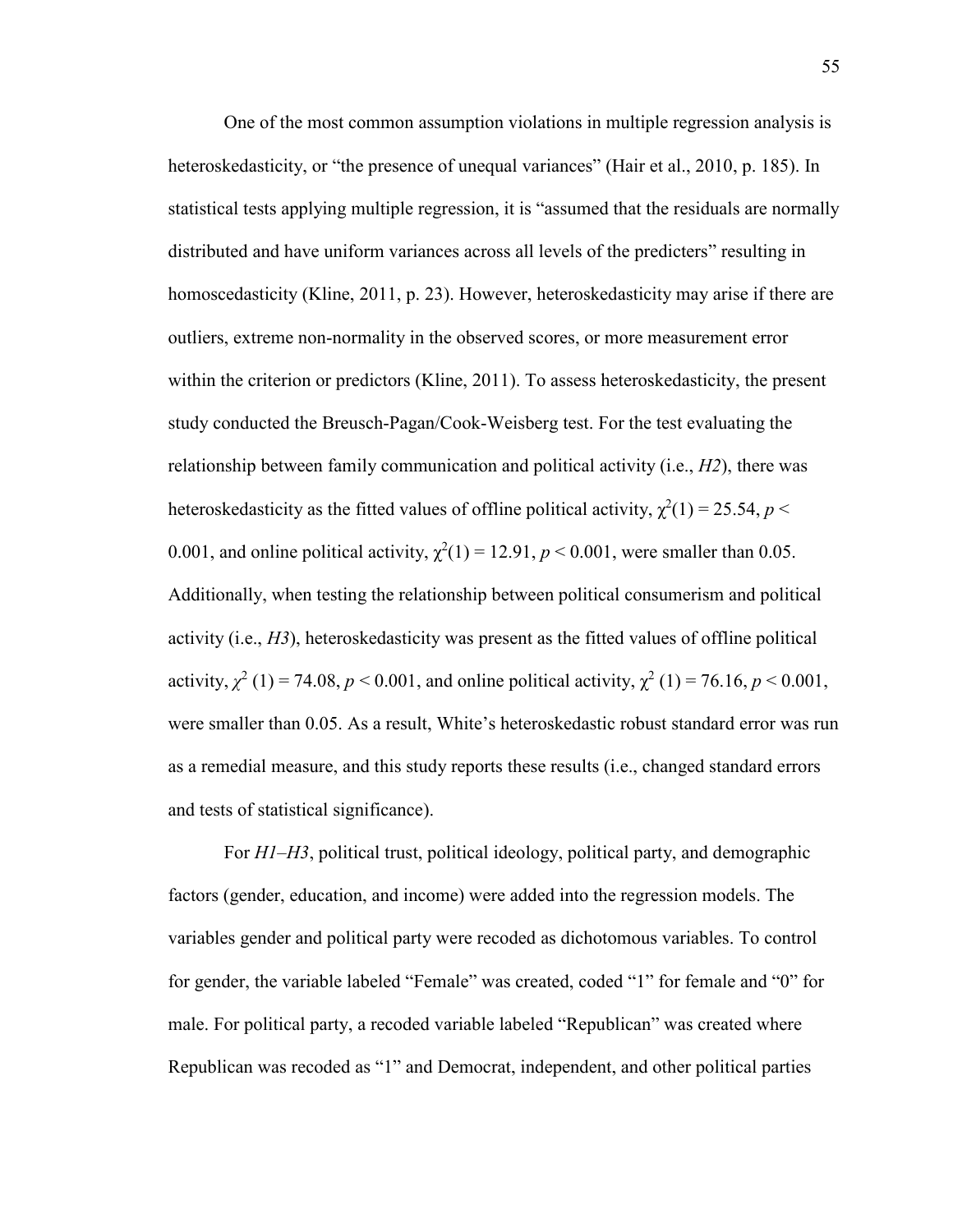were all recoded as "0." An "other parties" variable was also created by recoding independent and other party as "1" and Democrat and Republican as "0." Together, all independent (conformity and conversation dimensions of family communication) and control variables in the model accounted for a significant portion of the variance in boycotting behaviors,  $R^2 = 0.13$ ,  $F(9, 513) = 8.26$ ,  $p < 0.001$  and buycotting behaviors,  $R^2$  $= 0.14, F(9, 513) = 9.42, p < 0.001$ . *H1a* proposed that family political communication during childhood will be positively associated boycotting during adulthood, while *H1b*  proposed that family political communication during childhood will be negatively associated buycotting during adulthood. As expected, family political discussions during childhood appeared as a strong predictor of boycotting. However, family communication also positively predicted buycotting, which was not anticipated. The results indicated that one unit change in the conversation orientation results in an increase of 0.20 in boycotting behaviors ( $b = 0.20$ ,  $t = 3.35$ ) and an increase of 0.25 in buycotting behaviors  $(b = 0.25, t = 4.91)$ , controlling for effects of other independent variables in the model. Similarly, the results showed that one unit change in the conformity orientation results in an increase of 0.27 in boycotting behaviors ( $b = 0.27$ ,  $t = 3.80$ ) and an increase of 0.28 in buycotting behaviors ( $b = 0.28$ ,  $t = 4.66$ ), controlling for effects of other independent variables in the model (See Table 6-1).

The two orientations of family communication and the control variables in the model also accounted for a significant portion of the variance in offline political activity,  $R^2 = 0.25$ ,  $F(9, 513) = 16.13$ ,  $p < 0.001$  and online political activity,  $R^2 = 0.18$ ,  $F(9, 513)$  $= 12.35, p \le 0.001$ . *H2a* proposed that family political communication during childhood will be positively associated with offline political activity during adulthood, and *H2b*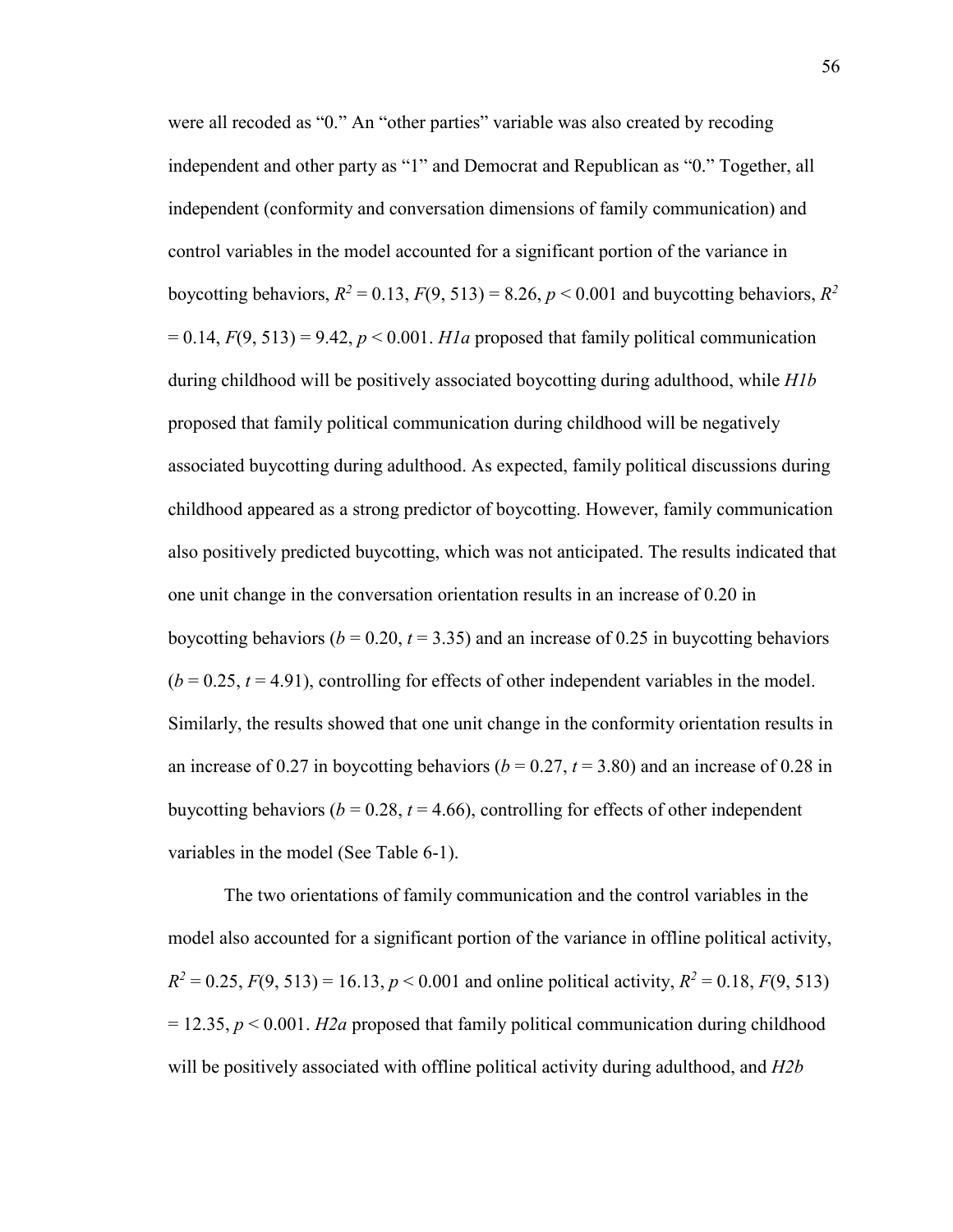posited that family political communication during childhood will be negatively associated with online political activity during adulthood. *H1a* was supported, as family political discussions during childhood appeared as a strong predictor of offline political activity. However, contrary to expectations in *H2b*, family political communication appeared to positively predict online political activity, as well. The results indicated that one unit change in the conversation orientation results in an increase of 0.72 in offline political activity ( $b = 0.72$ ,  $t = 6.57$ ) and an increase of 0.40 in online political activity ( $b$ = 0.40, *t* = 5.35), controlling for effects of other independent variables in the model. The results further showed that one unit change in the conformity orientation results in an increase of 0.67 in offline political activity ( $b = 0.67$ ,  $t = 4.95$ ) and an increase of 0.40 in online political activity ( $b = 0.40$ ,  $t = 4.82$ ), controlling for effects of other independent variables in the model (See Table 6-2).

Furthermore, both forms of political consumerism and control variables in the model accounted for a significant portion of the variance in offline political activity,  $R^2$  = 0.32,  $F(9, 513) = 24.82$ ,  $p < 0.001$  and online political activity,  $R^2 = 0.32$ ,  $F(9, 513) =$ 25.64, *p* < 0.001. *H3a* proposed that boycotting will be positively associated with offline political activity, but negatively associated with online political activity. Meanwhile, *H3b* proposed that buycotting will be positively associated with online political activity, but negatively associated with offline political activity. However, the analysis revealed that both forms of political consumption were strong predictors of both offline and online political activity. The results showed that one unit change in boycotting behaviors results in an increase of 0.52 in offline political activity ( $b = 0.52$ ,  $t = 5.21$ ) and an increase of 0.51 in online political activity  $(b = 0.51, t = 4.52)$ , controlling for effects of other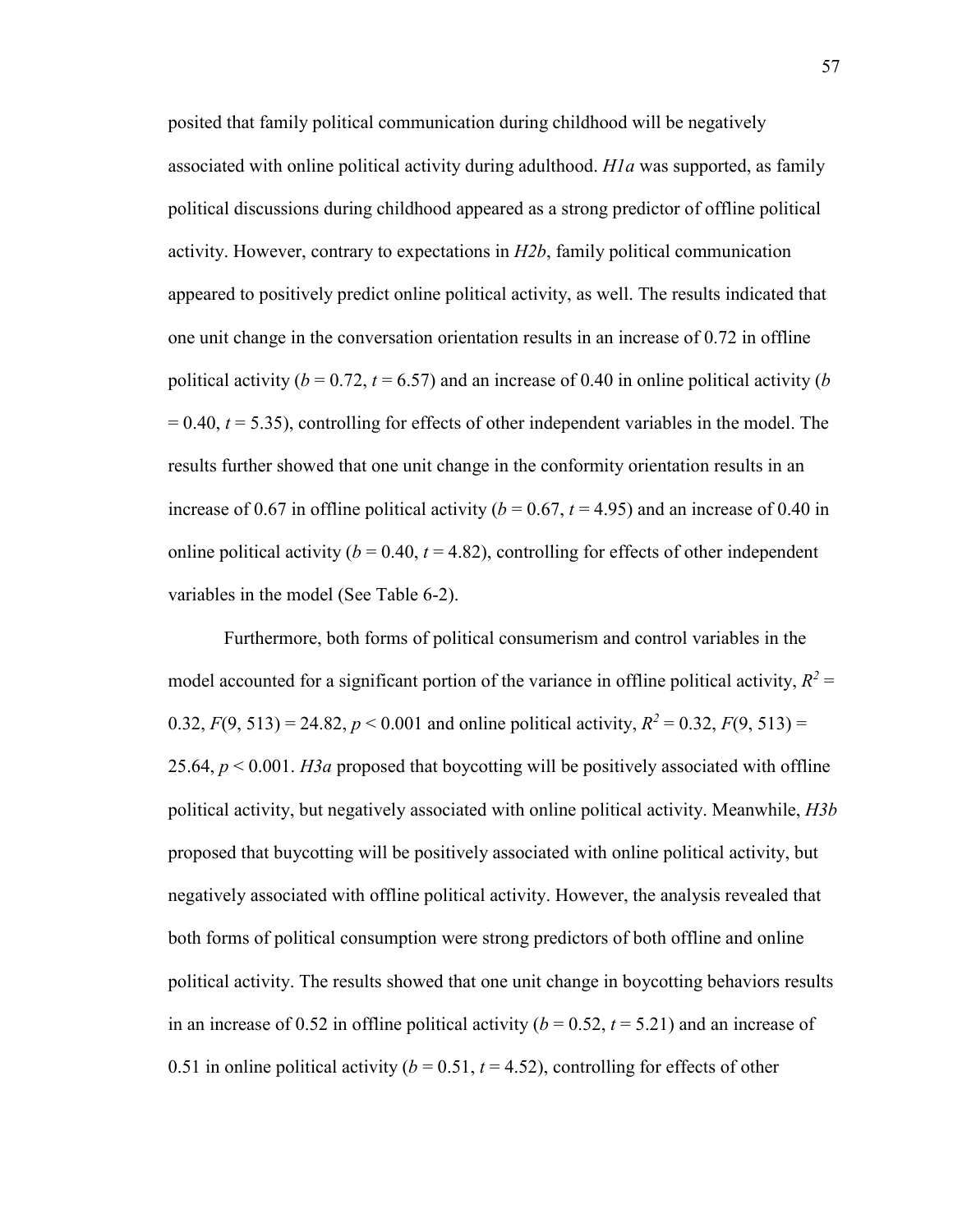independent variables in the model. The results further showed that one unit change in buy cotting behaviors results in an increase of 0.32 in offline political activity ( $b = 0.32$ ,  $t$  $= 5.25$ ) and an increase of 0.43 in online political activity ( $b = 0.43$ ,  $t = 5.76$ ), controlling for effects of other independent variables in the model (See Table 7).

Regarding *RQ2*, those with lower levels of political trust were more likely to engage in boycotting behaviors ( $b = -0.47$ ,  $t = -4.25$ ). Among the demographic variables, other political parties were a negative predictor for boycotting  $(b = -0.35, t = -2.10)$ , offline political activity ( $b = -1.05$ ,  $t = -3.59$ ), and online political activity ( $b = -0.47$ ,  $t =$  $-2.48$ ). Income was a positive predictor for offline political activity ( $b = 0.13$ ,  $t = 2.18$ ), while gender was negatively associated with offline political activity ( $b = -0.55$ ,  $t = -1$ 2.34). Lastly, education was positively associated with online political activity  $(b = 0.10,$  $t = 1.98$ ), controlling for the effects of other independent variables in the model (See Tables 6-1 and 6-2).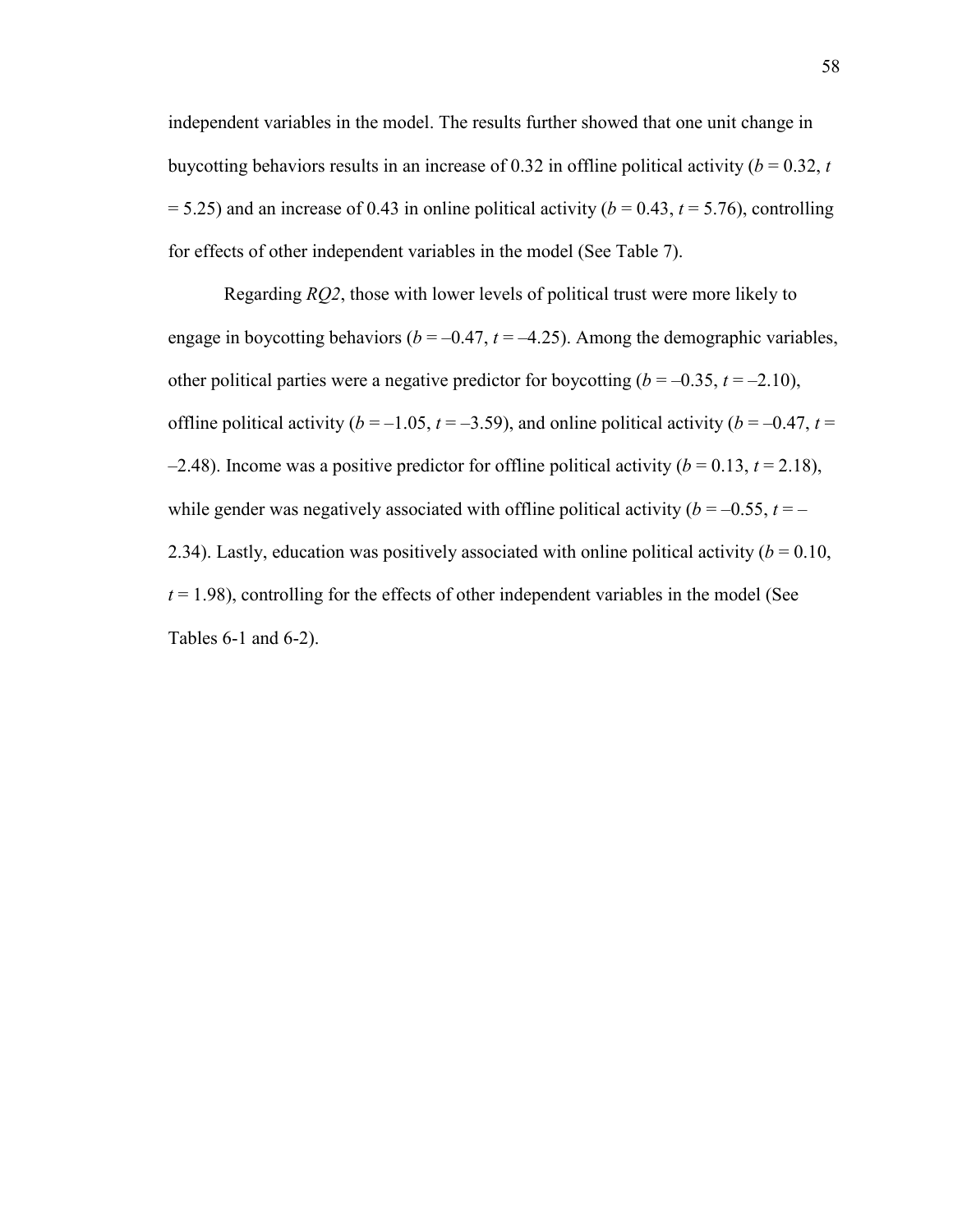|                        | Boycotting (BOY) |         | Buycotting (BUY) |         |
|------------------------|------------------|---------|------------------|---------|
| Variables              | b                |         | b                |         |
| Conversation           | $0.20**$         | 3.35    | $0.25***$        | 4.91    |
| Conformity             | $0.27***$        | 3.80    | $0.28***$        | 4.66    |
| Education              | 0.06             | 1.32    | 0.05             | 1.38    |
| Income                 | 0.05             | 1.65    | 0.03             | 1.23    |
| Political Ideology     | 0.09             | 1.35    | 0.07             | 1.17    |
| Female                 | $-0.19$          | $-1.40$ | 0.00             | 0.01    |
| Republican             | $-0.34$          | $-1.73$ | $-0.30$          | $-1.84$ |
| <b>Other Parties</b>   | $-0.35*$         | $-2.10$ | $-0.23$          | $-1.71$ |
| <b>Political Trust</b> | $-0.47***$       | $-4.25$ | $-0.17$          | $-1.85$ |
| Constant               | 1.18*            | 2.15    | $-0.24$          | $-0.53$ |
| $\overline{N}$         | 513              |         | 513              |         |
| $R^2$                  | 0.13             |         | 0.14             |         |
| $\overline{F}$         | $8.26***$        |         | 9.42***          |         |

**Table 6-1.** OLS regression analyses for the relationship between family communication and political consumerism.

*Note.* \*\*\* $p < .001$ , \*\* $p < .01$ , \* $p < .05$ . Independent variables were not in violation of multicollinearity (i.e., VIF of each variable  $< 10$  and Tolerance of each variable  $> 0.10$ ). Breusch-Pagan/Cook-Weisberg test revealed that there was no heteroskedasticity.

|                        | Offline Political Activity (OFA) |         | Online Political Activity (ONA) |         |
|------------------------|----------------------------------|---------|---------------------------------|---------|
| Variables              | b                                |         | b                               |         |
|                        |                                  |         |                                 |         |
| Conversation           | $0.72***$                        | 6.57    | $0.40***$                       | 5.35    |
| Conformity             | $0.67***$                        | 4.95    | $0.40***$                       | 4.82    |
| Education              | 0.10                             | 1.26    | $0.10*$                         | 1.98    |
| Income                 | $0.13*$                          | 2.18    | 0.06                            | 1.52    |
| Political Ideology     | $-0.16$                          | $-1.12$ | $-0.01$                         | $-0.17$ |
| Female                 | $-0.55*$                         | $-2.34$ | $-0.25$                         | $-1.56$ |
| Republican             | $-0.40$                          | $-1.07$ | $-0.41$                         | $-1.79$ |
| <b>Other Parties</b>   | $-1.05***$                       | $-3.59$ | $-0.47*$                        | $-2.48$ |
| <b>Political Trust</b> | 0.18                             | 0.97    | $-0.08$                         | $-0.65$ |
| Constant               | $-1.27$                          | $-1.18$ | $-0.95$                         | $-1.49$ |
| $\overline{N}$         | 513                              |         | 513                             |         |
| $R^2$                  | 0.25                             |         | 0.18                            |         |
| $\overline{F}$         | $16.13***$                       |         | $12.35***$                      |         |

**Table 6-2.** OLS regression analyses for the relationship between family communication and political activity.

*Note.* \*\*\* $p < .001$ , \*\* $p < .01$ , \* $p < .05$ . Results for offline and online political activity were based on White's heteroskedastic robust standard errors because the Breusch-Pagan/Cook-Weisberg test revealed that there was heteroskedasticity (OFA:  $\chi^2$  (1) = 25.54,  $p < 0.05$ , ONA:  $\chi^2(1) = 12.91$ ,  $p < 0.05$ ). Independent variables were not in violation of multicollinearity (i.e., VIF of each variable < 10 and Tolerance of each variable  $> 0.10$ ).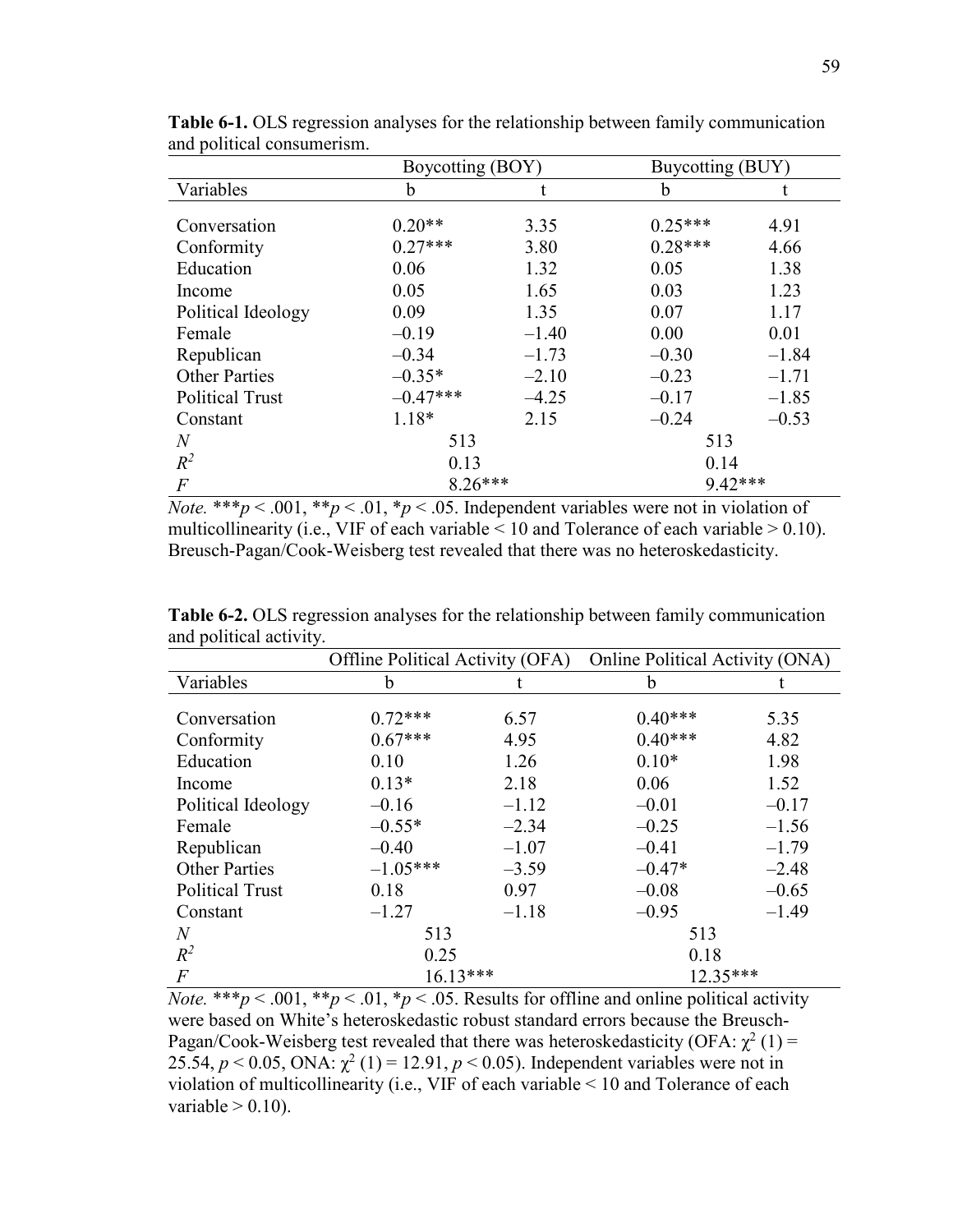|                        | Offline Political Activity (OFA) |         | Online Political Activity (ONA) |         |
|------------------------|----------------------------------|---------|---------------------------------|---------|
| Variables              | b                                | t       | b                               |         |
|                        |                                  |         |                                 |         |
| Boycotting             | $0.52***$                        | 5.21    | $0.32***$                       | 5.25    |
| Buycotting             | $0.51***$                        | 4.52    | $0.42***$                       | 5.76    |
| Education              | 0.06                             | 0.78    | 0.07                            | 1.44    |
| Income                 | 0.11                             | 1.87    | 0.04                            | 1.04    |
| Political Ideology     | $-0.30*$                         | $-2.07$ | $-0.10$                         | $-1.26$ |
| Female                 | $-0.50*$                         | $-2.23$ | $-0.21$                         | $-1.47$ |
| Republican             | $-0.32$                          | $-0.88$ | $-0.30$                         | $-1.45$ |
| <b>Other Parties</b>   | $-1.04***$                       | $-3.74$ | $-0.40*$                        | $-2.40$ |
| <b>Political Trust</b> | $0.67***$                        | 3.54    | 0.21                            | 1.71    |
| Constant               | 0.70                             | 0.80    | $-0.01$                         | $-0.02$ |
| $\overline{N}$         | 513                              |         | 513                             |         |
| $R^2$                  | 0.32                             |         | 0.32                            |         |
| $\overline{F}$         | 24.82***                         |         | 25.64***                        |         |

**Table 7.** OLS regression analyses for the relationship between political consumerism and political activity.

*Note.* \*\*\**p* < .001, \*\**p* < .01, \**p* < .05. Results for offline and online political activity were based on White's heteroskedastic robust standard errors because the Breusch-Pagan/Cook-Weisberg test revealed that there was heteroskedasticity (OFA:  $\chi^2$  (1) = 74.08,  $p < 0.001$ , ONA:  $\chi^2(1) = 76.16$ ,  $p < 0.001$ ). Independent variables were not in violation of multicollinearity (i.e., VIF of each variable < 10 and Tolerance of each variable  $> 0.10$ ).

#### **Path Analysis: Testing the Mediating Role of Political Consumerism**

This study also posed a research question about the extent to which political consumerism mediates the relationship between family communication and political activity (*RQ1*). For this reason, the effects of the two orientations of family communication on offline and online political activity, controlling for boycotting and buycotting behaviors, needed to be further analyzed. To test the mediation effects of political consumerism, path analysis using AMOS 25 was conducted. Path analysis uses simple bivariate correlations to estimate the strength of the causal paths between variables in the model (Hair et al., 2010; Kline, 2011). To determine which control factors to include in the path diagram, an additional two multiple regression analyses were run that included all variables and analyzed offline political activity and online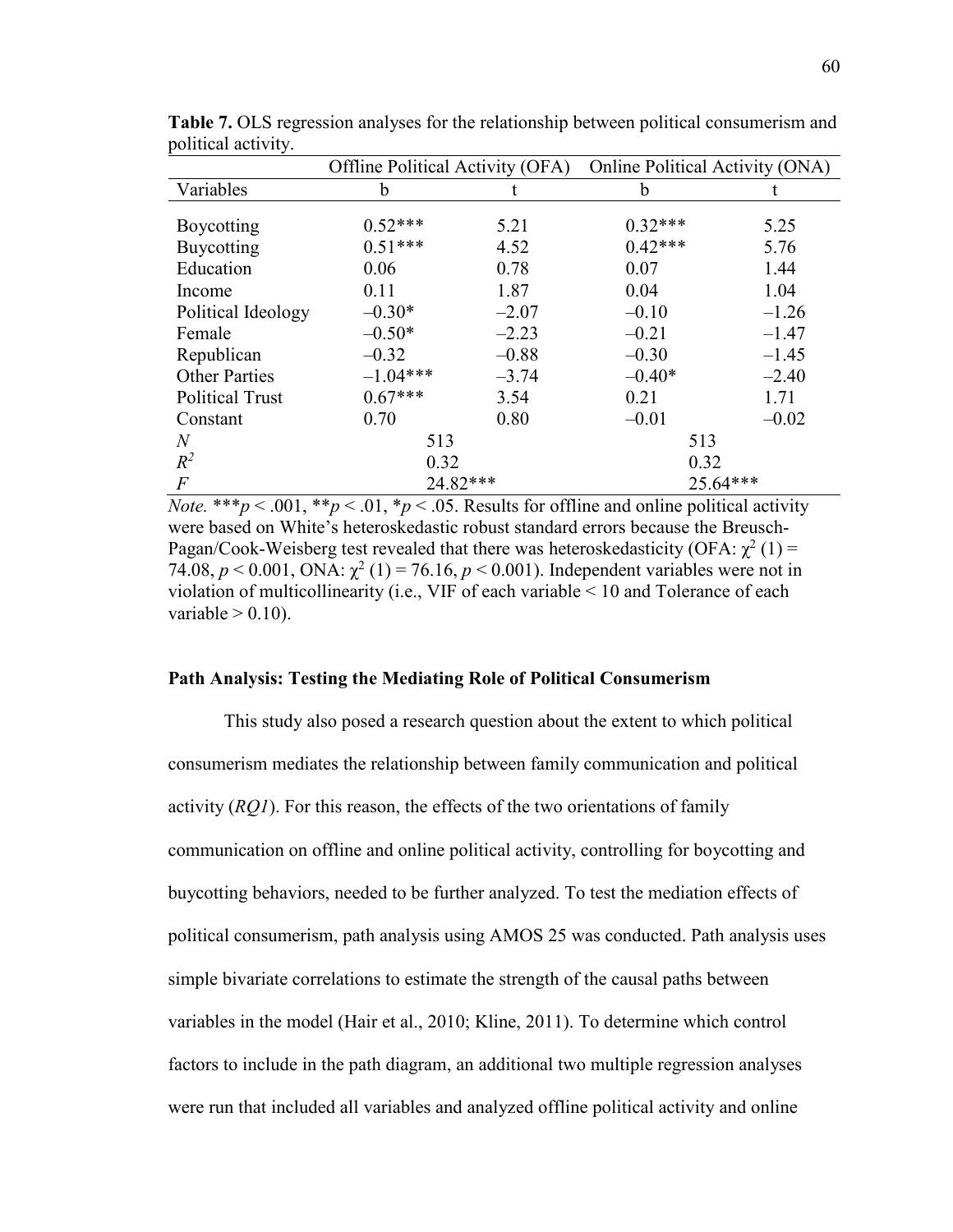political activity as the dependent variables. The tests of VIF and tolerance indicated no violation of multicollinearity in all independent variables. However, the Breusch-Pagan/Cook-Weisberg test revealed that there was heteroskedasticity as the fitted values of offline political activity,  $\chi^2(1) = 67.62$ ,  $p < 0.001$ , and online political activity,  $\chi^2(1) =$ 61.85, *p* < 0.001, were smaller than 0.05. Due to this, White's heteroskedastic robust standard error was run as a remedial measure, and this study reports those results.

Together, all independent and control variables in the model accounted for a significant portion of the variance in offline political activity,  $R^2 = 0.37$ ,  $F(11, 511) =$ 24.95,  $p < 0.001$  and online political activity,  $R^2 = 0.35$ ,  $F(11, 511) = 25.48$ ,  $p < 0.001$ . The control factors of education, income, political ideology, and partisan identity (i.e., Republican or Democrat) did not have a significant association with offline political activity. However, the control factors of gender, other political parties (i.e., not Republican or Democrat), and political trust were significantly associated with offline political activity. The results indicated that one unit change in gender results in a decrease of 0.46 in offline political activity  $(b = -0.46, t = -2.10)$ . Furthermore, one unit change in other parties results in a decrease of 0.80 in offline political activity ( $b = -0.80$ ,  $t = -1$ 2.96). Lastly, one unit change in political trust results in an increase of 0.47 in offline political activity ( $b = 0.47$ ,  $t = 2.58$ ), controlling for the effects of other independent variables in the model. Regarding online political activity, none of the control variables were significant. Therefore, gender, other parties, and political trust were the control variables included in the path diagram, with pathways between them and offline political activity (See Table 8).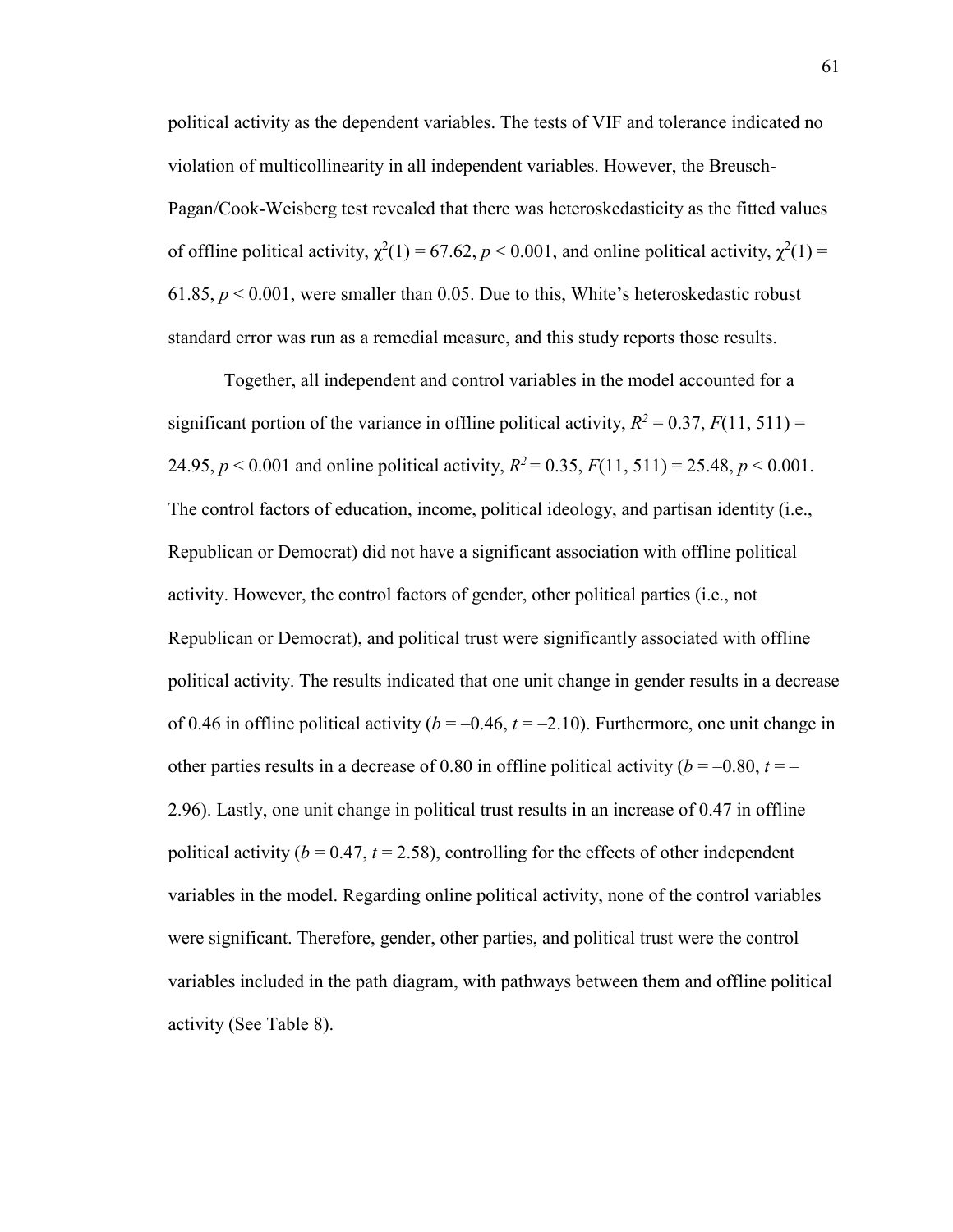|                        |           |         | Offline Political Activity (OFA) Online Political Activity (ONA) |         |
|------------------------|-----------|---------|------------------------------------------------------------------|---------|
| Variables              | b         | t       | b                                                                |         |
| Conversation           | $0.53***$ | 5.12    | $0.24***$                                                        | 3.72    |
| Conformity             | $0.43**$  | 3.46    | $0.22**$                                                         | 2.94    |
| Boycotting             | $0.49***$ | 5.02    | $0.31***$                                                        | 5.08    |
| Buycotting             | $0.36**$  | 3.23    | $0.36***$                                                        | 4.81    |
| Education              | 0.06      | 0.77    | 0.06                                                             | 1.46    |
| Income                 | 0.10      | 1.68    | 0.03                                                             | 0.89    |
| Political Ideology     | $-0.23$   | $-1.72$ | $-0.07$                                                          | $-0.89$ |
| Female                 | $-0.46*$  | $-2.10$ | $-0.19$                                                          | $-1.31$ |
| Republican             | $-0.12$   | $-0.34$ | $-0.20$                                                          | $-0.98$ |
| <b>Other Parties</b>   | $-0.80**$ | $-2.96$ | $-0.28$                                                          | $-1.70$ |
| <b>Political Trust</b> | $0.47*$   | 2.58    | 0.12                                                             | 0.98    |
| Constant               | $-1.76$   | $-1.73$ | $-1.23*$                                                         | $-2.10$ |
| $\overline{N}$         | 513       |         | 513                                                              |         |
| $R^2$                  | 0.32      |         | 0.32                                                             |         |
| $\overline{F}$         | 24.82***  |         | 25.64***                                                         |         |

**Table 8.** OLS regression analyses for the relationship between all variables and political activity.

*Note.* \*\*\**p* < .001, \*\**p* < .01, \**p* < .05. Results for offline and online political activity were based on White's heteroskedastic robust standard errors because the Breusch-Pagan/Cook-Weisberg test revealed that there was heteroskedasticity (OFA:  $\chi^2$  (1) = 67.62,  $p < 0.001$ , ONA:  $\chi^2(1) = 61.85$ ,  $p < 0.001$ ). Independent variables were not in violation of multicollinearity (i.e., VIF of each variable < 10 and Tolerance of each variable  $> 0.10$ ).

To validate the mediation effects of political consumerism, this study employed a bootstrapping procedure  $(N = 5,000)$ , which is a computer-based technique of resampling that allows for the estimation of standard errors and confidence intervals (Kline, 2011). Preacher and Hayes (2008) recommend bootstrapping to examine mediation effects, as it "provides the most powerful and reasonable method of obtaining confidence limits for specific indirect effects under most conditions" (p. 886). For path analysis, the overall model fit was assessed using the following fit indices: the  $\chi^2$  goodness-of-fit statistic, the comparative fit index (CFI), the standardized root mean square residual (SRMR), and the root mean square error of approximation (RMSEA). Criteria established by Hair et al.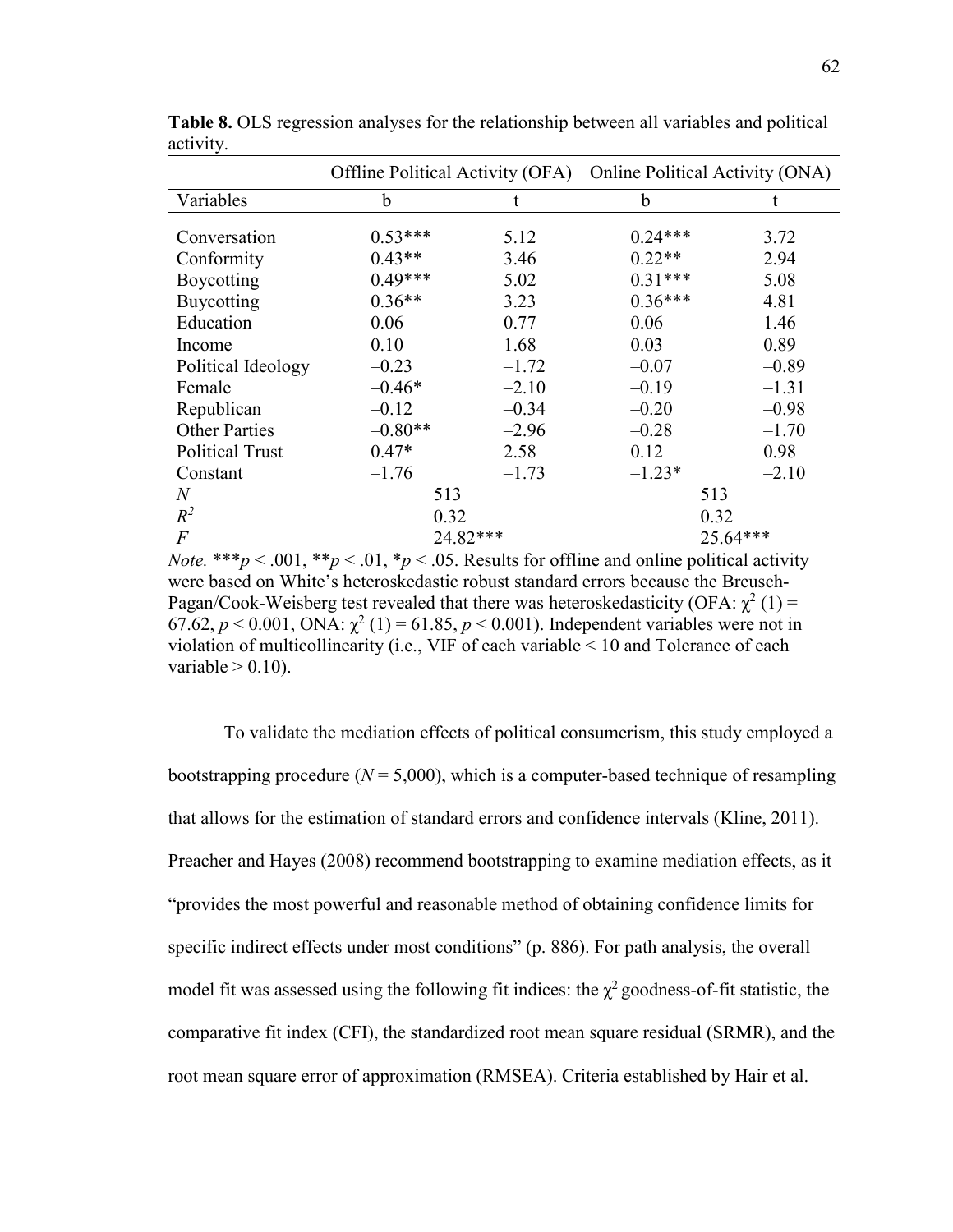(2010) was followed to determine whether the model was considered to have acceptable fit. Specifically, the desired values for the different fit indices were based on the sample size ( $N \ge 250$ ) and the number of indicators ( $m \ge 30$ ). The model achieved good fit if the  $\chi^2$  statistic was significant, as well as CFI  $\geq$  0.90, SRMR  $\leq$  0.08 with CFI  $\geq$  0.92, and RMSEA  $\leq$  0.07 with CFI  $\geq$  0.90. To evaluate the mediation effects of political consumerism, this study conducted a bias-corrected bootstrapping procedure based on 5,000 bootstrap resamples (*N* = 5,000), and 95% confidence intervals were implemented to determine the significance of these effects (Preacher & Hayes, 2008). According to criteria set forth by Hair et al. (2010), the final path analysis achieved an acceptable model fit,  $\chi^2 = 29.28$ ,  $df = 9$ ,  $\chi^2/df = 3.25$ ,  $p < 0.01$ , CFI = 0.98, RMSEA = 0.066, and  $SRMR = 0.034$ .

Path analysis confirmed the results of multiple regression analyses for hypothesis testing. Specifically, the path analysis revealed the positive relationship between the two orientations of family communication – conversation orientation and conformity orientation – and the two main forms of political consumerism – boycotting and buycotting (*H1a, H1b*). The conversation orientation was statistically and positively associated with both boycotting:  $β = 0.13, p < 0.01, 95%$  CI [.041, .215] and buycotting:  $\beta = 0.21$ ,  $p < 0.001$ , 95% CI [.130, .293]. Similarly, the conformity orientation was statistically and positively associated with boycotting:  $\beta = 0.20$ ,  $p < 0.001$ , 95% CI [.116, .286] and buycotting: β = 0.23, *p* < 0.001, 95% CI [.145, .311]. The path analysis further confirmed the positive relationship between the two orientations of family communication and the two modes of political activity (*H2a, H2b*). The conversation orientation was statistically and positively associated with both offline political activity: β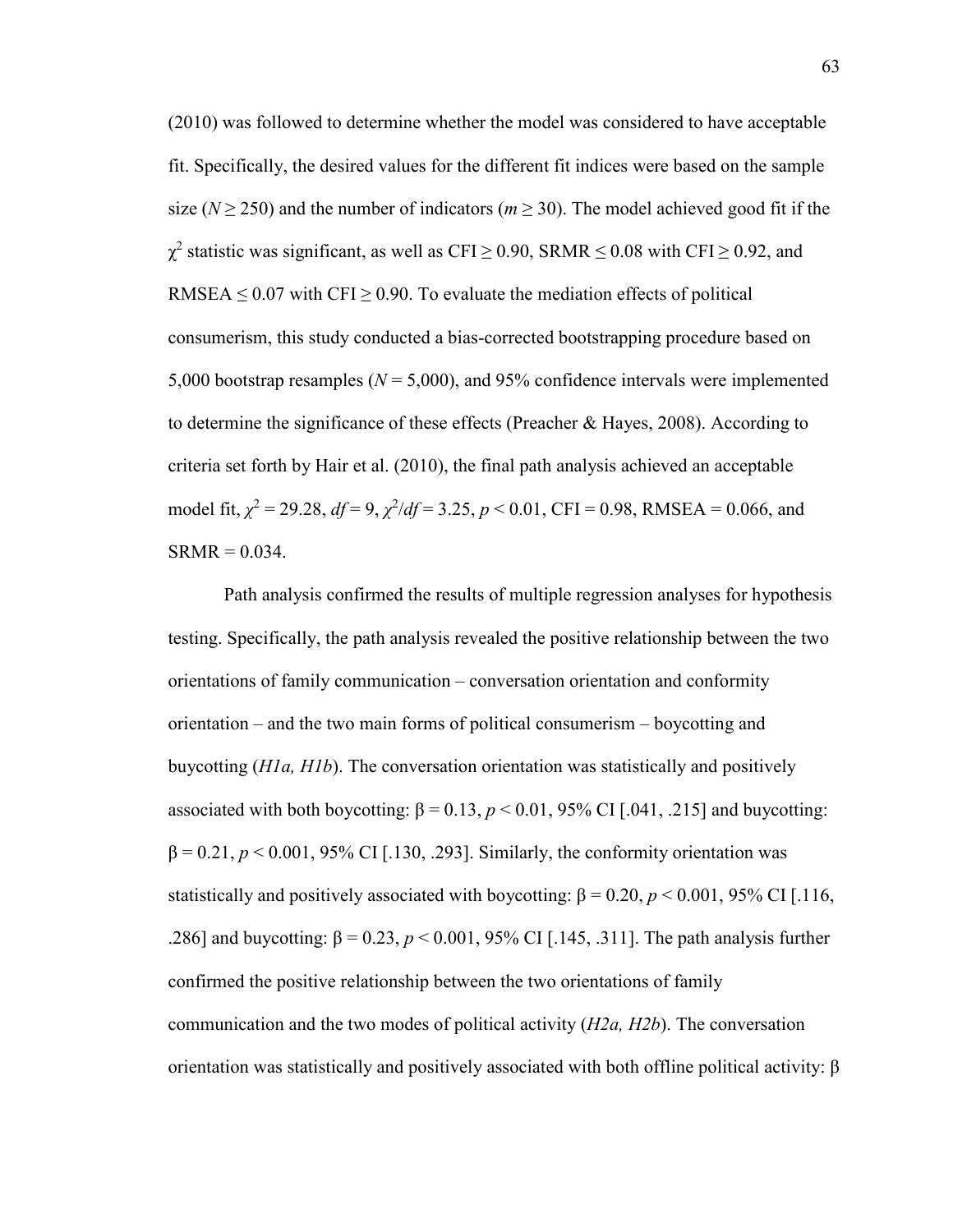= 0.24, *p* < 0.01, 95% CI [.157, .304] and online political activity: β = 0.18, *p* < 0.01, 95% CI [.100, .250]. Similarly, the conformity orientation was statistically and positively associated with both offline political activity:  $β = 0.13$ ,  $p < 0.01$ , 95% CI [.054, .206] and online political activity:  $\beta = 0.12$ ,  $p < 0.01$ , 95% CI [.043, .184]. Finally, the path analysis further confirmed the positive relationship between the two forms of political consumerism and the two types of political activity – offline political activity and online political activity (*H3a, H3b*). Both forms of political consumerism, boycotting:  $β = 0.26$ , *p* < 0.001, 95% CI [.162, .359] and buycotting: β = 0.16, *p* < 0.01, 95% CI [.059, .249] were statistically and positively associated with offline political activity. Additionally, boycotting: β = 0.26, *p* < 0.001, 95% CI [.166, .357] and buycotting: β = 0.25, *p* < 0.001, 95% CI [.152, .343] were statistically and positively associated with online political activity (See Table 9).

Based on the regression results, three control variables – gender, other parties, and political trust – were included in the path analysis to further examine their effects on offline political activity. Gender:  $β = -0.06$ ,  $p < 0.05$ , 95% CI [-.112, -.010], and other parties:  $β = -0.09$ ,  $p < 0.01$ , 95% CI [-.146, -.042] were found to be significant and negatively associated with offline political activity. Meanwhile, political trust was found as a significant and positive factor associated with offline political activity:  $\beta = 0.07$ ,  $p <$ 0.05, 95% CI [.013, .121] (See Table 9).

The present study also posed a research question (*RQ1*) about the mediating role of political consumerism on the relationship between family communication and political activity. The results showed significant indirect effects of the conversation orientation on offline political activity,  $β = 0.03$ ,  $p < 0.01$ , 95% CI [.042, .162], and online political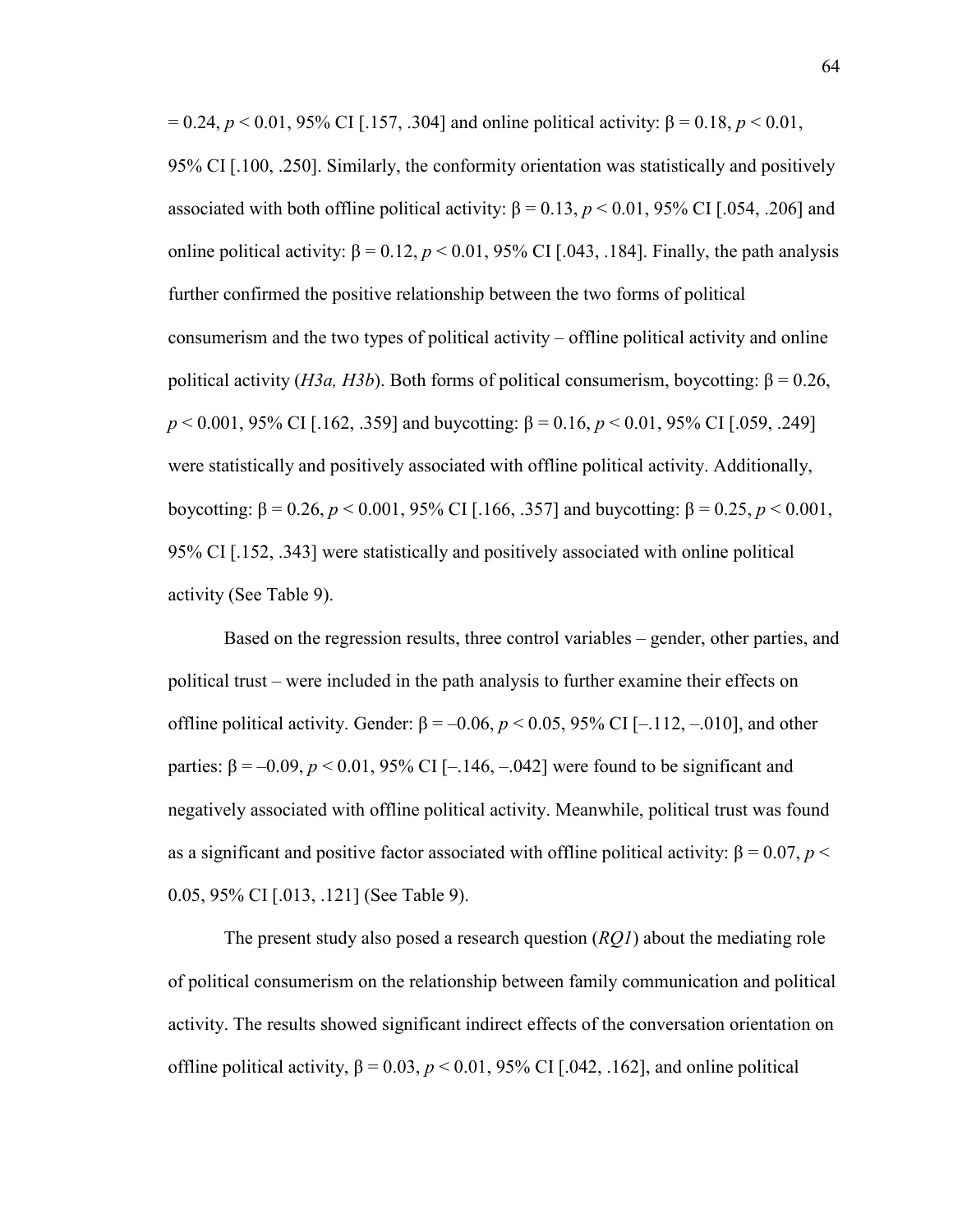activity,  $\beta = 0.03$ ,  $p < 0.01$ , 95% CI [.024, .101], through boycotting. There were also significant indirect effects of the conformity orientation on offline political activity,  $\beta$  = 0.05,  $p < 0.001$ , 95% CI [.099, .253], and online political activity,  $β = 0.05$ ,  $p < 0.001$ , 95% CI [.064, .169], through boycotting. Furthermore, the results showed significant indirect effects of the conversation orientation on offline political activity,  $β = 0.03$ ,  $p <$ 0.01, 95% CI [.043, .149], and online political activity, β = 0.05, *p* < 0.01, 95% CI [.050, .135], through buycotting. There were also significant indirect effects of the conformity orientation on offline political activity,  $β = 0.04$ ,  $p < 0.01$ , 95% CI [.053, .186], and online political activity,  $β = 0.06$ ,  $p < 0.001$ , 95% CI [.070, .177], through buycotting (See Table 10).

While a full mediation occurs when the direct effect becomes nonsignificant in the presence of the indirect effect, partial mediation is present when the direct effect is reduced, but still significant (Hair et al., 2010). As the results for *H2a* and *H2b* indicated, there was a significant direct effect of family communication on political activity, which means that political consumerism (boycotting and buycotting) partially mediated the relationship between family communication (conversation orientation and conformity orientation) and political activity (offline and online political activity) (See Figure 2). These results suggest that interactions within the family setting can motivate children to engage in political consumption during adulthood, which subsequently makes them more likely to take part in other types of political activity during adulthood.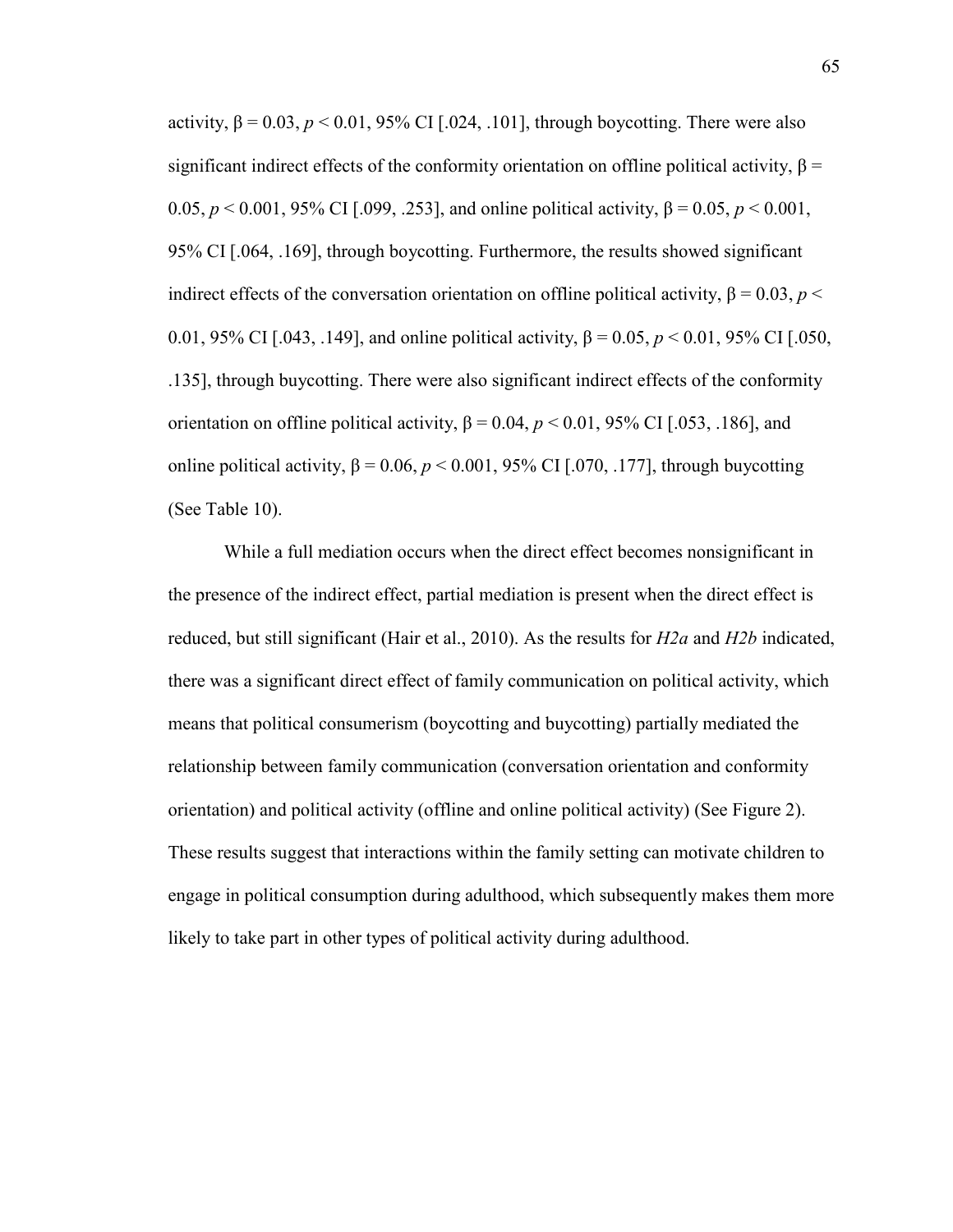

*Figure 2.* Bootstrapping ( $N = 5,000$ ) results for path diagram of family communication, political consumerism, and political activity. Model fit indices:  $\chi^2 = 29.28$ ,  $df = 9$ ,  $\chi^2/df =$  $3.25, p < 0.01$ , CFI = 0.98, RMSEA = 0.066, and SRMR = 0.034. \*\*\**p* < .001, \*\**p* < .01., \**p* < .05.

| Hs               | Parameters                    |                   |            | Standard<br>Coefficient<br>$(\beta)$ | S.E. | p     | 95% CI       |
|------------------|-------------------------------|-------------------|------------|--------------------------------------|------|-------|--------------|
| H <sub>1</sub> a | FC (CVO)<br>$\longrightarrow$ |                   | <b>BOY</b> | 0.13                                 | 0.04 | 0.006 | [0.04, 0.22] |
| H <sub>1</sub> a | FC (CFO)                      | $\longrightarrow$ | <b>BOY</b> | 0.20                                 | 0.04 | ***   | [0.12, 0.29] |
| H <sub>1</sub> b | FC (CVO)                      | $\longrightarrow$ | <b>BUY</b> | 0.21                                 | 0.04 | ***   | [0.13, 0.29] |
| H1b              | FC (CFO)                      | $\rightarrow$     | <b>BUY</b> | 0.23                                 | 0.04 | ***   | [0.15, 0.31] |
| H2a              | FC (CVO)                      | $\longrightarrow$ | <b>OFA</b> | 0.24                                 | 0.04 | 0.001 | [0.16, 0.30] |
| H2a              | FC (CFO)                      | $\longrightarrow$ | <b>OFA</b> | 0.13                                 | 0.04 | 0.002 | [0.05, 0.21] |
| H2b              | FC (CVO)                      | $\rightarrow$     | <b>ONA</b> | 0.18                                 | 0.04 | 0.001 | [0.10, 0.25] |
| H2b              | FC (CFO)                      | $\longrightarrow$ | <b>ONA</b> | 0.12                                 | 0.04 | 0.002 | [0.04, 0.18] |
| H <sub>3</sub> a | <b>BOY</b>                    | $\rightarrow$     | <b>OFA</b> | 0.26                                 | 0.05 | ***   | [0.16, 0.36] |
| H <sub>3</sub> a | <b>BOY</b>                    | $\longrightarrow$ | <b>ONA</b> | 0.26                                 | 0.05 | ***   | [0.17, 0.36] |
| H3b              | <b>BUY</b>                    | $\rightarrow$     | <b>OFA</b> | 0.16                                 | 0.05 | 0.003 | [0.06, 0.25] |
| H3b              | <b>BUY</b>                    | $\rightarrow$     | <b>ONA</b> | 0.25                                 | 0.05 | ***   | [0.15, 0.34] |

 **Table 9.** Hypothesis testing in the proposed path analysis model using Bootstrapping (*N*   $= 5,000$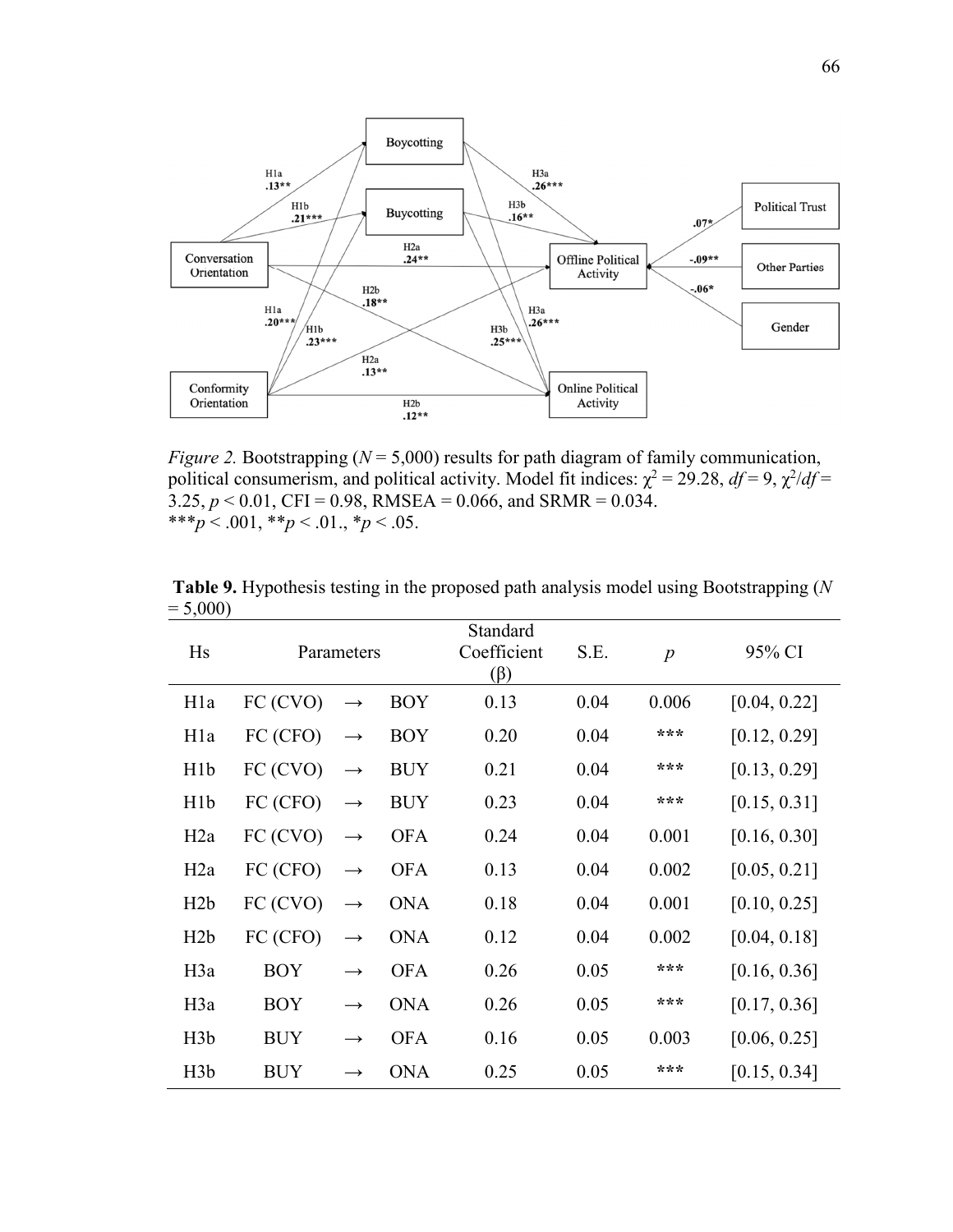**Table 9** (continued).

| Hs | Parameters |               |            | Standard<br>Coefficient<br>$(\beta)$ | S.E. | $\boldsymbol{p}$ | 95% CI           |
|----|------------|---------------|------------|--------------------------------------|------|------------------|------------------|
|    | OP         | $\rightarrow$ | <b>OFA</b> | $-0.09$                              | 0.03 | 0.001            | $[-0.15, -0.04]$ |
|    | <b>GEN</b> | $\rightarrow$ | <b>OFA</b> | $-0.06$                              | 0.03 | 0.022            | $[-0.11, -0.01]$ |
|    | <b>PT</b>  |               | <b>ONA</b> | 0.07                                 | 0.03 | 0.015            | [0.01, 0.12]     |

*Note.* S.E.: bootstrap standard errors, CI: confidence intervals, FC (CVO): family communication – conversation orientation, FC (CFO): family communication – conformity orientation, BOY: boycotting, BUY: buycotting, OFA: offline political activity, ONA: online political activity, OP: other parties, GEN: gender, PT: political trust.

**Table 10.** Standardized specific indirect effects in the path analysis using Bootstrapping  $(N = 5,000)$ 

|          |                   | Parameters |               |            | Standardized<br>Coefficient<br>$(\beta)$ | $\boldsymbol{p}$ | 95% CI       |
|----------|-------------------|------------|---------------|------------|------------------------------------------|------------------|--------------|
| FC (CVO) | $\longrightarrow$ | <b>BOY</b> | $\rightarrow$ | <b>OFA</b> | 0.03                                     | 0.003            | [0.04, 0.16] |
| FC (CVO) | $\longrightarrow$ | <b>BOY</b> | $\rightarrow$ | <b>ONA</b> | 0.03                                     | 0.005            | [0.02, 0.10] |
| FC (CVO) | $\longrightarrow$ | <b>BUY</b> | $\rightarrow$ | <b>OFA</b> | 0.03                                     | 0.003            | [0.04, 0.15] |
| FC (CVO) | $\longrightarrow$ | <b>BUY</b> | $\rightarrow$ | <b>ONA</b> | 0.05                                     | 0.001            | [0.05, 0.14] |
| FC (CFO) | $\longrightarrow$ | <b>BOY</b> | $\rightarrow$ | <b>OFA</b> | 0.05                                     | ***              | [0.10, 0.25] |
| FC (CFO) | $\longrightarrow$ | <b>BOY</b> | $\rightarrow$ | <b>ONA</b> | 0.05                                     | 0.001            | [0.06, 0.17] |
| FC (CFO) | $\longrightarrow$ | <b>BUY</b> | $\rightarrow$ | <b>OFA</b> | 0.04                                     | 0.004            | [0.05, 0.19] |
| FC (CFO) | $\rightarrow$     | <b>BUY</b> | $\rightarrow$ | <b>ONA</b> | 0.06                                     | 0.001            | [0.07, 0.18] |

*Note.* CI: confidence intervals, FC (CVO): family communication – conversation orientation, FC (CFO): family communication – conformity orientation, BOY: boycotting, BUY: buycotting, OFA: offline political activity, ONA: online political activity.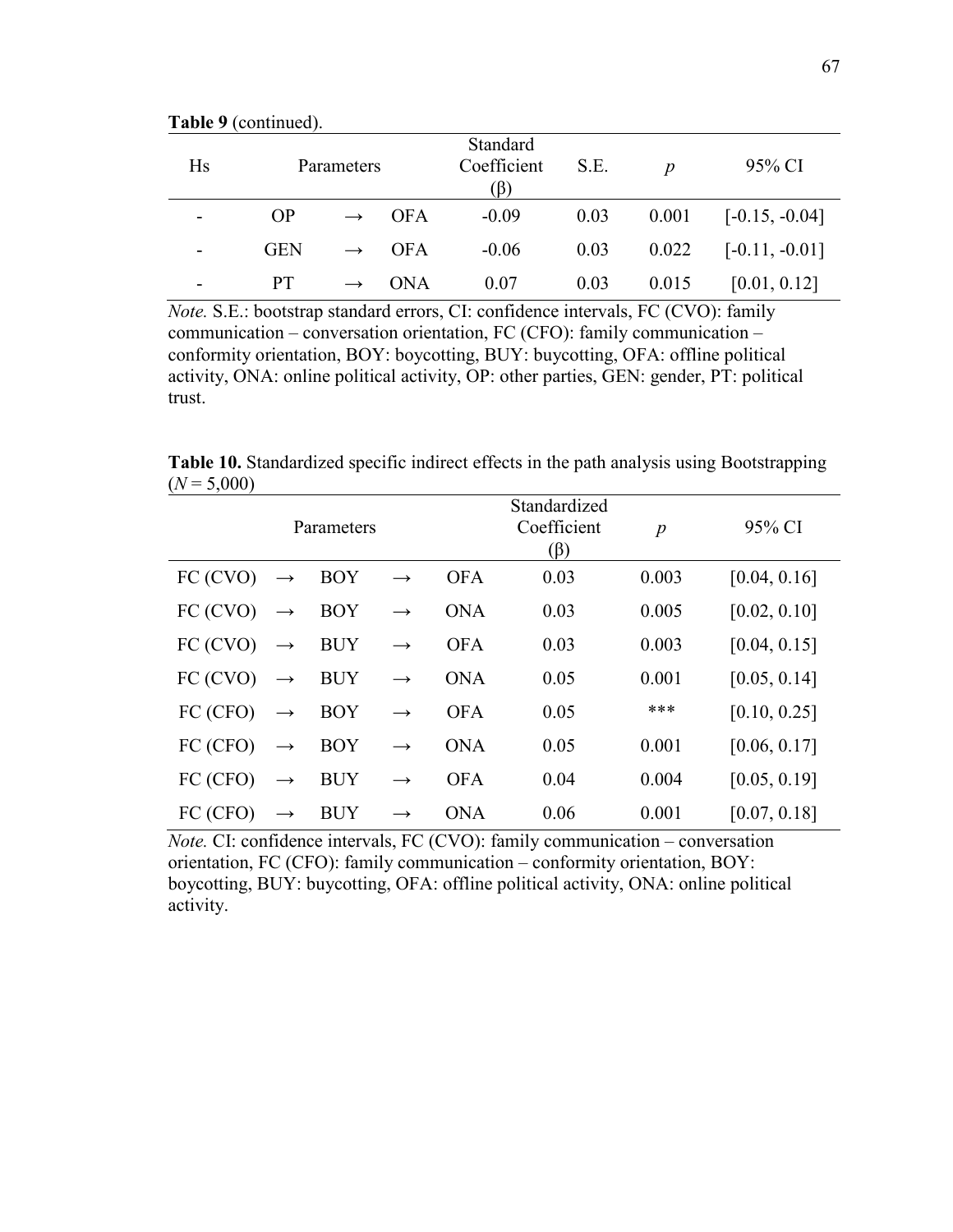#### **DISCUSSION**

Overall, this study aimed to explore the role of the family as a key antecedent to political consumerism. The relationship between political consumerism and engagement in other forms of political activity was also investigated in this study. Through hypothesis testing, the conversation and conformity orientations of family communication were both shown to positively affect different types of political consumption, as well as online and offline political activity. Both forms of political consumption also had positive and significant effects on online and offline political activity. Multiple regression analysis further revealed that gender, political party, and political trust negatively affected boycotting behaviors, while none of the control variables impacted buycotting behaviors. Following multiple regression analysis, the mediation effect of political consumerism was tested via path analysis, revealing that political consumerism mediates the relationship between family communication patterns and political activity. The results and their implications are explored in greater depth in the following sections.

## **Family Communication as a Key Antecedent for Political Consumption**

 Both orientations of family communication patterns were found to be positive predictors of boycotting and buycotting. In other words, children raised in high conversation and high conformity homes were likely to engage in political consumption as adults. These results are consistent with the idea that political consumers are prone to participate in political discussions with family and friends, often engaging in these conversations face-to-face. Political consumers often inform others about political consumerism, openly passing along this knowledge to them, meaning that these conversations among family members may involve direct mentions of political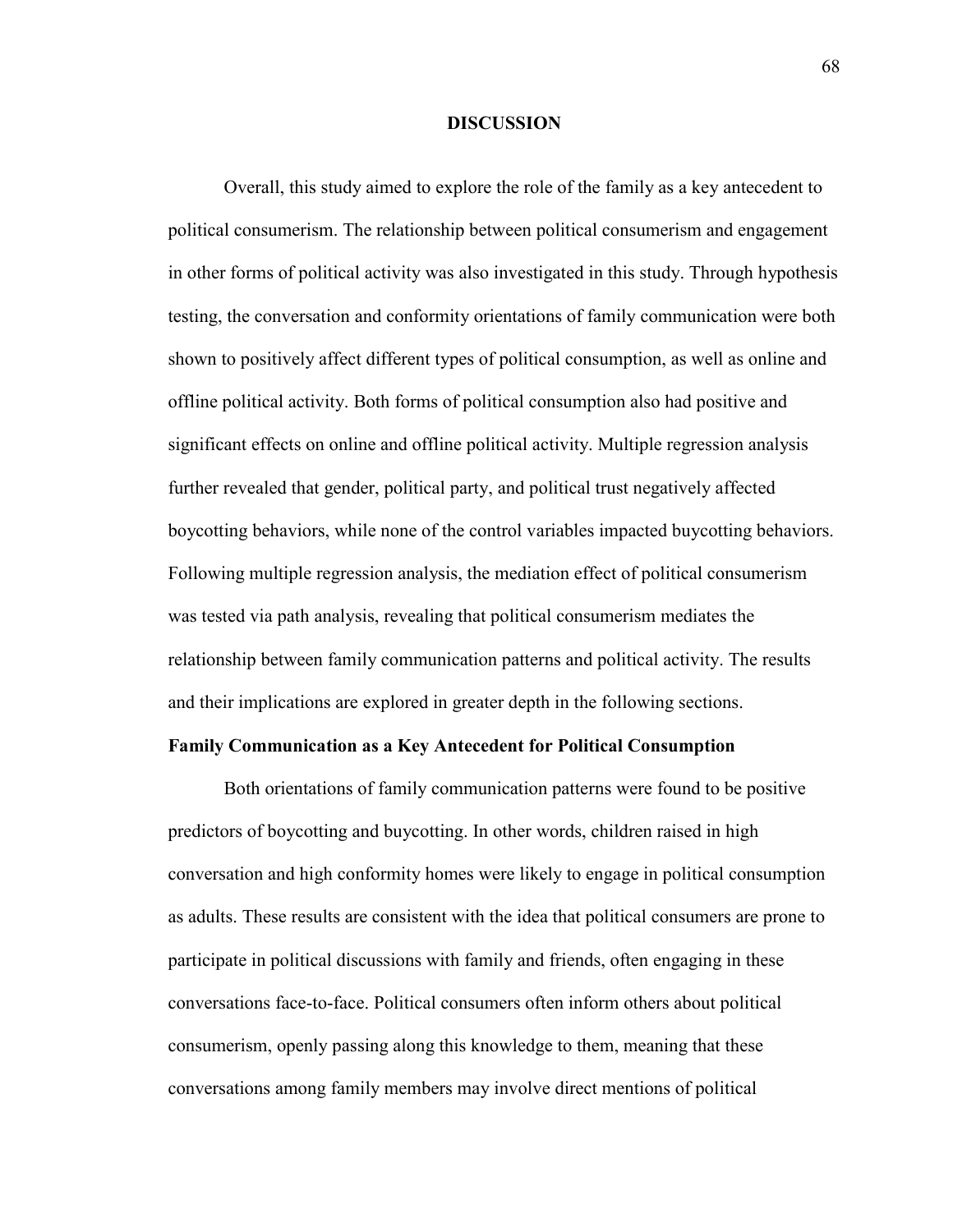consumption efforts (Kelm & Dohle, 2018). Although individuals can become informed about political consumerism through other networks, like the news media, the present study's findings uphold previous claims that face-to-face communication can increase one's desire or willingness to participate in political consumption activities (Kelm & Dohle, 2018; Shah et al., 2007). Ultimately, this study confirms that interactions within the family context can significantly impact the political development of children by making them more likely to engage in political consumption as adults.

 It is interesting to note that families high on either family communication orientation are likely to participate in boycotting and buycotting. Although these findings were consistent with *H1a*, there was no support for *H1b*, as it posited that family communication would be negatively associated with buycotting. While boycotts are often collective endeavors and more prominent in the media, meaning that they may come up more frequently in conversation, family communication can positively promote buycotting, too. Copeland (2014a) offers a possible explanation for these results, arguing that buycotts tend to involve more informal learning; as opposed to the news media, citizens learn about products or companies that uphold similar values through their friends, family members, and social groups. Seeing as buycotting is less visible and rarely linked to any organized efforts, critical information needed to get involved in buycotts may not be readily accessible through more official channels of political information. Additionally, buycotting is typically carried out by more altruistic and politically interested individuals (Copeland, 2014a; Neilson, 2010). Individuals who buycott sacrifice convenience, low prices, and a wider selection of goods or services to make conscious consumption choices that benefit the favorable business as well as contribute to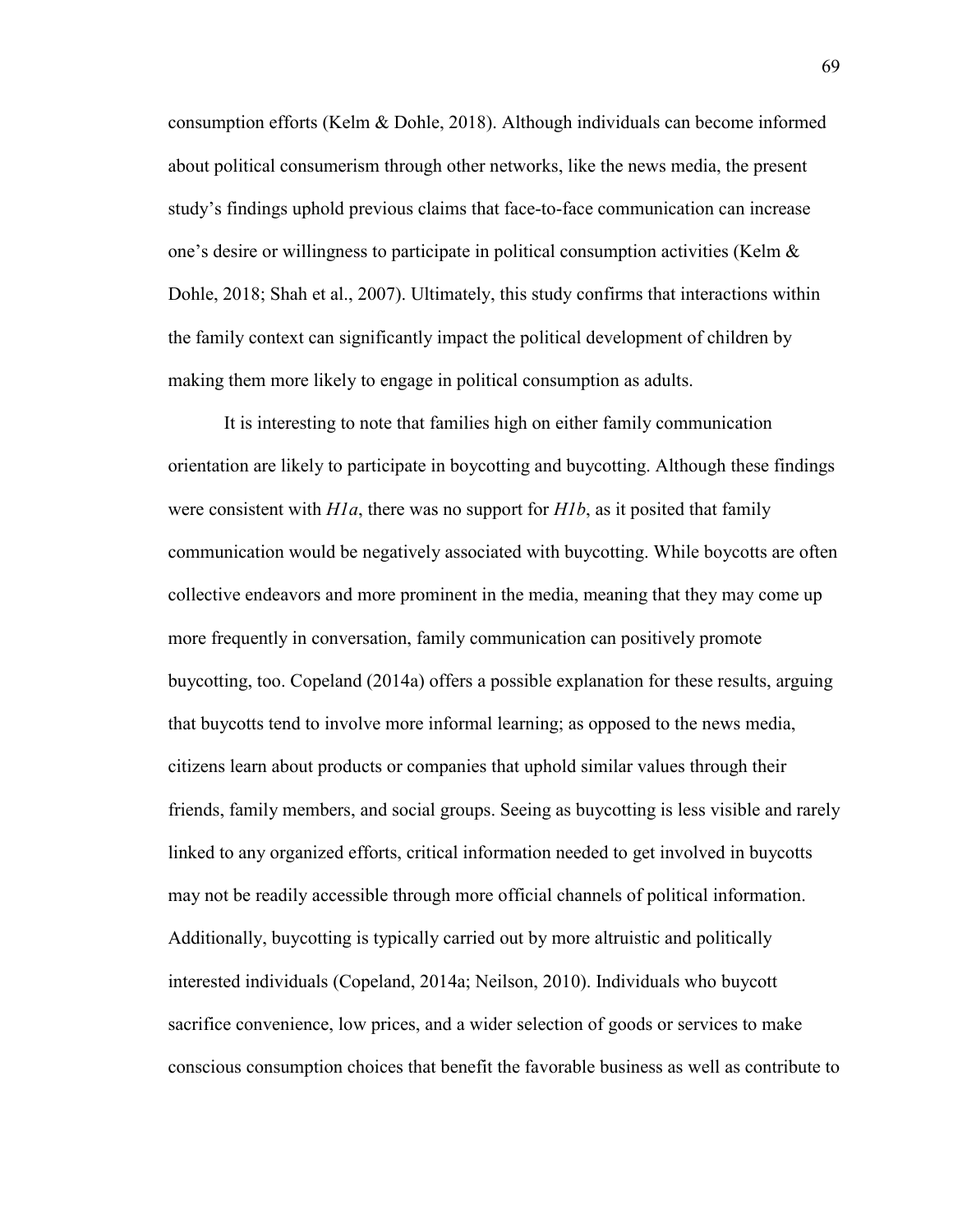the greater good. One may not be compelled give up the accessibility or reduced prices of a product after learning about buycotting through the news or on social media, but they may be more motivated to buycott if they learn about it and discuss its implications within the family context. The intimacy and trusted nature of the family environment may promote the sharing of private thoughts, questions, and opinions associated with buycotting-related decisions. In other words, the family unit, a major socializing agent, may be a prime location for learning about buycotting and acquiring the motivation and resources to confidently participate.

 Furthermore, it is important to examine the relationship between the two distinct family communication orientations and political consumption. First, the high conversation orientation was positively associated with political consumption. This finding is consistent with prior research indicating that the conversation orientation is positively related to numerous political outcomes. Families high in the conversation orientation value the free exchange of ideas and are open to discussing a wide variety of topics, even if they are controversial. Acts of political consumption can be spurred by an array of issues rooted in politics, social justice, economics, or the environment, and high conversation households may be more prone to initiating open and honest conversations about these topics among family members. In turn, this may increase one's knowledge about an issue, help them take a stance on that issue, and determine how they are going to act to improve or resolve the situation. They also involve children in decision-making processes, which may enhance their critical thinking skills when it comes to making consumption choices (Koerner & Fitzpatrick, 2002a).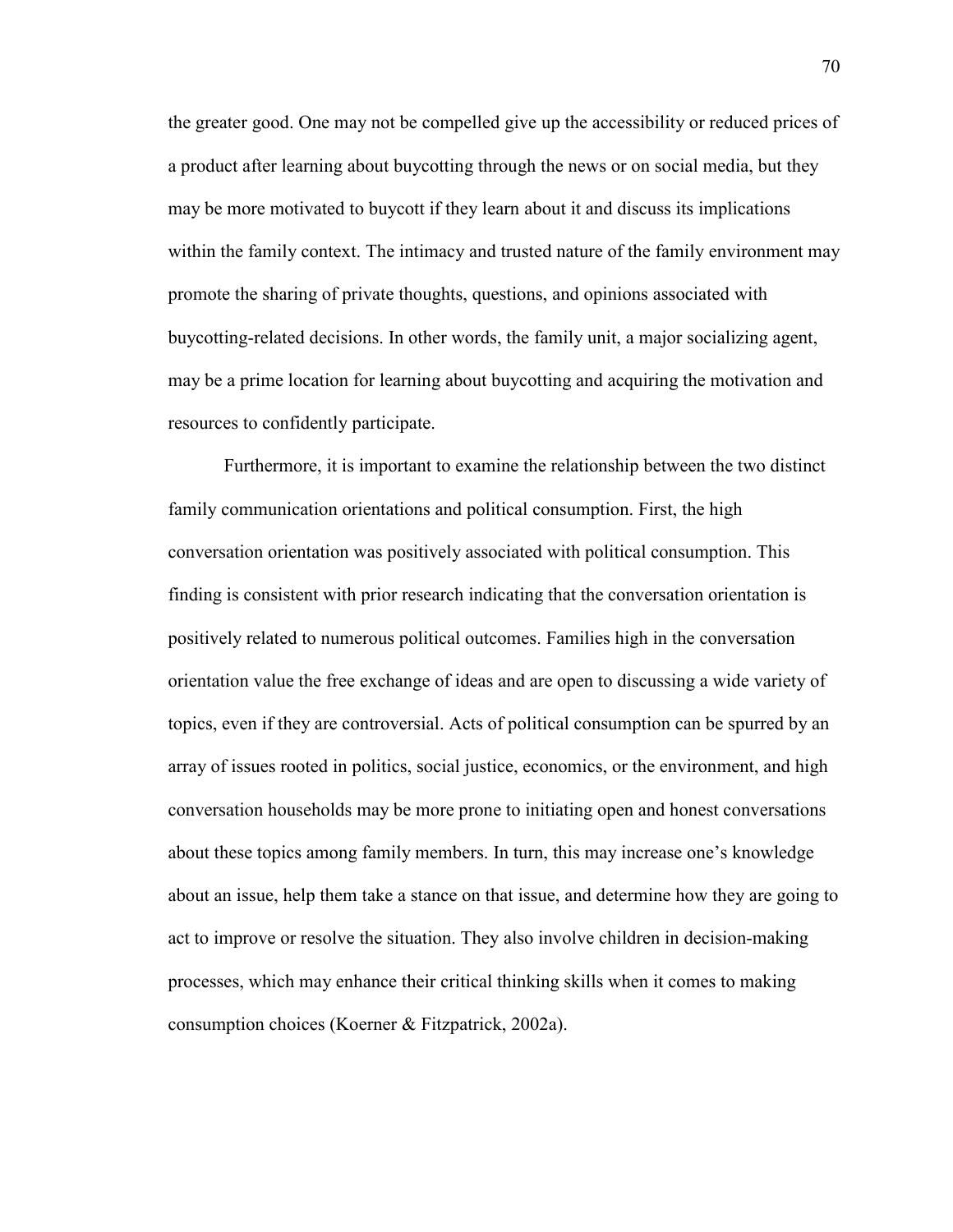Even though high conversation families typically facilitate adolescent political development and lead to frequent political information behaviors, this study revealed that high conformity families can effectively instill political consumption behaviors among children. The positive relationship between the conformity orientation and boycotting and buycotting may be explained by the fact that high conformity families place great importance on the uniformity of attitudes and beliefs. Rather than producing independent thoughts and opinions, children in high conformity environments are expected to adhere to their family's belief system and are largely excluded from the decision-making process, including consumption choices. Even if parents are not political consumers, their viewpoints pertaining to certain political, social, economic, or environmental issues may be transmitted to children, who are expected to agree with their parents' perspective. In turn, these beliefs and stances can motivate political action, including political consumption as many of these issues are tied to products and producers. Further, since individuals from high conformity families are accustomed to expressing viewpoints consistent with their family's beliefs, they may be reluctant to share opinions with outside networks or organizations (Buckner et al., 2013). Therefore, one's understanding of political consumption and related practices may be confined to household discussions and/or observed behaviors, and thus, exclusively, or primarily shaped by family members. In other words, one's consumption choices during adulthood may be enduring choices that reflect their family's belief system.

While the above explanation is plausible, there are other possible justifications for the positive association between high conformity families and political consumption. Recent research has indicated that high conformity families can promote involvement in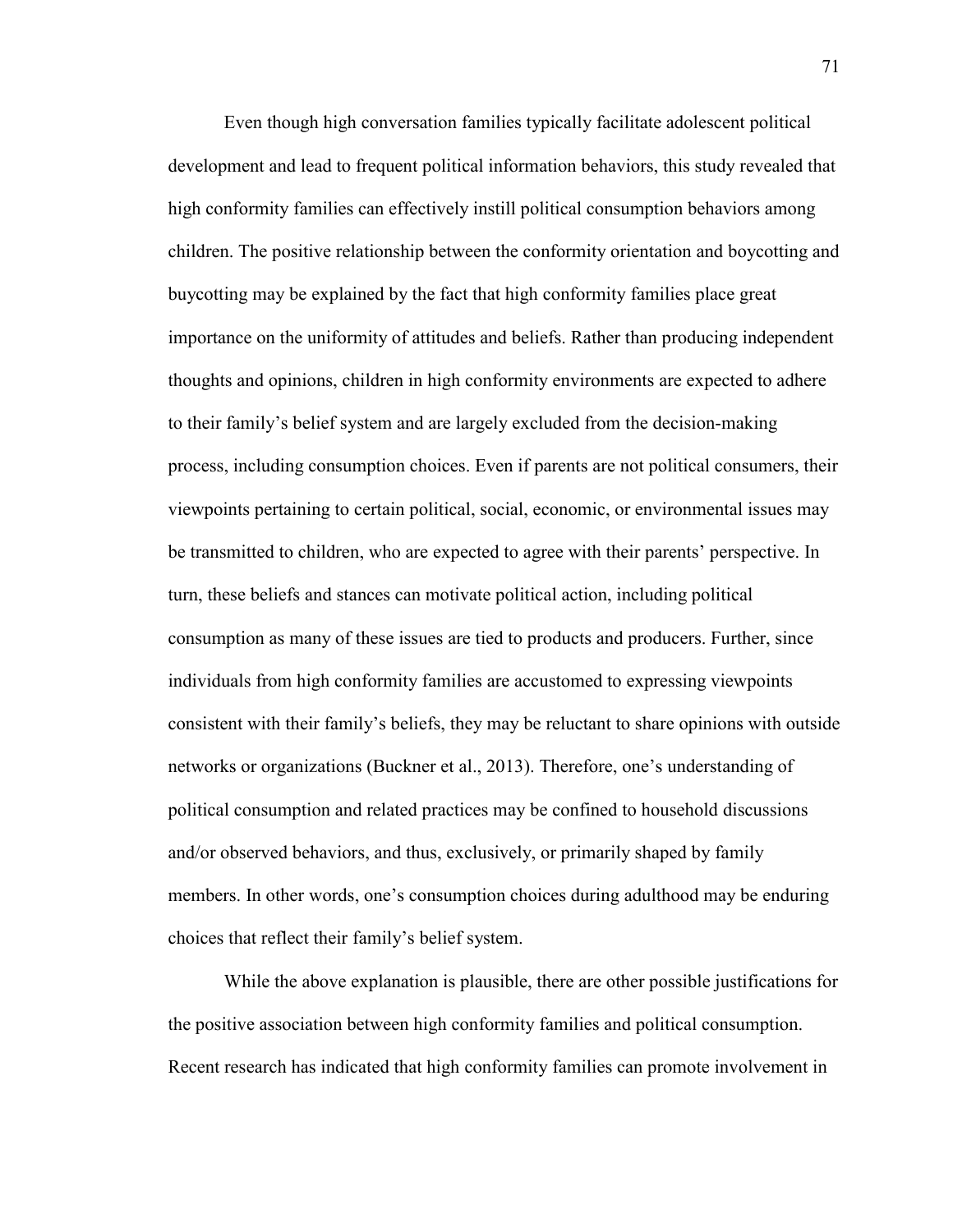political and public affairs, allowing children to foster the confidence and competence to effectively participate in politics. The family communication orientations are broad categories that help distinguish family communication contexts, but families do not fit perfectly within the categories; they all communicate in a unique manner. High conformity families may be overprotective and stifle conversation, which can lead to rebellion against parental authority. However, this is not always the case as high conformity families who promote healthy parent-child conversations can successfully transmit political information and instill political behaviors among children (Bristol  $\&$ Mangleburg, 2005; Ledbetter, 2015). This may explain the relationship between high conformity families and political consumption, as this family communication schema has been proven to effectively promote political information processing behaviors.

## **Encouraging Offline and Online Political Activity through Family Communication**

This study further theorized that family communication during childhood would be positively associated with offline political activity (*H2a*), but negatively associated with online political activity (*H2b*), during adulthood. As expected and consistent with past research, family communication during childhood resulted in high levels of offline political activity during adulthood. Due to having more regular interactions and the exposure to a variety of topics and viewpoints, children raised in this type of environment may participate in discussions about political and social issues, which can help them form an opinion and lead to subsequent participation in various political activities. Adding to this from a cognitive processing standpoint, this type of family environment can teach children how to process complex information with reduced levels of anxiety (Ledbetter  $\&$ Schrodt, 2008). Given today's polarizing political landscape and the overwhelming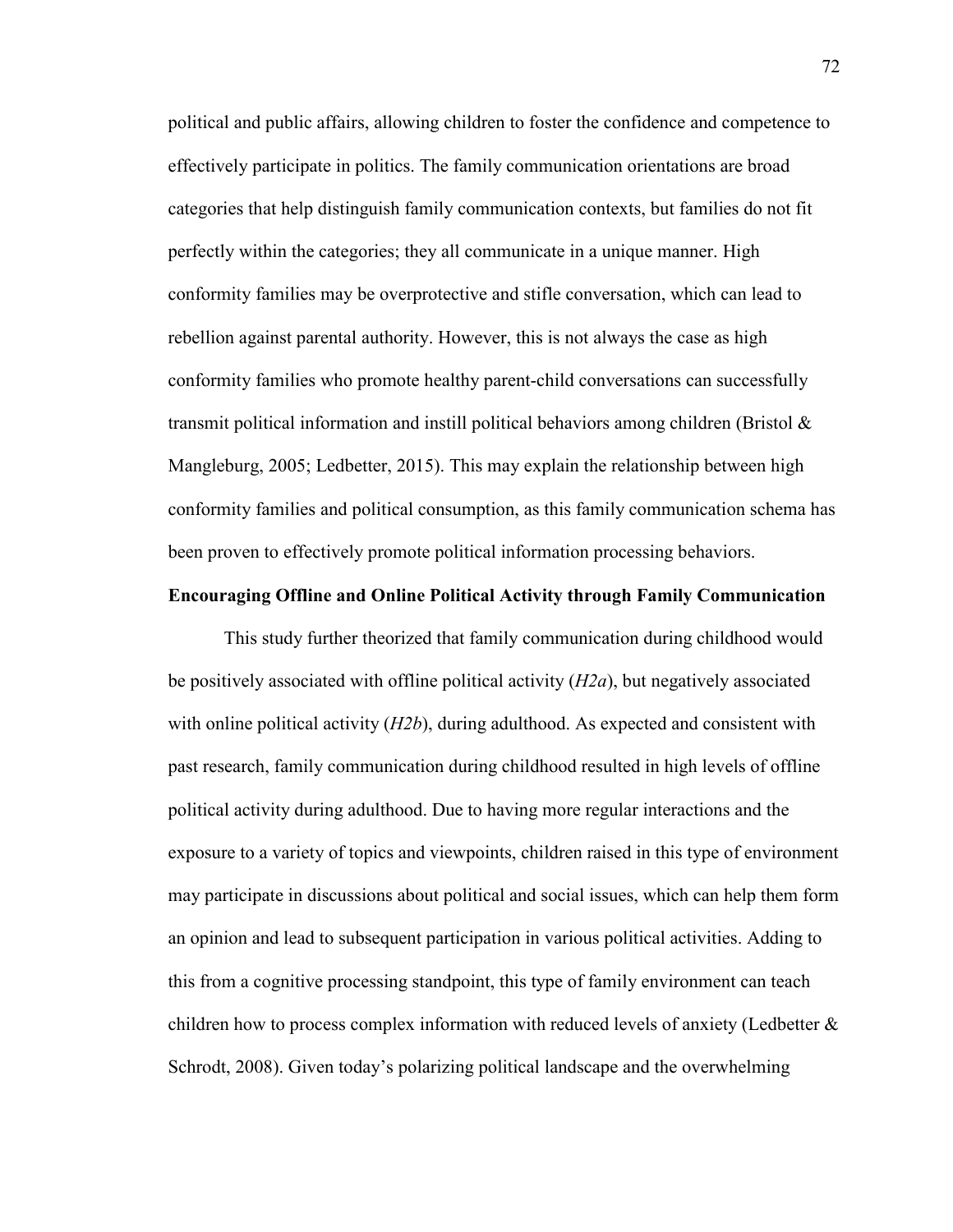amounts of information available, political discussions can be challenging to participate in and may induce anxiety for some, especially when trying to balance one's own political beliefs and interests with the desire to maintain friendly interpersonal relationships (Pennington & Winfrey, 2021). Yet, having honest and frequent conversations with other family members who may express disagreement can better prepare children to participate in productive political discussions outside of the family. Instead of shying away from politics, children may be more willing to discuss divisive political issues, which may boost feelings of self-efficacy and increase willingness to engage in various political activities.

The positive relationship between high conformity families and offline political participation has also been backed by prior research. Children who must adhere to family norms and expectations are accustomed to refraining from expressing controversial opinions, and thus, may be able to consume political information from various news sources and interpersonal networks outside the family (Graham et al., 2020; Hively & Eveland, 2009). For children growing up in high conformity environments, political discussions may be avoided at all costs, and knowing this, children may seek external sources or social groups to acquire political information and engage in political conversations. Through this action, they may become more inclined to participate in offline political activities, including voting, wearing campaign-related apparel, or working for a political party or candidate. Another reason that high conformity families may encourage greater levels of offline political participation is the idea that these family structures can be overbearing for children who must obey their parents' wishes. This can create a hostile family environment and make adolescents more prone to engage in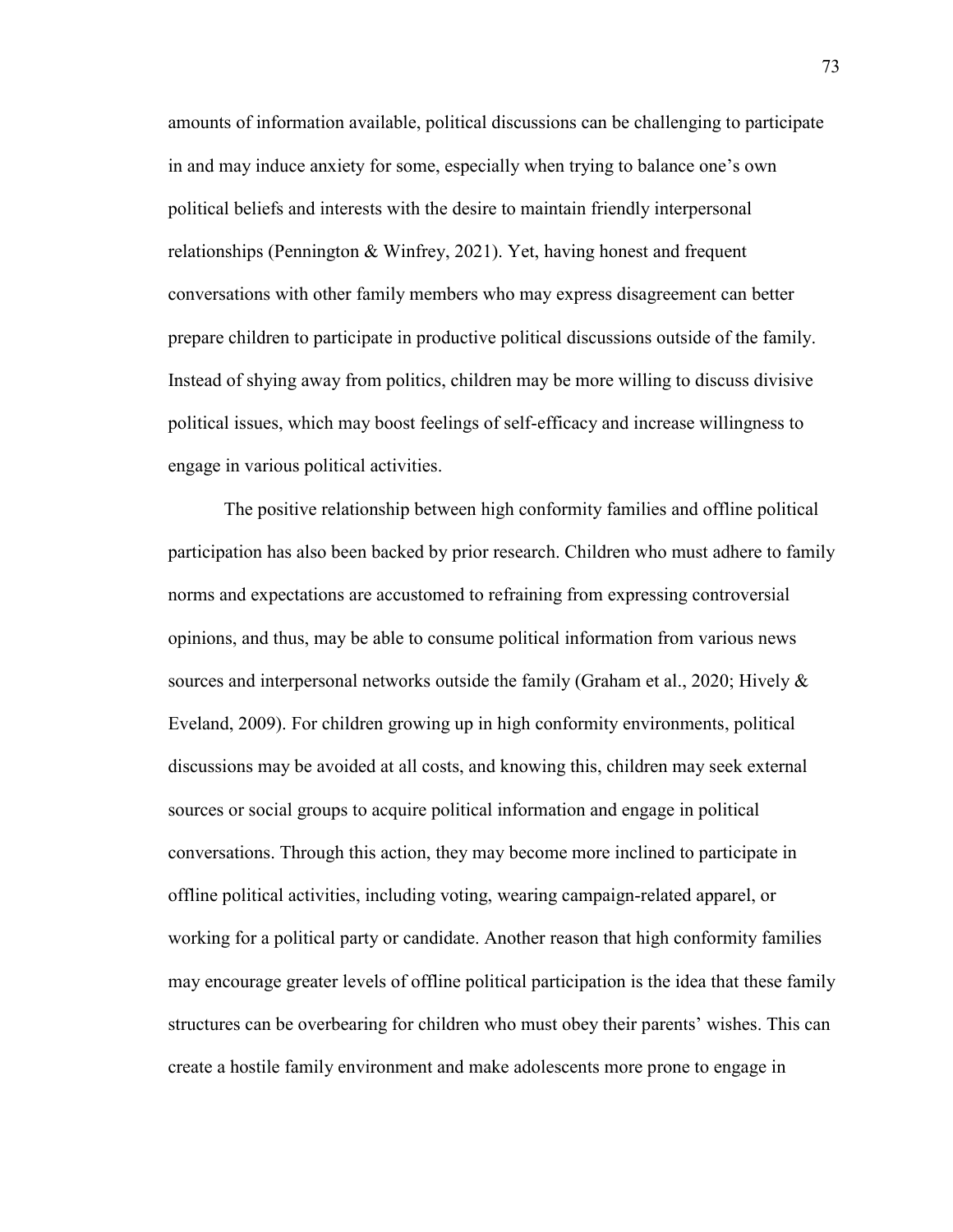deception or rebellion (Bristol & Mangleburg, 2005). If discussions about controversial issues were consistently shut down, and children were expected to adhere to their parents' belief system, they may want to branch off as adults and express their own viewpoints via offline political activity.

The present study also found that childhood family communication was positively associated with online political activity during adulthood, thus disproving *H2b*. Although the effect of family communication on offline political activity was stronger, the effect on online political activity was still positive and significant. Previous research points to some possible explanations for this finding. First, prior studies have examined and documented the shift among younger generations from traditional forms of political participation to less conventional methods. The integration of politics into digital mediums can impact teen's political engagement, as well as entire networks of friends and acquaintances (Bode et al., 2014). Young people are taking advantage of the opportunities afforded by technology, and aided by their higher levels of Internet skills, they are choosing to engage with politics using online platforms (Best & Krueger, 2005; Oser et al., 2013). Although scholars have raised concerns about younger people losing interest and becoming less engaged in traditional party-based politics, online political activity seems to be a feasible avenue for them to increase political engagement. Therefore, it is important to recognize that if family communication inspires political participation, that may take root predominantly online for younger generations. This finding may also point to the appealing characteristics of online political activity, including the ease of it and the ability to quickly reach a vast audience. By offering greater convenience, online activities afford citizens greater control over how they choose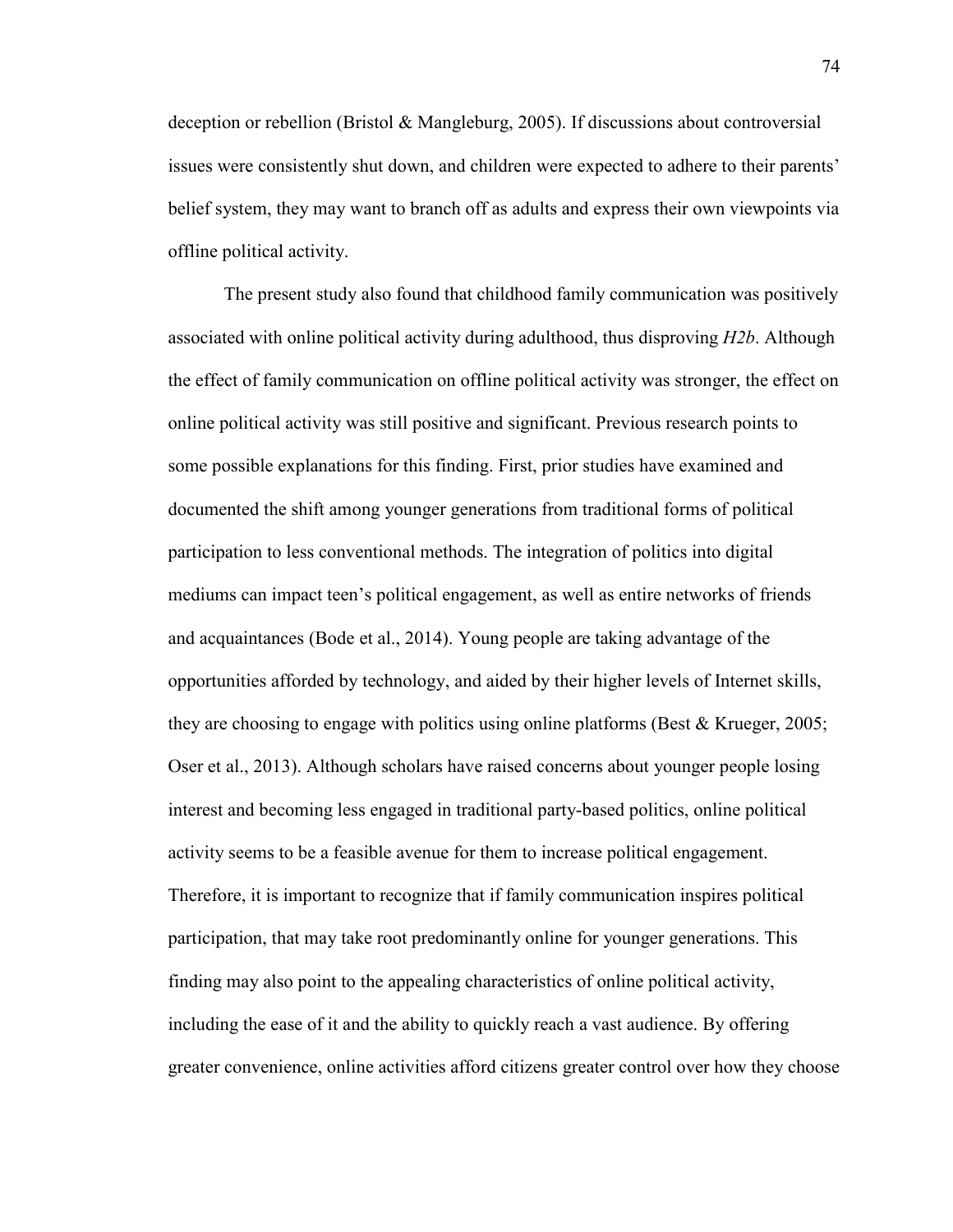to engage in politics. Therefore, if high conversation and high conformity family communication environments promote children's involvement in politics as they get older, these individuals may elect to participate in online forms of political activity because they are less time consuming and can be completed from any location.

Another reason for this finding is that online political participation may be a supplement to offline participation, expanding one's repertoire of political action. Previous research has found that online participation does not serve as an exclusive form of participation, but rather it can cultivate additional participation in other settings (Gil de Zúñiga et al., 2010; Oser et al., 2013). Therefore, individuals do not necessarily specialize in one form of political activity over the other. Although people may begin to participate in new online political activities, they do not automatically serve as a substitution for disengagement in offline political activity. The present study's results provide evidence for what Gil de Zúñiga et al. (2010) deemed "hybrid participation," which merges the virtual and real-world spaces of political engagement and participation to create a modernized version of democracy (p. 45). Despite the differences between online and offline participation, individuals may find that dual participation is an effective path to engaged citizenship. As family communication can lead children to engage in more traditional modes of political activity during adulthood, the expanding definition of participation means that family communication can also cultivate online political participation.

## **Political Consumers are Politically Active Citizens**

The results indicated that political consumers are generally more active in various forms of political participation. This relationship is upheld by previous literature finding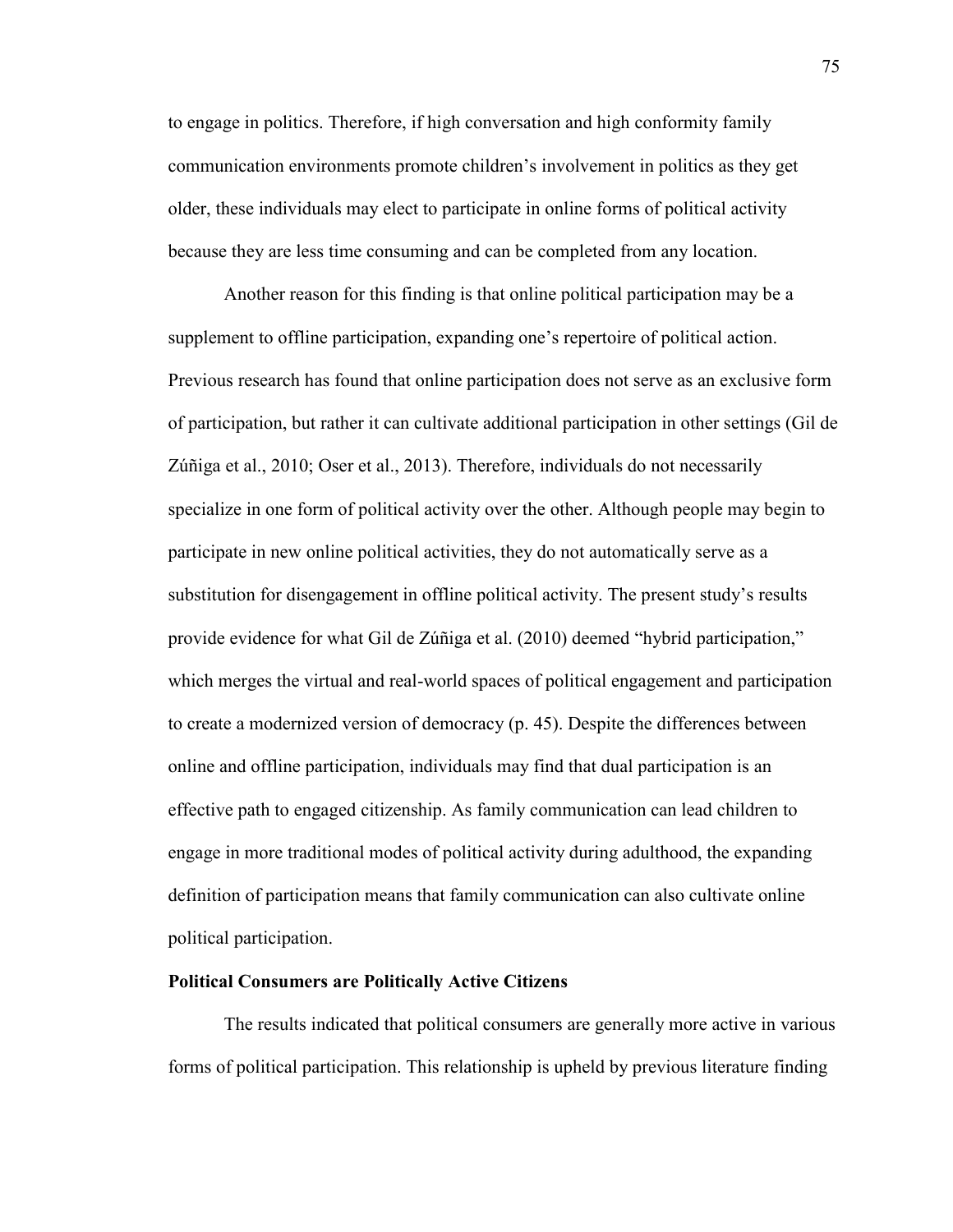that political consumers are more active in both conventional and unconventional participation (Strømsnes, 2009) and online civic participation (Ward & de Vreese, 2011). However, these findings contradict earlier observations by Stolle et al. (2005), who found that political consumerism is not exercised together with conventional political acts, as well as Ward and de Vreese (2011), who asserted that offline political participation does not have a significant relationship with socially conscious consumption. These findings suggested a shift away from traditional means to citizenship, where democracy may be less about political parties, voting, and traditional political knowledge. They also implied that by engaging in an unconventional political act, political consumers may doubt the efficacy of more traditional political activities. Yet, the present study found that both boycotting and buycotting have significant and positive relationships to both online and offline political activity. It appears that a departure from more conventional modes of political activity does not necessarily exist among political consumers. Although political consumers act outside of political institutions, they are not opposed to initiating change within the traditional political arena.

The link between political consumerism and offline and online political activity may be explained by the fact that engaging in political consumption can help individuals develop civic skills and habits of political participation, as well as offer them more opportunities to be recruited for other political activities (Gotlieb & Cheema, 2017). Through this process, citizens may begin to believe in their ability to enact political change and view themselves as valuable participants in the political arena. In particular, since boycotting is often a collective act, it can serve as a gateway to conventional means of political participation (Gotlieb & Cheema, 2017). Citizens who have participated in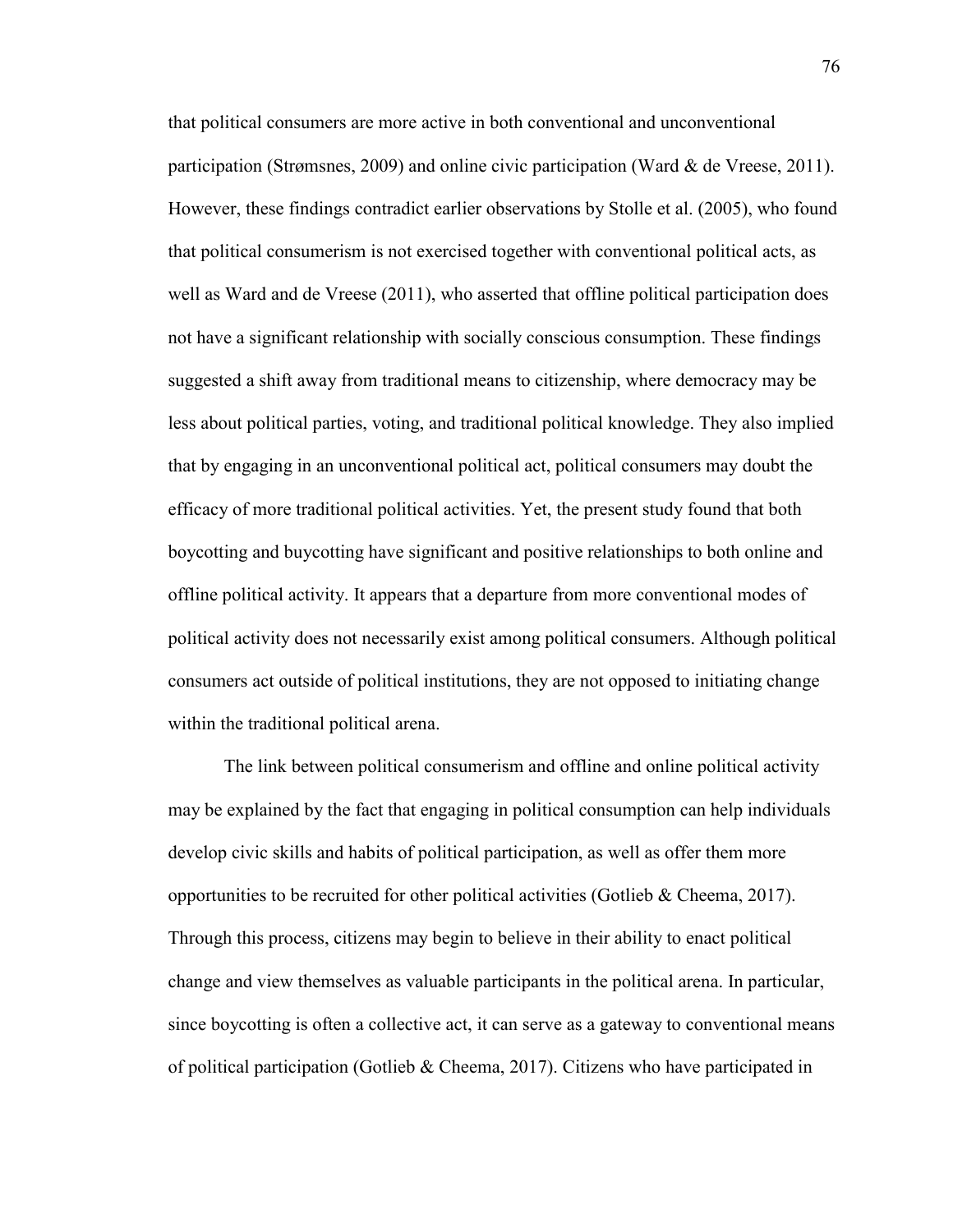boycotts may have met other like-minded citizens who express the same concerns. The large and highly interconnected boycotting networks can help connect citizens to other political activities, such as working with a political party or joining a campaign group (Jungblut & Johnen, 2021). In fact, since boycotters are focused on bringing about broad industry change, they may be required to engage in other types of political action to provoke this desired change. For example, environmental protection is a large issue that likely cannot be solved solely by avoiding products or companies whose practices harm the environment. As a result, those who advocate for environmental protection may also speak with public officials about the issue in person, contact the media to speak on the topic and create issue awareness, or work for a political candidate with environmental protection at the forefront of their agenda. Ultimately, the organized and large-scale efforts of boycotters help to explain the link between boycotting and offline political activity.

Furthermore, this study unexpectedly found a positive relationship between boycotting and online political activity. However, this may be explained by the growth of the Internet and digital forms of communication. Boycotts typically attract greater media attention, and in turn, the media is often a major source of information for boycotters. With the growth of social networking sites and the move by news outlets to online platforms, perhaps boycotters are turning to the Internet to consume and even produce political information. As boycotters become accustomed to gathering information and interacting online, they may become exposed to other means of online political engagement. For example, they may come across hashtags on social media that they want to use related to a political or social issue. There are also key parallels between online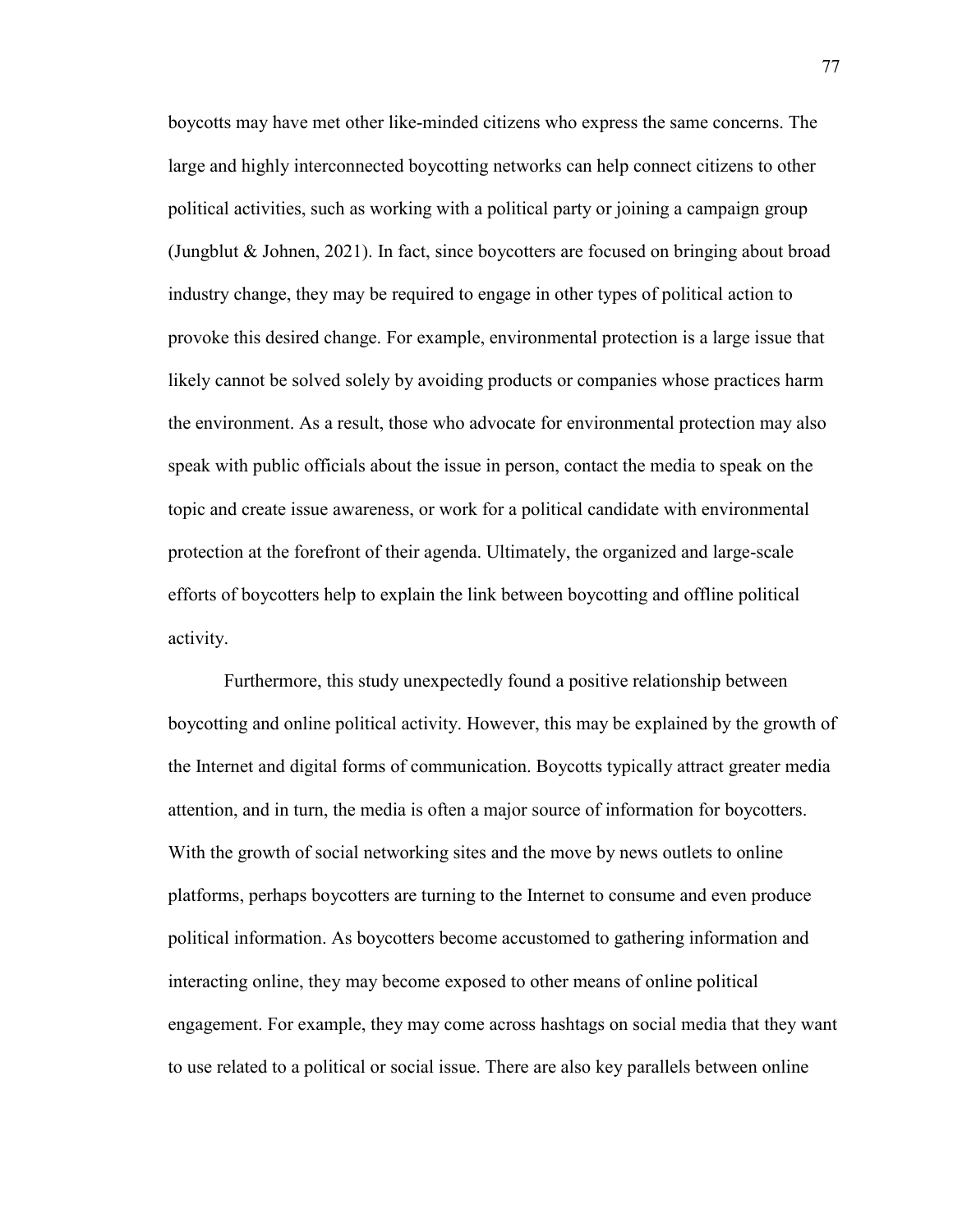political activity and political consumption. In the same way that citizens can indicate their support for specific political or social causes through changing their social media profile picture, citizens can engage in political consumption to express support for specific causes, such as fair-trade practices, animal rights, and sustainability efforts (Boulianne, 2021; Chapman & Coffé, 2016). Furthermore, the use of hashtags or profile picture frames is typically done collectively to show unified support toward a specific political or social cause. Similarly, boycotts are often employed to collectively express negative sentiments regarding a company's unfavorable policies or practices. Due to the similarities between boycotting and online political activity, as well as the growth of social media and news consumption via the Internet, individuals who engage in boycotting are also likely to be politically active online.

 Furthermore, this study confirmed that buycotting is positively associated with online political activity. This finding seems sensible, as buycotting is a more informal and individualistic activity that occurs outside of traditional political institutions and is associated with higher levels of political interest (Copeland, 2014a; Jungblut & Johnen, 2021). Posting to social media to encourage others to take political action is likewise a less formal activity, and it is oftentimes driven by political interest as well as selfmotivation. Furthermore, positive information does not promote buycotting to the same degree that negative information causes boycotting (Kam & Deichert, 2020). Citizens must possess an independent desire to engage in buycotting, and they often must do their own research about companies and products that are compatible with their values and political stances. Due to the self-directed nature of buycotting, individuals who partake in this form of political consumption may be prone to engage in further political action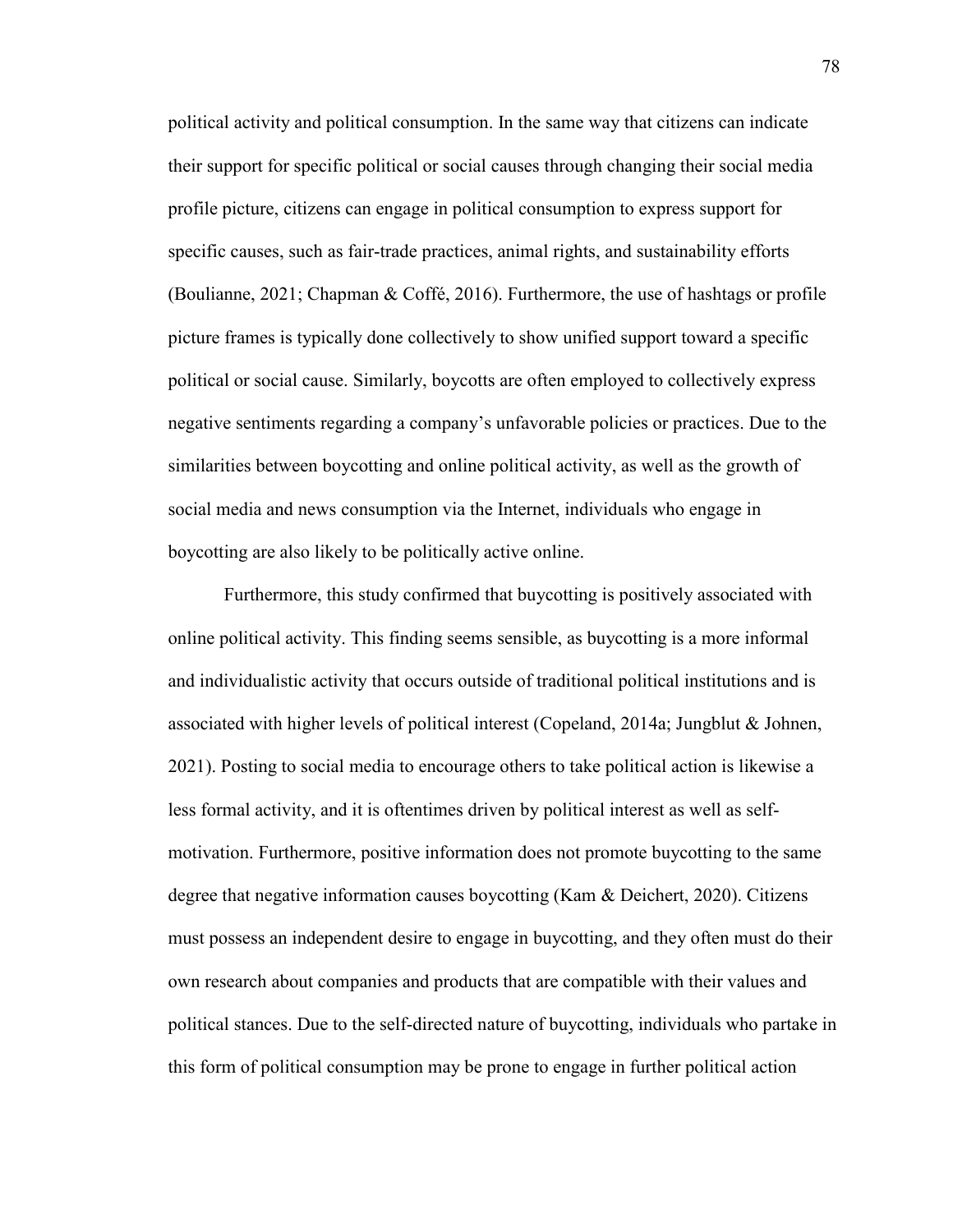outside of the traditional realm of politics, which may include communicating their political sentiments via online channels.

Although buycotting has more characteristics in common with civic engagement taking place outside of traditional political institutions, the present study found that buycotting positively and significantly predicted offline political activity. Buycotters act more independently, but they still aim to benefit the well-being of others through their conscious consumption, which may explain why they would still be prone to engage in more traditional, offline political activity. They may join others in protesting for a political cause, attend a political rally with others, or encourage others to vote in upcoming elections, as these modes of civic engagement can benefit the public wellbeing and are necessary for a well-functioning democracy. Although individuals derive a sense of fulfillment through buycotting, they may believe that due to its lack of visibility in the media and the amount of mobilization needed to make buycotting efforts effective, they need to tap into other types of political activity directly within the political sphere.

# **Political Consumption: A Mediator between Family Communication and Political Activity**

Results from the path analysis indicated that political consumption partially mediated the effect of family communication on political activity. Although family communication had a direct effect on offline and online political activity, political consumption amplified this effect. Political consumption can be time-consuming, as people must investigate company practices and policies and research alternative brands or products that operate under favorable conditions. Political consumers are politically interested and committed to using private consumption choices as a vehicle to enact political or social change in the public sphere. Given these defining factors, it is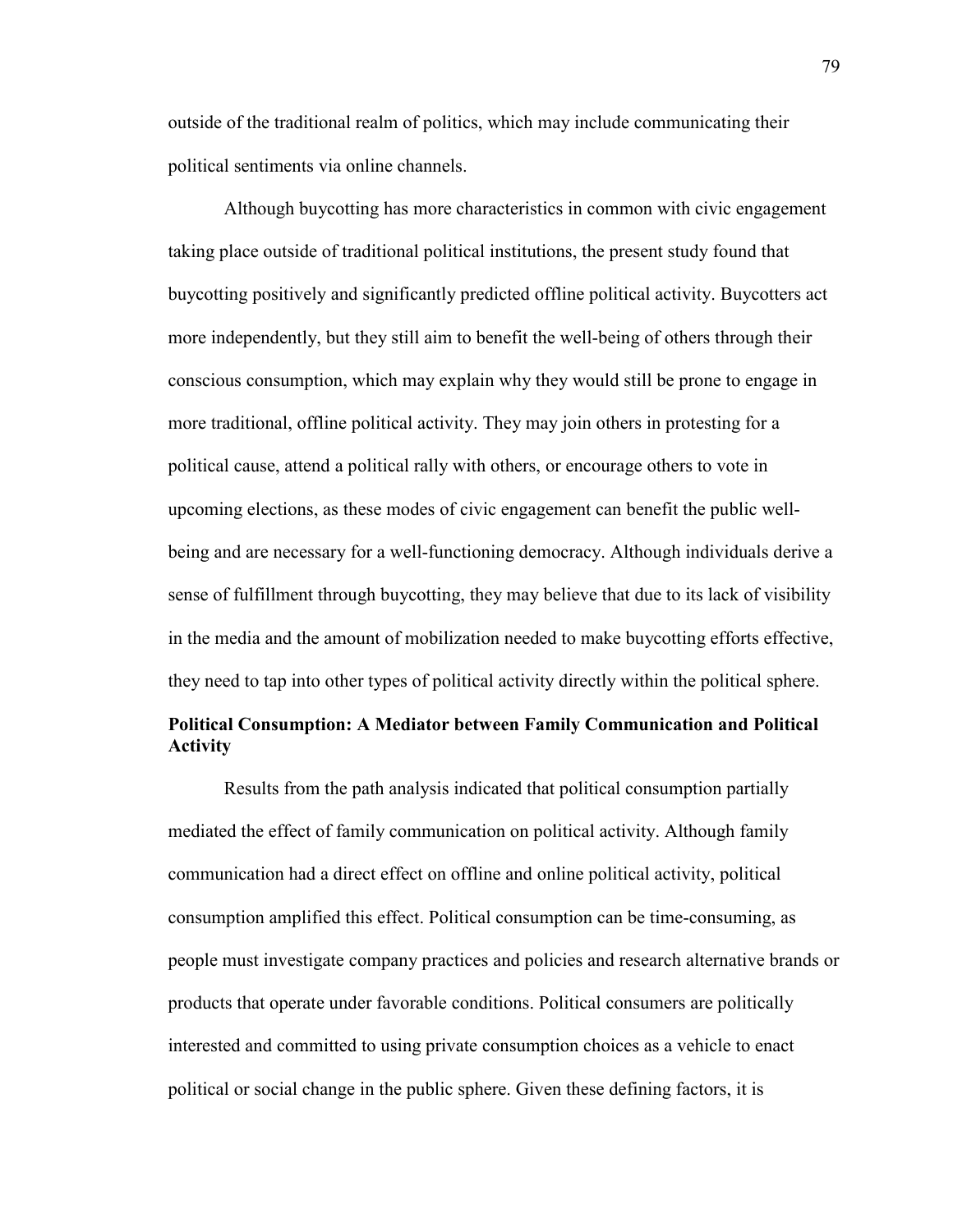unsurprising that political consumers would likely be motivated to engage in other forms of political participation. Many of the issues and injustices driving political consumption are large problems with far-reaching consequences, and thus may need to be addressed via other means of political action. This is especially true since political consumerism has limits in its ability to promote political and social change. Oftentimes, boycotts completely fail due to poor planning and a short-lived commitment to a political or social cause (Micheletti, 2003). Even the most dedicated political consumers do not view political consumerism as the most effective means of influencing political and social change (Stolle et al., 2005). Although the perceived efficacy of participants' political consumption is beyond the scope of this study, political consumers likely depend on other avenues of political participation to successfully advocate for political and social change.

 The mediation effect of political consumerism implies that unconventional forms of political activity can amplify the effects of family communication on a variety of political activities. Whereas many traditional political activities are magnified during election years, political consumerism and alternative forms of political participation are less confined to election cycles (Feezell, 2016). Their prevalence during and between election years can help citizens develop and fortify their habits of political participation, which in turn, may increase their competency and desire to perform other political activities, especially those that arise during elections such as voting, working for a political candidate, or donating to a political campaign.

 Another important aspect to consider is the politicization of everyday life in the form of consumption choices. Politics extend beyond traditional political settings and institutions to include private beliefs, choices, and behaviors, which can be learned via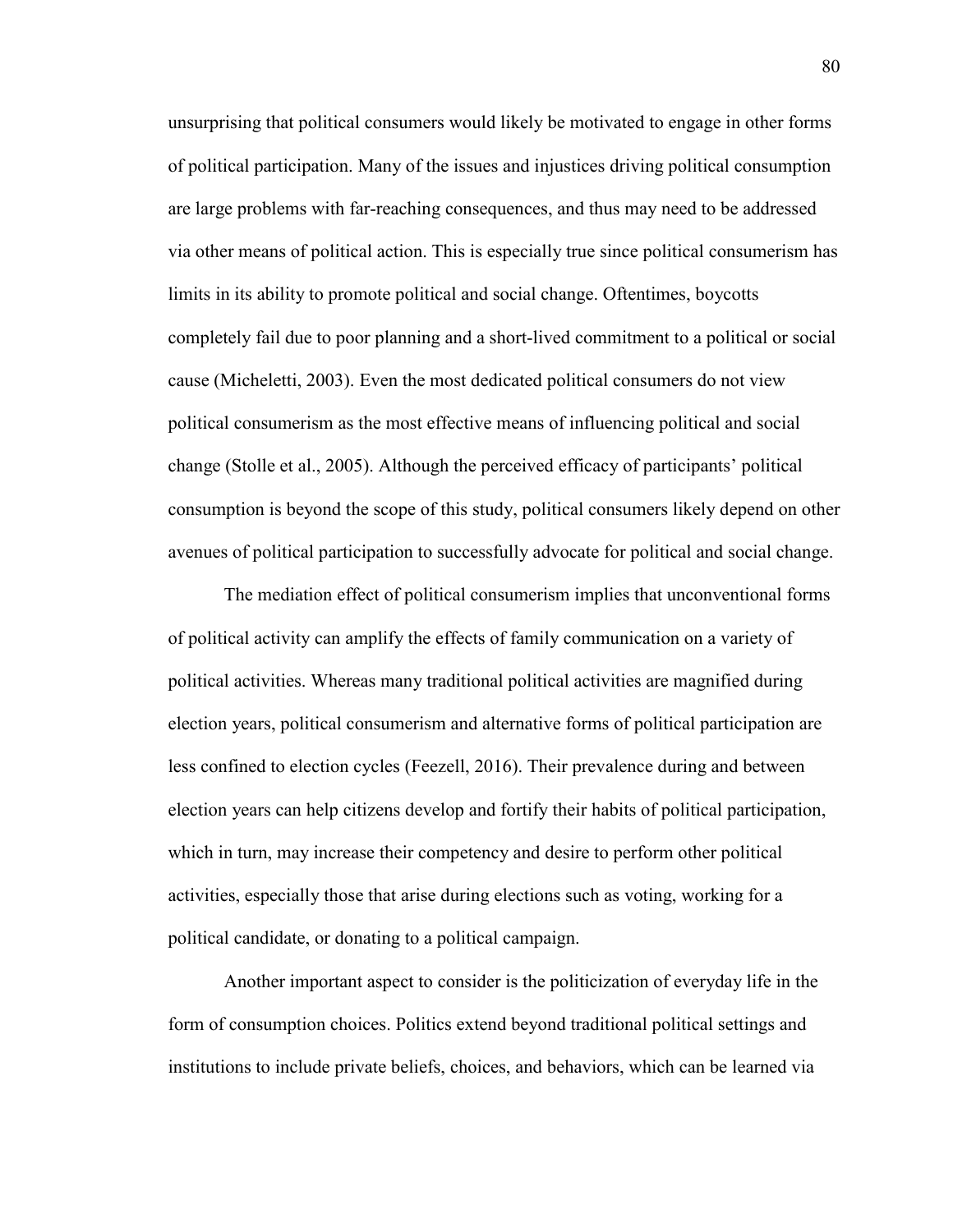socialization through the family. Consumption choices exist at the intersection of moral values and ethics of care, often centering on family needs. Political consumers are influenced by the individuals with whom they interact and the societies in which they live. The results of this study suggest that the family unit is an important context for understanding the implications of consumption choices and defining the values that impact these decisions. While buycotting is often learned informally through friends and family, boycotting entails more collective pressures which, similarly, can be applied through friends and family looking to recruit more participants via their own social networks. Repeated, positive social interactions between individuals can provide the necessary information and motivation for effecting social change.

 It is interesting to note that political consumerism had a stronger mediating effect on the relationship between the conformity orientation and political activity. Those that grow up in high conformity environments may avoid sensitive or challenging political issues, especially since they could spark disagreement. This can negatively impact their direct level of involvement in political activities. However, political consumerism can cultivate political participation habits, build political efficacy, and provide more exposure and opportunities to get involved in different political activities. Therefore, if individuals become motivated to base their consumption decisions on political or social concerns, they may become more inclined to engage in offline and online political activities. Looking at specific indirect effects, buycotting had a strong mediating effect on the relationship between family communication and online political activity. If family communication promotes buycotting behaviors, this can spur similar modes of engagement that take place online, which are typically informal and individualistic as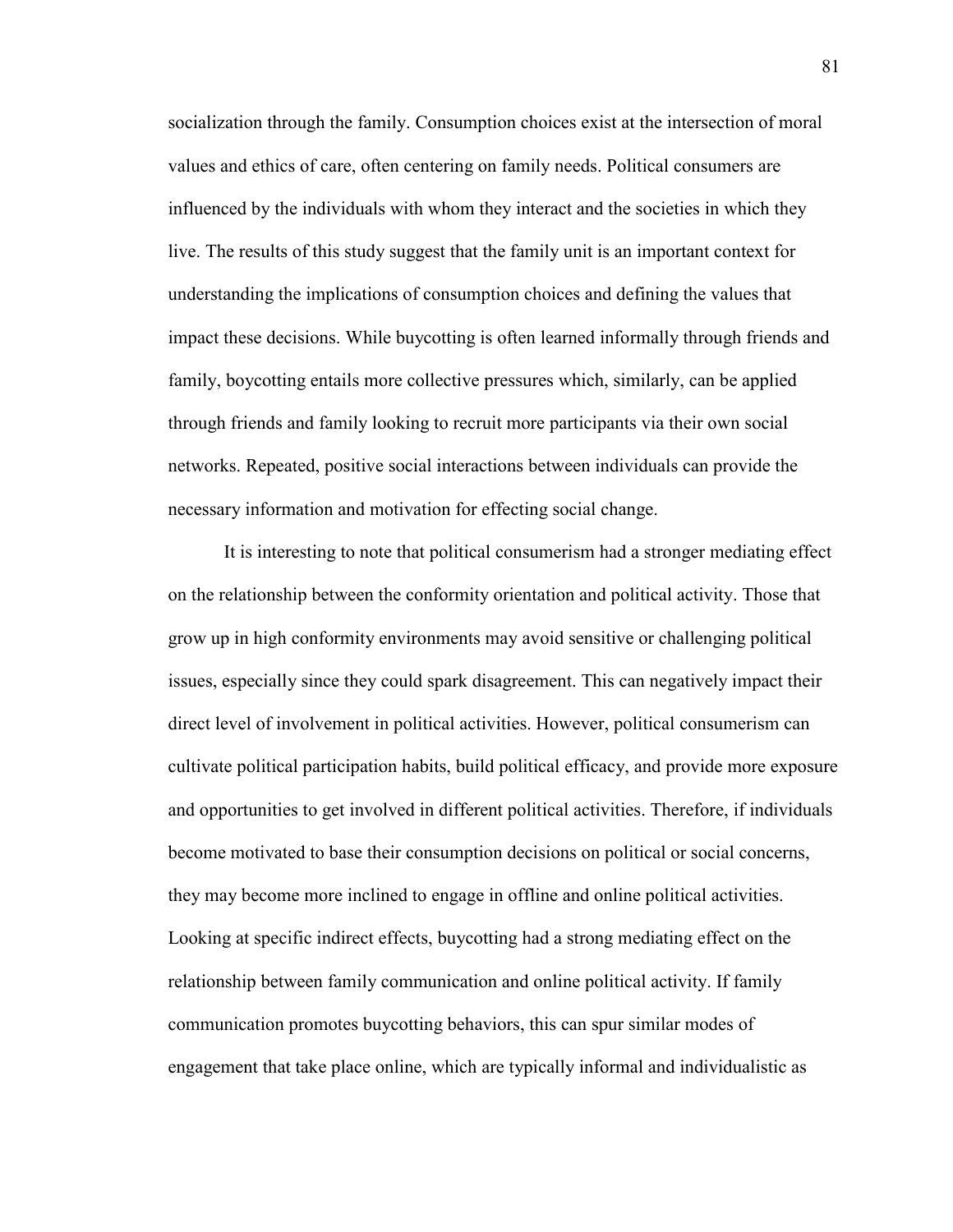they occur outside of the traditional political arena. Additionally, boycotting had a strong mediating effect on the relationship between the conformity orientation and political activity. Those who grew up in high conformity environments may be hesitant to share opinions with outside networks, but through exposure to organized boycotting efforts, they may meet other like-minded individuals, be recruited to more political activities, and gain the confidence to participate more in politics.

## **Additional Antecedents to Political Consumerism: Trust, Political Party, and Gender**

With regard to control variables, those who identified with other political parties were less likely to engage in boycotting, as well as offline and online political activity, compared to those who identified with either the Democratic Party or Republican Party. This is consistent with other studies that find that expressive partisanship, or one's enduring identity as either a Democrat or a Republican, influences campaign activity and electoral participation (Endres & Panagopoulos, 2017; Huddy et al., 2015). Partisanship can be viewed as a social identity, motivating citizens to take certain political action based on their party's needs (Huddy et al., 2015). The present study inquired about political activity during the 2020 election year, which may explain the link between partisan identity and offline and online political action. The finding that independents and members of other political parties were less likely to engage in boycotting signals the key role of political identity in consumer decisions. Political identity, which can be activated subconsciously at different times, has been shown to affect consumer behavior (Jung & Mittal, 2020). Although political identity extends beyond party affiliation, issues are often framed along party lines, and companies or products can be associated with a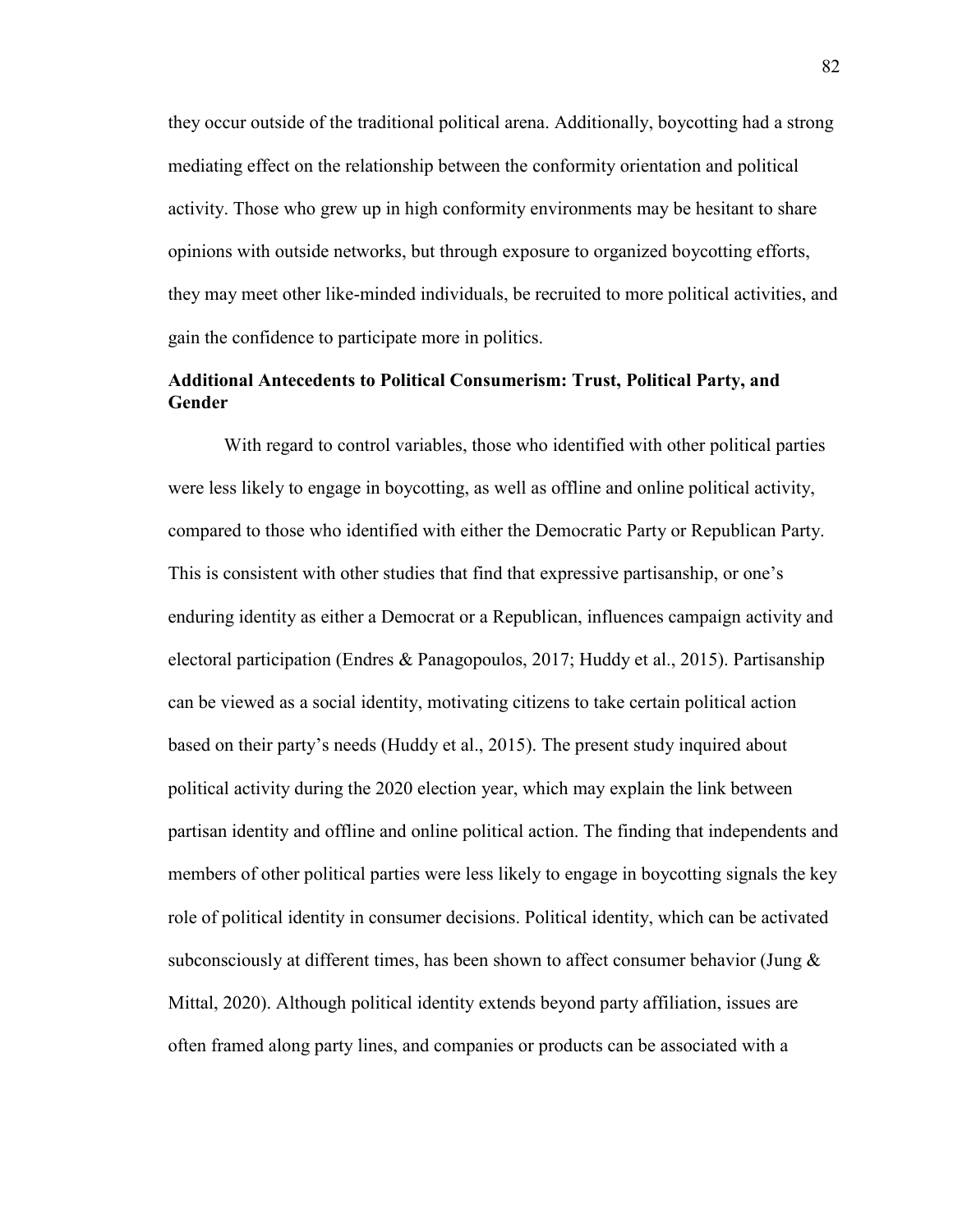certain party or political figure (e.g., boycotting companies that do business with the Trump family).

In line with previous research, political trust was a significant and negative predictor of boycotting. However, political trust did not have any significant effects on buycotting. The fact that buycotting is reward-oriented and boycotting is punishmentoriented may be the reason for this difference. A lack of trust in political institutions may make citizens feel increasingly cynical, and in turn, more inclined to punish companies who act unfavorably. Boycotts are often part of organized efforts to punish a company and attract negative media attention, which may continue to fuel feelings of frustration and distrust. Although political trust had a negative relationship with boycotting, it was positively related to offline political activity. This difference may exist because those who possess greater trust in political institutions and public officials will be motivated to engage in more direct action within the political system. Whereas boycotters rely on the marketplace instead of political institutions to express their political grievances, citizens engaging in offline political activities are often operating within the traditional political arena.

Regarding political consumerism, there were no significant effects for education, income, political ideology, or gender. This contradicts previous research arguing that political consumers are well-educated individuals earning high incomes. Perhaps political information and product details are becoming more widely accessible in the digital age, allowing more people to consume these facts and make thoughtful consumption decisions. Another reason may be that mediated messages about boycotting efforts are reaching more people of all education levels. Further, as the importance and awareness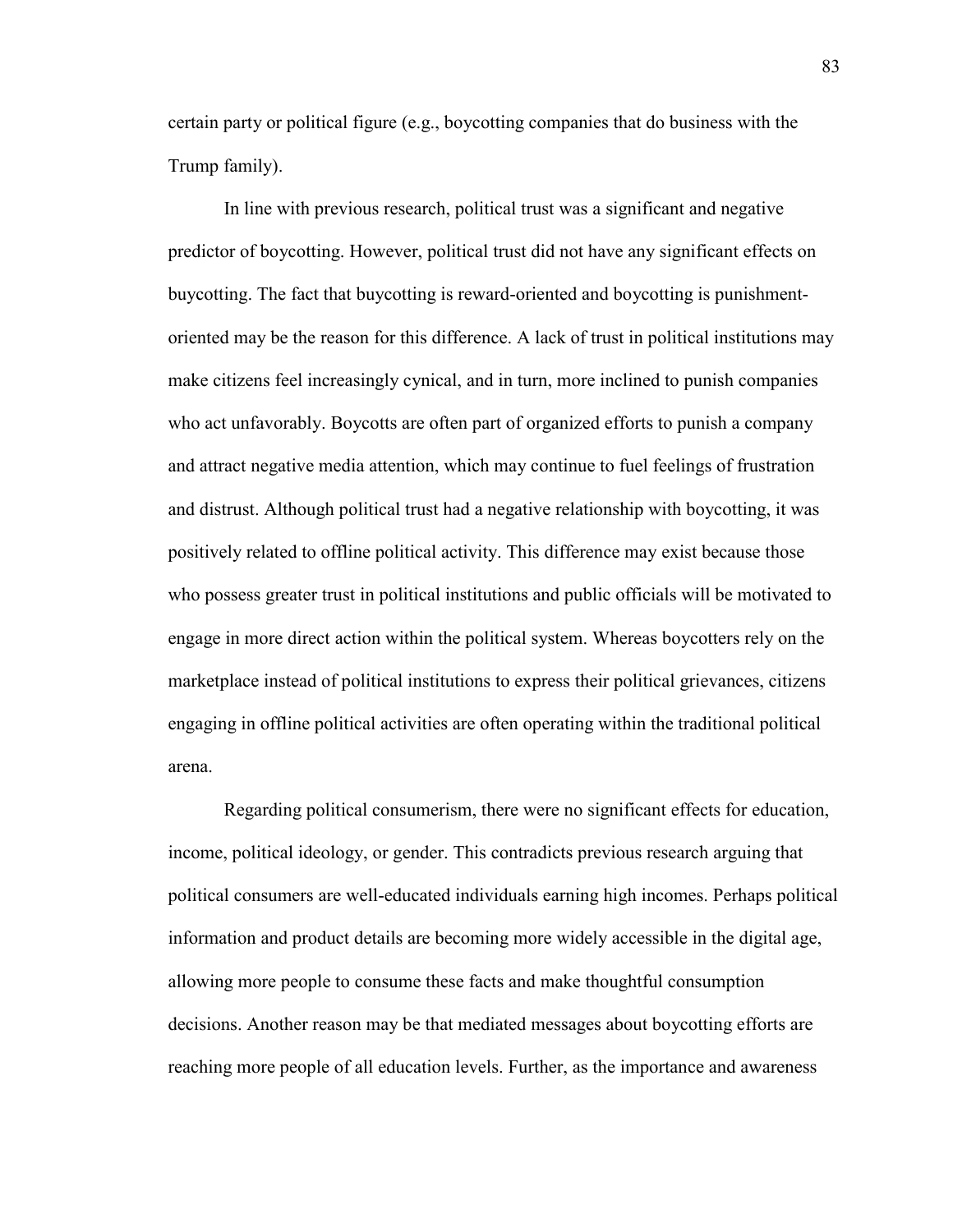surrounding corporate social responsibility efforts increases, ethical and sustainable alternatives that are affordable may be entering the marketplace, thus reducing the importance of having a higher income. There were also no significant effects of political ideology, which is inconsistent with prior research that shows ideological intensity is positively associated with political consumerism. It is possible that political consumerism is gaining more recognition as a viable avenue of political action, and as a result, individuals across the ideological spectrum are finding that they can address specific political or social causes they are passionate about via deliberate consumption choices.

Finally, this study revealed no significant effects of gender on boycotting and buycotting. Previous research reported mixed results regarding gender, with some scholars finding that women were more likely to practice political consumption than men. Women were thought to be more active political consumers because they are typically more isolated from the formal political arena (Micheletti, 2003), and they often assume the traditional role of shopping for the family (Neilson, 2010). However, traditional gender norms, including a woman's role in the political sphere, are evolving. As more women work full-time jobs and defy the traditional stereotype of serving as the primary caregiver, men may be shopping for the family just as much or more than women. A growing dependence on the global marketplace has also led to more citizens considering the consequences of their consumption choices, and with this issue becoming more pronounced, gender disparities once apparent in political consumption may disappear.

The path analysis results indicated that men were more likely than women to participate in offline political activity. Notably, there were no gender differences when it came to online political activity, which aligns with the findings of Oser et al. (2013).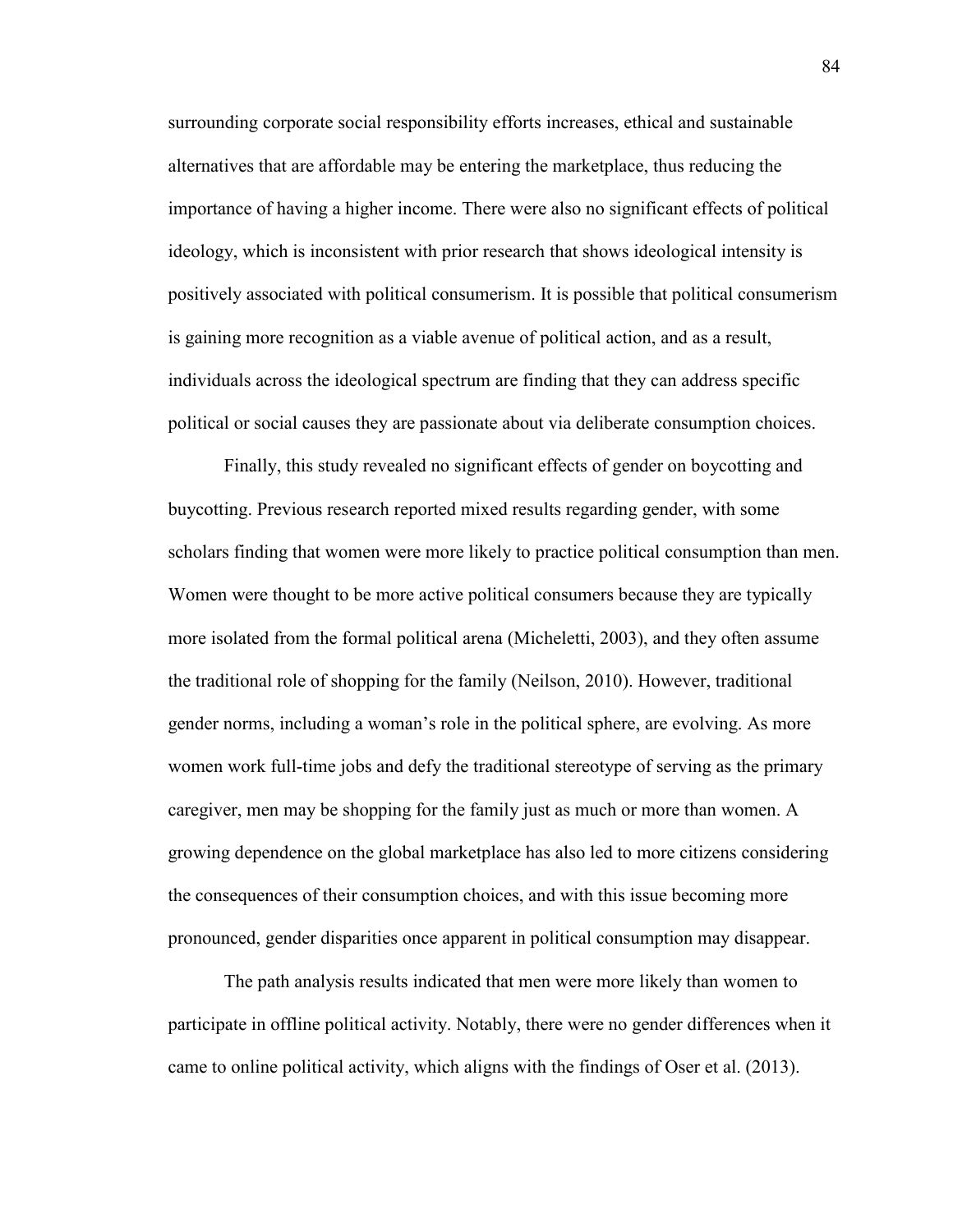Although women have made great strides in the traditional political sphere, perhaps they are taking advantage of the ease and accessibility of online political action. Independents and other political parties negatively predicted offline political activity, as well. Since offline political participation is rooted in many party-based actions, such as donating money to a campaign and working for a political candidate, partisan identity can be a key force driving this engagement. While independent voters and those belonging to smaller political parties are still politically active and invested in election campaigns, strong partisan identity with the two major political parties may provoke greater offline political activity, especially during an election year. Lastly, individuals with higher levels of political trust were found to participate more frequently in offline political activity. As stated earlier, many offline political activities occur within the political system. If citizens feel disappointed, frustrated, or cynical about the government system or the leaders within that system, they will likely want to circumvent them to exercise their political voice. Therefore, higher levels of political trust will make individuals more willing to direct their actions toward political institutions.

#### **Implications**

This study provides theoretical contributions by exploring the link between family communication patterns and different types of political activity. The relationship between household communication environments and engagement in political consumerism has been underexplored. Previous research has indicated that face-to-face communication can exert a strong influence on political consumption activity, and political consumers are more likely to discuss politics with family members. Although these findings suggested a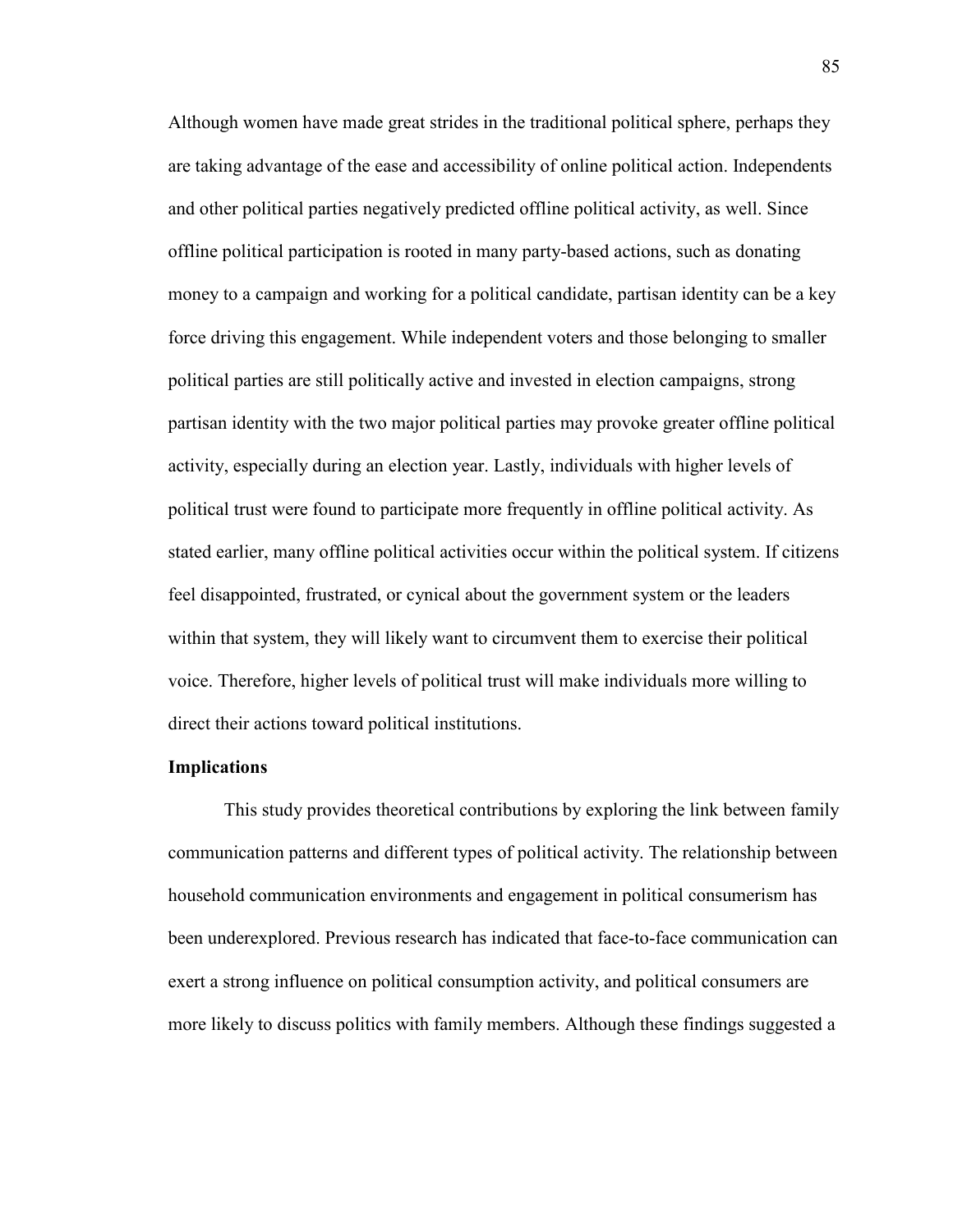link between parent-child interactions and political consumerism, family communication patterns theory had not been directly applied to studies examining this relationship.

This study reveals that high conversation and high conformity families can encourage children to consider the ethical, social, and political implications of their consumption choices during adulthood. Specifically, family communication can lead individuals to boycott products or brands, an action that involves more collective action and gains greater media recognition. However, this study adds that family communication can also encourage buycotting behavior, likely through a family's ability to serve as a site of informal learning. The family can provide key information related to buycotting that would otherwise require extra research on behalf of the buycotter, and a tight-knit family can apply unique pressures to engage in buycotting. The effect of family communication on political consumption and political activity in general also points to the strong influence of face-to-face interpersonal communication.

Additionally, this study provides that both orientations of family communication can have a positive influence on political consumption. This finding supports prior research that the conversation orientation enhances political development and leads to a variety of political behaviors. This study also finds a positive relationship between the conformity orientation and political consumption, thus lending support to the idea that the conformity orientation does not necessarily hinder political development, which has emerged in recent research. Despite seemingly stark differences between the conversation and conformity orientations, the family is a dynamic social unit that can promote similar outcomes through different communicative approaches.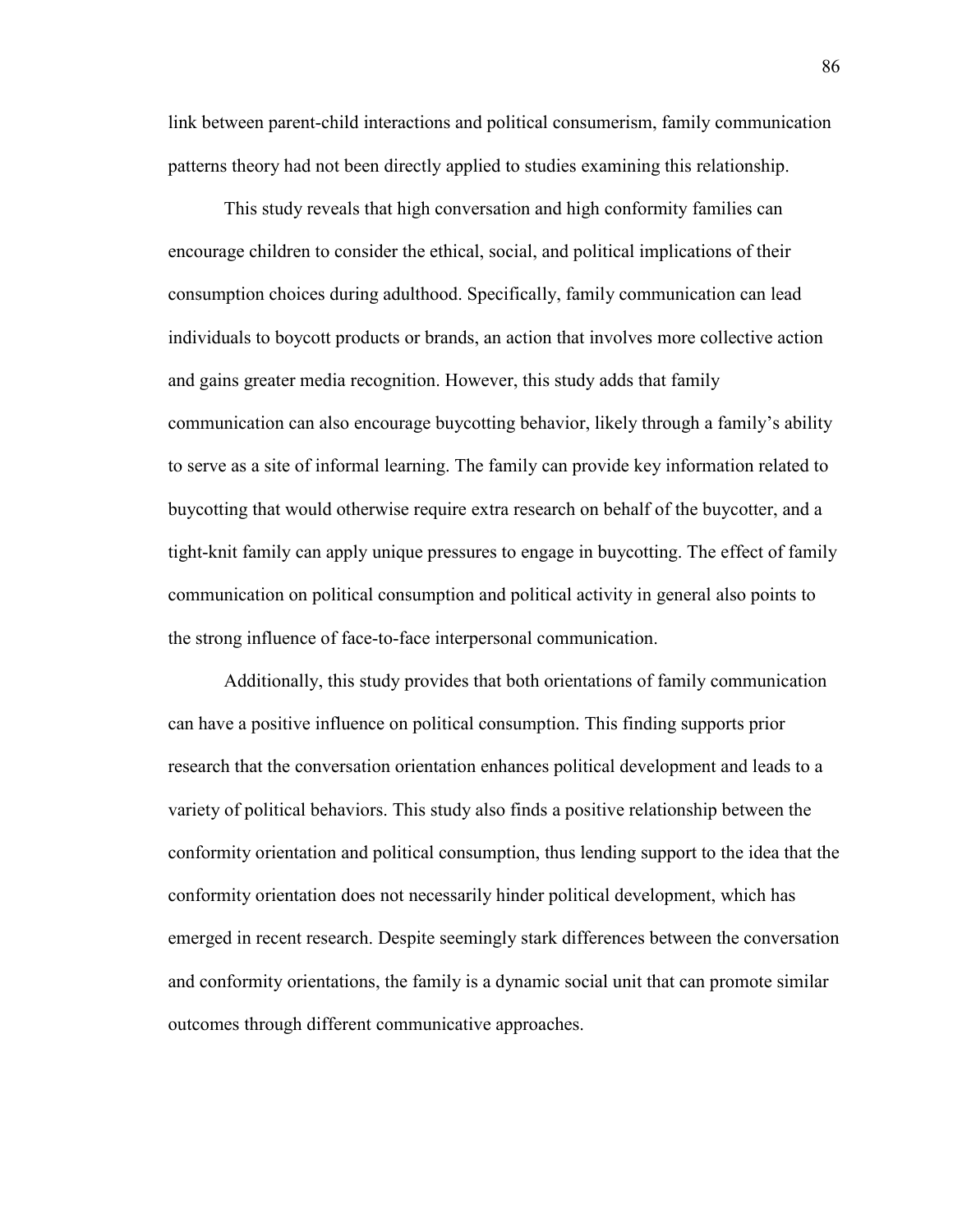The main contribution of this study is that it points to the mediating role of political consumerism. Although family political communication can lead to offline and online political activity, the degree of participation is amplified when individuals are also political consumers. These results imply that political consumption is a powerful instrument that inspires political action beyond the marketplace. It entails intentional, thought-out consumption choices that are based on an understanding of the underlying political or social issues at play. It also requires individuals to seek out alternative products, which for many, involves finding those of comparable price and quality. The effort demanded of political consumers, therefore, suggests that they are dedicated to political and social causes and will take additional routes of political action to bring about desired change. These results also support the argument that political consumerism is not an alternative approach to politics, but rather a supplement to other forms of political participation. Rather than expressing frustration with other forms of political action and isolating themselves, political consumers embrace other means of political action, both offline and online. The willingness to engage in offline and online activity suggests that "hybrid participation" may be commonplace in a digital era dominated by social media (Gil de Zúñiga et al., 2010, p. 45).

The findings also offer practical implications, pointing to the power of political consumerism to revitalize civic engagement. Once thought to be an uncommon and alternative form of political action, political consumerism has become a mainstream form of participation (ANES, 2020). It can appeal to a wide range of people who may be focused on addressing different political or social issues. Engagement in political consumerism can promote additional political action, which is important considering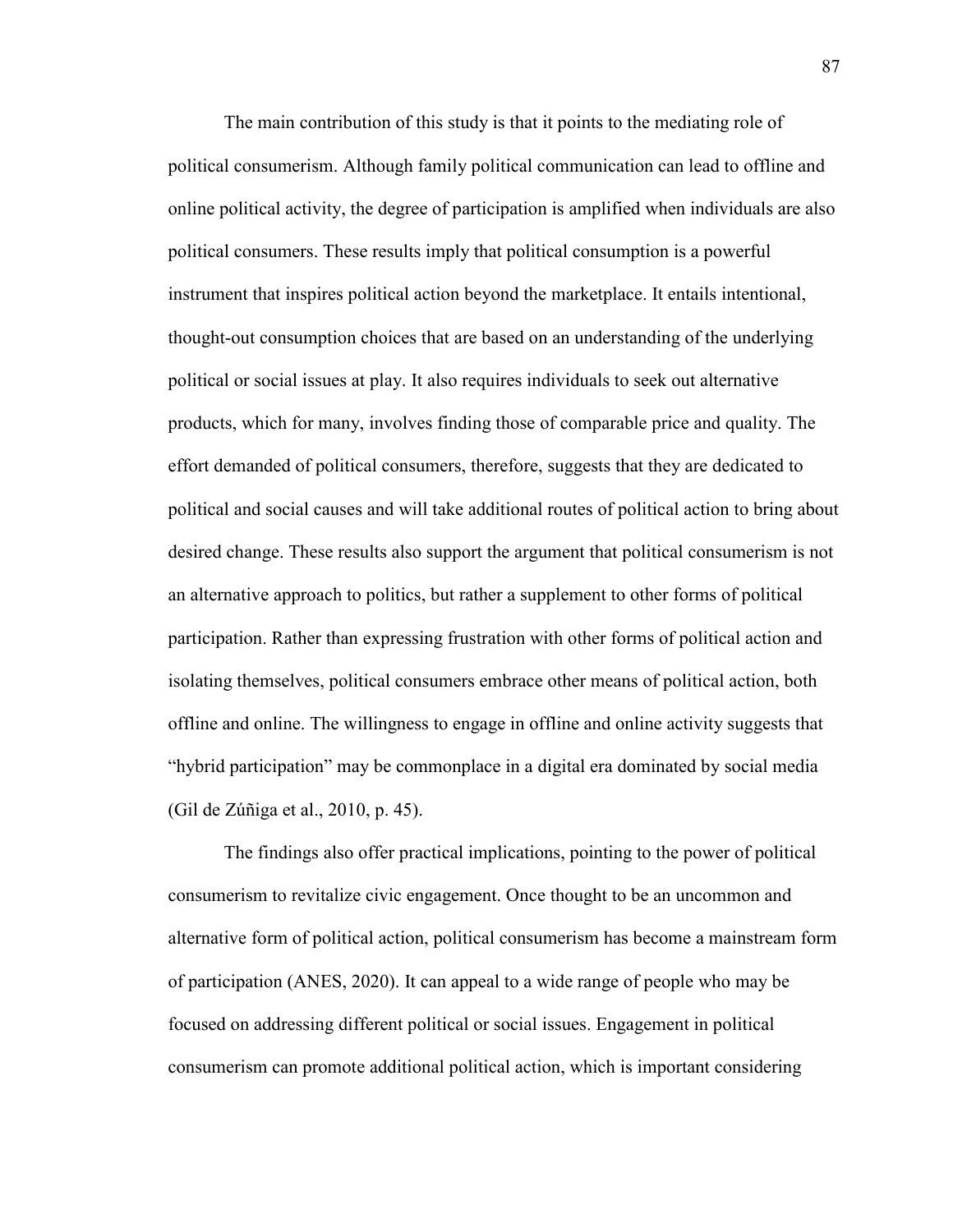recent concerns related to reduced voter turnout and political apathy. The ability to send political messages via purchasing decisions presents a creative way for citizens to get involved in political or social causes. Through advocating for political or social change in the marketplace, consumers may be compelled to continue their efforts through other offline and online political activity. In today's globalized society, political consumerism may provide a gateway for citizens to become engaged, or re-engaged, in politics.

The growth of political consumption and its ability to be cultivated through family discussion also has important implications for businesses. Aside from relying on their own knowledge and experiences with a company, consumers often learn about brands through word-of-mouth. Within the family setting, family consumption choices are visible (e.g., where parents choose to grocery shop) and negative and positive information related to brands can be shared easily. Given the positive relationship between family communication and political consumption, it is crucial for companies to consider their political brand communication and how it could be perceived by consumers (Jung & Mittal, 2019). Companies should continually review their practices, monitor employee and consumer discourse, and remain responsive to any complaints. It is also wise to reflect on their positions regarding social issues and be prepared to communicate their stance. In an era of growing CEO activism, there are increasingly more expectations placed on business leaders to speak out on political and social issues. The positions articulated by CEOs can garner greater support from consumers or repel consumers from a brand; at the same time, staying silent on issues can be even more consequential for companies. The growth of political consumerism can encourage more civic engagement and enhance the functioning of democracy by holding companies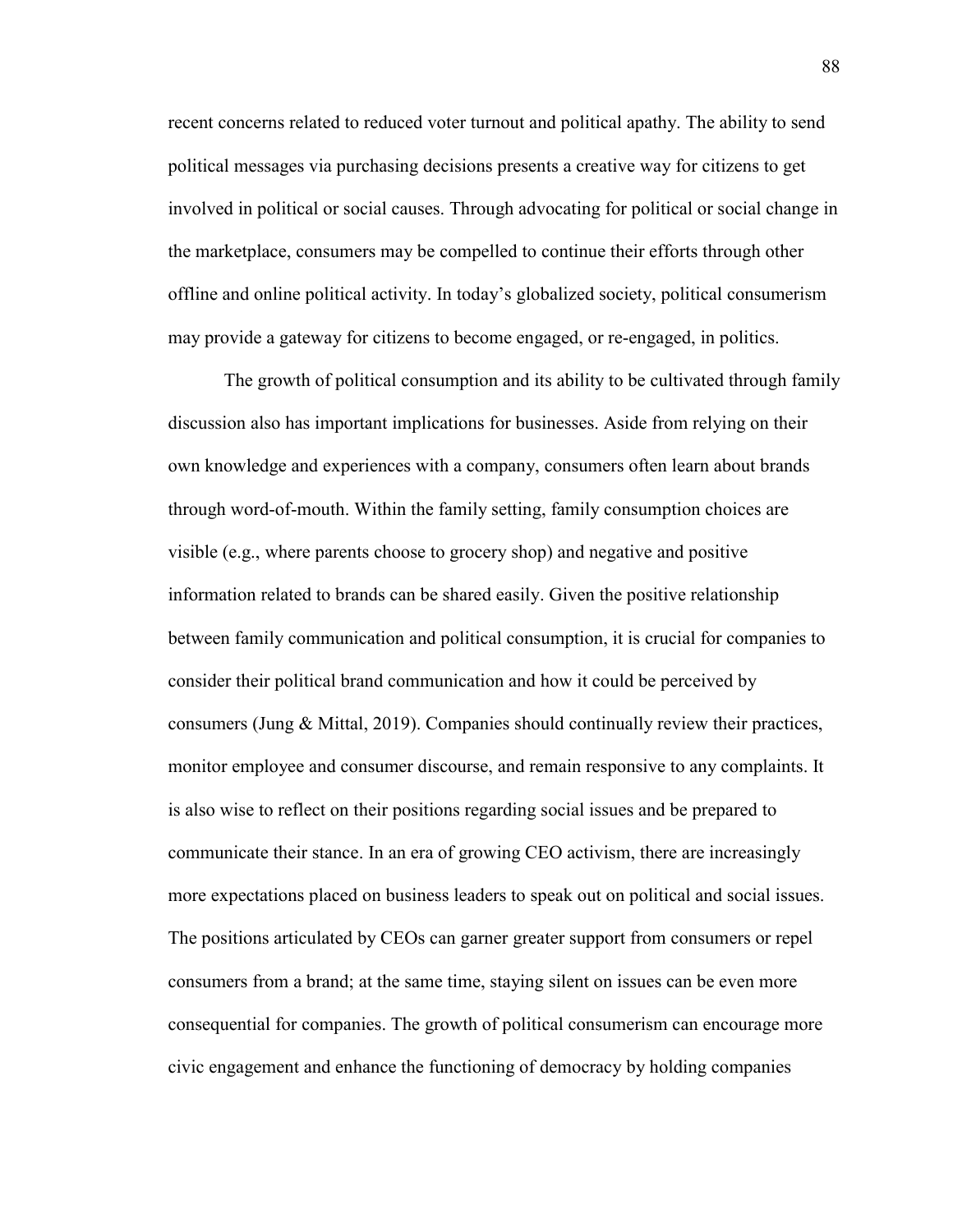accountable for their business practices and by mobilizing political consumers to engage in additional political activities.

## **Limitations and Future Directions**

This study has certain limitations that should be addressed. First, the survey questions for offline and online political activity were associated with the 2020 election year, which may have conflated respondents' amount of participation. Moreover, the survey instrument for political consumption asked participants if they had ever engaged in boycotting or buycotting behaviors. In retrospect, it would have been effective to measure political consumerism within a specific time period, such as over the span of a year, or for participants to rank their political consumption tendencies on a frequency scale. Individuals may be motivated to boycott when there is clear public outrage and/or extensive media coverage, but other than that, they might not actively practice political consumerism. Those who are infrequent political consumers should be separated from the moderate to regular political consumers to achieve a richer analysis.

Furthermore, the measure of political consumption is broad; while it is important to differentiate between boycotting and buycotting, studies could break down political consumption even further. Certain industries, as well as specific products and services, may be boycotted or buycotted by different people due to their unique circumstances (Baek, 2010). There could be fascinating associations between one's household environment growing up, which influences a large part of their worldview, and their patterns of political consumption. Dualcotting should also be examined in future research, since those who boycott and buycott may be more politically active than individuals who specialize in one form of political consumption. Dualcotters possess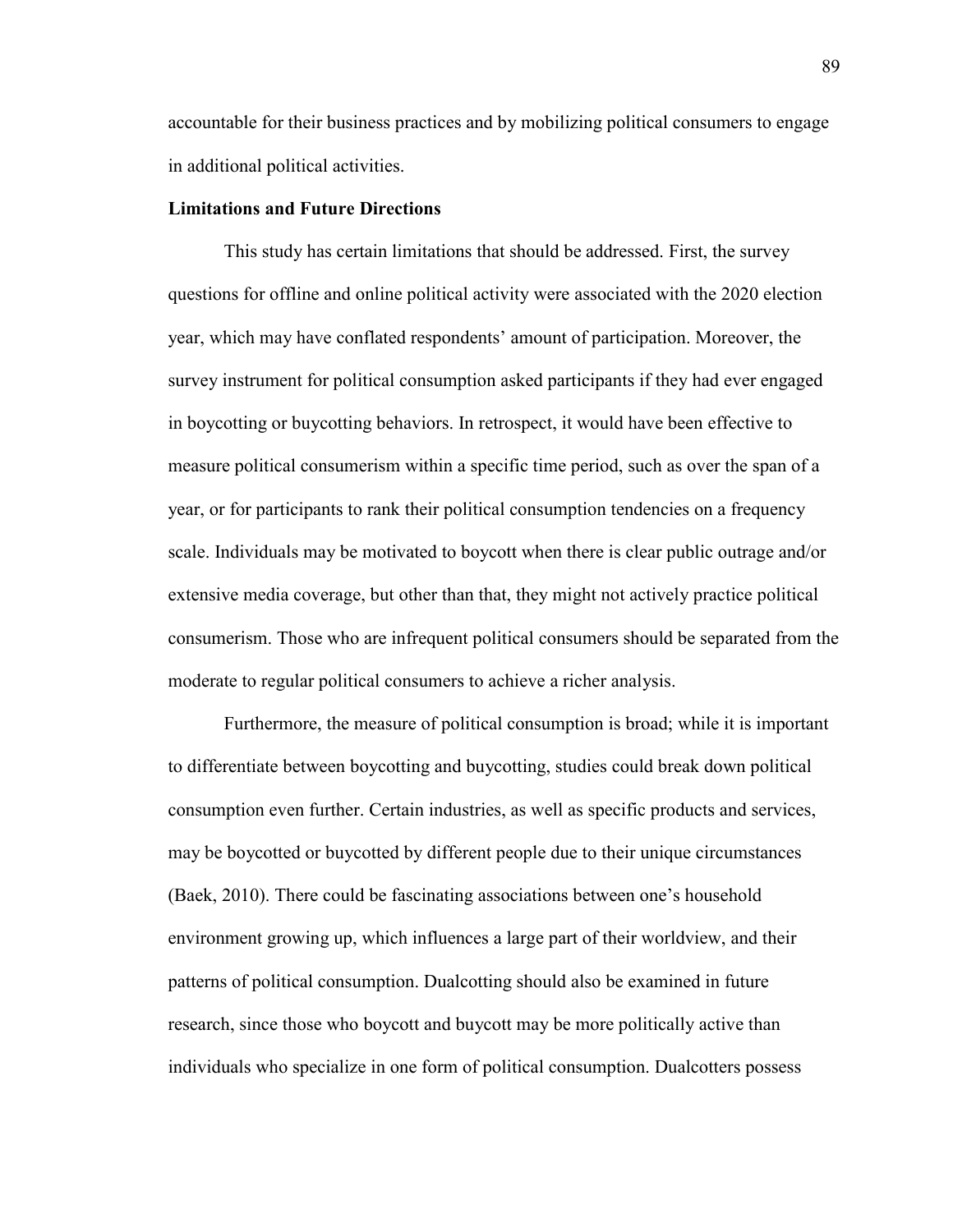higher levels of political knowledge, follow politics more closely, and have higher levels of external efficacy (Baek, 2010; Copeland, 2014a). Those who keep up with current political news will likely have a good understanding of relevant political issues and feel better equipped to participate in politics. By possessing strong external efficacy, dualcotters will also be inclined to take political action because they believe the government will be responsive to their needs.

Furthermore, the effects of social desirability might have factored into participants' responses (Ward  $\&$  de Vreese, 2011). For example, when asked whether they considered the social or political values of a company when purchasing their products, participants may be tempted to answer "yes," due to the human tendency to want to present themselves in a positive light. Future studies can mitigate this effect by asking additional questions related to political consumption, such as whether participants check company websites for information on company ethics or philanthropy work. Rather than framing political consumption as a catch-all behavior based on political, social, ethical, or environmental considerations, more specific questions regarding the motives for consumption choices could be employed, as well. This would allow researchers to gain further insight into the unique behaviors of each political consumer.

Although this study controlled for certain socio-demographic variables, future research should pay specific attention to the relationship between race and political activity. Due to their history of political marginalization and distrust in the government, racial and ethnic minority groups have been found to participate less in traditional politics (Diemer & Li, 2011; Hope et al., 2016; Verba et al., 1995). Instead, unconventional routes of political action, such as boycotting and buycotting, may be effective ways for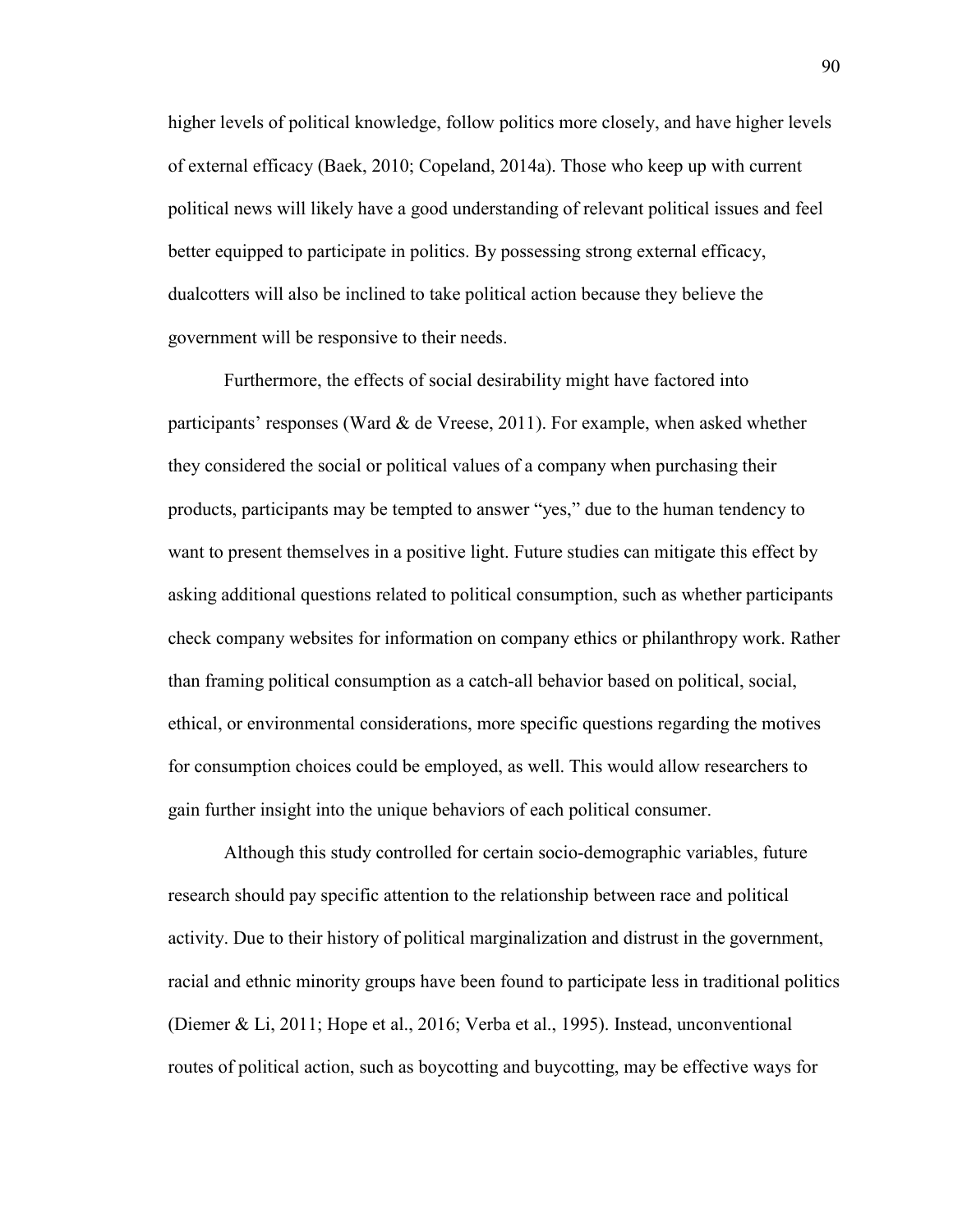marginalized groups to influence political and social change by acting outside of political institutions. At the same time, racial and ethnic minorities may be hesitant to engage in political activism and advocacy. For example, in the sports context, Black athletes may be silent on social and political issues because they believe their views will subject them to hateful responses, invoke racial stereotypes, and lead to organizational pushback (Sanderson et al., 2016). Thus, it is important to consider how race and ethnicity might factor into one's degree of political participation and the type of political action taken.

Furthermore, inequalities in political participation are shaped across generations, making it critical to examine how family background influences political activity. For example, Verba et al. (2003) found that, due to disparities in parental education, White children are more likely than Latino and Black children to experience politically stimulating home environments and become well-educated, which creates better prospects of political involvement. While some studies have found that political consumerism is practiced predominately among White individuals (Stolle et al., 2005), others have revealed insignificant findings (Endres & Panagopoulos, 2017). Nonetheless, as political consumerism expands as a viable tool of political action, the relationship between race and ethnicity and political consumerism demands further exploration.

Another limitation involves the framing of family communication patterns as a one-way transfer of beliefs and attitudes from parents to children. Family communication involves an agreement between family members, and it is important to recognize children's agency in the socialization process (Liebes & Ribak, 1992; York, 2019). Political socialization is a bidirectional process, and family communication can collectively benefit from adolescents' increased desire to discuss public affairs (Flores et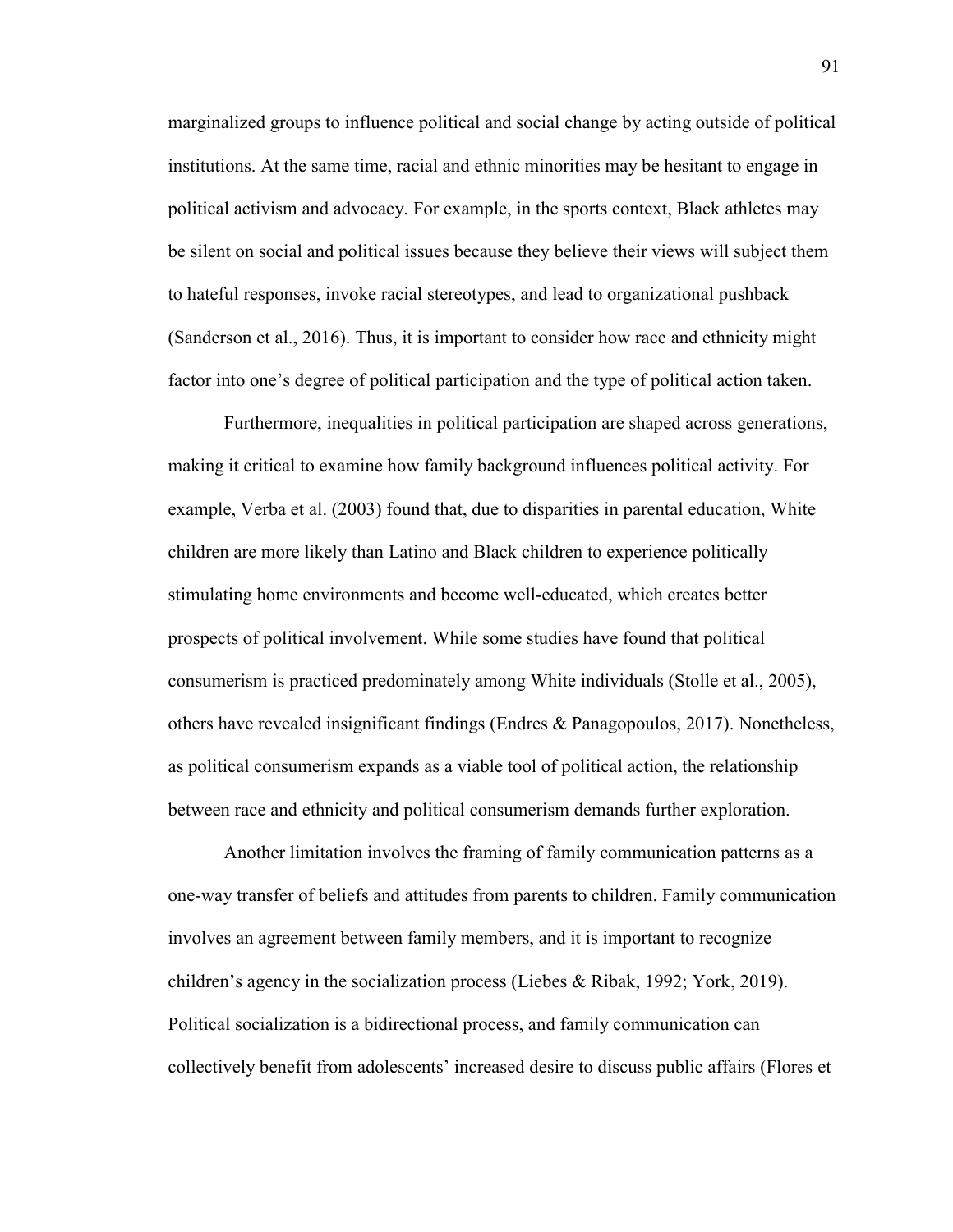al., 2020; McDevitt & Chaffee, 2002). Children can gather political information and different viewpoints from external sources and pass this along to parents, which can stimulate parent-child political conversations (McDevitt & Chaffee, 2002; York, 2019). This "trickle-up" perspective is particularly important to examine considering social media's ability to quickly connect youth to massive amounts of political news and information, even if it occurs through incidental news exposure (York, 2019). Political consumers are active on social media, and these platforms can be used to seek out and transmit information related to political consumption efforts (Gil de Zúñiga et al., 2014a). Therefore, future research should recognize children's agency in the family political socialization process by examining their influence on parental political consumption.

The prevalence of social media also offers new opportunities for political information sharing and political activity. Compared to traditional media, where discussions are typically scripted and unidirectional, social media channels provide an arena for individuals to reinforce and challenge group norms and values (Sanderson et al., 2016). Through online political activism, like-minded individuals can collectively rally behind certain causes to alter the status quo instituted by those in power (Dynel & Poppi, 2021). Considering the growth of online political activism, future research should examine family political information seeking behaviors to glean insight on where families acquire the majority of their political information and how their information sources shape their participatory habits, including political consumption.

Additionally, the RFCP scale treats the family as a cohesive unit and does not account for different family structures. When examining political socialization through the family, it is important to consider the separate effects exerted by each parent.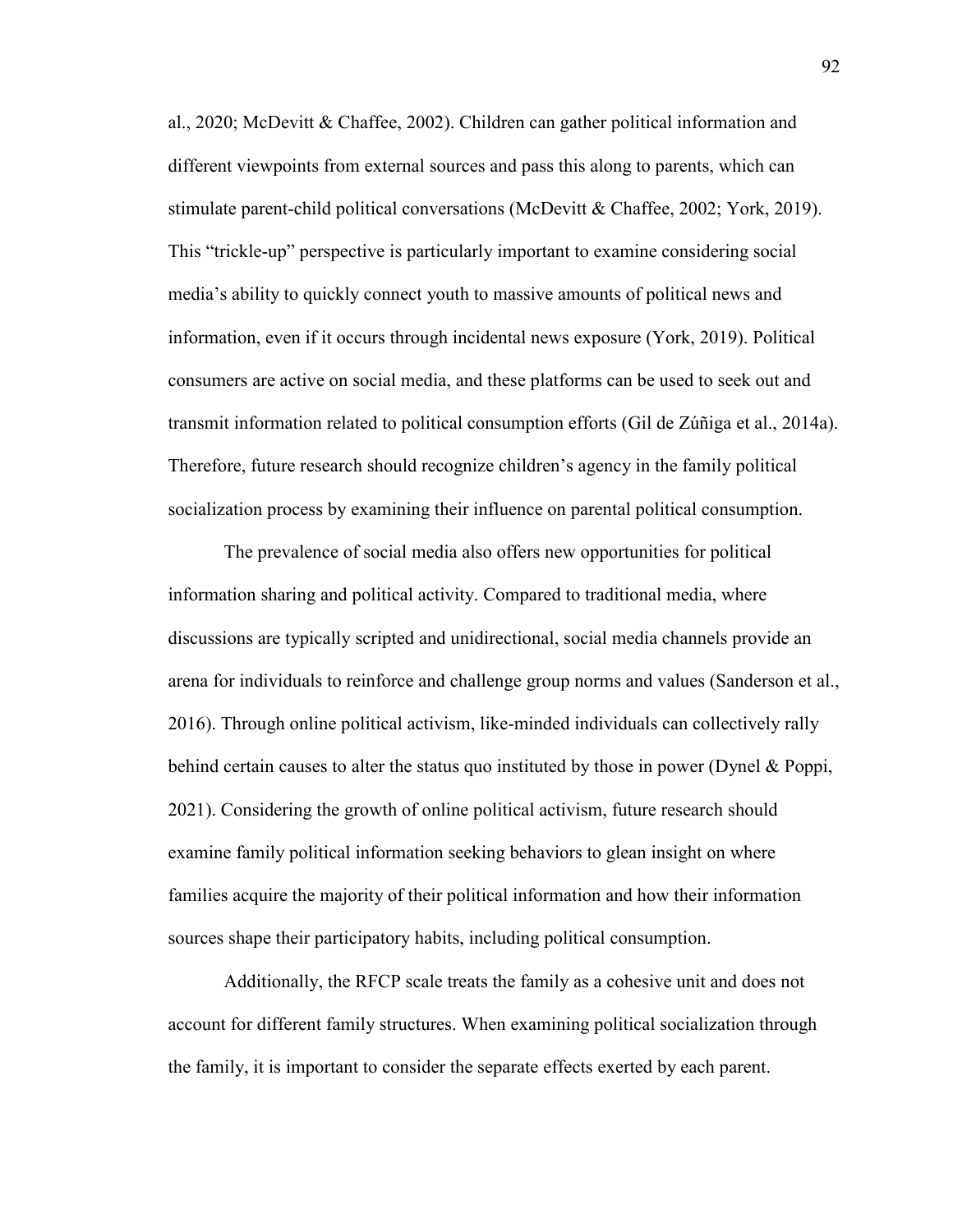Previous research by Shulman and DeAndrea (2014), for example, investigated the independent influences of the mother and father on children's political similarity. Since mothers and fathers often differ in their communication styles, their influence on children's political attitudes and political consumption habits could vary. Family communication patterns research could also be expanded by looking at the influence of siblings. Siblings share a special bond, which would make it interesting to explore this familial aspect in greater depth. To what degree do sibling relationships affect the family communication environment and help shape one's political attitudes and behaviors?

Moreover, studies often regard the family as a traditional unit composed of heterosexual parents and blood-related children. Yet, this limited definition fails to account for nontraditional familial bonds such as those between children and LGBTQ parents, stepparents, adoptive parents, and more (Flores et al., 2020). Among racial and ethnic minority groups, the family also has a particularly profound influence due to the shared experience of being a cultural minority. Within these families, parents and children can engage in mutual education, sharing racial, linguistic, and cultural resources with one another (Flores et al., 2020; Yoo, 2020). Ultimately, future research on political activity should pay greater attention to political socialization in families with members of marginalized communities, as well as in families with nontraditional relationships.

Future research should also consider the impact of political interest on the relationship between family communication and political consumerism. Individuals with greater political interest and stronger political opinions are more likely to be political consumers, as this mode of participation is activated by political values (Copeland  $\&$ Boulianne, 2020; Neilson & Paxton, 2010). Although scholars have posited that political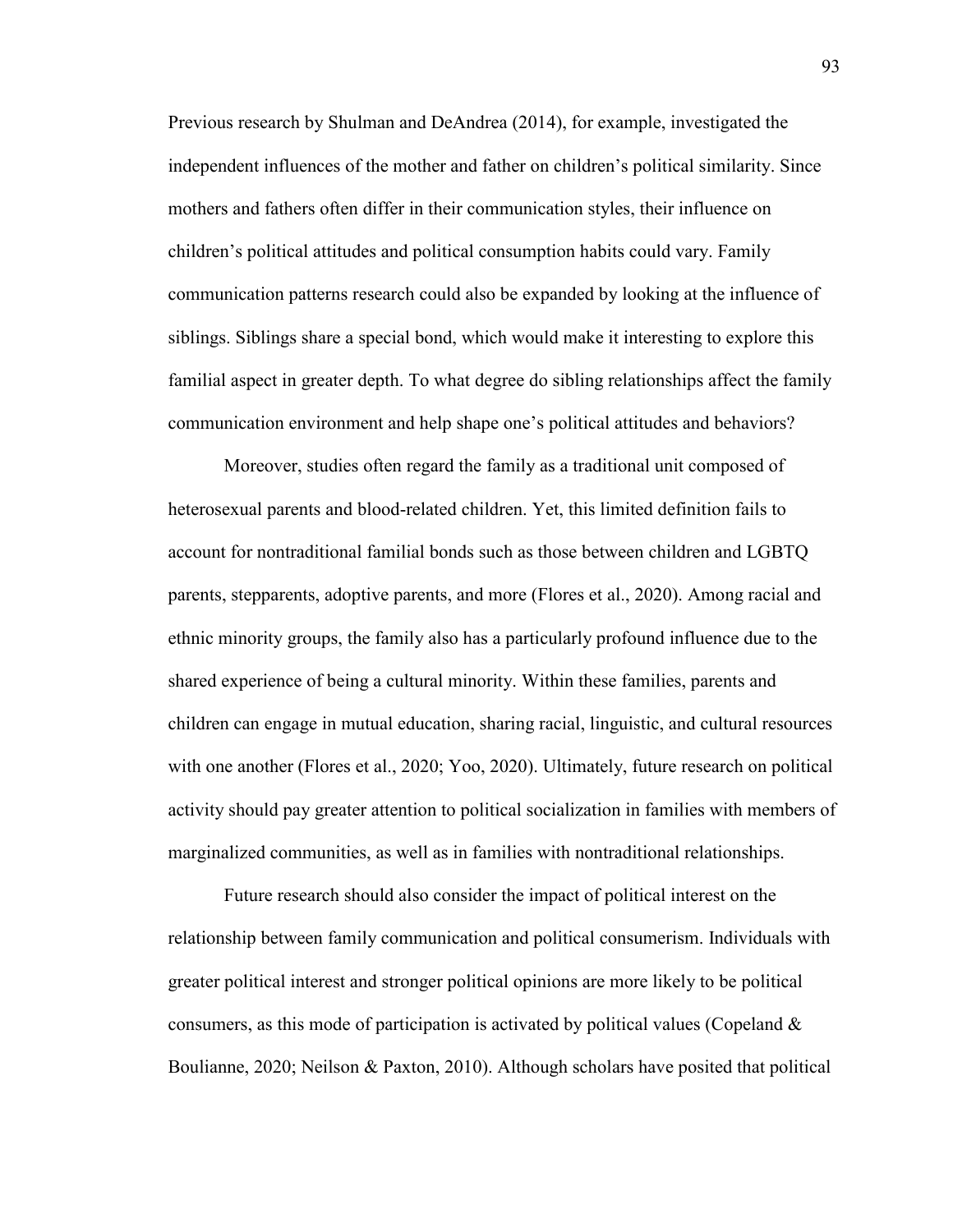interest predicts political consumption, the potential of political interest as a moderator variable merits future investigation. In the context of this study, while family political discussions could encourage political consumption, low political interest could nullify this effect since those with low political interest pay less attention to politics. Conversely, individuals with high political interest may be more aware of political consumption efforts, familiar with their underlying political issues, and motivated to research and seek out alternative products, thus strengthening the relationship between family communication and political consumerism.

Finally, survey research can oversimplify political consumption as these choices are complex and "can be represented by diverse and sometimes incompatible motives" (Atkinson, 2015, p. 2061). Considering this limitation, future research could benefit from examining the connection between family communication and political consumption through a qualitative lens. For example, political consumers could describe their family political discussions, including the types of topics commonly discussed and how the interactions typically went (e.g., there was a lot of disagreement or agreement). If consumption choices were explicitly discussed in the family setting, participants could detail those discussions and how they processed that information. It would also be interesting to interview political consumers about the perceived efficacy of their actions, and how that affects their degree of involvement in political consumption, as well as their desire to engage in other political activities. This could shed more light on why political consumers are often involved in additional offline and online political activities.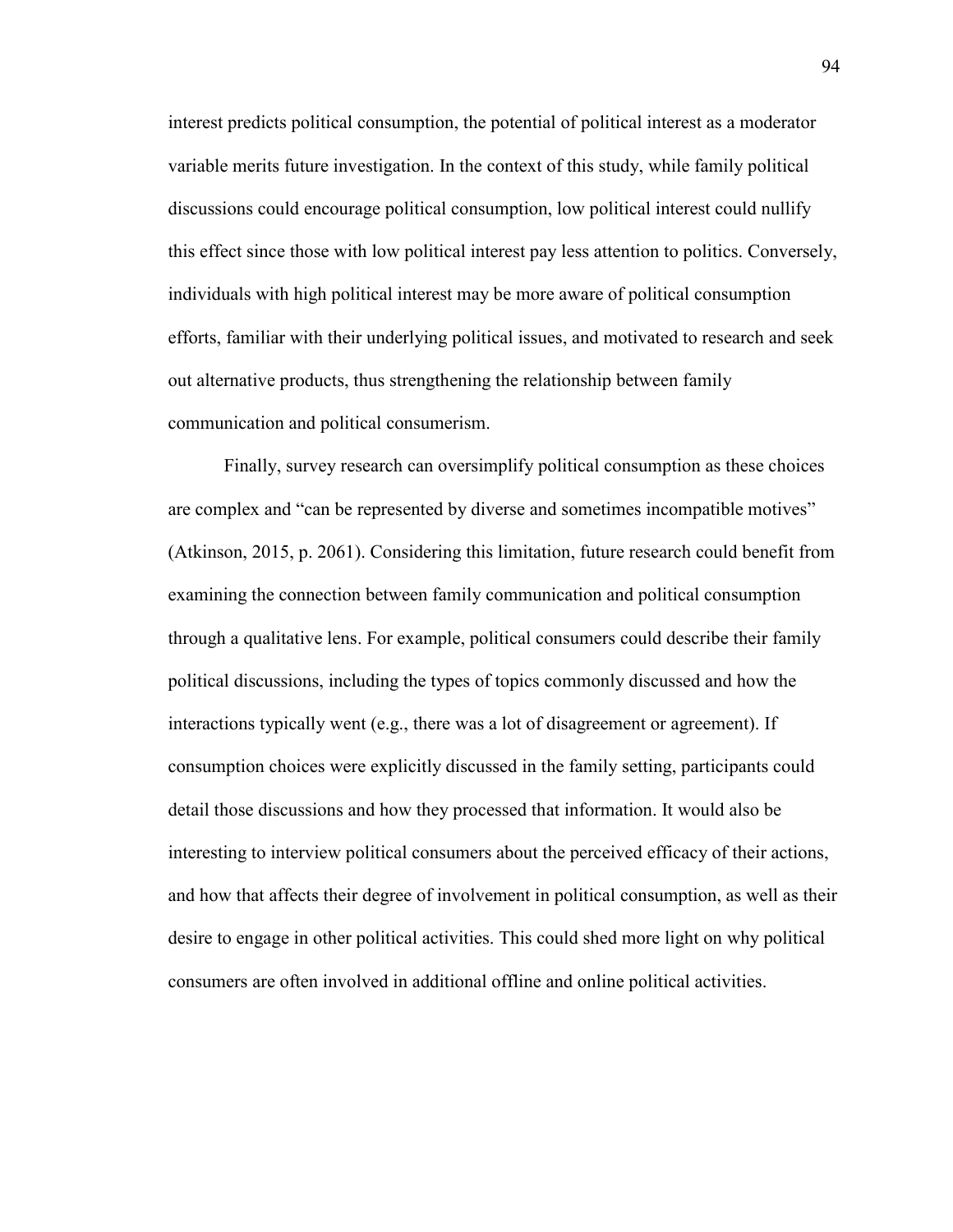## **BIBLIOGRAPHY**

- American National Election Studies [ANES]. (2021). *ANES 2020 Time Series Study Full Release [dataset and documentation].* www.electionstudies.org
- Atkinson, L. (2015). Locating the politics in political consumption: A conceptual map of four types of political consumer identities. *International Journal of Communication*, *9*, 2047–2066. https://ijoc.org/index.php/ijoc/article/viewFile/3385/1415
- Austin, E. W., & Pinkleton, B. E. (2001). The role of parental mediation in the political socialization process. *Journal of Broadcasting & Electronic Media*, *45*(2), 221–240. https://doi.org/10.1207/s15506878jobem4502\_2
- Baek, Y. M. (2010). To buy or not to buy: Who are political consumers? What do they think and how do they participate? *Political Studies*, *58*(5), 1065– 1086. https://doi.org/10.1111/j.1467-9248.2010.00832.x
- Bennett, L. W. (2012). The personalization of politics: Political identity, social media, and changing patterns of participation. *The ANNALS of the American Academy of Political and Social Science*, *644*(1), 20–39. https://doi.org/10.1177/0002716212451428
- Berlin, D. (2011). Sustainable consumers and the state: Exploring how citizens' trust and distrust in institutions spur political consumption. *Journal of Environmental Policy & Planning*, *13*(3), 277–295. https://doi.org/10.1080/09640568.2011.603207
- Best, S. J., & Krueger, B. S. (2005). Analyzing the representativeness of Internet political participation. *Political Behavior*, *27*(2), 183–216. https://doi.org/10.1007/s11109- 005-3242-y
- Boas, T., Christenson, D., & Glick, D. (2020). Recruiting large online samples in the United States and India: Facebook, Mechanical Turk, and Qualtrics. *Political Science Research and Methods, 8*(2), 232–250. https://doi.org/10.1017/psrm.2018.28
- Bode, L., Vraga, E. K., Borah, P., & Shah, D. V. (2014). A new space for political behavior: Political social networking and its democratic consequences. *Journal of Computer-Mediated Communication*, *19*(3), 414–429. https://doi.org/10.1111/jcc4.12048
- Boulianne, S. (2021). Socially mediated political consumerism. *Information, Communication & Society*, 1–9. https://doi.org/10.1080/1369118X.2021.2020872
- Brandon, D. M., Long, J. H., Loras, T. M., Mueller-Phillips, J., & Vansant, B. (2014). Online instrument delivery and participant recruitment services: Emerging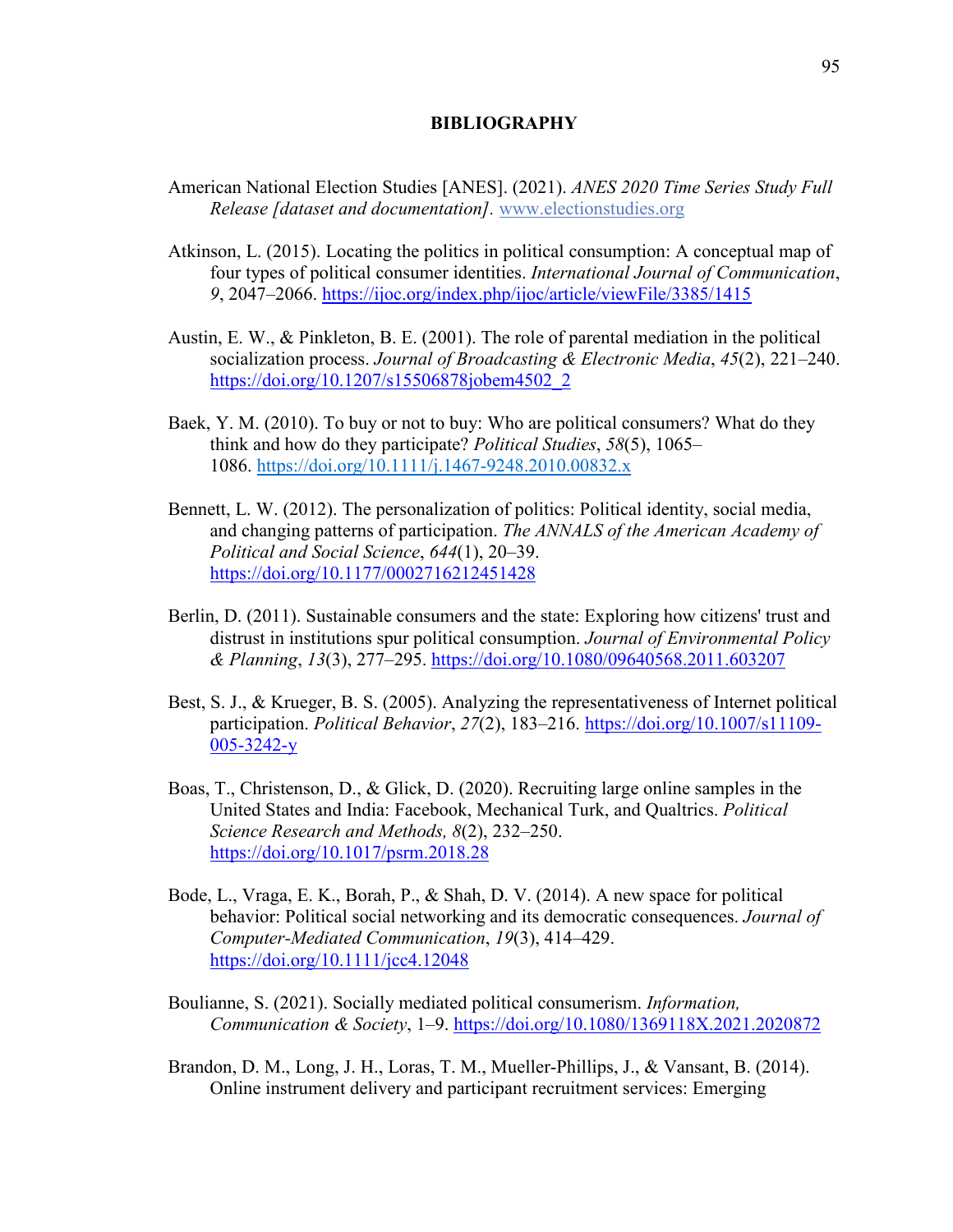opportunities for behavioral accounting research. *Behavioral Research in Accounting*, *26*(1), 1–23. https://doi.org/10.2308/bria-50651

- Bristol, T., & Mangleburg, T. F. (2005). Not telling the whole story: Teen deception in purchasing. *Journal of the Academy of Marketing Science*, *33*(1), 79–95. https://doi.org/10.1177/0092070304269754
- Buckner, M. M., Ledbetter, A. M., & Bridge, M. C. (2013). Raised to dissent: Family-of-Origin family communication patterns as predictors of organizational dissent. *Journal of Family Communication*, *13*(4), 263–279. https://doi.org/10.1080/15267431.2013.823433
- Chapman, H., & Coffé, H. (2016). Changing Facebook profile pictures as part of a campaign: Who does it and why? *Journal of Youth Studies*, *19*(4), 483–500. https://doi.org/10.1080/13676261.2015.1083962
- Cicatiello, L., Ercolano, S., & Gaeta, G. L. (2015). Income distribution and political participation: A multilevel analysis. *Empirica, 42*(2), 447–479. http://dx.doi.org/10.1007/s10663-015-9292-4
- Copeland, L. (2014a). Conceptualizing political consumerism: How citizenship norms differentiate boycotting from buycotting. *Political Studies*, *62*, 172–186. https://doi.org/10.1111/1467-9248.12067
- Copeland, L. (2014b). Value change and political action: Postmaterialism, political consumerism, and political participation. *American Politics Research*, *42*(2), 257– 282. https://doi.org/10.1177/1532673X13494235
- Copeland, L., & Boulianne, S. (2020). Political consumerism: A meta-analysis. *International Political Science Review*. 1–16. https://doi.org/10.1177/0192512120905048
- Craig, S. C., Niemi, R. G., & Silver, G. E. (1990). Political efficacy and trust: A report on the NES pilot study items. *Political behavior*, *12*(3), 289–314. http://www.jstor.org/stable/586303
- Dalton, R. J. (2008). Citizenship norms and the expansion of political participation. *Political Studies*, *56*(1), 76–98. https://doi.org/10.1111/j.1467-9248.2007.00718.x
- Diemer, M. A., & Li, C. H. (2011). Critical consciousness development and political participation among marginalized youth. *Child Development*, *82*(6), 1815–1833. https://doi.org/10.1111/j.1467-8624.2011.01650.x
- Dynel, M., & Poppi, F. I. M. (2021). Caveat emptor: Boycott through digital humour on the wave of the 2019 Hong Kong protests. *Information, Communication & Society*, *24*(15), 2323–2341. https://doi.org/10.1080/1369118X.2020.1757134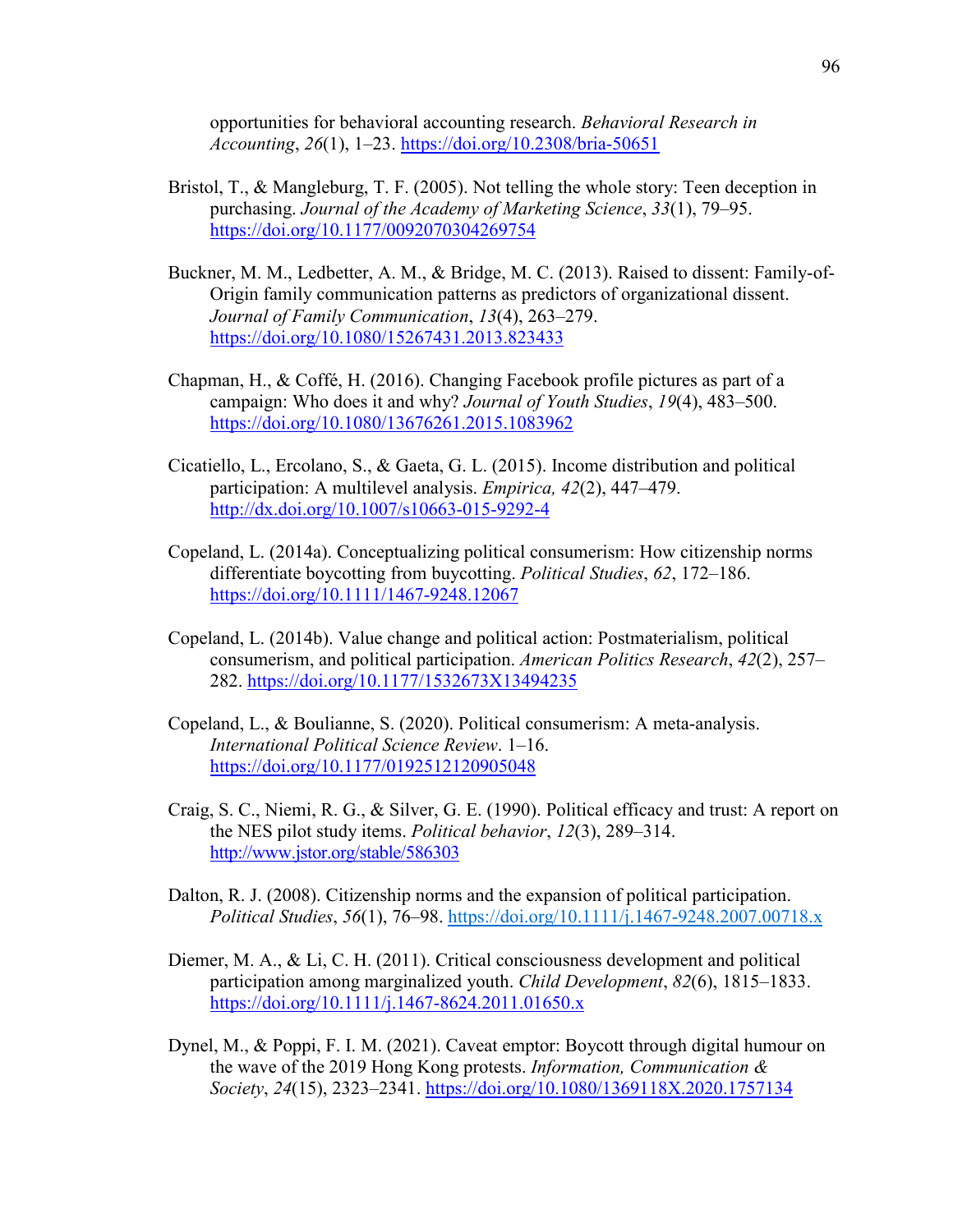- Echegaray, F. (2015). Voting at the marketplace: Political consumerism in Latin America. *Latin American Research Review*, *50*(2), 176–199. https://www.jstor.org/stable/43670295
- Endres, K., & Panagopoulos, C. (2017). Boycotts, buycotts, and political consumerism in America. *Research & Politics*, 1–9. https://doi.org/10.1177/2053168017738632
- Feezell, J. T. (2016). Predicting online political participation: The importance of selection bias and selective exposure in the online setting. *Political Research Quarterly*, *69*(3), 495–509. https://doi.org/10.1177/1065912916652503
- Flores, T. T., Schwab, E. R., Johnson, W. F., & Rusoja, A. (2020). Intergenerational literacies: The racial, linguistic, and cultural resources of families in raising young children of color. *Literacy Research: Theory, Method, and Practice*, *69*(1), 285– 302. https://doi.org/10.1177/2381336920937271
- Friedman, M. (1999). *Consumer boycotts: Effecting change through the marketplace and the media*. Routledge.
- Gidengil, E., O'Neill, B., & Young, L. (2010). Her mother's daughter? The influence of childhood socialization on women's political engagement. *Journal of Women, Politics & Policy*, *31*(4), 334–355. https://doi.org/10.1080/1554477X.2010.533590
- Gil de Zúñiga, H., Copeland, L., & Bimber, B. (2014a). Political consumerism: Civic engagement and the social media connection. *New Media & Society*, *16*(3), 488– 506. https://doi.org/10.1177/1461444813487960
- Gil de Zúñiga, H., Molyneux, L., & Zheng, P. (2014b). Social media, political expression, and political participation: Panel analysis of lagged and concurrent relationships. *Journal of Communication*, *64*(4), 612–634. https://doi.org/10.1111/jcom.12103
- Gil de Zúñiga, H., Veenstra, A., Vraga, E., & Shah, D. (2010). Digital democracy: Reimagining pathways to political participation. *Journal of Information Technology & Politics*, *7*(1), 36–51. https://doi.org/10.1080/19331680903316742
- Gotlieb, M. R., & Cheema, S. E. (2017). From consumer to producer: Motivations, Internet use, and political consumerism. *Information, Community & Society*, *20*(4). 570–586. https://doi.org/10.1080/1369118X.2016.1202301
- Gotlieb, M. R., & Wells, C. (2012). From concerned shopper to dutiful citizen: Implications of individual and collective orientations toward political consumerism. *The ANNALS of the American Academy of Political and Social Science*, *644*(1), 207–219. https://doi.org/10.1177/0002716212453265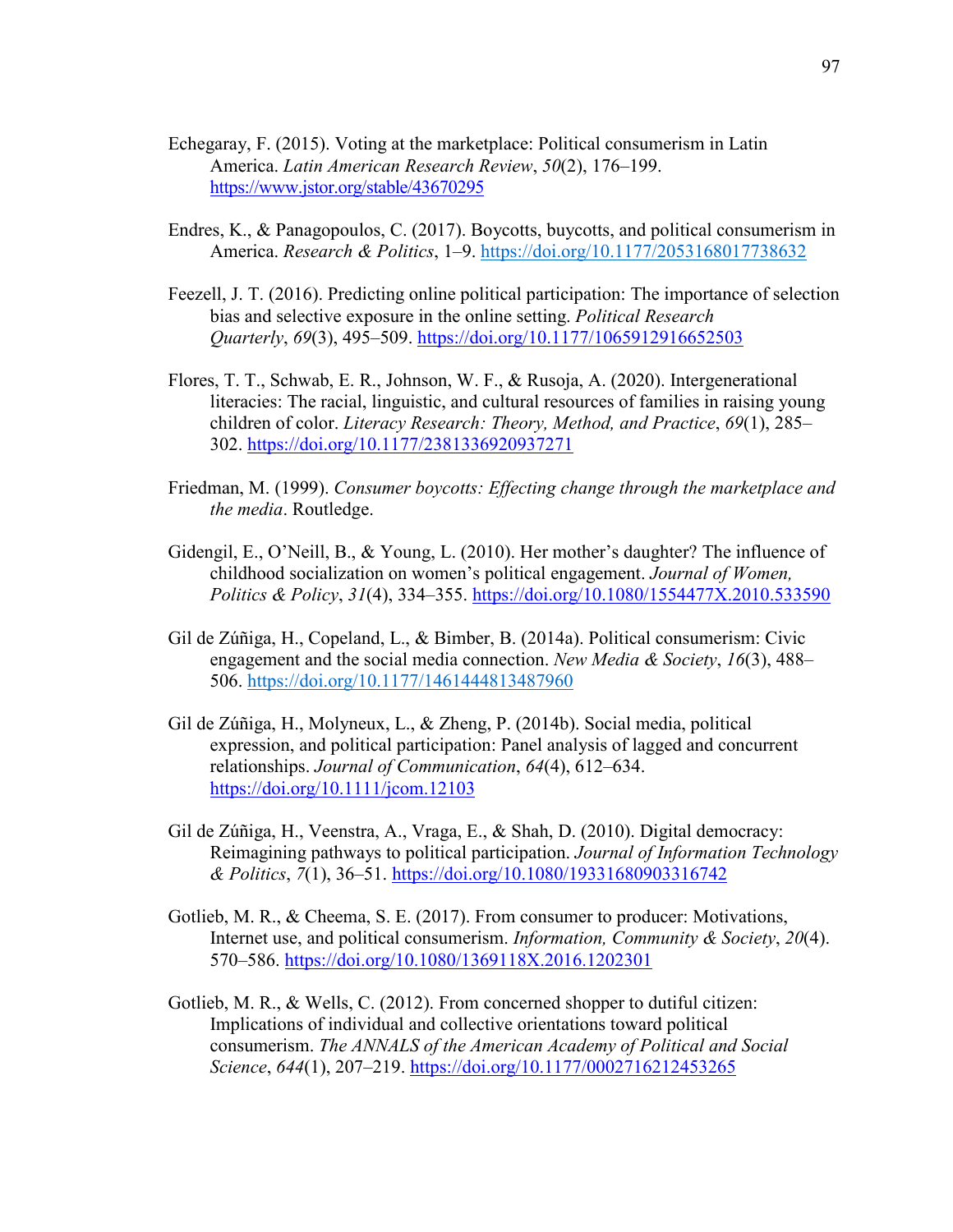- Graham, E. E., Tang, T., & Mahoney, L. M. (2020). Family matters: A functional model of family communication patterns and political participation. *Communication Studies, 71*(2), 262–279. https://doi.org/10/1080/10510974.2020.1726462
- Gromet, D. M., Kunreuther, H., & Larrick, R. P. (2013). Political ideology affects energy-efficiency attitudes and choices. *Proceedings of the National Academy of Sciences*, *110*(23), 9314–9319. https://doi.org/10.1073/pnas.1218453110
- Hair, J. F., Black, W. C., Babin, B. J., & Anderson, R. E. (2010). *Multivariate data analysis: A global perspective* (7th ed.). Pearson Education.
- Hamon, J. D., & Schrodt, P. (2012). Do parenting styles moderate the association between family conformity orientation and young adults' mental wellbeing? *Journal of Family Communication*, *12*(2), 151–166. https://doi.org/10.1080/15267431.2011.561149
- Hively, M. H., & Eveland, W. P. (2009). Contextual antecedents and political consequences of adolescent political discussion, discussion elaboration, and network diversity. *Political Communication*, *26*(1), 30–47. http://dx.doi.org/10.1080/10584600802622837
- Hooghe, M., & Goubin, S. (2022). The democratic potential of political consumerism: The effect of visibility bias and social stratification. *International Political Science Review*, *43*(1), 19–35. https://doi.org/10.1177/0192512120935931
- Hooghe, M., & Marien, S. (2013). A comparative analysis of the relation between political trust and forms of political participation in Europe. *European Societies*, *15*(1), 131–152. https://doi.org/10.1080/14616696.2012.692807
- Hope, E. C., Keels, M., & Durkee, M. I. (2016). Participation in Black Lives Matter and deferred action for childhood arrivals: Modern activism among Black and Latino college students. *Journal of Diversity in Higher Education*, *9*(3), 203–215. https://doi.org/10.1037/dhe0000032
- Horstman, H. K., Schrodt, P., Warner, B., Koerner, A., Maliski, R., Hays, A., & Colaner, C. W. (2018). Expanding the conceptual and empirical boundaries of family communication patterns: The development and validation of an expanded conformity orientation scale. *Communication Monographs*, *85*(2), 157–180. https://doi.org/10.1080/03637751.2018.1428354
- Huddy, L., Mason, L., & Aarøe, L. (2015). Expressive partisanship: Campaign involvement, political emotion, and partisan identity. *American Political Science Review*, *109*(1), 1–17. https://doi.org/10.1017/S0003055414000604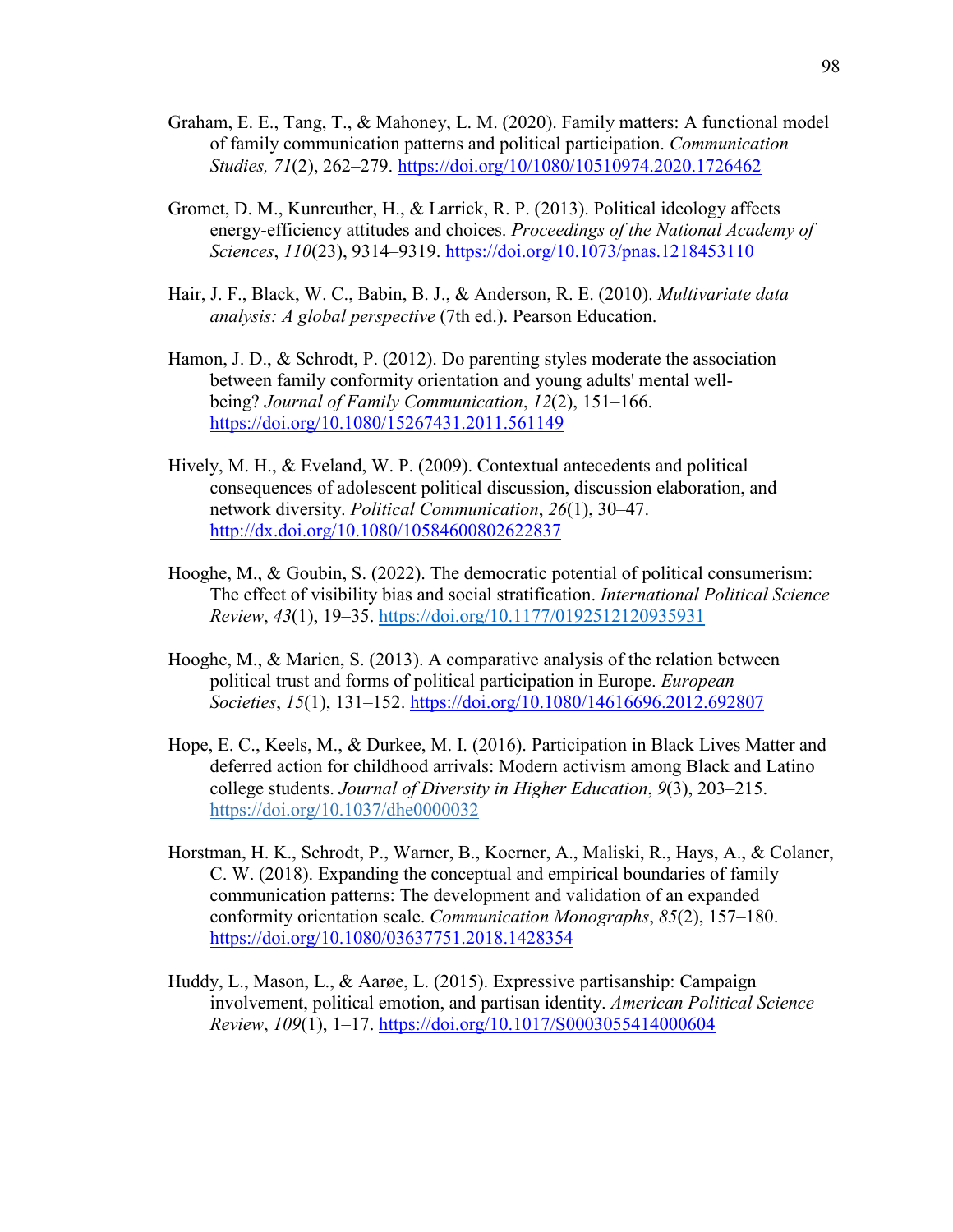- Jennings, M. K., Stoker, L., & Bowers, J. (2009). Politics across generations: Family transmission reexamined. *The Journal of Politics*, *71*(3), 782–799. https://doi.org/10.1017/s0022381609090719
- Jennings, R. (2019, August 8). *The Equinox and SoulCycle boycott explained*. Vox. https://www.vox.com/the-goods/2019/8/8/20759190/equinox-soulcycle-boycotttrump-stephen-ross-fundraiser
- Jung, J., & Mittal, V. (2020). Political identity and the consumer journey: A research review. *Journal of Retailing*, *96*(1), 55–73. https://doi.org/10.1016/j.jretai.2019.09.003
- Jung, N., Kim, Y., & Gil de Zúñiga, H. (2011). The mediating role of knowledge and efficacy in the effects of communication on political participation. *Mass Communication and Society*, *14*(4), 407–430. https://doi.org/10.1080/15205436.2010.496135
- Jungblut, M., & Johnen, M. (2021). When brands (don't) take my stance: The ambiguous effectiveness of political brand communication. *Communication Research*, 1–26. https://doi.org/10.1177/00936502211001622
- Kam, C. D., & Deichert, M. (2020). Boycotting, buycotting, and the psychology of political consumerism. *The Journal of Politics*, *82*(1), 72–88. https://doi.org/10.1086/705922
- Kelm, O., & Dohle, M. (2018). Information, communication and political consumerism: How (online) information and (online) communication influence boycotts and buycotts. *New Media & Society*, *20*(4), 1523– 1542. https://doi.org/10.1177/1461444817699842
- Kim, Y., & Chen, H-T. (2016). Social media and online political participation: The mediating role of exposure to cross-cutting and like-minded perspectives. *Telematics and Informatics*, *33*(2), 320–330. https://doi.org/10.1016/j.tele.2015.08.008
- Kim, Y., Russo, S., & Amnå, E. (2017). The longitudinal relation between online and offline political participation among youth at two different development stages. *New Media & Society, 19*(6), 899–917. https://doi.org/10.1177/1461444815624181
- Kline, R. B. (2011). *Principles and practice of structural equation modeling* (3rd ed.). The Guilford Press.
- Koerner, A. F., & Fitzpatrick, M. A. (2002a). Toward a theory of family communication. *Communication Theory*, *12*(1), 70–91. https://doi.org/10.1111/j.1468- 2885.2002.tb00260.x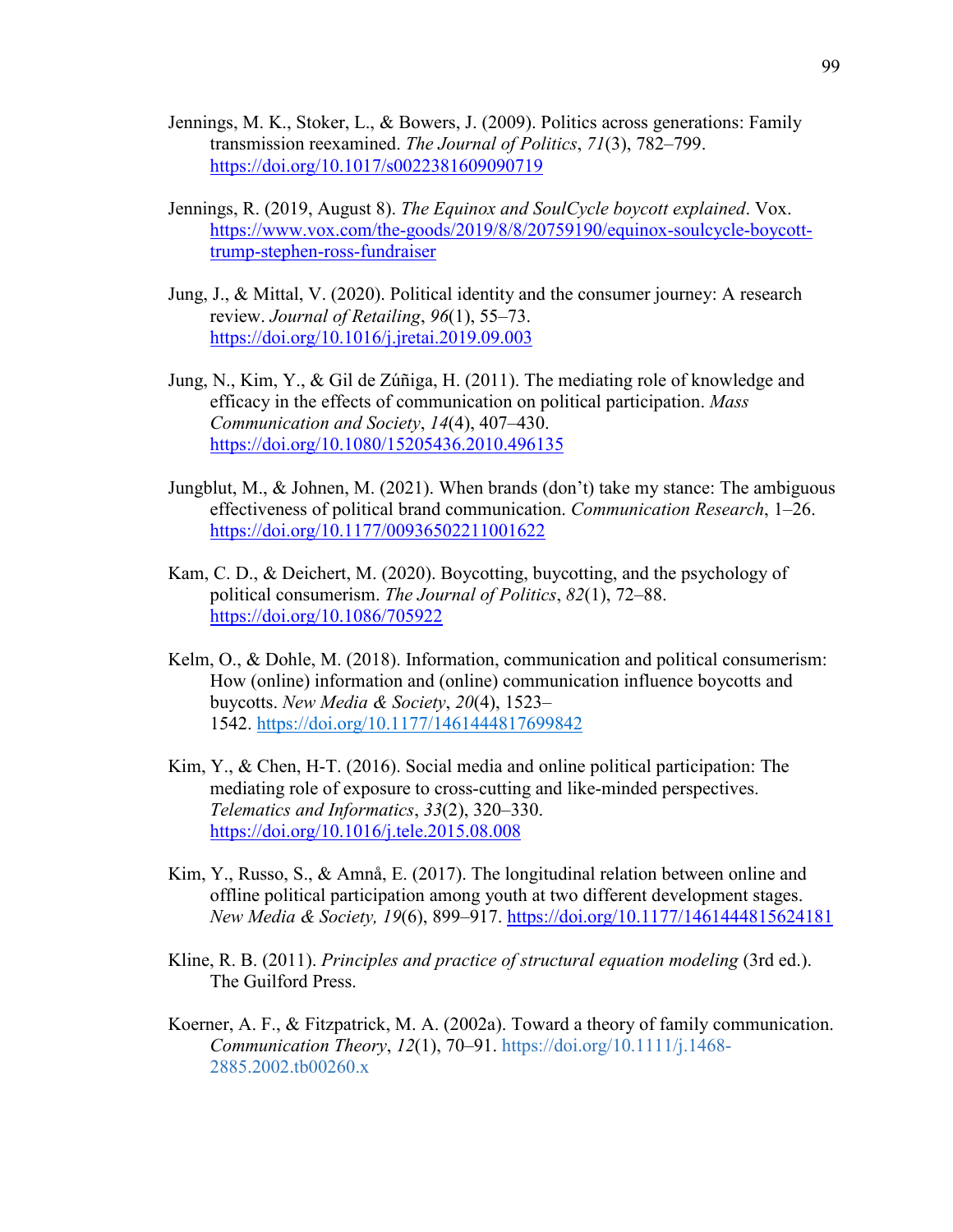- Koerner, A. F., & Fitzpatrick, M. A. (2002b). Understanding family communication patterns and family functioning: The roles of conversation orientation and conformity orientation. *Annals of the International Communication Association*, *26*(1), 36–65. https://doi.org/10.1080/23808985.2002.11679010
- Ledbetter, A. M. (2015). Political philosophy as a (partial) mediator of the association between family communication patterns and perception of candidate credibility in the 2012 U.S. presidential election. *Journal of Family Communication*, *15*(3), 214– 231. https://doi.org/10.1080/15267431.2015.1043432
- Ledbetter, A. M., & Schrodt, P. (2008). Family communication patterns and cognitive processing: Conversation and conformity orientations as predictors of informational reception apprehension*. Communication Studies*, *59*(4), 388–401. https://doi.org/10.1080/10510970802467429
- Liebes, T., & Ribak, R. (1992). The contribution of family culture to political participation, political outlook, and its reproduction. *Communication Research*, *19*(5), 618–641. https://doi.org/10.1177/009365092019005004
- Lindén, A-L. (2005). Private food strategies and political consumerism. In M. Boström, A. Føllesdal, M. Klintman, M. Micheletti, & M. Sørensen (Eds.)., *Political consumerism: Its motivations, power, and conditions in the Nordic countries and elsewhere* (pp. 203–224). Nordic Council of Ministers.
- McDevitt, M., & Chaffee, S. (2002). From top-down to trickle-up influence: Revisiting assumptions about the family in political socialization. *Political Communication*, *19*(3), 281–301. https://doi.org/10.1080/01957470290055501
- McLeod, J. M., & Chaffee, S. H. (1972). The construction of social reality. In J. Tedeschi (Ed.), *The social influence processes* (pp. 50–59). Aldine-Atherton.
- Meadowcroft, J. M. (1986). Family communication patterns and political development: The child's role. *Communication Research*, *13*(4), 603–624. https://doi.org/10.1177/009365086013004005
- Micheletti, M. (2003). *Political virtue and shopping: Individuals, consumerism, and collective action.* Palgrave Macmillan.
- Micheletti, M., & Stolle, D. (2005). Swedish political consumers: Who they are and why they use the market as an arena for politics. In M. Boström, A. Føllesdal, M. Klintman, M. Micheletti, & M.P. Sørensen (Eds.), *Political Consumerism: Its motivations, power, and conditions in the Nordic countries and elsewhere* (pp. 145– 164). Nordic Council of Ministers.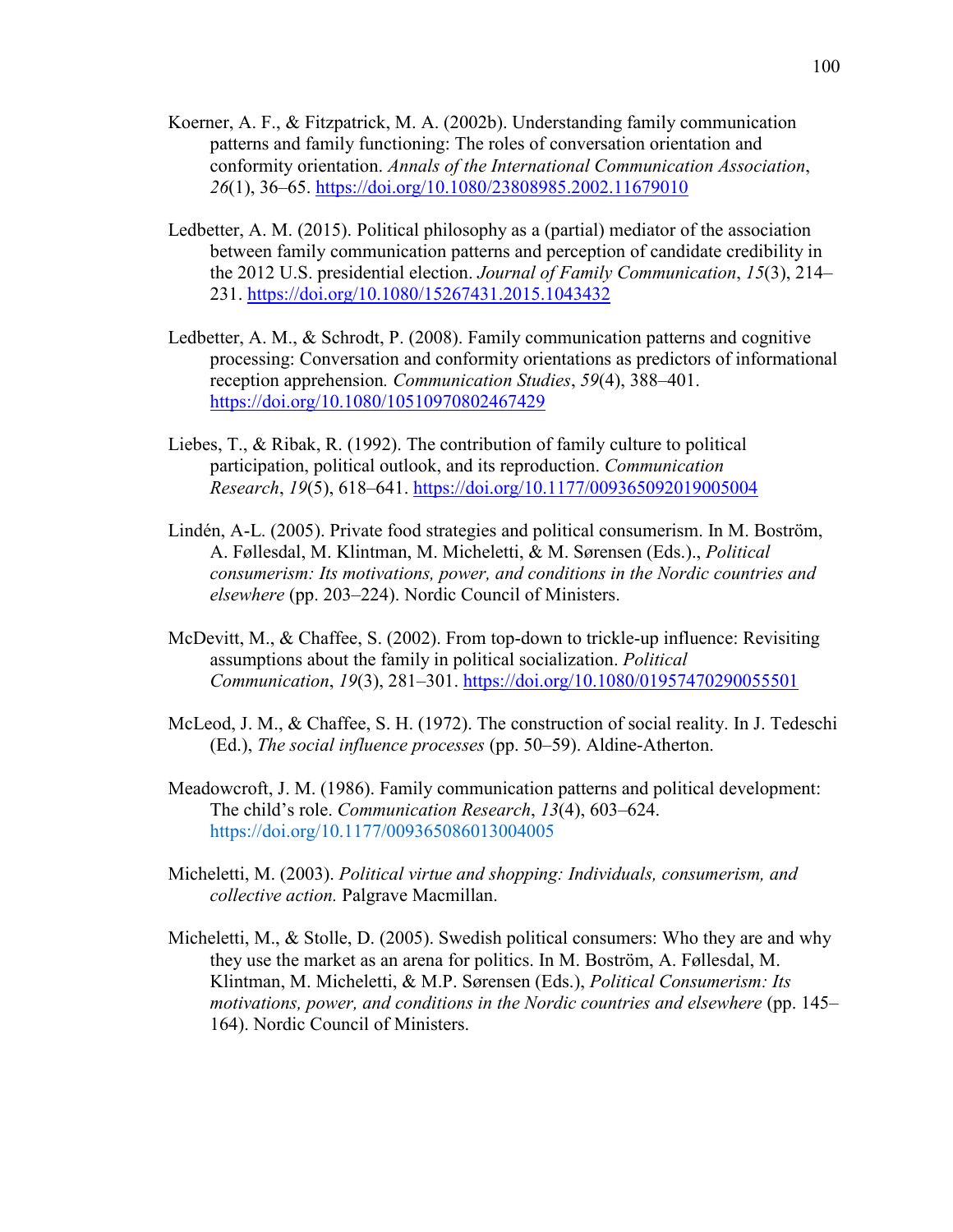- Murphy, H. (2020, June 12). Starbucks will allow employees to wear Black Lives Matter apparel. *The New York Times*. https://www.nytimes.com/2020/06/12/business/starbucks-blm-ban-reversed.html
- Neilson, L. A. (2010). Boycott or buycott? Understanding political consumerism. *Journal of Consumer Behavior*, *9*(3), 214–227. https://doi.org/10.1002/cb.313
- Neilson, L. A., & Paxton, P. (2010). Social capital and political consumerism: A multilevel analysis. *Social Problems*, *57*(1), 5–24. https://doi.org/10.1525/sp.2010.57.1.5
- Neundorf, A., Smets, K., & García-Albacete, G. M. (2013). Homemade citizens: The development of political interest during adolescence and young adulthood. *Acta Politica*, *48*(1), 92–116. https://doi.org/10.1057/ap.2012.23
- Newman, B. J., & Bartels, B. L. (2011). Politics at the checkout line: Explaining political consumerism in the United States. *Political Research Quarterly*, *64*(4), 803–817. https://doi.org/10.1177/1065912910379232
- Oser, J., Hooghe, M., & Marien, S. (2013). Is online participation distinct from offline participation? A latent class analysis of participation types and their stratification. *Political Research Quarterly*, *66*(1), 91–101. https://doi.org/10.1177/1065912912436695
- Pan, Z., Shen, L., Paek, H.-J., & Sun, Y. (2006). Mobilizing political talk in a presidential campaign: An examination of campaign effects in a deliberative framework. *Communication Research*, *33*(5), 315– 345. https://doi.org/10.1177/0093650206291478
- Pennington, N., & Winfrey, K. L. (2021). Engaging in political talk on Facebook: Investigating the role of interpersonal goals and cognitive engagement. *Communication Studies*, *72*(1), 100–114. https://doi.org/10.1080/10510974.2020.1819844
- Petrarca, C. S., Giebler, H., & Weßels, B. (2020). Support for insider parties: The role of political trust in a longitudinal-comparative perspective. *Party Politics*, 1–13. https://doi.org/10.1177/1354068820976920
- Preacher, K. J., & Hayes, A. F. (2008). Asymptotic and resampling strategies for assessing and comparing indirect effects in multiple mediator models. *Behavior Research Methods*, *40*(3), 879–891. https://doi.org/10.3758/BRM.40.3.879
- Rauscher, E. A., Schrodt, P., Campbell-Salome, G., & Freytag, J. (2020). The intergenerational transmission of family communication patterns: (In)consistencies in conversation and conformity orientations across two generations of family.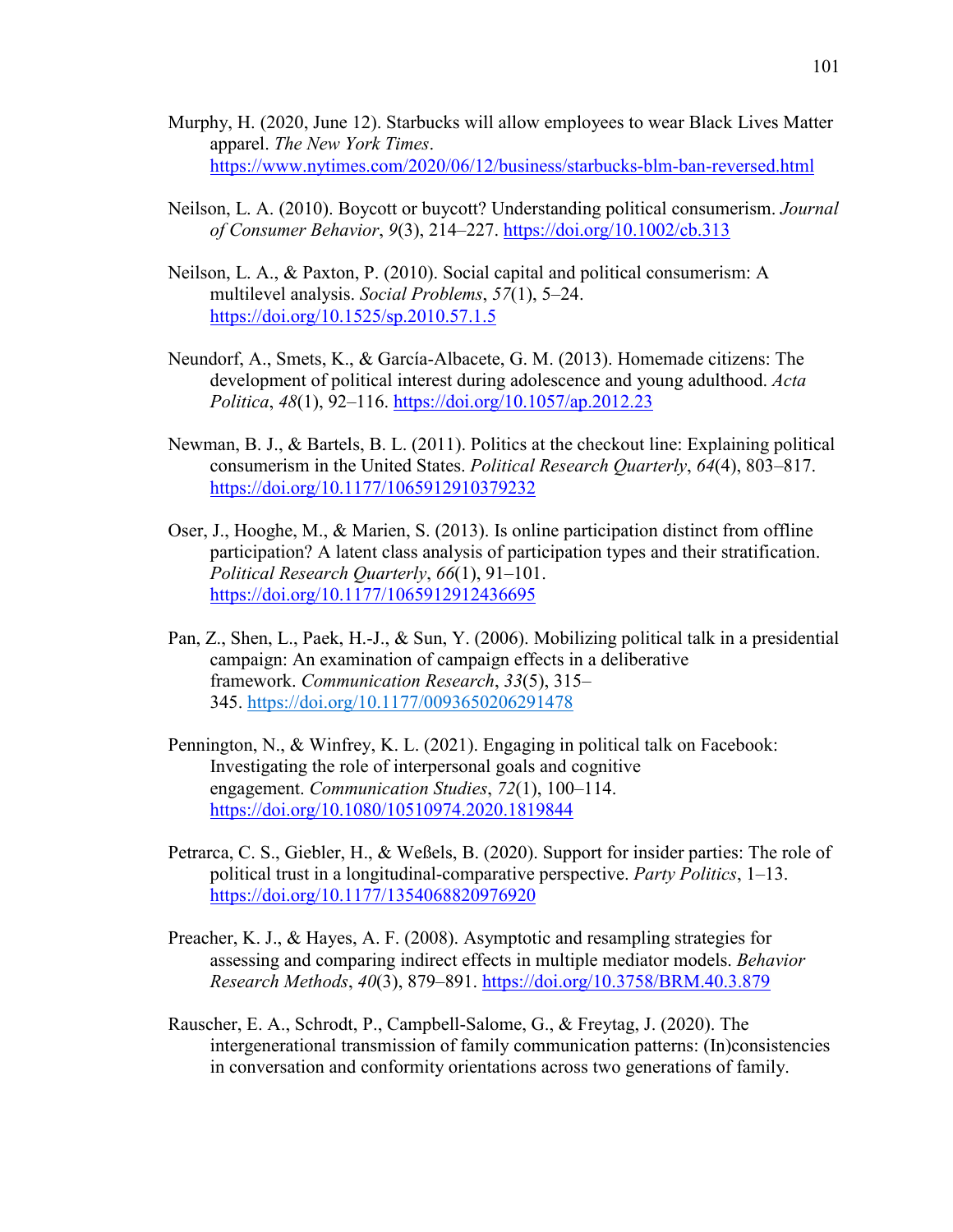*Journal of Family Communication*, *20*(2), 97–113. https://doi.org/10.1080/15267431.2019.1683563

- Ritchie, L. D. (1991). Family communication patterns: An epistemic analysis and conceptual reinterpretation. *Communication Research*, *18*(4), 548–565. https://doi.org/10.1177/009365091018004005
- Sanderson, J., Frederick, E., & Stocz, M. (2016). When athlete activism clashes with group values: Social identity threat management via social media. *Mass Communication and Society*, *19*(3), 301–322. https://doi.org/10.1080/15205436.2015.1128549
- Sandovici, M. E., & Davis, T. (2010). Activism gone shopping: An empirical exploration of individual-level determinants of political consumerism and donating. *Comparative Sociology*, *9*(3), 328–356. https://doi.org/10.1163/156913209X12499527665468
- Schrodt, P., Witt, P. L., & Messersmith, A. S. (2008). A meta-analytical review of family communication patterns and their associations with information processing, behavioral, and psychosocial outcomes. *Communication Monographs*, *75*(3), 248– 269. https://doi.org/10.1080/03637750802256318
- Scruggs, X., & Schrodt, P. (2021). The frequency and comfort of political conversations with parents as mediators of family communication patterns and relational quality in parent-child relationships. *Journal of Family Communication*, *21*(1), 17–33. https://doi.org/10.1080/15267431.2020.1860053
- Shah, D. V., McLeod, D. M., Kim, E., Young, S., Gotlieb, M. R., Ho, S. S., & Breivik, H. (2007). Political consumerism: How communication and consumption orientations drive "lifestyle politics." *The ANNALS of the American Academy of Political and Social Science*, *611*(1), 217–235. https://doi.org/10.1177/0002716206298714
- Shah, D. V., McLeod, J. M., & Lee, N. (2009). Communication competence as a foundation for civic competence: Processes of socialization into citizenship. *Political Communication*, *26*(1), 102–117. https://doi.org/10.1080/10584600802710384
- Sheehan, K. B. (2018). Crowdsourcing research: Data collection with Amazon's Mechanical Turk. *Communication Monographs, 85*(1). 140–156. https://doi.org/10.1080/03637751.2017.1342043
- Shulman, H. C., & DeAndrea, D. C. (2014). Predicting success: Revisiting assumptions about family political socialization. *Communication Monographs*, *81*(3), 386–406. https://doi.org/10.1080/03637751.2014.936478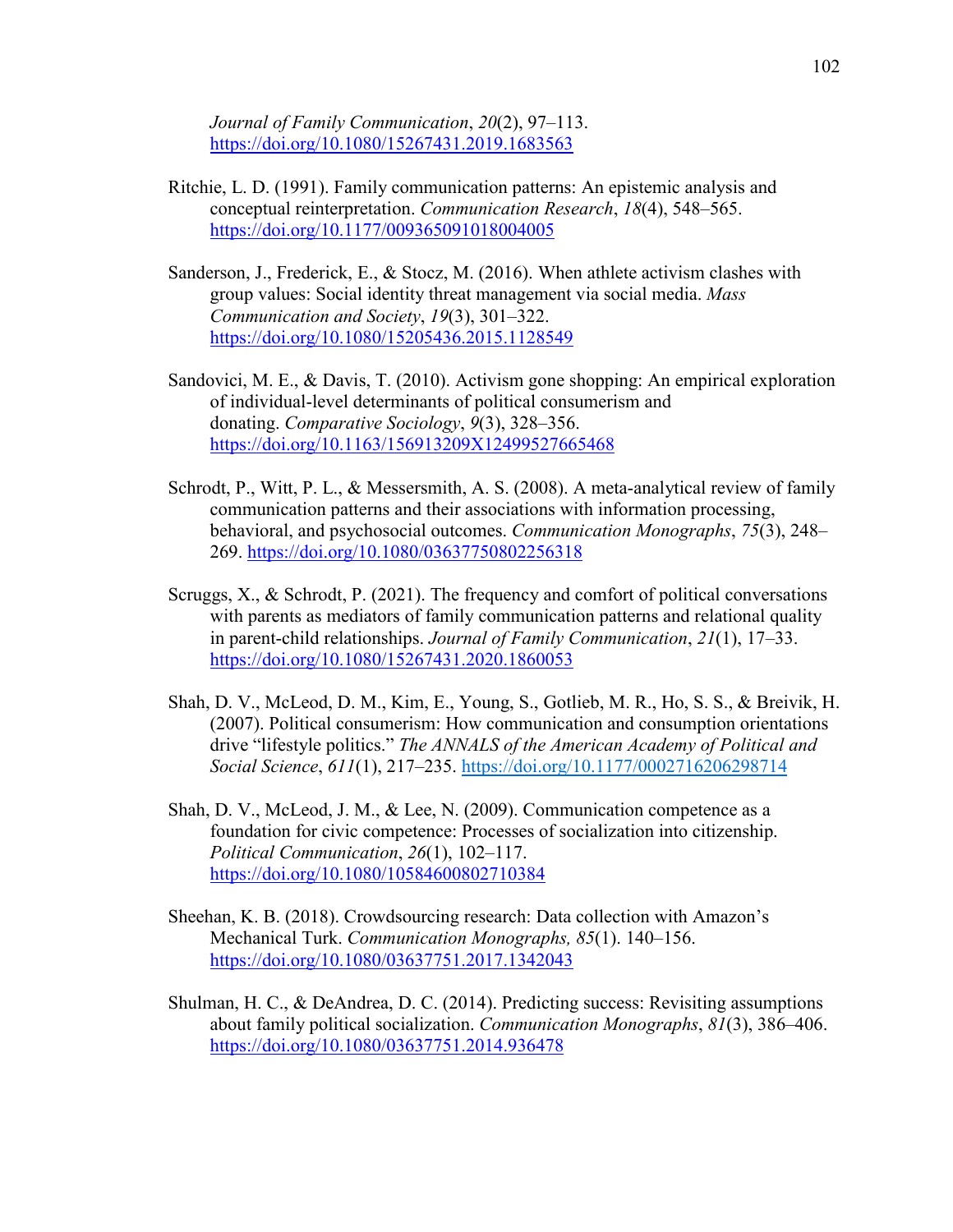- Stolle, D., Hooghe, M., & Micheletti, M. (2005). Politics in the supermarket: Political consumerism as a form of political participation. *International Political Science Review*, *26*(3), 245–269. https://doi.org/10.1177/0192512105053784
- Strømsnes, K. (2009). Political consumerism: A substitute for or supplement to conventional political participation? *Journal of Civil Society*, *5*(3), 303–314. https://doi.org/10.1080/17448680903351834
- Valenzuela, S., Bachmann, I., & Aguilar, M. (2019). Socialized for news media use: How family communication, information-processing needs, and gratifications determine adolescents' exposure to news. *Communication Research*, *46*(8), 1095– 1118. https://doi.org/10.1177/0093650215623833
- Valenzuela, S., Kim, Y., & Gil de Zúñiga, H. (2012). Social networks that matter: Exploring the role of political discussion for online political participation. *International Journal of Public Opinion Research*, *24*(2), 163– 184. https://doi.org/10.1093/ijpor/edr037
- Van Deth, J. W. (2016). What is political participation? In *Oxford Research Encyclopedia of Politics*. https://doi.org/10.1093/acrefore/9780190228637.013.68
- Verba, S., Burns, N., & Schlozman, K. L. (1997). Knowing and caring about politics: Gender and political engagement. *The Journal of Politics*, *59*(4), 1051–1072. https://doi.org/10.2307/2998592
- Verba, S., Burns, N., & Schlozman, K. L. (2003). Unequal at the starting line: Creating participatory inequalities across generations and among groups. *The American Sociologist*, *34*(1), 45–69. https://doi.org/10.1007/s12108-003-1005-y
- Verba, S., Schlozman, K. L., & Brady, H. E. (1995). *Voice and equality: Civic voluntarism in American politics*. Harvard University Press.
- Vissers, S., & Stolle, D. (2014). The Internet and new modes of political participation: Online versus offline participation. *Information, Communication & Society*, *17*(8), 937–955. https://doi.org/10.1080/1369118X.2013.867356
- Ward, J., & de Vreese, C. (2011). Political consumerism, young citizens and the Internet. *Media, Culture & Society*, *33*(3), 399–413. https://doi.org/10.1177/0163443710394900
- Wicks, J. L., Morimoto, S. A., Maxwell, A., Schulte, S. R., & Wicks, R. H. (2014). Youth political consumerism and the 2012 presidential election: What influences youth boycotting and buycotting? *American Behavioral Scientist*, *58*(5), 715– 732. https://doi.org/10.1177/0002764213515993